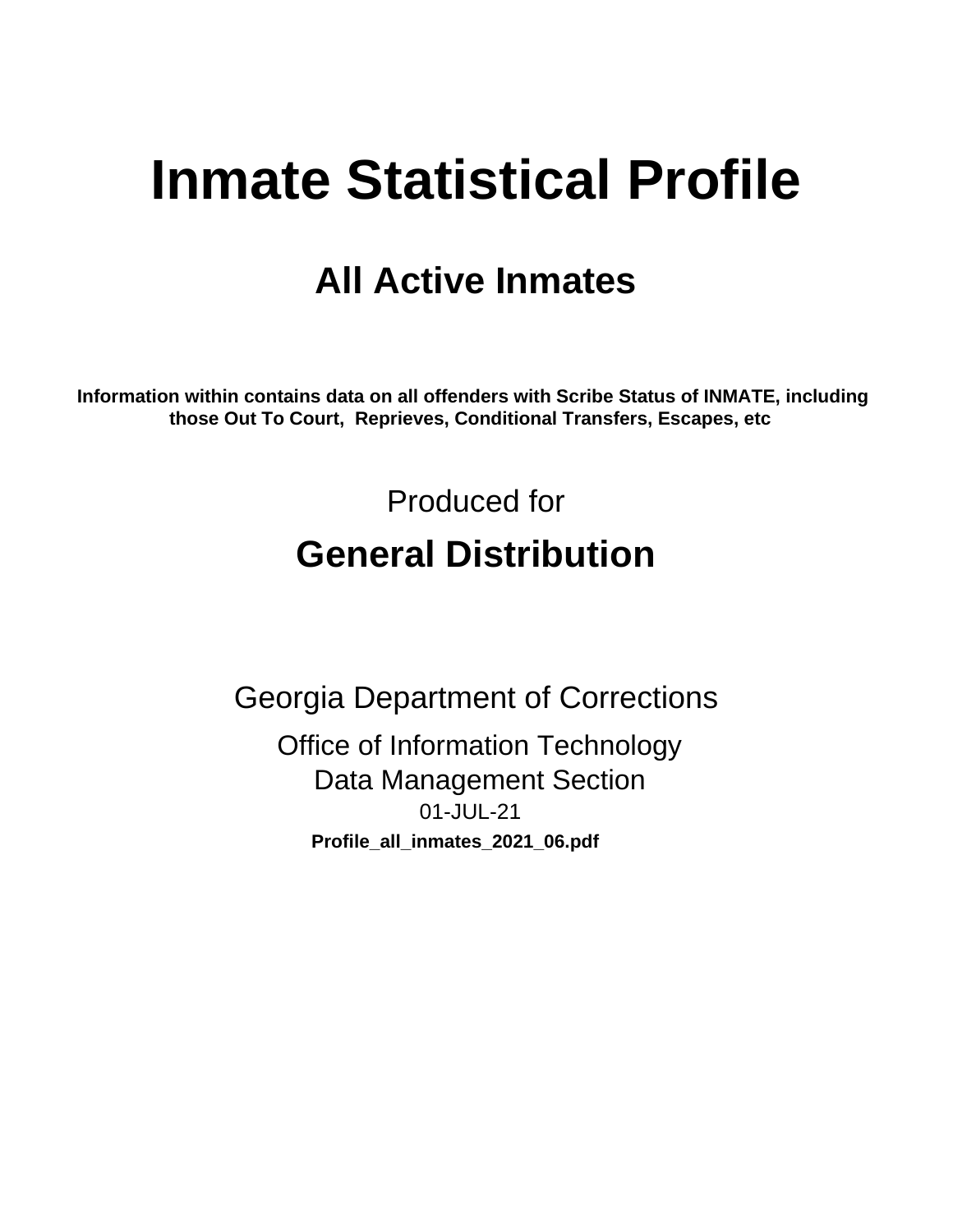## **Inmate Statistical Profile 01-JUL-21**

Contents

**All Active Inmates** 

**General Distribution** Produced for

## **Table of Contents**

| <b>Demographic information</b>                                        |
|-----------------------------------------------------------------------|
| 4 Current age, broken out in ten year age groups                      |
| 5 Race group                                                          |
| 6 Marital status, self-reported at entry to prison                    |
| 7 Number of Inmates with Dependents, self-reported at entry to prison |
| 8 Religious affiliation, self-reported at entry to prison             |
| 9 Home county - self-reported at entry to prison                      |
| 14 Employment status before prison, self-reported at entry to prison  |
| 15 Age at admission                                                   |
| 17 Age at admission                                                   |
| 20 Height, measured at entry to prison                                |
| 22 Weight, measured at entry to prison                                |
| 23 Military service                                                   |
| <b>Correctional information</b>                                       |
| 24 Type of admission to prison                                        |
| 25 Current / last supervision level                                   |
| 26 Current / last institution type                                    |
| 27 Institution type - transitional centers                            |
| 28 Institution type - county prisons                                  |
| 30 Institution type - state prisons                                   |
| 32 Institution type - private prisons                                 |
| 33 Institution type - inmate boot camp                                |
| 34 Number of disciplinary reports                                     |
| 35 Number of transfers                                                |
| 36 Number of escapes                                                  |
| 37 Split sentence - Probation to follow                               |
| 38 Probable future release type of still active inmates               |
| 39 Time served in current (or last) institution                       |
| Educational, psychological and physical information                   |
| 40 Highest grade level attained                                       |
| 41 Culture fair IQ scores                                             |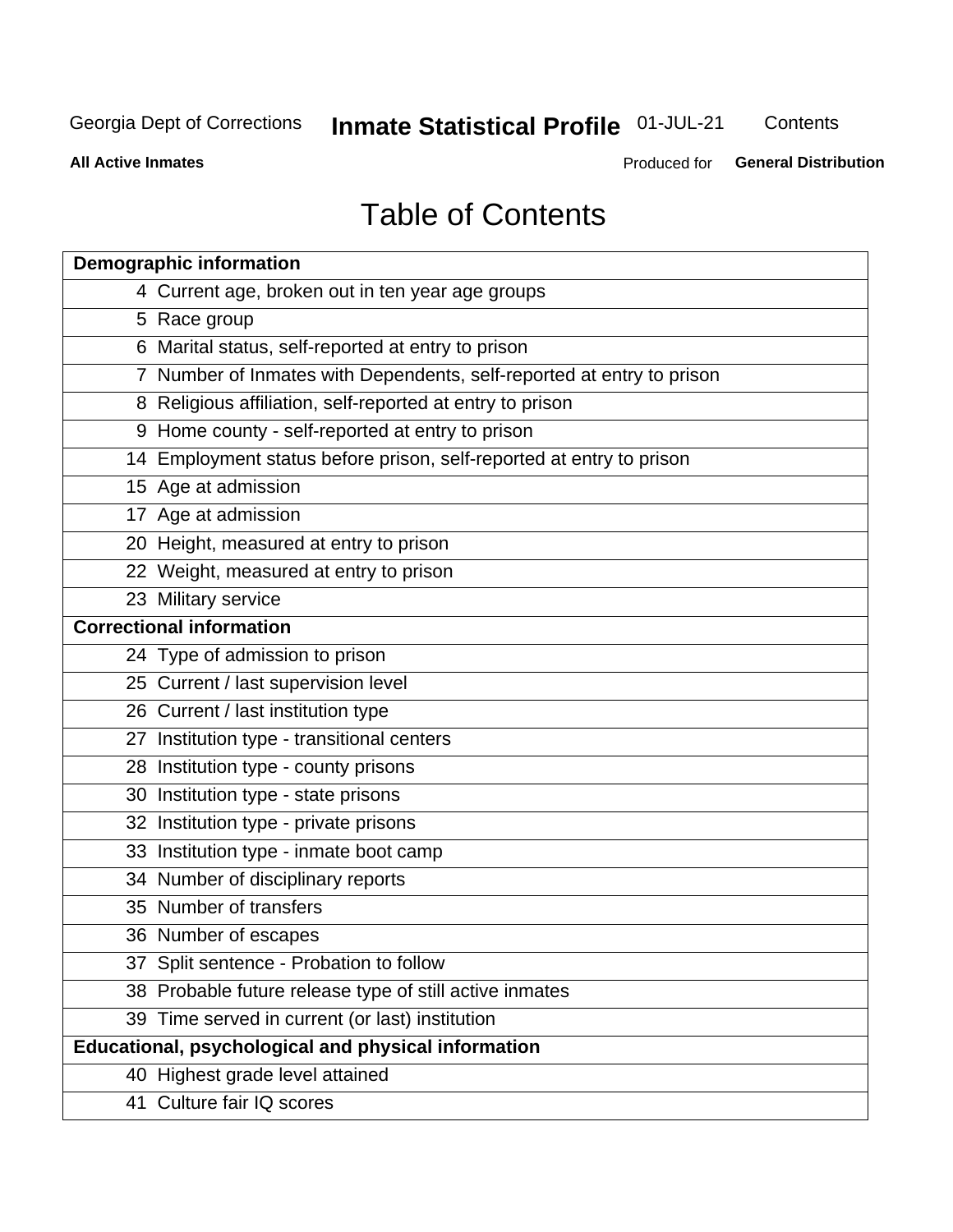## **Inmate Statistical Profile 01-JUL-21**

Contents

**All Active Inmates** 

Produced for **General Distribution** 

## **Table of Contents**

| Educational, psychological and physical information              |
|------------------------------------------------------------------|
| 42 Wide Range Achievement Test (WRAT) reading score              |
| 43 Wide Range Achievement Test (WRAT) math score                 |
| 44 Wide Range Achievement Test (WRAT) spelling score             |
| 45 Current / last mental health treatment level                  |
| 46 PULHESDWIT medical scale - 'P' overall condition ('P'hysical) |
| 47 PULHESDWIT medical scale - 'U' upper body                     |
| 48 PULHESDWIT medical scale - 'L' lower body                     |
| 49 PULHESDWIT medical scale - 'H' hearing                        |
| 50 PULHESDWIT medical scale - 'E' vision                         |
| 51 PULHESDWIT medical scale -'S' psychiatric                     |
| 52 PULHESDWIT medical scale - 'D' dental                         |
| 53 PULHESDWIT medical scale - 'W' work ability                   |
| 54 PULHESDWIT medical scale - 'I' impairment                     |
| 55 PULHESDWIT medical scale - 'T' transportability               |
| <b>Crimes and criminal history information</b>                   |
| 56 Number of prior Georgia incarcerations                        |
| 57 Prison sentence in years                                      |
| 58 Primary offense, broken out into felonies vs misdemeanors     |
| 59 Primary offense, broken out into six broad crime categories   |
| 60 Primary offense, detailed offense code                        |
| 68 County of conviction of primary offense                       |
| 73 Circuit of conviction of primary offense                      |
| 75 Years served (jail + prison) in this incarceration            |
| <b>Medical information</b>                                       |
| 76 Results of most recent HIV test                               |
| 77 Results of most recent tuberculosis test                      |
| 78 Results of most recent syphilis test                          |
| 79 Results of most recent Hepatitis-C test                       |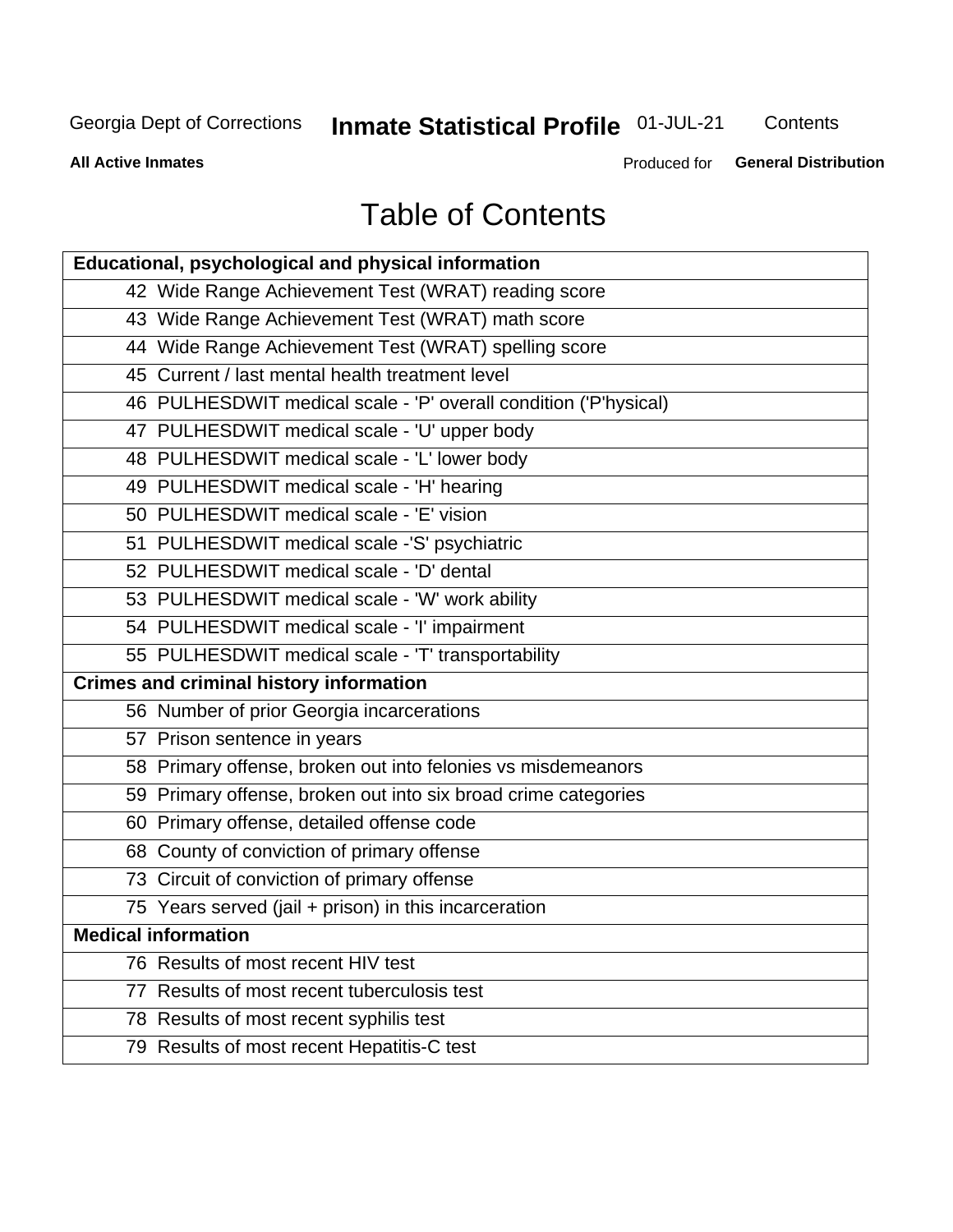### **All Active Inmates**

### Produced for General Distribution

### Current age, broken out in ten-year age groups

COL % - percent each COUNT is of its particular column

|                          | <b>Male</b>  |        |        | <b>Female</b> |          |          | <b>Total</b> |        |
|--------------------------|--------------|--------|--------|---------------|----------|----------|--------------|--------|
| <b>Current Age</b>       | <b>Count</b> | Col %  | Row %  | <b>Count</b>  | Col %    | Row %    | <b>Total</b> | Col %  |
| <b>Teens (1-19)</b>      | 335          | 0.77%  | 95.99% | 14            | 0.48%    | 4.01%    | 349          | 0.75%  |
| <b>Twenties (20-29)</b>  | 10,212       | 23.59% | 93.78% | 677           | 22.98%   | 6.22%    | 10,889       | 23.56% |
| Thirties (30-39)         | 13,397       | 30.95% | 92.71% | 1,054         | 35.78%   | 7.29%    | 14,451       | 31.26% |
| <b>Forties (40-49)</b>   | 9,782        | 22.60% | 93.34% | 698           | 23.69%   | 6.66%    | 10,480       | 22.67% |
| <b>Fifties (50-59)</b>   | 6,139        | 14.18% | 94.29% | 372           | 12.63%   | $5.71\%$ | 6,511        | 14.08% |
| <b>Sixties (60-69)</b>   | 2,738        | 6.33%  | 96.04% | 113           | $3.84\%$ | 3.96%    | 2,851        | 6.17%  |
| Seventy + (70 and above) | 678          | 1.57%  | 97.41% | 18            | 0.61%    | $2.59\%$ | 696          | 1.51%  |
| <b>Total Reported</b>    | 43,281       | 100%   | 93.63% | 2,946         | 100%     | 6.37%    | 46,227       | 100%   |

| NOI<br>тес<br>       | 358        |             | <b>OFO</b><br>ააა |
|----------------------|------------|-------------|-------------------|
| $F_{\mathbf{A}}$ tal | $\sim$ 000 | 2 947<br>-- | 46.586            |

| <b>Mean</b><br>(average)       | 39.54 | 38.35 | 39.47 |
|--------------------------------|-------|-------|-------|
| Median (middle)                | 38    |       | 38    |
| <b>Mode</b><br>(most frequent) |       |       |       |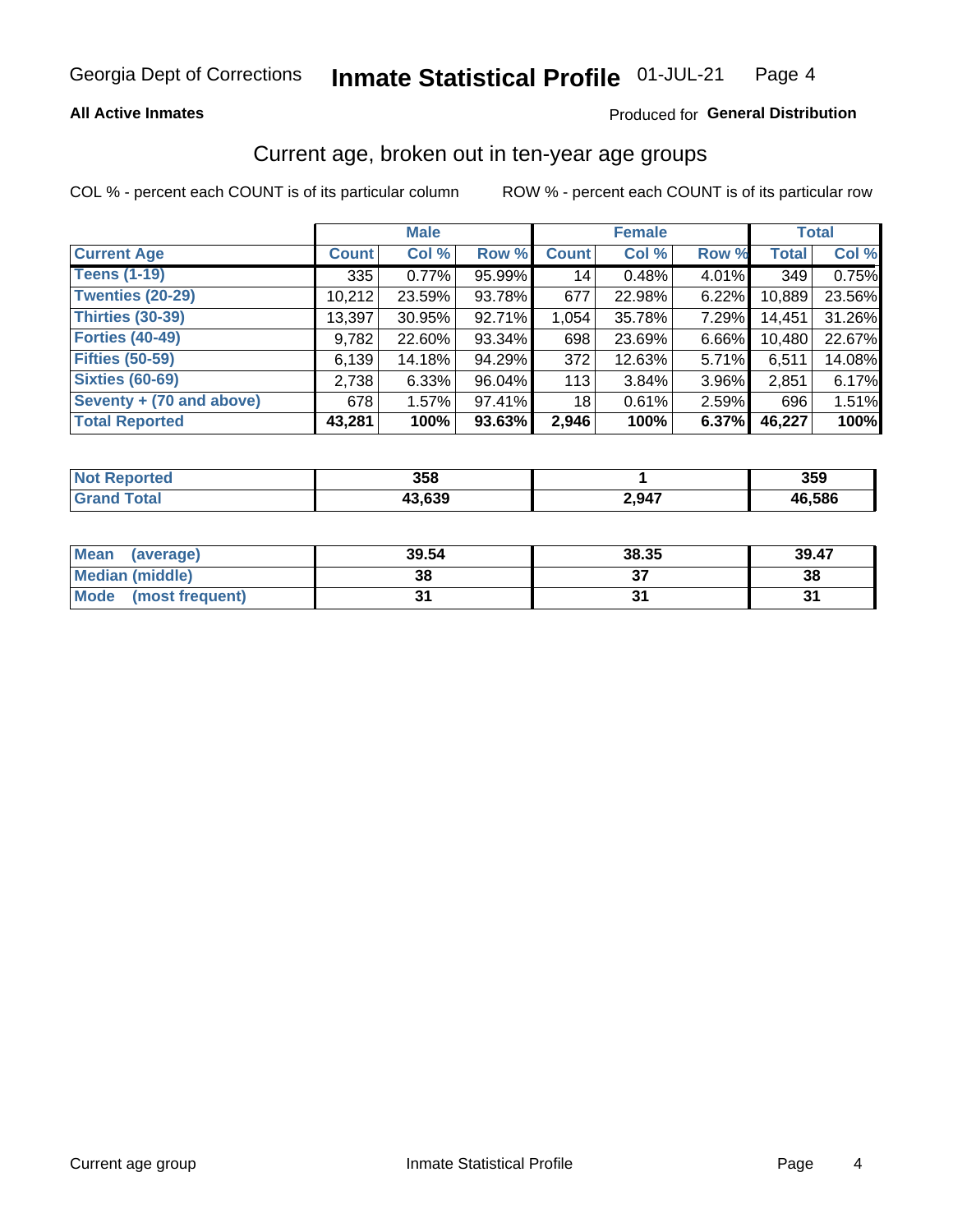#### Inmate Statistical Profile 01-JUL-21 Page 5

### **All Active Inmates**

### Produced for General Distribution

### Race group

COL % - percent each COUNT is of its particular column

|                                   |              | <b>Male</b> |             |       | <b>Female</b> |          |              | <b>Total</b> |  |
|-----------------------------------|--------------|-------------|-------------|-------|---------------|----------|--------------|--------------|--|
| <b>Race Group</b>                 | <b>Count</b> | Col %       | Row % Count |       | Col %         | Row %    | <b>Total</b> | Col %        |  |
| <b>White</b>                      | 14,968       | 34.30%      | 89.55%      | 1,747 | 59.28%        | 10.45%   | 16,715       | 35.88%       |  |
| <b>Black</b><br>2                 | 26,621       | 61.00%      | 95.88%      | 1,143 | 38.79%        | $4.12\%$ | 27,764       | 59.60%       |  |
| <b>Other</b><br>5.                | 12           | $.03\%$     | 85.71%      | 2     | $.07\%$       | 14.29%   | 14           | .03%         |  |
| <b>Asian</b><br>6                 | 144          | .33%        | 95.36%      |       | .24%          | 4.64%    | 151          | .32%         |  |
| <b>Unknown</b><br>9               | 5            | $.01\%$     | 100.00%     |       |               |          | 5            | .01%         |  |
| <b>Hispanic</b><br>10             | .867         | 4.28%       | 97.60%      | 46    | 1.56%         | 2.40%    | 1,913        | 4.11%        |  |
| <b>Native American</b><br>$12 \,$ | 22           | $.05\%$     | 91.67%      | 2     | $.07\%$       | 8.33%    | 24           | .05%         |  |
| <b>Total Reported</b>             | 43,639       | 100%        | 93.67%      | 2,947 | 100%          | 6.33%    | 46,586       | 100%         |  |

| orted<br>NO             |        |       |        |
|-------------------------|--------|-------|--------|
| <b>c</b> otal<br>'Grano | 43,639 | 2,947 | 46,586 |

| M | . |  |
|---|---|--|
|   |   |  |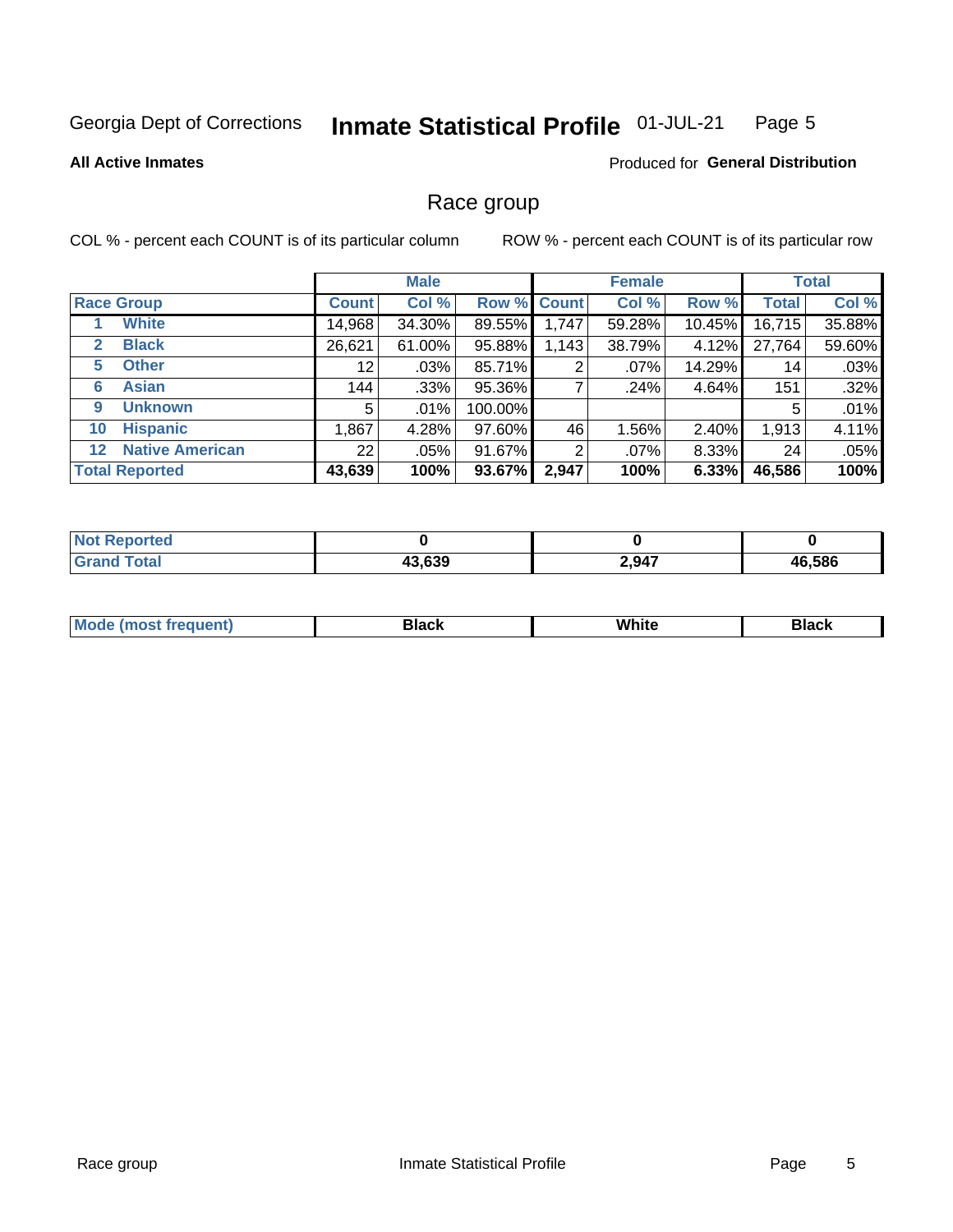#### Inmate Statistical Profile 01-JUL-21 Page 6

**All Active Inmates** 

### Produced for General Distribution

### Marital status, self-reported at entry to prison

COL % - percent each COUNT is of its particular column

|                            | <b>Male</b>  |          |        | <b>Female</b> |        |        | <b>Total</b> |        |
|----------------------------|--------------|----------|--------|---------------|--------|--------|--------------|--------|
| <b>Marital Status</b>      | <b>Count</b> | Col %    | Row %  | <b>Count</b>  | Col %  | Row %  | <b>Total</b> | Col %  |
| <b>Unknown</b><br>$\bf{0}$ | 1,783        | 4.09%    | 92.38% | 147           | 4.99%  | 7.62%  | 1,930        | 4.14%  |
| <b>Divorced</b><br>D       | 3,914        | $8.97\%$ | 90.31% | 420           | 14.25% | 9.69%  | 4,334        | 9.30%  |
| <b>Married</b><br>М        | 5,489        | 12.58%   | 91.59% | 504           | 17.10% | 8.41%  | 5,993        | 12.86% |
| <b>Separated</b><br>S.     | 1,403        | 3.22%    | 90.63% | 145           | 4.92%  | 9.37%  | 1,548        | 3.32%  |
| <b>Unmarried</b><br>U      | 30,554       | 70.02%   | 95.00% | 1,607         | 54.53% | 5.00%  | 32,161       | 69.04% |
| <b>Widow</b><br>W          | 496          | 1.14%    | 80.00% | 124           | 4.21%  | 20.00% | 620          | 1.33%  |
| <b>Total Reported</b>      | 43,639       | 100%     | 93.67% | 2,947         | 100%   | 6.33%  | 46,586       | 100%   |

| ాorted<br>NOT |        |       |        |
|---------------|--------|-------|--------|
| ſotal         | $\sim$ | 2,947 | 46.586 |

|--|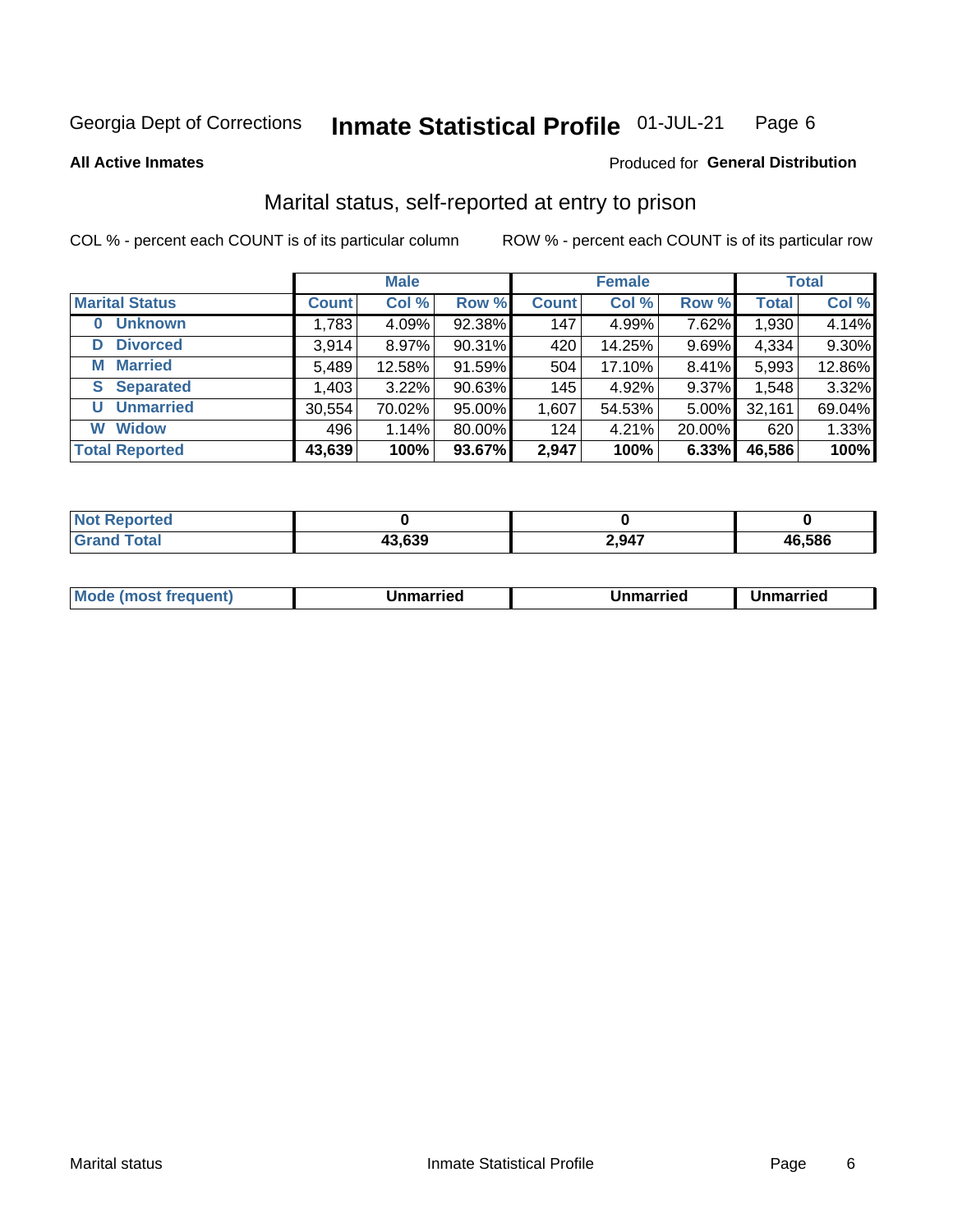#### **Inmate Statistical Profile 01-JUL-21** Page 7

### **All Active Inmates**

### Produced for General Distribution

### Number of Inmates with Dependents, Self-Reported at Entry to Prison

COL % - percent each COUNT is of its particular column

|                             |              | <b>Male</b> |        |                | <b>Female</b> |       |              | <b>Total</b> |
|-----------------------------|--------------|-------------|--------|----------------|---------------|-------|--------------|--------------|
| <b>Number of dependents</b> | <b>Count</b> | Col %       | Row %  | <b>Count</b>   | Col %         | Row % | <b>Total</b> | Col %        |
| $\bf{0}$                    | 13,300       | 36.80%      | 92.29% | 1,111          | 43.67%        | 7.71% | 14,411       | 37.26%       |
|                             | 8,363        | 23.14%      | 94.76% | 462            | 18.16%        | 5.24% | 8,825        | 22.81%       |
| $\overline{2}$              | 6,369        | 17.62%      | 93.73% | 426            | 16.75%        | 6.27% | 6,795        | 17.57%       |
| 3                           | 3,804        | 10.53%      | 92.92% | 290            | 11.40%        | 7.08% | 4,094        | 10.58%       |
| 4                           | 2,037        | 5.64%       | 93.14% | 150            | 5.90%         | 6.86% | 2,187        | 5.65%        |
| 5                           | 1,043        | 2.89%       | 94.99% | 55             | 2.16%         | 5.01% | 1,098        | 2.84%        |
| 6                           | 548          | 1.52%       | 95.47% | 26             | 1.02%         | 4.53% | 574          | 1.48%        |
| 7                           | 262          | 0.72%       | 95.62% | 12             | 0.47%         | 4.38% | 274          | 0.71%        |
| 8                           | 168          | 0.46%       | 96.55% | 6              | 0.24%         | 3.45% | 174          | 0.45%        |
| 9                           | 79           | 0.22%       | 97.53% | $\overline{2}$ | 0.08%         | 2.47% | 81           | 0.21%        |
| 10                          | 60           | 0.17%       | 95.24% | 3              | 0.12%         | 4.76% | 63           | 0.16%        |
| Over 10                     | 105          | 0.29%       | 99.06% |                | 0.04%         | 0.94% | 106          | 0.27%        |
| <b>Total Reported</b>       | 36,138       | 100%        | 93.42% | 2,544          | 100%          | 6.58% | 38,682       | 100%         |

| 7,501  | 403               | 7,904      |
|--------|-------------------|------------|
| 13 639 | $Q_{47}$<br>-.v-1 | .586<br>46 |

| Mean (average)          | .52 | 1.34 | -51<br>ا ت. ا |
|-------------------------|-----|------|---------------|
| Median (middle)         |     |      |               |
| Mode<br>(most frequent) |     |      |               |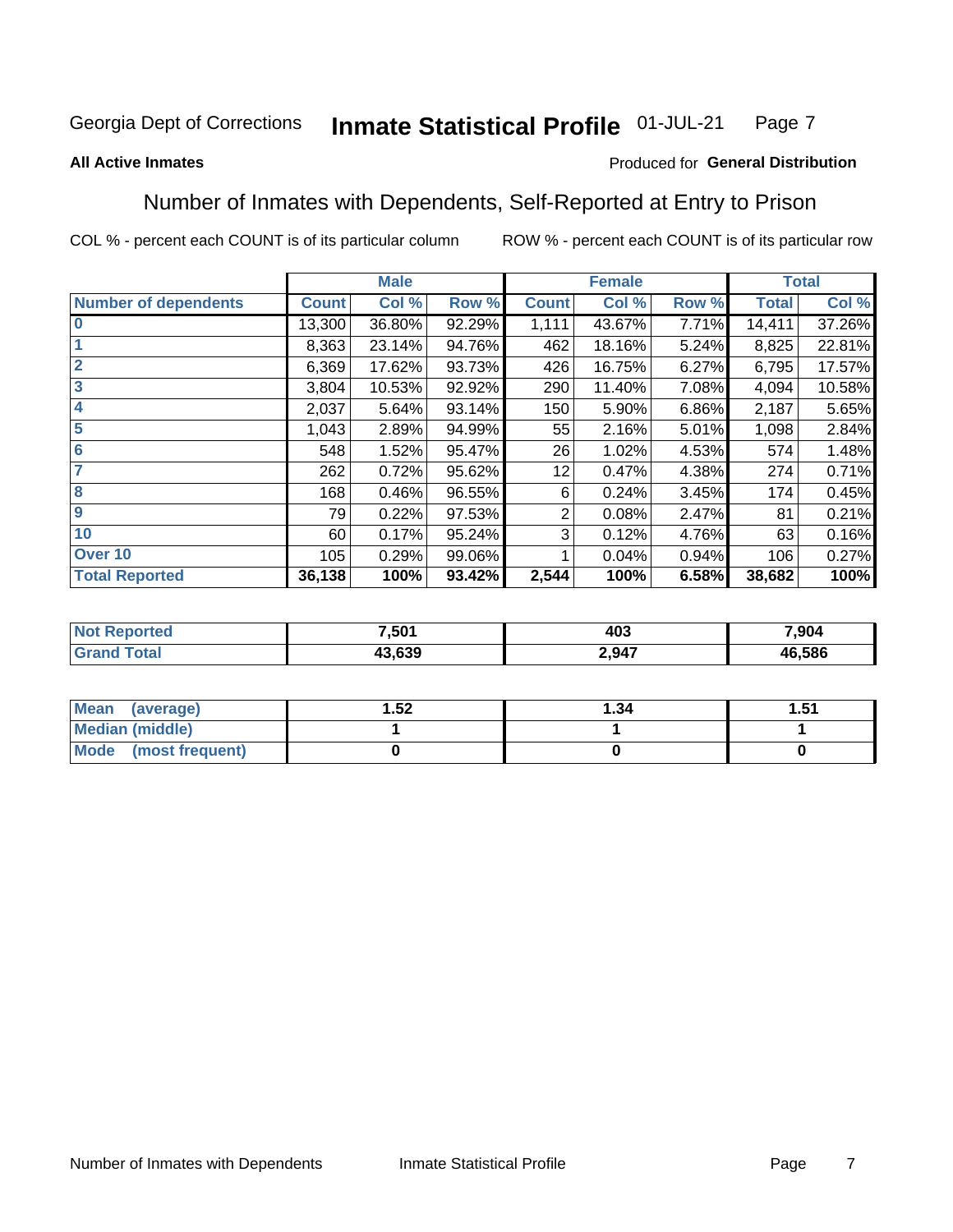#### Inmate Statistical Profile 01-JUL-21 Page 8

### **All Active Inmates**

### Produced for General Distribution

### Religious affiliation, self-reported at entry to prison

COL % - percent each COUNT is of its particular column

|                 |                              |                | <b>Male</b> |         |                         | <b>Female</b> |                  |                | <b>Total</b> |
|-----------------|------------------------------|----------------|-------------|---------|-------------------------|---------------|------------------|----------------|--------------|
|                 | <b>Religious Affiliation</b> | <b>Count</b>   | Col %       | Row %   | <b>Count</b>            | Col %         | Row <sup>%</sup> | <b>Total</b>   | Col %        |
| 1               | <b>Islam</b>                 | 1,846          | 8.10%       | 95.15%  | $\overline{94}$         | 3.84%         | 4.85%            | 1,940          | 7.69%        |
| $\overline{2}$  | <b>Catholic</b>              | 1,047          | 4.59%       | 90.49%  | 110                     | 4.50%         | 9.51%            | 1,157          | 4.59%        |
| 3               | <b>Baptist</b>               | 10,238         | 44.93%      | 91.21%  | 987                     | 40.35%        | 8.79%            | 11,225         | 44.49%       |
| 4               | <b>Methodist</b>             | 306            | 1.34%       | 91.34%  | 29                      | 1.19%         | 8.66%            | 335            | 1.33%        |
| 5               | <b>Episcopal</b>             | 30             | .13%        | 88.24%  | $\overline{\mathbf{4}}$ | .16%          | 11.76%           | 34             | .13%         |
| $\overline{6}$  | <b>Presbyterian</b>          | 57             | .25%        | 95.00%  | 3                       | .12%          | 5.00%            | 60             | .24%         |
| 7               | <b>Church Of God</b>         | 298            | 1.31%       | 91.98%  | 26                      | 1.06%         | 8.02%            | 324            | 1.28%        |
| 8               | <b>Holiness</b>              | 390            | 1.71%       | 87.05%  | 58                      | 2.37%         | 12.95%           | 448            | 1.78%        |
| $\overline{9}$  | <b>Jewish</b>                | 74             | .32%        | 79.57%  | 19                      | .78%          | 20.43%           | 93             | .37%         |
| 10              | <b>Anglican</b>              | 25             | .11%        | 92.59%  | $\mathbf 2$             | .08%          | 7.41%            | 27             | .11%         |
| 11              | <b>Greek Orthodox</b>        | $\overline{5}$ | .02%        | 71.43%  | $\overline{2}$          | .08%          | 28.57%           | $\overline{7}$ | .03%         |
| 12              | <b>Hindu</b>                 | 14             | .06%        | 93.33%  | $\mathbf{1}$            | .04%          | 6.67%            | 15             | .06%         |
| 13              | <b>Buddhist</b>              | 50             | .22%        | 90.91%  | 5                       | .20%          | 9.09%            | 55             | .22%         |
| $\overline{14}$ | <b>Taoist</b>                | $\overline{4}$ | .02%        | 100.00% |                         |               |                  | 4              | .02%         |
| 15              | <b>Shintoist</b>             | $\mathbf 1$    | .01%        | 100.00% |                         |               |                  | 1              | .01%         |
| 16              | <b>Seventh Day Adventist</b> | 66             | .29%        | 75.86%  | 21                      | .86%          | 24.14%           | 87             | .34%         |
| 17              | <b>Jehovah Witness</b>       | 234            | 1.03%       | 87.64%  | 33                      | 1.35%         | 12.36%           | 267            | 1.06%        |
| 18              | <b>Latter Day Saints</b>     | 26             | .11%        | 86.67%  | 4                       | .16%          | 13.33%           | 30             | .12%         |
| 19              | Quaker                       | $\overline{2}$ | .01%        | 100.00% |                         |               |                  | $\overline{2}$ | .01%         |
| 20              | <b>Other Prot</b>            | 1,204          | 5.28%       | 98.21%  | 22                      | .90%          | 1.79%            | 1,226          | 4.86%        |
| 21              | <b>Messianic Judaism</b>     | 49             | .22%        | 25.13%  | $\overline{1}$ 46       | 5.97%         | 74.87%           | 195            | .77%         |
| 22              | <b>Asatru-Odinism</b>        | $\overline{2}$ | .01%        | 100.00% |                         |               |                  | $\overline{2}$ | .01%         |
| 23              | <b>Hebrew Israelite</b>      | 67             | .29%        | 93.06%  | $\sqrt{5}$              | .20%          | 6.94%            | 72             | .29%         |
| 24              | <b>Nation Of Islam</b>       | 41             | .18%        | 87.23%  | 6                       | .25%          | 12.77%           | 47             | .19%         |
| 25              | <b>Native American</b>       | 25             | .11%        | 100.00% |                         |               |                  | 25             | .10%         |
| 26              | Pagan                        | 9              | .04%        | 90.00%  | $\mathbf{1}$            | .04%          | 10.00%           | 10             | .04%         |
| 27              | <b>Pentecostal</b>           | 87             | .38%        | 75.65%  | 28                      | 1.14%         | 24.35%           | 115            | .46%         |
| 28              | <b>Rastafari</b>             | 13             | .06%        | 59.09%  | 9                       | .37%          | 40.91%           | 22             | .09%         |
| 29              | <b>Wiccan</b>                | 26             | .11%        | 86.67%  | $\overline{\mathbf{4}}$ | .16%          | 13.33%           | 30             | .12%         |
| 30              | <b>No Religion</b>           | 1,383          | 6.07%       | 89.28%  | 166                     | 6.79%         | 10.72%           | 1,549          | 6.14%        |
| 31              | Christian -                  | 3,964          | 17.40%      | 85.75%  | 659                     | 26.94%        | 14.25%           | 4,623          | 18.32%       |
|                 | <b>Unspecified</b>           |                |             |         |                         |               |                  |                |              |
| 96              | <b>None</b>                  | 1,204          | 5.28%       | 99.83%  | $\overline{2}$          | .08%          | .17%             | 1,206          | 4.78%        |
|                 | <b>Total Reported</b>        | 22,787         | 100%        | 90.31%  | 2,446                   | 100%          | 9.69%            | 25,233         | 100%         |

| 20,852                        | י∩⊼<br>ּ טע | 21,353 |
|-------------------------------|-------------|--------|
| 3.639<br>$\ddot{\phantom{1}}$ | 2,947       | 46.586 |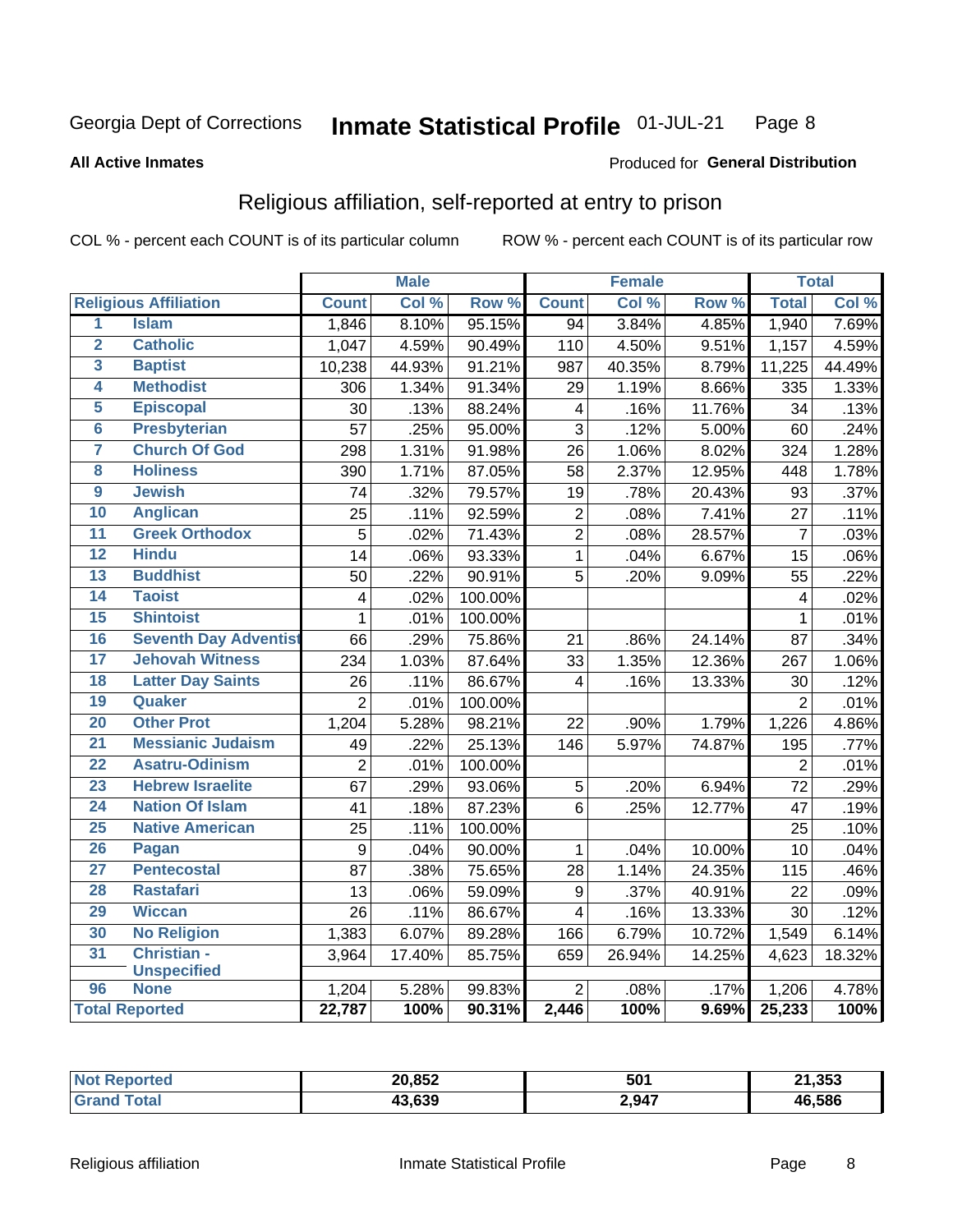#### Inmate Statistical Profile 01-JUL-21 Georgia Dept of Corrections Page 9

### **All Active Inmates**

### Produced for General Distribution

### Religious affiliation, self-reported at entry to prison

COL % - percent each COUNT is of its particular column ROW % - percent each COUNT is of its particular row

| <b>Mode (most frequent)</b> | Baptist | aptist | Baptist |
|-----------------------------|---------|--------|---------|
|-----------------------------|---------|--------|---------|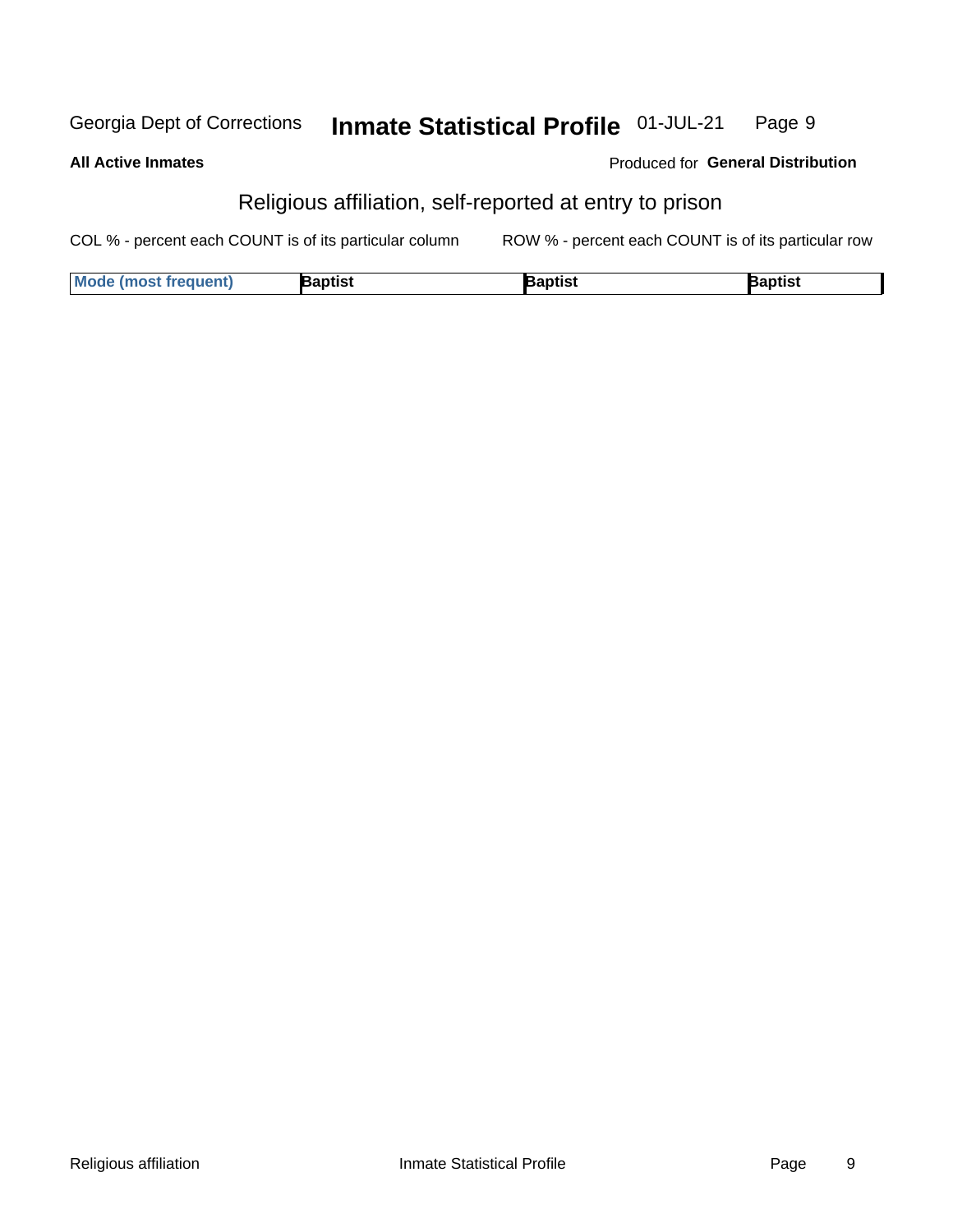#### Inmate Statistical Profile 01-JUL-21 Page 9

**All Active Inmates** 

### **Produced for General Distribution**

### Home county, self-reported at entry to prison

COL % - percent each COUNT is of its particular column

|     |                             |              | <b>Male</b> |                  |                  | <b>Female</b> |        | <b>Total</b> |        |
|-----|-----------------------------|--------------|-------------|------------------|------------------|---------------|--------|--------------|--------|
|     | <b>Home County</b>          | <b>Count</b> | Col %       | Row <sup>%</sup> | <b>Count</b>     | Col %         | Row %  | <b>Total</b> | Col %  |
| 000 | <b>Unknown</b>              | 7,004        | 16.05%      | 93.16%           | $\overline{514}$ | 17.44%        | 6.84%  | 7,518        | 16.14% |
| 001 | <b>Appling County</b>       | 111          | .25%        | 94.07%           | 7                | .24%          | 5.93%  | 118          | .25%   |
| 002 | <b>Atkinson County</b>      | 32           | .07%        | 100.00%          |                  |               |        | 32           | .07%   |
| 003 | <b>Bacon County</b>         | 74           | .17%        | 94.87%           | 4                | .14%          | 5.13%  | 78           | .17%   |
| 004 | <b>Baker County</b>         | 14           | .03%        | 93.33%           | $\mathbf{1}$     | .03%          | 6.67%  | 15           | .03%   |
| 005 | <b>Baldwin County</b>       | 258          | .59%        | 90.53%           | 27               | .92%          | 9.47%  | 285          | .61%   |
| 006 | <b>Banks County</b>         | 76           | .17%        | 95.00%           | 4                | .14%          | 5.00%  | 80           | .17%   |
| 007 | <b>Barrow County</b>        | 279          | .64%        | 92.38%           | 23               | .78%          | 7.62%  | 302          | .65%   |
| 008 | <b>Bartow County</b>        | 435          | 1.00%       | 89.51%           | 51               | 1.73%         | 10.49% | 486          | 1.04%  |
| 009 | <b>Ben Hill County</b>      | 154          | .35%        | 95.65%           | 7                | .24%          | 4.35%  | 161          | .35%   |
| 010 | <b>Berrien County</b>       | 81           | .19%        | 95.29%           | 4                | .14%          | 4.71%  | 85           | .18%   |
| 011 | <b>Bibb County</b>          | 972          | 2.23%       | 95.86%           | 42               | 1.43%         | 4.14%  | 1,014        | 2.18%  |
| 012 | <b>Bleckley County</b>      | 59           | .14%        | 86.76%           | $\boldsymbol{9}$ | .31%          | 13.24% | 68           | .15%   |
| 013 | <b>Brantley County</b>      | 72           | .16%        | 84.71%           | 13               | .44%          | 15.29% | 85           | .18%   |
| 014 | <b>Brooks County</b>        | 159          | .36%        | 100.00%          |                  |               |        | 159          | .34%   |
| 015 | <b>Bryan County</b>         | 59           | .14%        | 96.72%           | $\overline{2}$   | .07%          | 3.28%  | 61           | .13%   |
| 016 | <b>Bulloch County</b>       | 274          | .63%        | 94.16%           | 17               | .58%          | 5.84%  | 291          | .62%   |
| 017 | <b>Burke County</b>         | 165          | .38%        | 98.21%           | $\mathbf{3}$     | .10%          | 1.79%  | 168          | .36%   |
| 018 | <b>Butts County</b>         | 136          | .31%        | 91.89%           | 12               | .41%          | 8.11%  | 148          | .32%   |
| 019 | <b>Calhoun County</b>       | 63           | .14%        | 90.00%           | $\overline{7}$   | .24%          | 10.00% | 70           | .15%   |
| 020 | <b>Camden County</b>        | 105          | .24%        | 91.30%           | 10               | .34%          | 8.70%  | 115          | .25%   |
| 021 | <b>Candler County</b>       | 82           | .19%        | 96.47%           | 3                | .10%          | 3.53%  | 85           | .18%   |
| 022 | <b>Carroll County</b>       | 465          | 1.07%       | 93.37%           | 33               | 1.12%         | 6.63%  | 498          | 1.07%  |
| 023 | <b>Catoosa County</b>       | 187          | .43%        | 92.12%           | 16               | .54%          | 7.88%  | 203          | .44%   |
| 024 | <b>Charlton County</b>      | 33           | .08%        | 89.19%           | 4                | .14%          | 10.81% | 37           | .08%   |
| 025 | <b>Chatham County</b>       | 1,286        | 2.95%       | 96.19%           | 51               | 1.73%         | 3.81%  | 1,337        | 2.87%  |
| 026 | <b>Chattahoochee County</b> | 12           | .03%        | 92.31%           | 1                | .03%          | 7.69%  | 13           | .03%   |
| 027 | <b>Chattooga County</b>     | 150          | .34%        | 88.24%           | 20               | .68%          | 11.76% | 170          | .36%   |
| 028 | <b>Cherokee County</b>      | 347          | .80%        | 89.43%           | 41               | 1.39%         | 10.57% | 388          | .83%   |
| 029 | <b>Clarke County</b>        | 404          | .93%        | 94.84%           | 22               | .75%          | 5.16%  | 426          | .91%   |
| 030 | <b>Clay County</b>          | 25           | .06%        | 92.59%           | $\overline{2}$   | .07%          | 7.41%  | 27           | .06%   |
| 031 | <b>Clayton County</b>       | 1,247        | 2.86%       | 94.40%           | 74               | 2.51%         | 5.60%  | 1,321        | 2.84%  |
| 032 | <b>Clinch County</b>        | 37           | .08%        | 92.50%           | 3                | .10%          | 7.50%  | 40           | .09%   |
| 033 | <b>Cobb County</b>          | 1,363        | 3.12%       | 93.68%           | 92               | 3.12%         | 6.32%  | 1,455        | 3.12%  |
| 034 | <b>Coffee County</b>        | 288          | .66%        | 95.05%           | 15               | .51%          | 4.95%  | 303          | .65%   |
| 035 | <b>Colquitt County</b>      | 199          | .46%        | 95.22%           | 10               | .34%          | 4.78%  | 209          | .45%   |
| 036 | <b>Columbia County</b>      | 245          | .56%        | 90.74%           | 25               | .85%          | 9.26%  | 270          | .58%   |
| 037 | <b>Cook County</b>          | 114          | .26%        | 95.80%           | 5                | .17%          | 4.20%  | 119          | .26%   |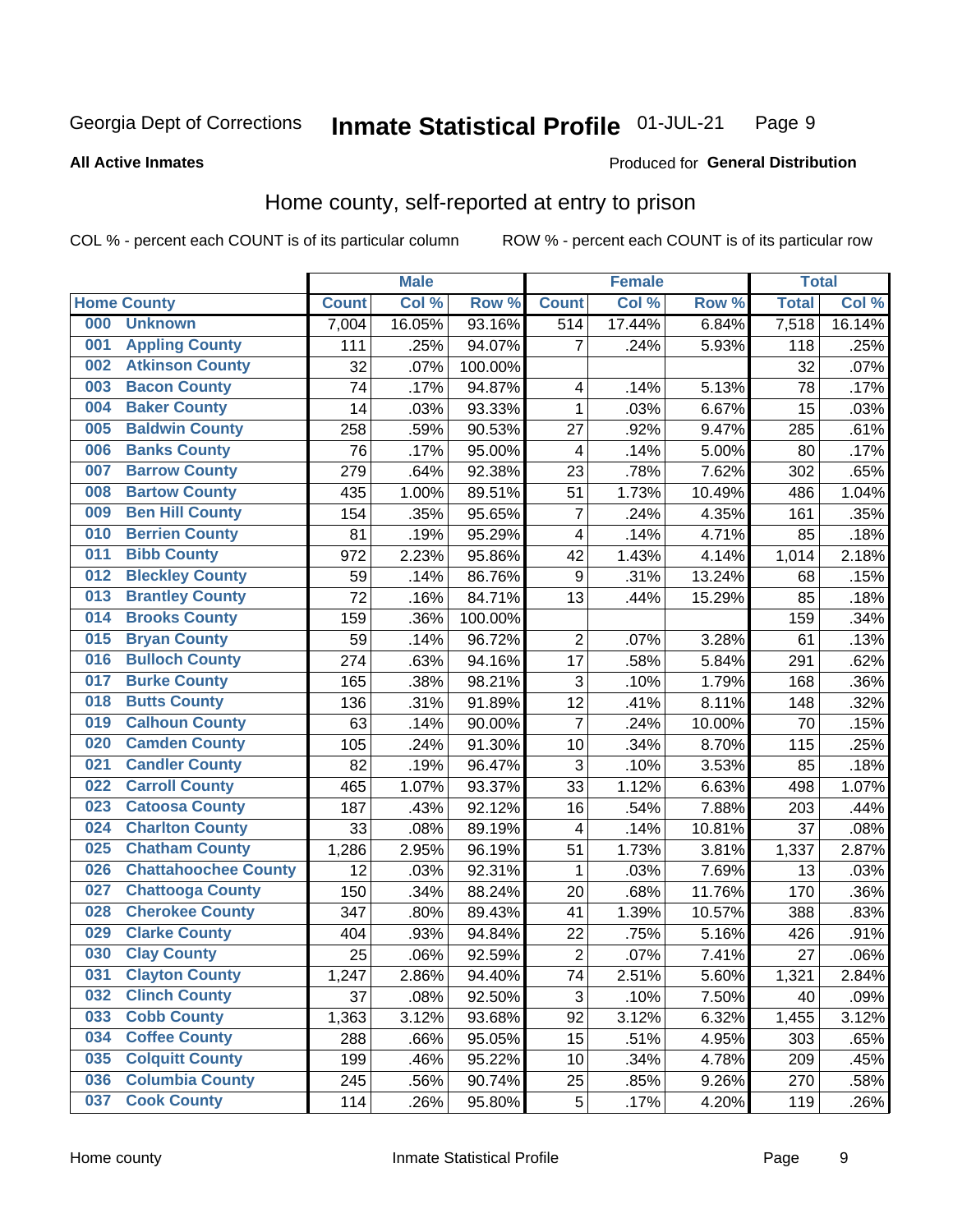#### Inmate Statistical Profile 01-JUL-21 Page 10

**All Active Inmates** 

### Produced for General Distribution

### Home county, self-reported at entry to prison

COL % - percent each COUNT is of its particular column

|     |                         |              | <b>Male</b> |         |                         | <b>Female</b> |        | <b>Total</b> |       |
|-----|-------------------------|--------------|-------------|---------|-------------------------|---------------|--------|--------------|-------|
|     | <b>Home County</b>      | <b>Count</b> | Col %       | Row %   | <b>Count</b>            | Col %         | Row %  | <b>Total</b> | Col % |
| 038 | <b>Coweta County</b>    | 405          | .93%        | 95.74%  | 18                      | .61%          | 4.26%  | 423          | .91%  |
| 039 | <b>Crawford County</b>  | 32           | .07%        | 88.89%  | 4                       | .14%          | 11.11% | 36           | .08%  |
| 040 | <b>Crisp County</b>     | 212          | .49%        | 94.22%  | 13                      | .44%          | 5.78%  | 225          | .48%  |
| 041 | <b>Dade County</b>      | 50           | .11%        | 89.29%  | $\,6$                   | .20%          | 10.71% | 56           | .12%  |
| 042 | <b>Dawson County</b>    | 67           | .15%        | 93.06%  | 5                       | .17%          | 6.94%  | 72           | .15%  |
| 043 | <b>Decatur County</b>   | 211          | .48%        | 96.35%  | 8                       | .27%          | 3.65%  | 219          | .47%  |
| 044 | <b>Dekalb County</b>    | 2,253        | 5.16%       | 95.75%  | 100                     | 3.39%         | 4.25%  | 2,353        | 5.05% |
| 045 | <b>Dodge County</b>     | 94           | .22%        | 92.16%  | 8                       | .27%          | 7.84%  | 102          | .22%  |
| 046 | <b>Dooly County</b>     | 126          | .29%        | 98.44%  | $\overline{2}$          | .07%          | 1.56%  | 128          | .27%  |
| 047 | <b>Dougherty County</b> | 609          | 1.40%       | 95.45%  | 29                      | .98%          | 4.55%  | 638          | 1.37% |
| 048 | <b>Douglas County</b>   | 497          | 1.14%       | 93.95%  | 32                      | 1.09%         | 6.05%  | 529          | 1.14% |
| 049 | <b>Early County</b>     | 50           | .11%        | 92.59%  | 4                       | .14%          | 7.41%  | 54           | .12%  |
| 050 | <b>Echols County</b>    | 9            | .02%        | 100.00% |                         |               |        | 9            | .02%  |
| 051 | <b>Effingham County</b> | 160          | .37%        | 90.91%  | 16                      | .54%          | 9.09%  | 176          | .38%  |
| 052 | <b>Elbert County</b>    | 106          | .24%        | 94.64%  | $\,6$                   | .20%          | 5.36%  | 112          | .24%  |
| 053 | <b>Emanuel County</b>   | 150          | .34%        | 93.17%  | 11                      | .37%          | 6.83%  | 161          | .35%  |
| 054 | <b>Evans County</b>     | 55           | .13%        | 91.67%  | 5                       | .17%          | 8.33%  | 60           | .13%  |
| 055 | <b>Fannin County</b>    | 71           | .16%        | 91.03%  | $\overline{7}$          | .24%          | 8.97%  | 78           | .17%  |
| 056 | <b>Fayette County</b>   | 124          | .28%        | 92.54%  | 10                      | .34%          | 7.46%  | 134          | .29%  |
| 057 | <b>Floyd County</b>     | 599          | 1.37%       | 90.90%  | 60                      | 2.04%         | 9.10%  | 659          | 1.41% |
| 058 | <b>Forsyth County</b>   | 172          | .39%        | 91.49%  | 16                      | .54%          | 8.51%  | 188          | .40%  |
| 059 | <b>Franklin County</b>  | 104          | .24%        | 90.43%  | 11                      | .37%          | 9.57%  | 115          | .25%  |
| 060 | <b>Fulton County</b>    | 3,862        | 8.85%       | 95.76%  | 171                     | 5.80%         | 4.24%  | 4,033        | 8.66% |
| 061 | <b>Gilmer County</b>    | 77           | .18%        | 85.56%  | 13                      | .44%          | 14.44% | 90           | .19%  |
| 062 | <b>Glascock County</b>  | 5            | .01%        | 62.50%  | 3                       | .10%          | 37.50% | 8            | .02%  |
| 063 | <b>Glynn County</b>     | 346          | .79%        | 94.28%  | 21                      | .71%          | 5.72%  | 367          | .79%  |
| 064 | <b>Gordon County</b>    | 259          | .59%        | 90.88%  | 26                      | .88%          | 9.12%  | 285          | .61%  |
| 065 | <b>Grady County</b>     | 98           | .22%        | 94.23%  | $\,6$                   | .20%          | 5.77%  | 104          | .22%  |
| 066 | <b>Greene County</b>    | 75           | .17%        | 94.94%  | $\overline{\mathbf{4}}$ | .14%          | 5.06%  | 79           | .17%  |
| 067 | <b>Gwinnett County</b>  | 1,491        | 3.42%       | 93.66%  | 101                     | 3.43%         | 6.34%  | 1,592        | 3.42% |
| 068 | <b>Habersham County</b> | 80           | .18%        | 85.11%  | 14                      | .48%          | 14.89% | 94           | .20%  |
| 069 | <b>Hall County</b>      | 489          | 1.12%       | 91.23%  | 47                      | 1.59%         | 8.77%  | 536          | 1.15% |
| 070 | <b>Hancock County</b>   | 41           | .09%        | 93.18%  | 3                       | .10%          | 6.82%  | 44           | .09%  |
| 071 | <b>Haralson County</b>  | 99           | .23%        | 93.40%  | 7                       | .24%          | 6.60%  | 106          | .23%  |
| 072 | <b>Harris County</b>    | 85           | .19%        | 96.59%  | $\overline{3}$          | .10%          | 3.41%  | 88           | .19%  |
| 073 | <b>Hart County</b>      | 121          | .28%        | 90.98%  | 12                      | .41%          | 9.02%  | 133          | .29%  |
| 074 | <b>Heard County</b>     | 47           | .11%        | 92.16%  | $\overline{\mathbf{4}}$ | .14%          | 7.84%  | 51           | .11%  |
| 075 | <b>Henry County</b>     | 578          | 1.32%       | 93.23%  | 42                      | 1.43%         | 6.77%  | 620          | 1.33% |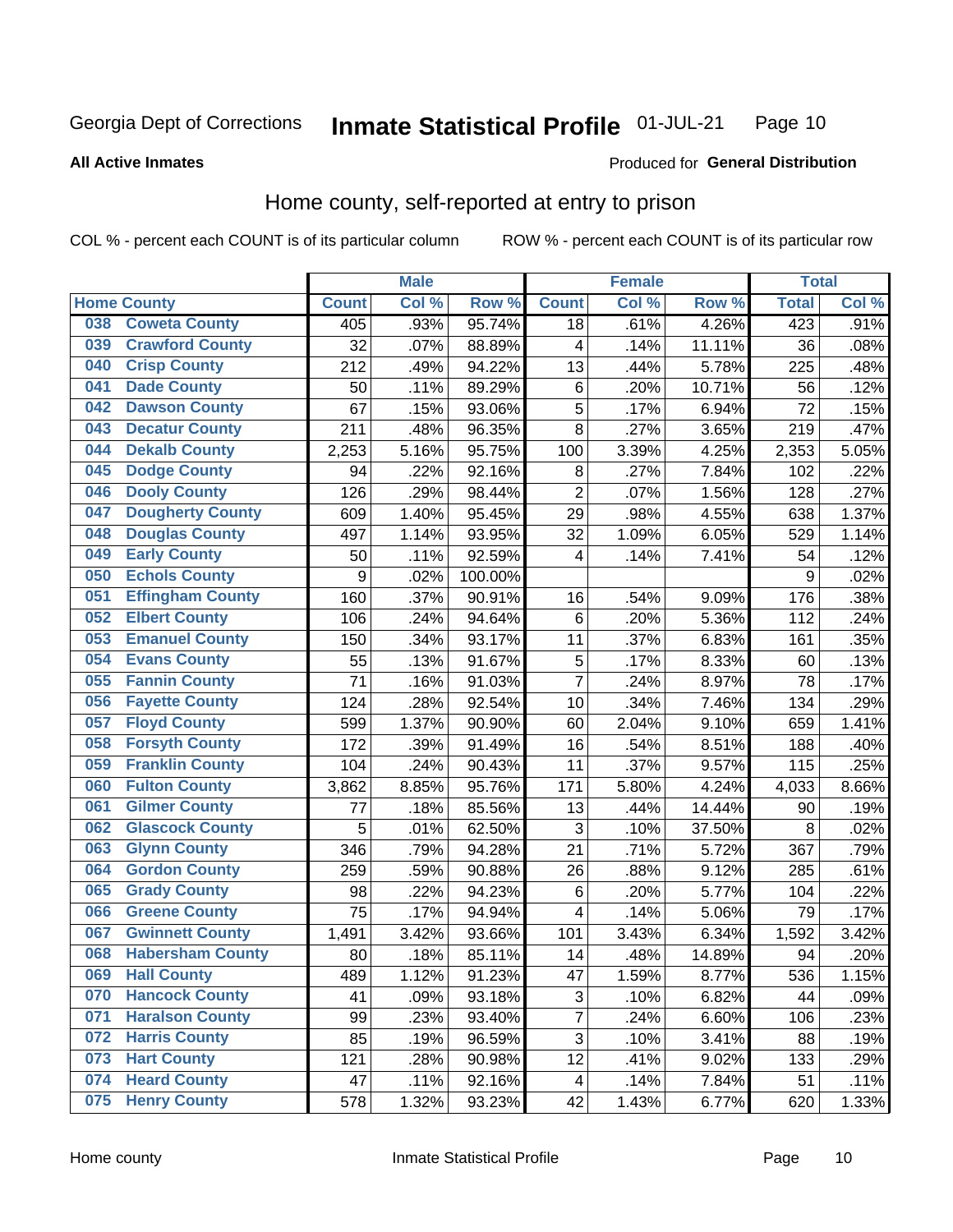#### Inmate Statistical Profile 01-JUL-21 Page 11

**All Active Inmates** 

### Produced for General Distribution

### Home county, self-reported at entry to prison

COL % - percent each COUNT is of its particular column

|                  |                          |              | <b>Male</b> |                  |                         | <b>Female</b> |        | <b>Total</b> |       |
|------------------|--------------------------|--------------|-------------|------------------|-------------------------|---------------|--------|--------------|-------|
|                  | <b>Home County</b>       | <b>Count</b> | Col %       | Row <sup>%</sup> | <b>Count</b>            | Col %         | Row %  | <b>Total</b> | Col % |
| 076              | <b>Houston County</b>    | 515          | 1.18%       | 92.63%           | 41                      | 1.39%         | 7.37%  | 556          | 1.19% |
| 077              | <b>Irwin County</b>      | 49           | .11%        | 94.23%           | 3                       | .10%          | 5.77%  | 52           | .11%  |
| 078              | <b>Jackson County</b>    | 218          | .50%        | 90.46%           | 23                      | .78%          | 9.54%  | 241          | .52%  |
| 079              | <b>Jasper County</b>     | 63           | .14%        | 94.03%           | $\overline{\mathbf{4}}$ | .14%          | 5.97%  | 67           | .14%  |
| 080              | <b>Jeff Davis County</b> | 71           | .16%        | 91.03%           | $\overline{7}$          | .24%          | 8.97%  | 78           | .17%  |
| 081              | <b>Jefferson County</b>  | 157          | .36%        | 92.35%           | 13                      | .44%          | 7.65%  | 170          | .36%  |
| 082              | <b>Jenkins County</b>    | 73           | .17%        | 93.59%           | 5                       | .17%          | 6.41%  | 78           | .17%  |
| 083              | <b>Johnson County</b>    | 37           | .08%        | 94.87%           | $\mathbf 2$             | .07%          | 5.13%  | 39           | .08%  |
| 084              | <b>Jones County</b>      | 88           | .20%        | 90.72%           | 9                       | .31%          | 9.28%  | 97           | .21%  |
| 085              | <b>Lamar County</b>      | 58           | .13%        | 90.63%           | 6                       | .20%          | 9.38%  | 64           | .14%  |
| 086              | <b>Lanier County</b>     | 73           | .17%        | 94.81%           | $\overline{\mathbf{4}}$ | .14%          | 5.19%  | 77           | .17%  |
| 087              | <b>Laurens County</b>    | 251          | .58%        | 93.66%           | 17                      | .58%          | 6.34%  | 268          | .58%  |
| 088              | <b>Lee County</b>        | 82           | .19%        | 93.18%           | 6                       | .20%          | 6.82%  | 88           | .19%  |
| 089              | <b>Liberty County</b>    | 165          | .38%        | 93.75%           | 11                      | .37%          | 6.25%  | 176          | .38%  |
| 090              | <b>Lincoln County</b>    | 29           | .07%        | 82.86%           | $\,6$                   | .20%          | 17.14% | 35           | .08%  |
| 091              | <b>Long County</b>       | 32           | .07%        | 86.49%           | 5                       | .17%          | 13.51% | 37           | .08%  |
| 092              | <b>Lowndes County</b>    | 355          | .81%        | 96.47%           | 13                      | .44%          | 3.53%  | 368          | .79%  |
| 093              | <b>Lumpkin County</b>    | 70           | .16%        | 89.74%           | $\bf 8$                 | .27%          | 10.26% | 78           | .17%  |
| 094              | <b>Macon County</b>      | 54           | .12%        | 85.71%           | $\boldsymbol{9}$        | .31%          | 14.29% | 63           | .14%  |
| 095              | <b>Madison County</b>    | 140          | .32%        | 92.72%           | 11                      | .37%          | 7.28%  | 151          | .32%  |
| 096              | <b>Marion County</b>     | 48           | .11%        | 88.89%           | 6                       | .20%          | 11.11% | 54           | .12%  |
| 097              | <b>Mcduffie County</b>   | 122          | .28%        | 92.42%           | 10                      | .34%          | 7.58%  | 132          | .28%  |
| 098              | <b>Mcintosh County</b>   | 53           | .12%        | 92.98%           | 4                       | .14%          | 7.02%  | 57           | .12%  |
| 099              | <b>Meriwether County</b> | 153          | .35%        | 93.29%           | 11                      | .37%          | 6.71%  | 164          | .35%  |
| 100              | <b>Miller County</b>     | 20           | .05%        | 90.91%           | $\mathbf 2$             | .07%          | 9.09%  | 22           | .05%  |
| 101              | <b>Mitchell County</b>   | 132          | .30%        | 93.62%           | $\boldsymbol{9}$        | .31%          | 6.38%  | 141          | .30%  |
| 102              | <b>Monroe County</b>     | 101          | .23%        | 94.39%           | 6                       | .20%          | 5.61%  | 107          | .23%  |
| 103              | <b>Montgomery County</b> | 81           | .19%        | 92.05%           | 7                       | .24%          | 7.95%  | 88           | .19%  |
| 104              | <b>Morgan County</b>     | 92           | .21%        | 92.93%           | 7                       | .24%          | 7.07%  | 99           | .21%  |
| 105              | <b>Murray County</b>     | 173          | .40%        | 88.72%           | 22                      | .75%          | 11.28% | 195          | .42%  |
| 106              | <b>Muscogee County</b>   | 837          | 1.92%       | 95.88%           | 36                      | 1.22%         | 4.12%  | 873          | 1.87% |
| 107              | <b>Newton County</b>     | 470          | 1.08%       | 93.07%           | 35                      | 1.19%         | 6.93%  | 505          | 1.08% |
| 108              | <b>Oconee County</b>     | 47           | .11%        | 87.04%           | 7                       | .24%          | 12.96% | 54           | .12%  |
| 109              | <b>Oglethorpe County</b> | 60           | .14%        | 93.75%           | 4                       | .14%          | 6.25%  | 64           | .14%  |
| 110              | <b>Paulding County</b>   | 274          | .63%        | 88.10%           | 37                      | 1.26%         | 11.90% | 311          | .67%  |
| 111              | <b>Peach County</b>      | 86           | .20%        | 94.51%           | 5                       | .17%          | 5.49%  | 91           | .20%  |
| $\overline{112}$ | <b>Pickens County</b>    | 94           | .22%        | 91.26%           | 9                       | .31%          | 8.74%  | 103          | .22%  |
| 113              | <b>Pierce County</b>     | 82           | .19%        | 90.11%           | $\overline{9}$          | .31%          | 9.89%  | 91           | .20%  |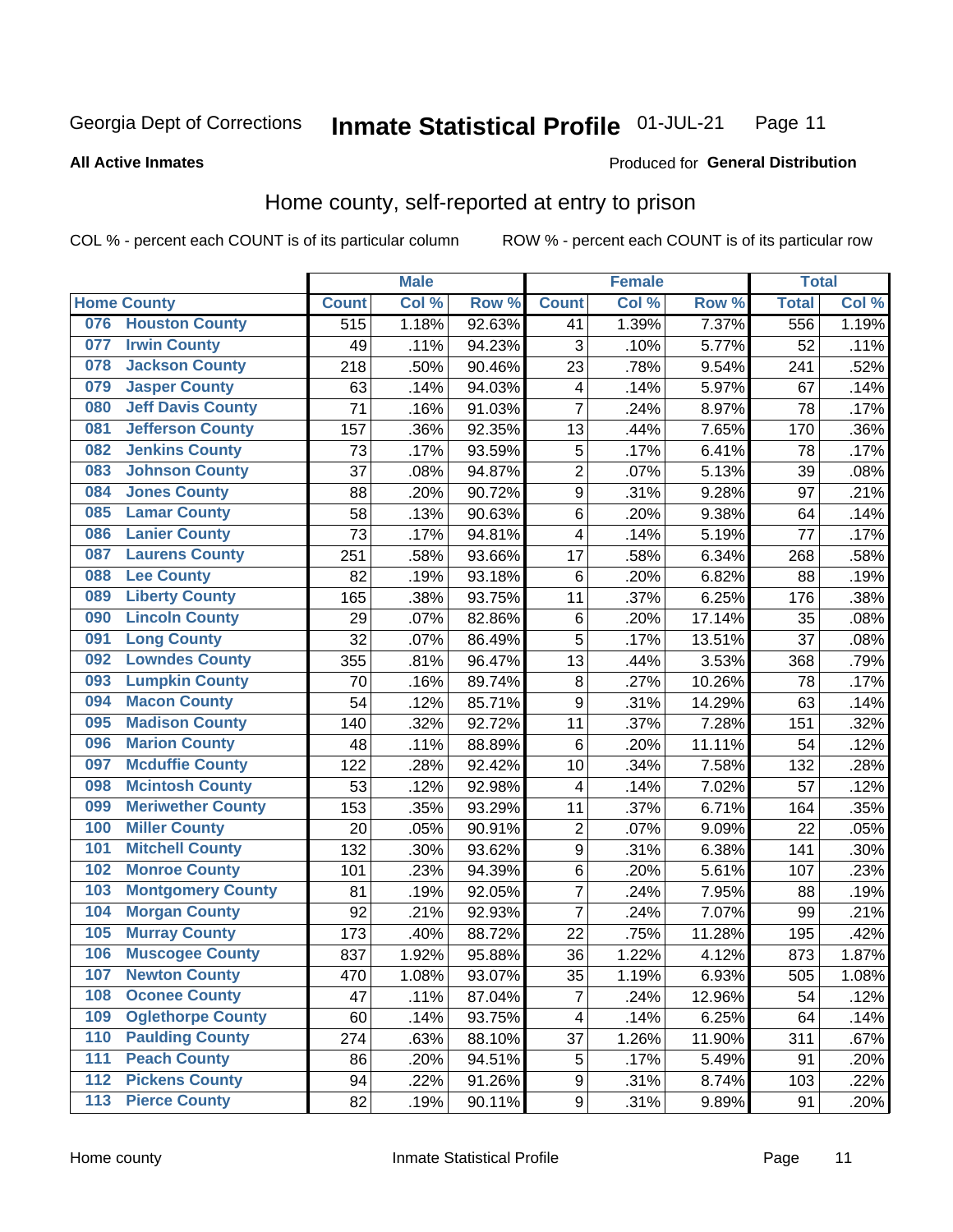#### Inmate Statistical Profile 01-JUL-21 Page 12

**All Active Inmates** 

### Produced for General Distribution

### Home county, self-reported at entry to prison

COL % - percent each COUNT is of its particular column

|                  |                          |                 | <b>Male</b> |         |                | <b>Female</b> |        | <b>Total</b>    |       |
|------------------|--------------------------|-----------------|-------------|---------|----------------|---------------|--------|-----------------|-------|
|                  | <b>Home County</b>       | <b>Count</b>    | Col %       | Row %   | <b>Count</b>   | Col %         | Row %  | <b>Total</b>    | Col % |
| 114              | <b>Pike County</b>       | $\overline{35}$ | .08%        | 94.59%  | 2              | .07%          | 5.41%  | $\overline{37}$ | .08%  |
| 115              | <b>Polk County</b>       | 215             | .49%        | 91.49%  | 20             | .68%          | 8.51%  | 235             | .50%  |
| 116              | <b>Pulaski County</b>    | 45              | .10%        | 86.54%  | $\overline{7}$ | .24%          | 13.46% | 52              | .11%  |
| 117              | <b>Putnam County</b>     | 125             | .29%        | 93.28%  | 9              | .31%          | 6.72%  | 134             | .29%  |
| 118              | <b>Quitman County</b>    | 11              | .03%        | 100.00% |                |               |        | 11              | .02%  |
| 119              | <b>Rabun County</b>      | 38              | .09%        | 76.00%  | 12             | .41%          | 24.00% | 50              | .11%  |
| 120              | <b>Randolph County</b>   | 50              | .11%        | 87.72%  | $\overline{7}$ | .24%          | 12.28% | 57              | .12%  |
| 121              | <b>Richmond County</b>   | 1,397           | 3.20%       | 94.97%  | 74             | 2.51%         | 5.03%  | 1,471           | 3.16% |
| 122              | <b>Rockdale County</b>   | 274             | .63%        | 92.26%  | 23             | .78%          | 7.74%  | 297             | .64%  |
| 123              | <b>Schley County</b>     | 13              | .03%        | 100.00% |                |               |        | 13              | .03%  |
| 124              | <b>Screven County</b>    | 86              | .20%        | 94.51%  | 5              | .17%          | 5.49%  | 91              | .20%  |
| 125              | <b>Seminole County</b>   | 62              | .14%        | 92.54%  | 5              | .17%          | 7.46%  | 67              | .14%  |
| 126              | <b>Spalding County</b>   | 332             | .76%        | 94.32%  | 20             | .68%          | 5.68%  | 352             | .76%  |
| 127              | <b>Stephens County</b>   | 110             | .25%        | 90.91%  | 11             | .37%          | 9.09%  | 121             | .26%  |
| 128              | <b>Stewart County</b>    | 26              | .06%        | 100.00% |                |               |        | 26              | .06%  |
| 129              | <b>Sumter County</b>     | 168             | .38%        | 97.67%  | 4              | .14%          | 2.33%  | 172             | .37%  |
| 130              | <b>Talbot County</b>     | 32              | .07%        | 100.00% |                |               |        | 32              | .07%  |
| 131              | <b>Taliaferro County</b> | $\overline{7}$  | .02%        | 100.00% |                |               |        | $\overline{7}$  | .02%  |
| 132              | <b>Tattnall County</b>   | 193             | .44%        | 96.02%  | $\bf 8$        | .27%          | 3.98%  | 201             | .43%  |
| 133              | <b>Taylor County</b>     | 41              | .09%        | 85.42%  | 7              | .24%          | 14.58% | 48              | .10%  |
| 134              | <b>Telfair County</b>    | 75              | .17%        | 98.68%  | 1              | .03%          | 1.32%  | 76              | .16%  |
| 135              | <b>Terrell County</b>    | 64              | .15%        | 100.00% |                |               |        | 64              | .14%  |
| 136              | <b>Thomas County</b>     | 156             | .36%        | 98.73%  | $\overline{c}$ | .07%          | 1.27%  | 158             | .34%  |
| 137              | <b>Tift County</b>       | 244             | .56%        | 96.83%  | 8              | .27%          | 3.17%  | 252             | .54%  |
| 138              | <b>Toombs County</b>     | 217             | .50%        | 93.13%  | 16             | .54%          | 6.87%  | 233             | .50%  |
| 139              | <b>Towns County</b>      | 18              | .04%        | 72.00%  | 7              | .24%          | 28.00% | 25              | .05%  |
| 140              | <b>Treutlen County</b>   | 48              | .11%        | 94.12%  | $\overline{3}$ | .10%          | 5.88%  | 51              | .11%  |
| 141              | <b>Troup County</b>      | 427             | .98%        | 94.26%  | 26             | .88%          | 5.74%  | 453             | .97%  |
| $\overline{142}$ | <b>Turner County</b>     | 62              | .14%        | 95.38%  | $\mathbf{3}$   | .10%          | 4.62%  | 65              | .14%  |
| 143              | <b>Twiggs County</b>     | 42              | .10%        | 95.45%  | $\overline{2}$ | .07%          | 4.55%  | 44              | .09%  |
| 144              | <b>Union County</b>      | 75              | .17%        | 91.46%  | $\overline{7}$ | .24%          | 8.54%  | 82              | .18%  |
| 145              | <b>Upson County</b>      | 123             | .28%        | 94.62%  | $\overline{7}$ | .24%          | 5.38%  | 130             | .28%  |
| 146              | <b>Walker County</b>     | 338             | .77%        | 90.62%  | 35             | 1.19%         | 9.38%  | 373             | .80%  |
| 147              | <b>Walton County</b>     | 415             | .95%        | 92.02%  | 36             | 1.22%         | 7.98%  | 451             | .97%  |
| 148              | <b>Ware County</b>       | 212             | .49%        | 95.50%  | 10             | .34%          | 4.50%  | 222             | .48%  |
| 149              | <b>Warren County</b>     | 26              | .06%        | 86.67%  | 4              | .14%          | 13.33% | 30              | .06%  |
| 150              | <b>Washington County</b> | 154             | .35%        | 93.33%  | 11             | .37%          | 6.67%  | 165             | .35%  |
| 151              | <b>Wayne County</b>      | 179             | .41%        | 91.79%  | 16             | .54%          | 8.21%  | 195             | .42%  |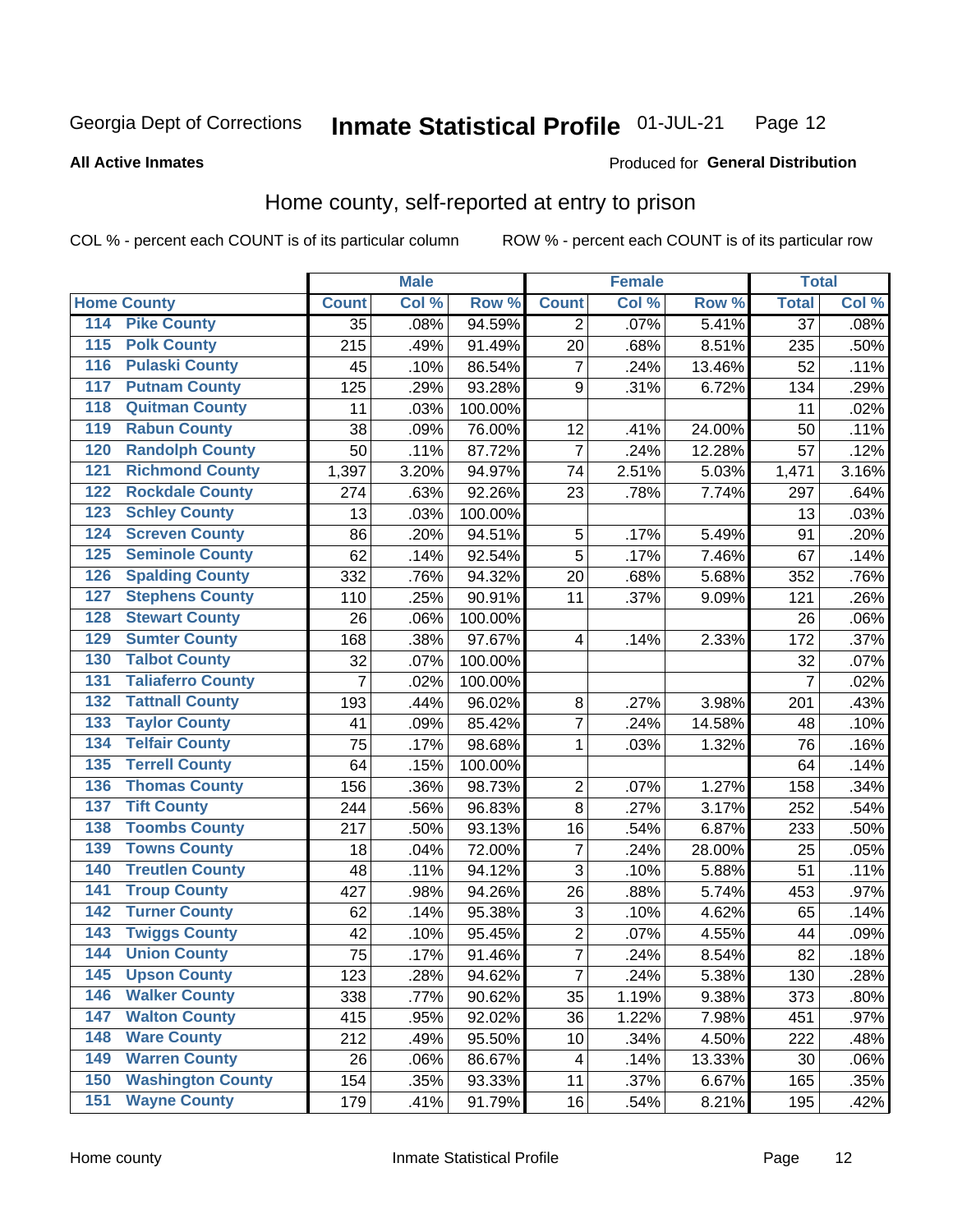#### Inmate Statistical Profile 01-JUL-21 Page 13

### **All Active Inmates**

### Produced for General Distribution

### Home county, self-reported at entry to prison

COL % - percent each COUNT is of its particular column

|     |                             |              | <b>Male</b> |        |                | <b>Female</b> |        | <b>Total</b> |       |
|-----|-----------------------------|--------------|-------------|--------|----------------|---------------|--------|--------------|-------|
|     | <b>Home County</b>          | <b>Count</b> | Col %       | Row %  | <b>Count</b>   | Col %         | Row %  | <b>Total</b> | Col % |
| 152 | <b>Webster County</b>       | 3            | .01%        | 75.00% |                | .03%          | 25.00% | 4            | .01%  |
| 153 | <b>Wheeler County</b>       | 77           | .18%        | 96.25% | 3              | .10%          | 3.75%  | 80           | .17%  |
| 154 | <b>White County</b>         | 69           | .16%        | 92.00% | 6              | .20%          | 8.00%  | 75           | .16%  |
| 155 | <b>Whitfield County</b>     | 507          | 1.16%       | 89.58% | 59             | 2.00%         | 10.42% | 566          | 1.21% |
| 156 | <b>Wilcox County</b>        | 59           | .14%        | 96.72% | 2              | $.07\%$       | 3.28%  | 61           | .13%  |
| 157 | <b>Wilkes County</b>        | 56           | .13%        | 93.33% | 4              | .14%          | 6.67%  | 60           | .13%  |
| 158 | <b>Wilkinson County</b>     | 33           | .08%        | 91.67% | 3              | .10%          | 8.33%  | 36           | .08%  |
| 159 | <b>Worth County</b>         | 104          | .24%        | 92.86% | 8              | .27%          | 7.14%  | 112          | .24%  |
| 999 | <b>Other Custody/Out Of</b> | 116          | .27%        | 98.31% | $\overline{2}$ | .07%          | 1.69%  | 118          | .25%  |
|     | <b>State</b>                |              |             |        |                |               |        |              |       |
|     | <b>Total Rported</b>        | 43,639       | 100%        | 93.67% | 2,947          | 100%          | 6.33%  | 46,586       | 100%  |

| <b>Not</b><br>orted<br>eno |        |       |        |
|----------------------------|--------|-------|--------|
| Total<br><b>Grand</b>      | 43,639 | 2,947 | 46,586 |

|  | Mode (most frequent) | <b>Fulton County</b> | <b>Fulton County</b> | <b>Fulton County</b> |
|--|----------------------|----------------------|----------------------|----------------------|
|--|----------------------|----------------------|----------------------|----------------------|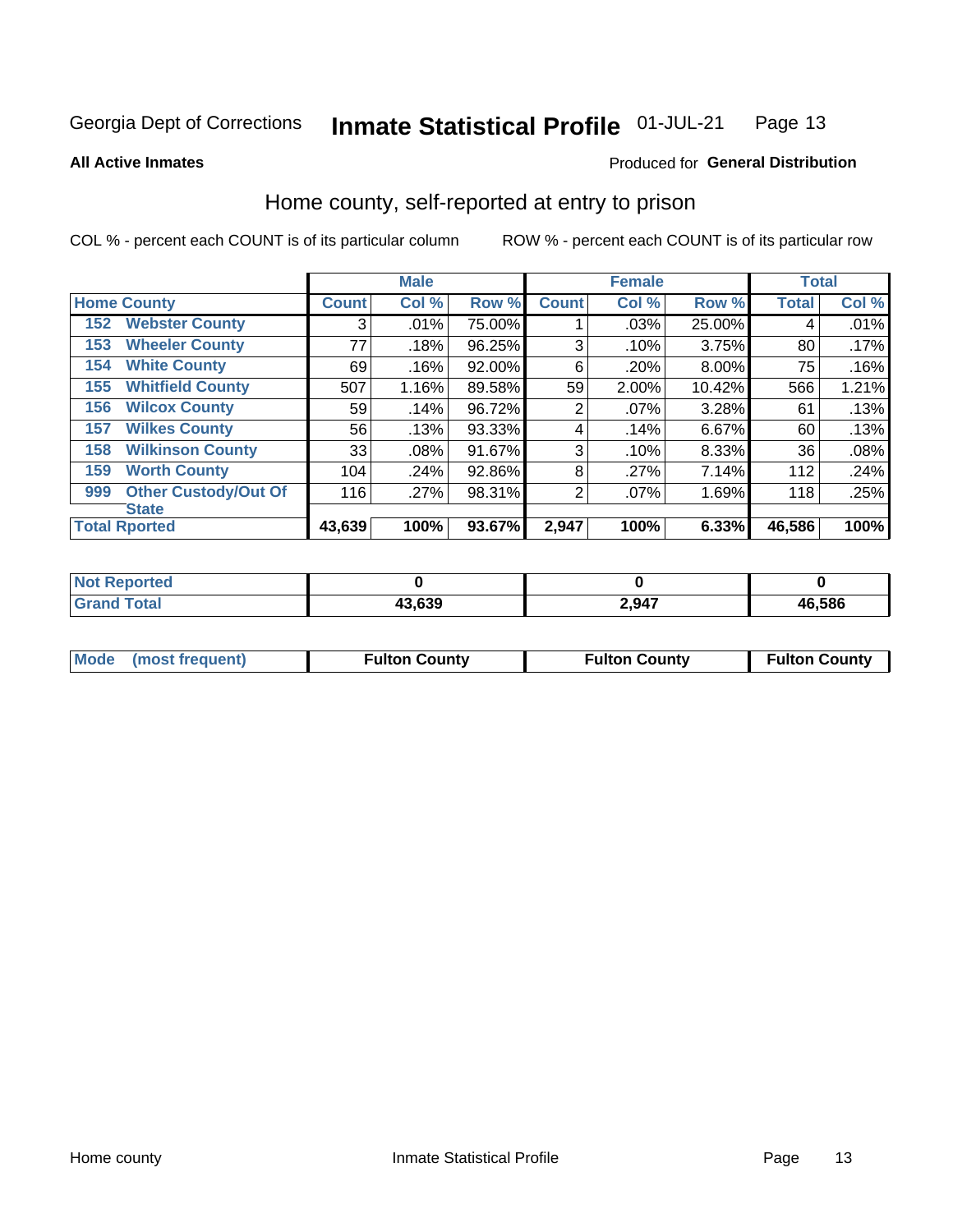#### Inmate Statistical Profile 01-JUL-21 Page 14

### **All Active Inmates**

### Produced for General Distribution

### Employment status before prison, self-reported at entry to prison

COL % - percent each COUNT is of its particular column

|                           | <b>Male</b> |        |        |              | <b>Female</b> | <b>Total</b> |        |        |
|---------------------------|-------------|--------|--------|--------------|---------------|--------------|--------|--------|
| <b>Employment Status</b>  | Count l     | Col %  | Row %  | <b>Count</b> | Col %         | Row %        | Total  | Col %  |
| <b>Full Time</b><br>01    | 11,591      | 45.04% | 95.75% | 514          | 34.31%        | $4.25\%$     | 12,105 | 44.45% |
| <b>Part Time</b><br>02    | 1,796       | 6.98%  | 93.88% | 117          | 7.81%         | 6.12%        | 1,913  | 7.02%  |
| Unempl $<$ 6M<br>03       | 1,682       | 6.54%  | 98.25% | 30           | 2.00%         | 1.75%        | 1,712  | 6.29%  |
| Unempl > 6M<br>04         | 6,105       | 23.72% | 92.18% | 518          | 34.58%        | 7.82%        | 6,623  | 24.32% |
| <b>Never Worked</b><br>05 | 2,823       | 10.97% | 95.92% | 120          | $8.01\%$      | 4.08%        | 2,943  | 10.81% |
| <b>Student</b><br>06      | 692         | 2.69%  | 95.58% | 32           | 2.14%         | 4.42%        | 724    | 2.66%  |
| <b>Incapable</b><br>07    | 1,047       | 4.07%  | 86.24% | 167          | 11.15%        | 13.76%       | 1,214  | 4.46%  |
| <b>Total Reported</b>     | 25,736      | 100%   | 94.5%  | 1,498        | 100%          | 5.5%         | 27,234 | 100%   |

| <b>orted</b><br>NO | 17,903 | ,449  | 19,352 |
|--------------------|--------|-------|--------|
| $T$ atal $T$       | 43.639 | 2,947 | 46,586 |

| <b>Mode (most frequent)</b> | 6M<br>Inc | ∙ull<br>īme<br>the contract of the contract of the contract of the contract of the contract of the contract of the contract of |
|-----------------------------|-----------|--------------------------------------------------------------------------------------------------------------------------------|
|                             |           |                                                                                                                                |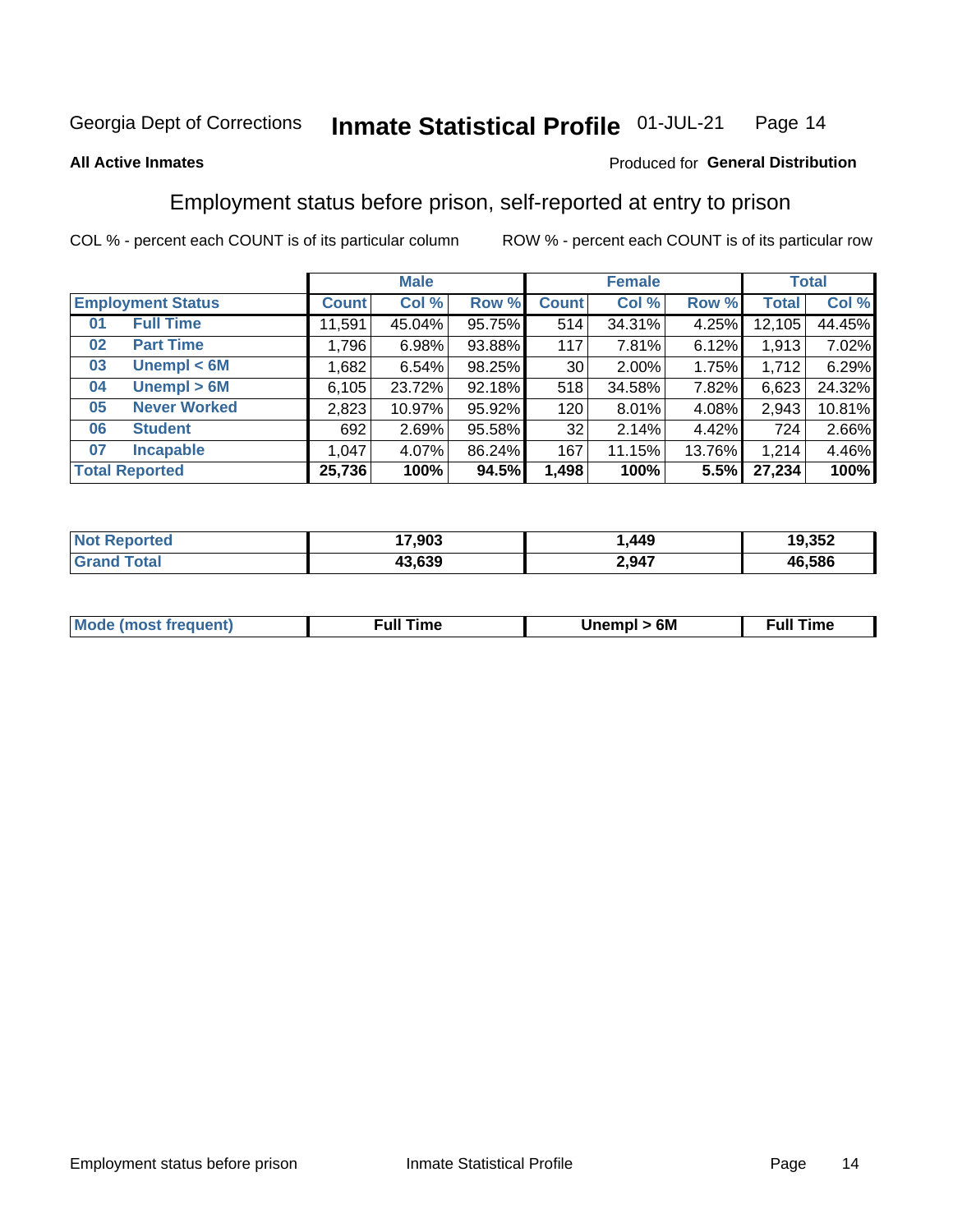### **All Active Inmates**

Produced for General Distribution

### Age at admission

COL % - percent each COUNT is of its particular column

|                         |              | <b>Male</b> |         |                | <b>Female</b> |        |              | <b>Total</b> |
|-------------------------|--------------|-------------|---------|----------------|---------------|--------|--------------|--------------|
| <b>Age At Admission</b> | <b>Count</b> | Col %       | Row %   | <b>Count</b>   | Col %         | Row %  | <b>Total</b> | Col %        |
| 13                      | 1.           | 0.01%       | 100.00% |                |               |        | 1            | 0.01%        |
| $\overline{14}$         | 5            | 0.01%       | 83.33%  | 1              | 0.03%         | 16.67% | 6            | 0.01%        |
| 15                      | 31           | 0.07%       | 100.00% |                |               |        | 31           | 0.07%        |
| 16                      | 112          | 0.26%       | 98.25%  | $\overline{2}$ | 0.07%         | 1.75%  | 114          | 0.24%        |
| $\overline{17}$         | 540          | 1.24%       | 95.74%  | 24             | 0.81%         | 4.26%  | 564          | 1.21%        |
| 18                      | 1,111        | 2.55%       | 96.78%  | 37             | 1.26%         | 3.22%  | 1,148        | 2.46%        |
| 19                      | 1,546        | 3.54%       | 96.93%  | 49             | 1.66%         | 3.07%  | 1,595        | 3.42%        |
| 20                      | 1,727        | 3.96%       | 95.47%  | 82             | 2.78%         | 4.53%  | 1,809        | 3.88%        |
| $\overline{21}$         | 1,749        | 4.01%       | 95.68%  | 79             | 2.68%         | 4.32%  | 1,828        | 3.92%        |
| $\overline{22}$         | 1,792        | 4.11%       | 95.42%  | 86             | 2.92%         | 4.58%  | 1,878        | 4.03%        |
| 23                      | 1,730        | 3.96%       | 94.79%  | 95             | 3.22%         | 5.21%  | 1,825        | 3.92%        |
| $\overline{24}$         | 1,623        | 3.72%       | 93.01%  | 122            | 4.14%         | 6.99%  | 1,745        | 3.75%        |
| $\overline{25}$         | 1,618        | 3.71%       | 94.29%  | 98             | 3.33%         | 5.71%  | 1,716        | 3.68%        |
| $\overline{26}$         | 1,604        | 3.68%       | 93.26%  | 116            | 3.94%         | 6.74%  | 1,720        | 3.69%        |
| $\overline{27}$         | 1,652        | 3.79%       | 94.08%  | 104            | 3.53%         | 5.92%  | 1,756        | 3.77%        |
| 28                      | 1,503        | 3.44%       | 93.82%  | 99             | 3.36%         | 6.18%  | 1,602        | 3.44%        |
| 29                      | 1,533        | 3.51%       | 93.88%  | 100            | 3.39%         | 6.12%  | 1,633        | 3.51%        |
| 30                      | 1,506        | 3.45%       | 92.73%  | 118            | 4.00%         | 7.27%  | 1,624        | 3.49%        |
| 31                      | 1,365        | 3.13%       | 92.35%  | 113            | 3.83%         | 7.65%  | 1,478        | 3.17%        |
| 32                      | 1,300        | 2.98%       | 92.26%  | 109            | 3.70%         | 7.74%  | 1,409        | 3.02%        |
| 33                      | 1,311        | 3.00%       | 91.68%  | 119            | 4.04%         | 8.32%  | 1,430        | 3.07%        |
| 34                      | 1,231        | 2.82%       | 91.93%  | 108            | 3.66%         | 8.07%  | 1,339        | 2.87%        |
| 35                      | 1,217        | 2.79%       | 92.41%  | 100            | 3.39%         | 7.59%  | 1,317        | 2.83%        |
| 36                      | 1,183        | 2.71%       | 94.19%  | 73             | 2.48%         | 5.81%  | 1,256        | 2.70%        |
| $\overline{37}$         | 1,107        | 2.54%       | 93.50%  | 77             | 2.61%         | 6.50%  | 1,184        | 2.54%        |
| 38                      | 1,063        | 2.44%       | 91.56%  | 98             | 3.33%         | 8.44%  | 1,161        | 2.49%        |
| 39                      | 1,020        | 2.34%       | 91.73%  | 92             | 3.12%         | 8.27%  | 1,112        | 2.39%        |
| 40                      | 961          | 2.20%       | 92.32%  | 80             | 2.71%         | 7.68%  | 1,041        | 2.23%        |
| 41                      | 929          | 2.13%       | 92.44%  | 76             | 2.58%         | 7.56%  | 1,005        | 2.16%        |
| 42                      | 817          | 1.87%       | 94.23%  | 50             | 1.70%         | 5.77%  | 867          | 1.86%        |
| 43                      | 746          | 1.71%       | 93.25%  | 54             | 1.83%         | 6.75%  | 800          | 1.72%        |
| 44                      | 665          | 1.52%       | 91.85%  | 59             | 2.00%         | 8.15%  | 724          | 1.55%        |
| 45                      | 672          | 1.54%       | 92.69%  | 53             | 1.80%         | 7.31%  | 725          | 1.56%        |
| 46                      | 632          | 1.45%       | 91.86%  | 56             | 1.90%         | 8.14%  | 688          | 1.48%        |
| 47                      | 581          | 1.33%       | 91.64%  | 53             | 1.80%         | 8.36%  | 634          | 1.36%        |
| 48                      | 591          | 1.35%       | 93.07%  | 44             | 1.49%         | 6.93%  | 635          | 1.36%        |
| 49                      | 494          | 1.13%       | 92.86%  | 38             | 1.29%         | 7.14%  | 532          | 1.14%        |
| 50                      | 479          | 1.10%       | 92.29%  | 40             | 1.36%         | 7.71%  | 519          | 1.11%        |
| 51                      | 416          | 0.95%       | 93.69%  | 28             | 0.95%         | 6.31%  | 444          | 0.95%        |
| 52                      | 422          | 0.97%       | 92.54%  | 34             | 1.15%         | 7.46%  | 456          | 0.98%        |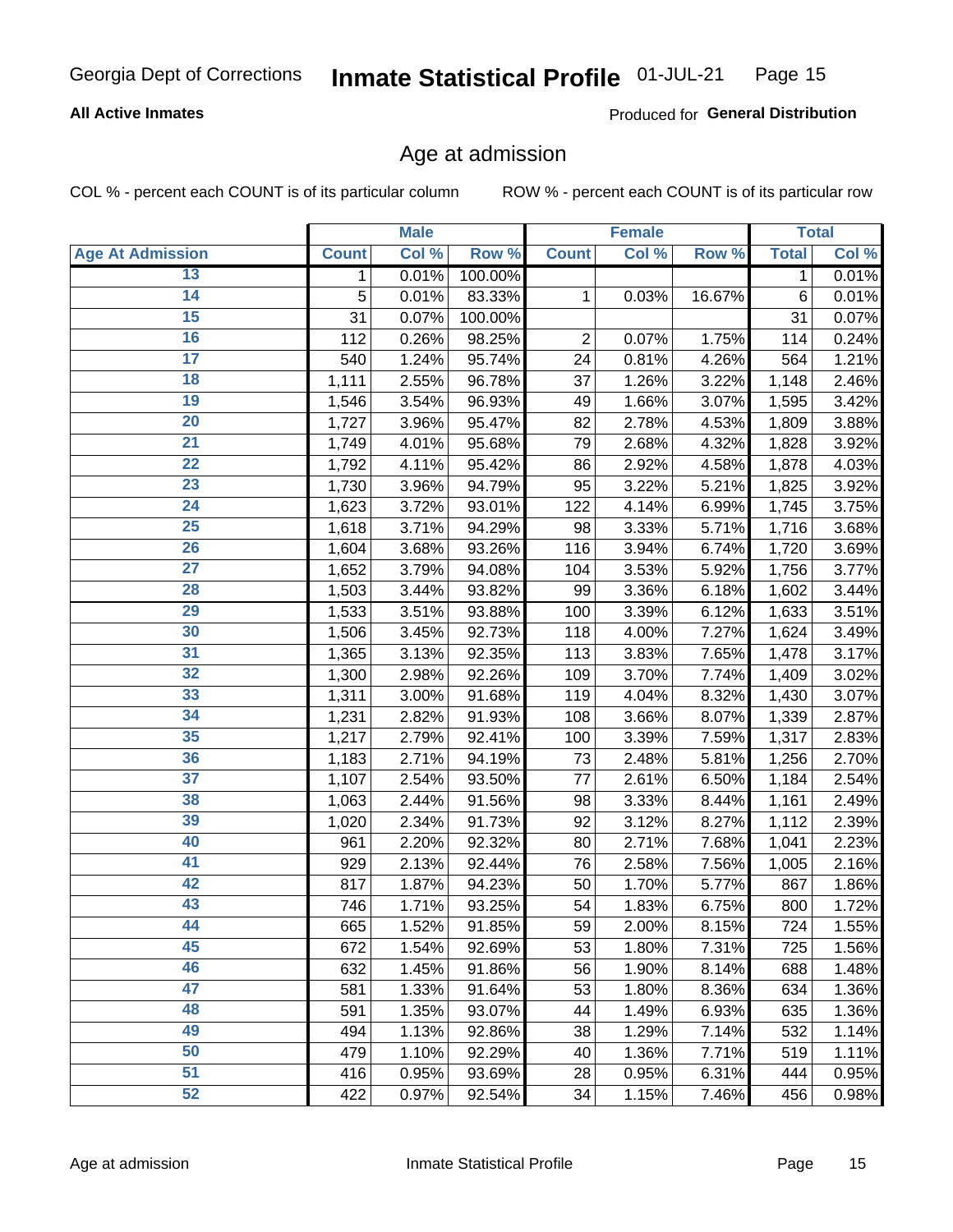### **All Active Inmates**

Produced for General Distribution

### Age at admission

COL % - percent each COUNT is of its particular column

|                         |                         | <b>Male</b> |         |                 | <b>Female</b> |        |                | <b>Total</b> |
|-------------------------|-------------------------|-------------|---------|-----------------|---------------|--------|----------------|--------------|
| <b>Age At Admission</b> | <b>Count</b>            | Col %       | Row %   | <b>Count</b>    | Col %         | Row %  | <b>Total</b>   | Col %        |
| 53                      | 390                     | 0.89%       | 93.08%  | 29              | 0.98%         | 6.92%  | 419            | 0.90%        |
| 54                      | 324                     | 0.74%       | 93.64%  | 22              | 0.75%         | 6.36%  | 346            | 0.74%        |
| 55                      | 295                     | 0.68%       | 93.65%  | 20              | 0.68%         | 6.35%  | 315            | 0.68%        |
| 56                      | 272                     | 0.62%       | 92.52%  | 22              | 0.75%         | 7.48%  | 294            | 0.63%        |
| 57                      | 256                     | 0.59%       | 95.17%  | 13              | 0.44%         | 4.83%  | 269            | 0.58%        |
| 58                      | 255                     | 0.58%       | 94.44%  | 15              | 0.51%         | 5.56%  | 270            | 0.58%        |
| 59                      | 215                     | 0.49%       | 92.67%  | $\overline{17}$ | 0.58%         | 7.33%  | 232            | 0.50%        |
| 60                      | 178                     | 0.41%       | 96.22%  | 7               | 0.24%         | 3.78%  | 185            | 0.40%        |
| 61                      | 144                     | 0.33%       | 92.90%  | 11              | 0.37%         | 7.10%  | 155            | 0.33%        |
| 62                      | 144                     | 0.33%       | 96.00%  | 6               | 0.20%         | 4.00%  | 150            | 0.32%        |
| 63                      | 102                     | 0.23%       | 95.33%  | 5               | 0.17%         | 4.67%  | 107            | 0.23%        |
| 64                      | 87                      | 0.20%       | 96.67%  | $\overline{3}$  | 0.10%         | 3.33%  | 90             | 0.19%        |
| 65                      | 77                      | 0.18%       | 100.00% |                 |               |        | 77             | 0.17%        |
| 66                      | 50                      | 0.11%       | 94.34%  | 3               | 0.10%         | 5.66%  | 53             | 0.11%        |
| 67                      | 46                      | 0.11%       | 97.87%  | 1               | 0.03%         | 2.13%  | 47             | 0.10%        |
| 68                      | 38                      | 0.09%       | 92.68%  | 3               | 0.10%         | 7.32%  | 41             | 0.09%        |
| 69                      | 38                      | 0.09%       | 97.44%  | $\mathbf{1}$    | 0.03%         | 2.56%  | 39             | 0.08%        |
| 70                      | 26                      | 0.06%       | 100.00% |                 |               |        | 26             | 0.06%        |
| $\overline{71}$         | 21                      | 0.05%       | 95.45%  | $\mathbf{1}$    | 0.03%         | 4.55%  | 22             | 0.05%        |
| $\overline{72}$         | 18                      | 0.04%       | 94.74%  | $\mathbf{1}$    | 0.03%         | 5.26%  | 19             | 0.04%        |
| $\overline{73}$         | 17                      | 0.04%       | 100.00% |                 |               |        | 17             | 0.04%        |
| $\overline{74}$         | $\boldsymbol{9}$        | 0.02%       | 90.00%  | $\mathbf{1}$    | 0.03%         | 10.00% | 10             | 0.02%        |
| 75                      | 12                      | 0.03%       | 100.00% |                 |               |        | 12             | 0.03%        |
| 76                      | $\overline{7}$          | 0.02%       | 100.00% |                 |               |        | $\overline{7}$ | 0.02%        |
| $\overline{77}$         | $\overline{6}$          | 0.01%       | 100.00% |                 |               |        | $\overline{6}$ | 0.01%        |
| 78                      | $\overline{7}$          | 0.02%       | 100.00% |                 |               |        | $\overline{7}$ | 0.02%        |
| 79                      | $\mathbf 1$             | 0.01%       | 100.00% |                 |               |        | $\mathbf{1}$   | 0.01%        |
| 80                      | 3                       | 0.01%       | 100.00% |                 |               |        | $\overline{3}$ | 0.01%        |
| 81                      | 5                       | 0.01%       | 100.00% |                 |               |        | 5              | 0.01%        |
| $\overline{82}$         | 4                       | 0.01%       | 100.00% |                 |               |        | 4              | 0.01%        |
| 83                      | $\overline{\mathbf{4}}$ | 0.01%       | 100.00% |                 |               |        | 4              | 0.01%        |
| 86                      | $\mathbf{1}$            | 0.01%       | 100.00% |                 |               |        | 1              | 0.01%        |
| 87                      | $\mathbf{1}$            | 0.01%       | 100.00% |                 |               |        | $\mathbf{1}$   | 0.01%        |
| <b>Total Reported</b>   | 43,638                  | 100%        | 93.67%  | 2,947           | 100%          | 6.33%  | 46,585         | 100%         |

| 10.000<br>ວວວ | 2,947 | 46.586 |
|---------------|-------|--------|

| 33.U4<br>чин.<br>.<br>___ | <b>Mear</b> |  | 34.30 |  |
|---------------------------|-------------|--|-------|--|
|---------------------------|-------------|--|-------|--|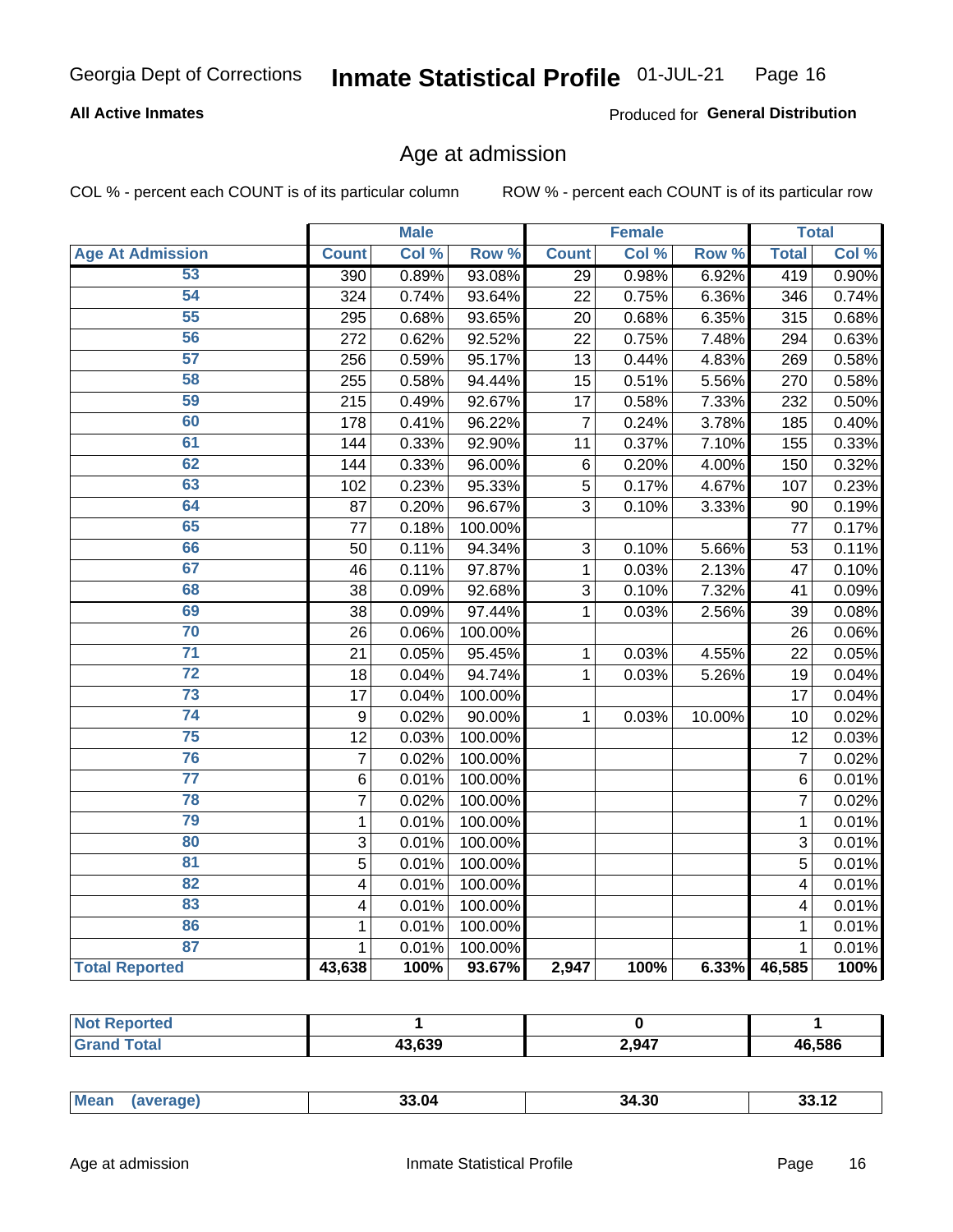**All Active Inmates** 

#### Inmate Statistical Profile 01-JUL-21 Page 17

## Age at admission

COL % - percent each COUNT is of its particular column

ROW % - percent each COUNT is of its particular row

Produced for General Distribution

|                                  | <b>Male</b> | <b>Female</b> | <b>Total</b> |
|----------------------------------|-------------|---------------|--------------|
| MetiRep(anicidig)                |             | 33            | 31           |
| <b>Micaded Tomadst frequent)</b> | ົາ          | 24            | 22           |
|                                  |             |               |              |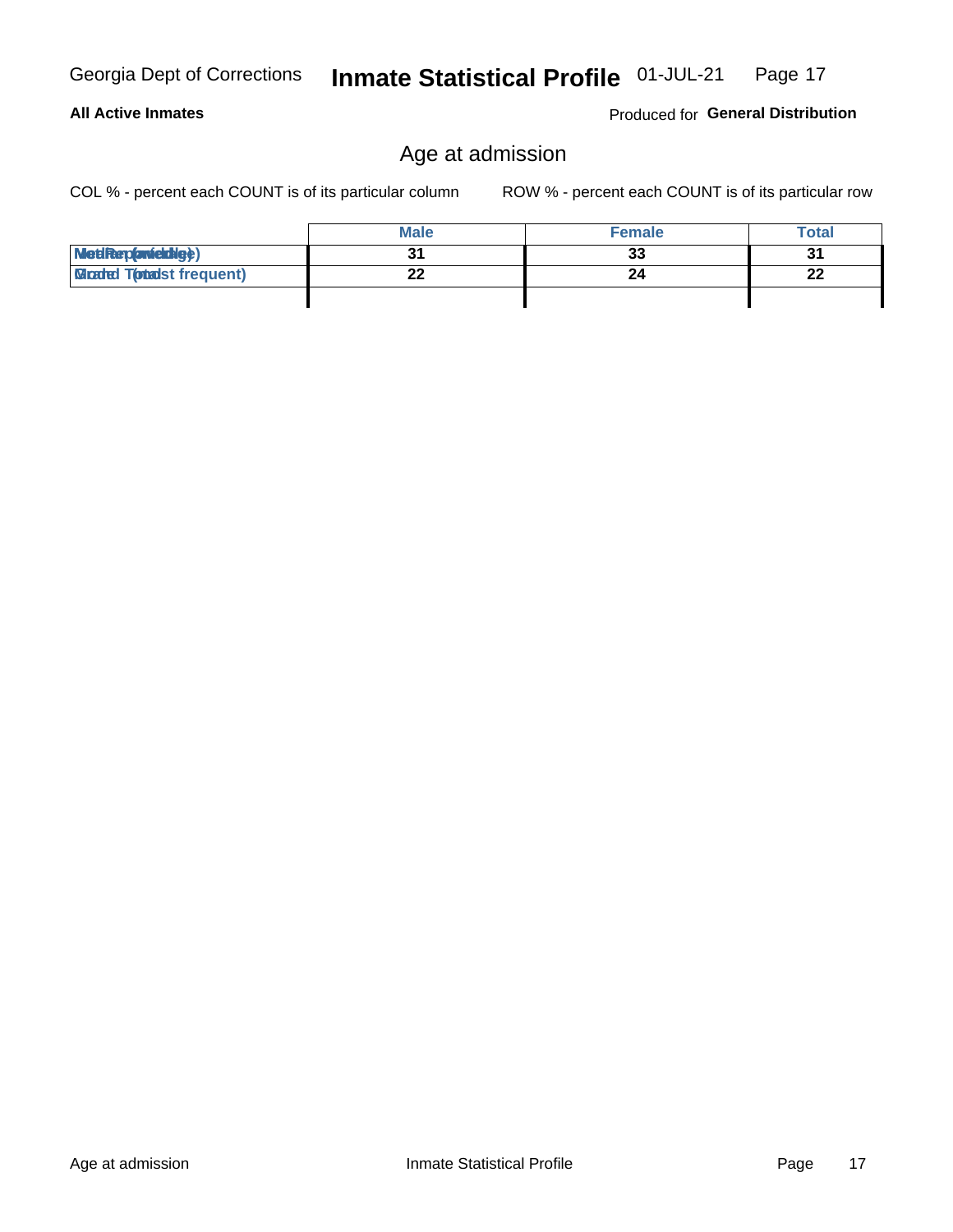### **All Active Inmates**

### Produced for General Distribution

### Height, measured at entry to prison

COL % - percent each COUNT is of its particular column

|                         |                | <b>Male</b> |         |                | <b>Female</b> |         |                | <b>Total</b> |
|-------------------------|----------------|-------------|---------|----------------|---------------|---------|----------------|--------------|
| <b>Height</b>           | <b>Count</b>   | Col %       | Row %   | <b>Count</b>   | Col %         | Row %   | <b>Total</b>   | Col %        |
| $\overline{\mathbf{0}}$ | 650            | 1.49%       | 96.58%  | 23             | 0.78%         | 3.42%   | 673            | 1.44%        |
| 4'02"                   | $\overline{2}$ | 0.01%       | 100.00% |                |               |         | 2              | 0.01%        |
| 4'03''                  | $\overline{2}$ | 0.01%       | 100.00% |                |               |         | $\overline{2}$ | 0.01%        |
| 4'04"                   | $\mathbf{1}$   | 0.01%       | 100.00% |                |               |         | $\mathbf{1}$   | 0.01%        |
| 4'05"                   | $\overline{2}$ | 0.01%       | 100.00% |                |               |         | $\overline{c}$ | 0.01%        |
| 4'06"                   | $\overline{2}$ | 0.01%       | 66.67%  | 1              | 0.03%         | 33.33%  | $\overline{3}$ | 0.01%        |
| 4'07"                   |                |             |         | $\overline{c}$ | 0.07%         | 100.00% | $\overline{2}$ | 0.01%        |
| 4'08"                   | 5              | 0.01%       | 50.00%  | 5              | 0.17%         | 50.00%  | 10             | 0.02%        |
| 4'09"                   | 4              | 0.01%       | 30.77%  | 9              | 0.31%         | 69.23%  | 13             | 0.03%        |
| 4'10"                   | 10             | 0.02%       | 52.63%  | 9              | 0.31%         | 47.37%  | 19             | 0.04%        |
| 4'11''                  | 19             | 0.04%       | 22.35%  | 66             | 2.24%         | 77.65%  | 85             | 0.18%        |
| 5'00''                  | 103            | 0.24%       | 51.76%  | 96             | 3.26%         | 48.24%  | 199            | 0.43%        |
| 5'01"                   | 116            | 0.27%       | 40.99%  | 167            | 5.67%         | 59.01%  | 283            | 0.61%        |
| 5'02"                   | 243            | 0.56%       | 44.83%  | 299            | 10.15%        | 55.17%  | 542            | 1.16%        |
| 5'03''                  | 388            | 0.89%       | 49.24%  | 400            | 13.57%        | 50.76%  | 788            | 1.69%        |
| 5'04"                   | 834            | 1.91%       | 65.26%  | 444            | 15.07%        | 34.74%  | 1,278          | 2.74%        |
| 5'05"                   | 1,532          | 3.51%       | 81.66%  | 344            | 11.67%        | 18.34%  | 1,876          | 4.03%        |
| 5'06''                  | 3,106          | 7.12%       | 89.72%  | 356            | 12.08%        | 10.28%  | 3,462          | 7.43%        |
| 5'07"                   | 3,449          | 7.90%       | 92.42%  | 283            | 9.60%         | 7.58%   | 3,732          | 8.01%        |
| 5'08''                  | 4,194          | 9.61%       | 95.71%  | 188            | 6.38%         | 4.29%   | 4,382          | 9.41%        |
| 5'09''                  | 5,535          | 12.68%      | 97.53%  | 140            | 4.75%         | 2.47%   | 5,675          | 12.18%       |
| 5'10''                  | 4,641          | 10.63%      | 98.70%  | 61             | 2.07%         | 1.30%   | 4,702          | 10.09%       |
| 5'11''                  | 5,094          | 11.67%      | 99.53%  | 24             | 0.81%         | 0.47%   | 5,118          | 10.99%       |
| 5'19''                  | 1              | 0.01%       | 100.00% |                |               |         | 1              | 0.01%        |
| 6'00''                  | 4,767          | 10.92%      | 99.64%  | 17             | 0.58%         | 0.36%   | 4,784          | 10.27%       |
| 6'01''                  | 3,511          | 8.05%       | 99.74%  | 9              | 0.31%         | 0.26%   | 3,520          | 7.56%        |
| 6'02"                   | 2,569          | 5.89%       | 99.96%  | 1              | 0.03%         | 0.04%   | 2,570          | 5.52%        |
| 6'03''                  | 1,488          | 3.41%       | 99.87%  | $\overline{2}$ | 0.07%         | 0.13%   | 1,490          | 3.20%        |
| 6'04"                   | 771            | 1.77%       | 99.87%  | 1              | 0.03%         | 0.13%   | 772            | 1.66%        |
| 6'05"                   | 322            | 0.74%       | 100.00% |                |               |         | 322            | 0.69%        |
| 6'06"                   | 154            | 0.35%       | 100.00% |                |               |         | 154            | 0.33%        |
| 6'07"                   | 49             | 0.11%       | 100.00% |                |               |         | 49             | 0.11%        |
| 6'08''                  | 32             | 0.07%       | 100.00% |                |               |         | 32             | 0.07%        |
| 6'09''                  | 25             | 0.06%       | 100.00% |                |               |         | 25             | 0.05%        |
| 6'10''                  | $\overline{7}$ | 0.02%       | 100.00% |                |               |         | 7              | 0.02%        |
| 6'11''                  | 5              | 0.01%       | 100.00% |                |               |         | 5              | 0.01%        |
| 7'00''                  | 5              | 0.01%       | 100.00% |                |               |         | 5              | 0.01%        |
| 7'01''                  | 1              | 0.01%       | 100.00% |                |               |         | 1              | 0.01%        |
| <b>Total Reported</b>   | 43,639         | 100%        | 93.67%  | 2,947          | 100%          | 6.33%   | 46,586         | 100%         |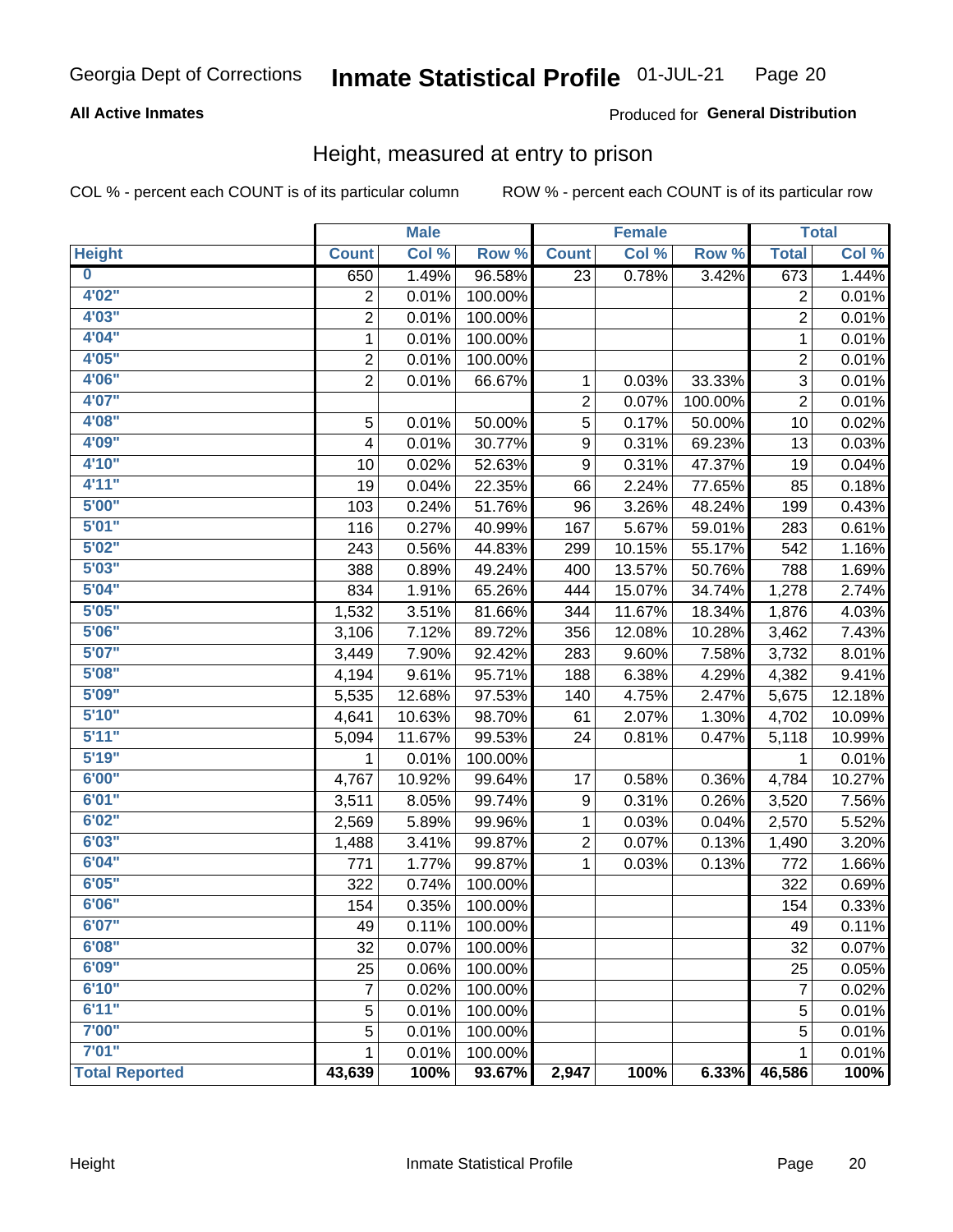### **All Active Inmates**

Produced for General Distribution

### Height, measured at entry to prison

COL % - percent each COUNT is of its particular column

|                     | <b>Male</b> | Female | $\tau$ otal |
|---------------------|-------------|--------|-------------|
| <b>Not Reported</b> |             |        |             |
| <b>Grand Total</b>  | 43,639      | 2,947  | 46,586      |

| <b>Mean</b> | erage) | 5'10" | 5'05" | <b>CIA AIL</b><br>. . |
|-------------|--------|-------|-------|-----------------------|
|             |        |       |       |                       |
| <b>Mode</b> |        | 5'09" | 5'04" | 5'09"                 |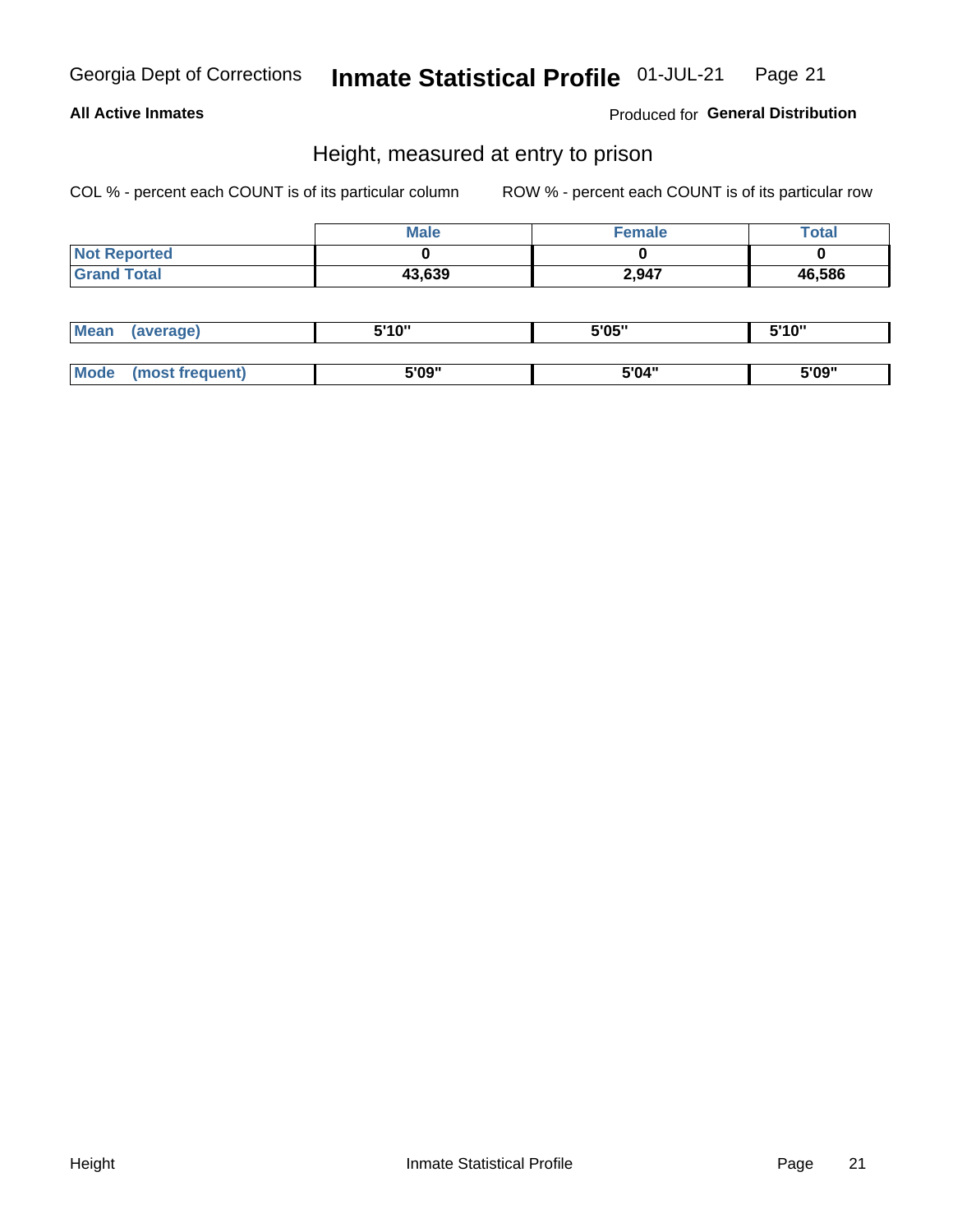**All Active Inmates** 

Produced for General Distribution

## Weight, measured at entry to prison

COL % - percent each COUNT is of its particular column

|                          |                | <b>Male</b> |         |                  | <b>Female</b>    |        |                 | <b>Total</b> |
|--------------------------|----------------|-------------|---------|------------------|------------------|--------|-----------------|--------------|
| Weight                   | <b>Count</b>   | Col %       | Row %   | <b>Count</b>     | Col %            | Row %  | <b>Total</b>    | Col %        |
| <b>Under 80 pounds</b>   | 13             | 0.03%       | 100.00% |                  |                  |        | $\overline{13}$ | 0.03%        |
| 80 - 89 pounds           | 1              | 0.01%       | 100.00% |                  |                  |        | 1               | 0.01%        |
| 90 - 99 pounds           | 3              | 0.01%       | 42.86%  | 4                | 0.14%            | 57.14% | $\overline{7}$  | 0.02%        |
| 100 - 109 pounds         | 33             | 0.08%       | 56.90%  | 25               | 0.85%            | 43.10% | 58              | 0.13%        |
| 110 - 119 pounds         | 125            | 0.29%       | 65.10%  | 67               | 2.29%            | 34.90% | 192             | 0.42%        |
| 120 - 129 pounds         | 480            | 1.12%       | 79.08%  | 127              | 4.34%            | 20.92% | 607             | 1.32%        |
| 130 - 139 pounds         | 1,396          | 3.25%       | 87.14%  | 206              | 7.05%            | 12.86% | 1,602           | 3.49%        |
| 140 - 149 pounds         | 2,798          | 6.51%       | 91.38%  | 264              | 9.03%            | 8.62%  | 3,062           | 6.67%        |
| 150 - 159 pounds         | 4,285          | 9.97%       | 93.33%  | 306              | 10.47%           | 6.67%  | 4,591           | 10.00%       |
| 160 - 169 pounds         | 5,480          | 12.75%      | 94.37%  | 327              | 11.18%           | 5.63%  | 5,807           | 12.65%       |
| 170 - 179 pounds         | 5,236          | 12.18%      | 94.73%  | 291              | 9.95%            | 5.27%  | 5,527           | 12.04%       |
| 180 - 189 pounds         | 5,552          | 12.91%      | 95.08%  | 287              | 9.82%            | 4.92%  | 5,839           | 12.72%       |
| 190 - 199 pounds         | 3,792          | 8.82%       | 94.92%  | 203              | 6.94%            | 5.08%  | 3,995           | 8.70%        |
| 200 - 209 pounds         | 3,584          | 8.34%       | 94.44%  | 211              | 7.22%            | 5.56%  | 3,795           | 8.27%        |
| 210 - 219 pounds         | 2,548          | 5.93%       | 95.54%  | 119              | 4.07%            | 4.46%  | 2,667           | 5.81%        |
| 220 - 229 pounds         | 2,199          | 5.12%       | 94.83%  | 120              | 4.10%            | 5.17%  | 2,319           | 5.05%        |
| 230 - 239 pounds         | 1,485          | 3.45%       | 94.17%  | 92               | 3.15%            | 5.83%  | 1,577           | 3.43%        |
| 240 - 249 pounds         | 1,160          | 2.70%       | 94.62%  | 66               | 2.26%            | 5.38%  | 1,226           | 2.67%        |
| 250 - 259 pounds         | 906            | 2.11%       | 93.31%  | 65               | 2.22%            | 6.69%  | 971             | 2.11%        |
| 260 - 269 pounds         | 568            | 1.32%       | 92.96%  | 43               | 1.47%            | 7.04%  | 611             | 1.33%        |
| 270 - 279 pounds         | 368            | 0.86%       | 94.36%  | 22               | 0.75%            | 5.64%  | 390             | 0.85%        |
| 280 - 289 pounds         | 311            | 0.72%       | 93.96%  | 20               | 0.68%            | 6.04%  | 331             | 0.72%        |
| 290 - 299 pounds         | 155            | 0.36%       | 94.51%  | $\boldsymbol{9}$ | 0.31%            | 5.49%  | 164             | 0.36%        |
| 300 - 309 pounds         | 171            | 0.40%       | 90.00%  | 19               | 0.65%            | 10.00% | 190             | 0.41%        |
| 310 - 319 pounds         | 68             | 0.16%       | 87.18%  | 10               | 0.34%            | 12.82% | 78              | 0.17%        |
| 320 - 329 pounds         | 79             | 0.18%       | 90.80%  | 8                | 0.27%            | 9.20%  | 87              | 0.19%        |
| 330 - 339 pounds         | 41             | 0.10%       | 91.11%  | 4                | 0.14%            | 8.89%  | 45              | 0.10%        |
| 340 - 349 pounds         | 36             | 0.08%       | 97.30%  | 1                | 0.03%            | 2.70%  | 37              | 0.08%        |
| 350 - 359 pounds         | 44             | 0.10%       | 89.80%  | 5                | 0.17%            | 10.20% | 49              | 0.11%        |
| 360 - 369 pounds         | 18             | 0.04%       | 100.00% |                  |                  |        | 18              | 0.04%        |
| 370 - 379 pounds         | 14             | 0.03%       | 100.00% |                  |                  |        | 14              | 0.03%        |
| 380 - 389 pounds         | 11             | 0.03%       | 84.62%  | $\overline{2}$   | 0.07%            | 15.38% | 13              | 0.03%        |
| 390 - 399 pounds         | $\overline{7}$ | 0.02%       | 87.50%  | 1                | 0.03%            | 12.50% | 8               | 0.02%        |
| 400 pounds and over      | 22             | 0.05%       | 100.00% |                  |                  |        | 22              | 0.05%        |
| <b>Total Reported</b>    | 42,989         | 100%        | 93.63%  | 2,924            | 100%             | 6.37%  | 45,913          | 100.0%       |
|                          |                |             |         |                  |                  |        |                 |              |
| <b>Not Reported</b>      |                | 650         |         |                  | $\overline{23}$  |        |                 | 673          |
| <b>Grand Total</b>       |                | 43,639      |         | 2,947            |                  |        | 46,586          |              |
|                          |                |             |         |                  |                  |        |                 |              |
| <b>Mean</b><br>(average) |                | 187         |         |                  | 179              |        |                 | 186          |
| <b>Median (middle)</b>   |                | 180         |         |                  | $\overline{172}$ |        |                 | 180          |
| Mode (most frequent)     |                | 180         |         |                  | 160              |        |                 | 180          |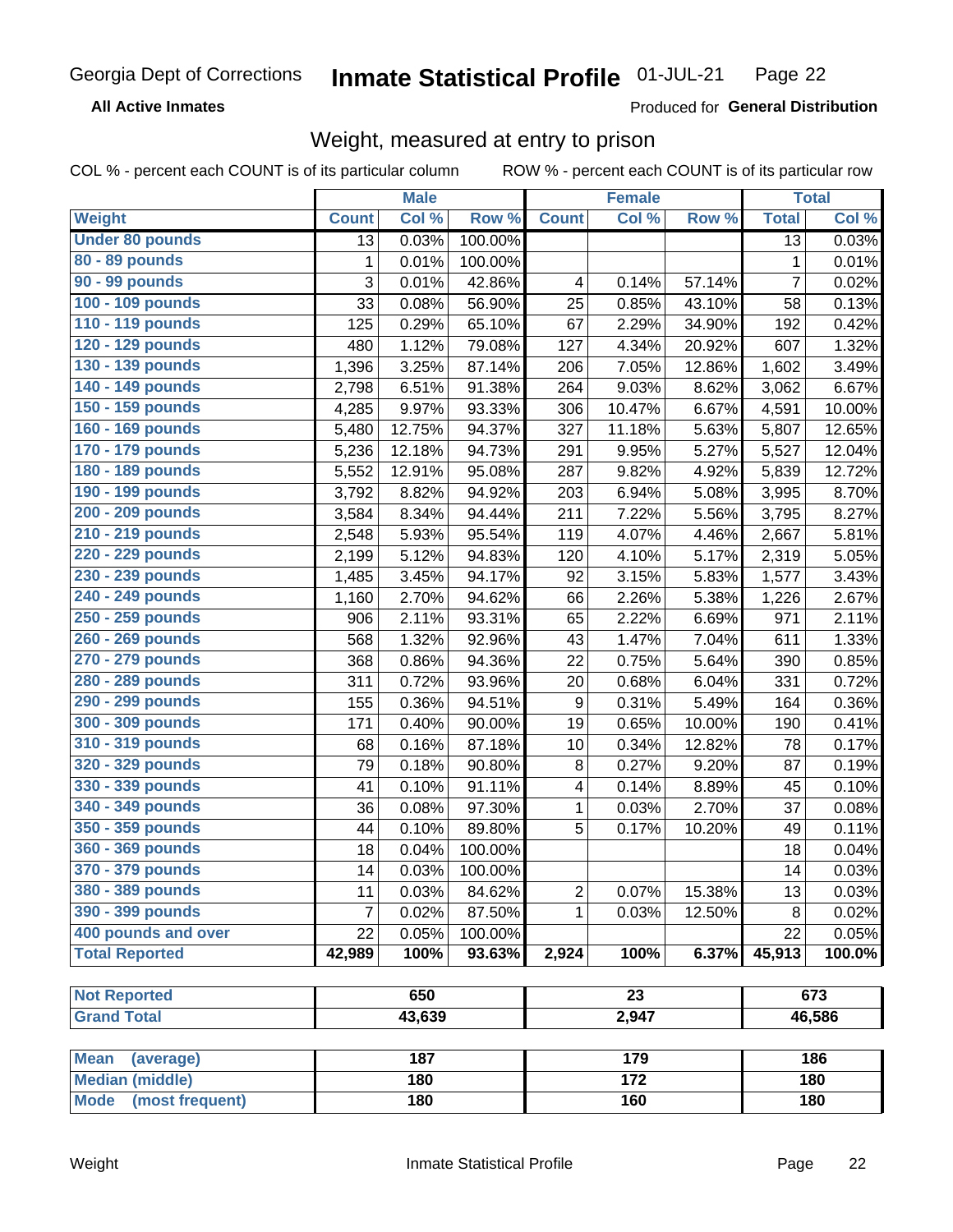#### Inmate Statistical Profile 01-JUL-21 Page 23

**All Active Inmates** 

### Produced for General Distribution

### Veterans validated by Veteran's Administration

COL % - percent each COUNT is of its particular column

|                          |                 | <b>Male</b> |                    |    | <b>Female</b> |       |              | <b>Total</b> |
|--------------------------|-----------------|-------------|--------------------|----|---------------|-------|--------------|--------------|
| <b>Military service</b>  | <b>Count</b>    | Col %       | <b>Row % Count</b> |    | Col %         | Row % | <b>Total</b> | Col %        |
| <b>Others</b><br>0       | 692             | 29.96%      | 97.33%             | 19 | 42.22%        | 2.67% | 711          | 30.19%       |
| <b>Air Force</b>         | 943             | 40.82%      | 98.02%             | 19 | 42.22%        | 1.98% | 962          | 40.85%       |
| <b>Army</b><br>2         | 127             | 5.50%       | 99.22%             |    | 2.22%         | .78%  | 128          | 5.44%        |
| <b>Navy</b><br>3         | 310             | 13.42%      | $99.04\%$          | 3  | 6.67%         | .96%  | 313          | 13.29%       |
| <b>Marines</b><br>4      | 13 <sub>1</sub> | .56%        | 100.00%            |    |               |       | 13           | .55%         |
| <b>Coast Guard</b><br>5. | 225             | 9.74%       | 98.68%             | 3  | 6.67%         | 1.32% | 228          | 9.68%        |
| <b>Total Reported</b>    | 2,310           | 100%        | 98.09%             | 45 | 100%          | 1.91% | 2,355        | 100%         |

| orted<br><b>NOT</b> | 41,329 | 2,902 | ີ<br>л0<br>. 3. P |
|---------------------|--------|-------|-------------------|
|                     | 43,639 | 2,947 | 46.586            |

|  |  | <b>Mode (most frequent)</b> | <b>Force</b><br>Aır | วthers | orce |
|--|--|-----------------------------|---------------------|--------|------|
|--|--|-----------------------------|---------------------|--------|------|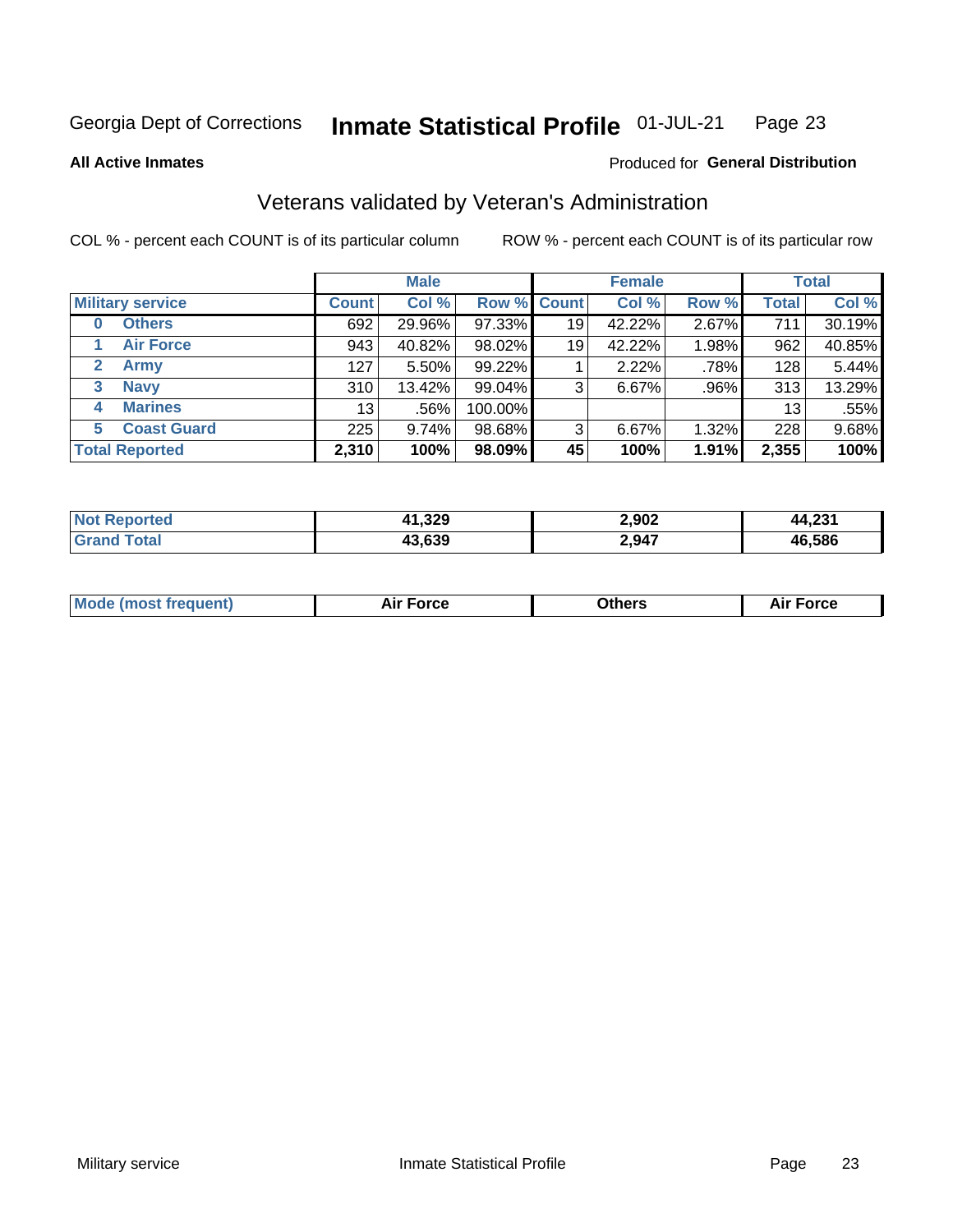#### Inmate Statistical Profile 01-JUL-21 Page 24

**All Active Inmates** 

### Produced for General Distribution

### Type of admission to prison

COL % - percent each COUNT is of its particular column

|    |                                  |                | <b>Male</b> |                    |       | <b>Female</b> |       |                | <b>Total</b> |
|----|----------------------------------|----------------|-------------|--------------------|-------|---------------|-------|----------------|--------------|
|    | <b>Type of Admission</b>         | <b>Count</b>   | Col %       | <b>Row % Count</b> |       | Col %         | Row % | <b>Total</b>   | Col %        |
| 16 | <b>Population Redistribution</b> | 3              | .01%        | 100.00%            |       |               |       | 3              | .01%         |
| 27 | <b>Boot Camp Plus</b>            |                | .01%        | 100.00%            |       |               |       |                | .01%         |
| 28 | <b>Initial Assignment</b>        |                | .02%        | 100.00%            |       |               |       |                | .02%         |
| 52 | <b>New Sentence</b>              | 34,930         | 80.06%      | 93.65%             | 2,367 | 80.32%        | 6.35% | 37,297         | 80.08%       |
| 53 | <b>Probation Rev Partial</b>     | 1,796          | 4.12%       | 92.91%             | 137   | 4.65%         | 7.09% | 1,933          | 4.15%        |
| 54 | <b>Probation Rev Remainder</b>   | 2,737          | 6.27%       | 91.85%             | 243   | 8.25%         | 8.15% | 2,980          | 6.40%        |
| 55 | <b>Parole Rev New Sentence</b>   | 2,587          | 5.93%       | 95.25%             | 129   | 4.38%         | 4.75% | 2,716          | 5.83%        |
| 56 | <b>Parole Rev No New</b>         | 1,513          | 3.47%       | 95.52%             | 71    | 2.41%         | 4.48% | 1,584          | 3.40%        |
|    | <b>Sentence</b>                  |                |             |                    |       |               |       |                |              |
| 57 | <b>Released In Error</b>         | 8              | .02%        | 100.00%            |       |               |       | 8              | .02%         |
| 65 | <b>Return Appeal/Bond</b>        | $\overline{2}$ | .01%        | 100.00%            |       |               |       | $\overline{2}$ | .01%         |
| 67 | <b>Admit Fm Other Cust</b>       | 3              | .01%        | 100.00%            |       |               |       | 3              | .01%         |
| 69 | <b>New Sent/Par Rev Pnd</b>      |                | .01%        | 100.00%            |       |               |       |                | .01%         |
| 70 | <b>Life W/O Parole</b>           | 14             | .03%        | 100.00%            |       |               |       | 14             | .03%         |
| 72 | <b>Par Rev/Rsn Unknown</b>       | 23             | .05%        | 100.00%            |       |               |       | 23             | .05%         |
| 76 | <b>Par Rev/Revoc Center</b>      |                | .01%        | 100.00%            |       |               |       |                | .01%         |
| 82 | <b>Unknown</b>                   | 4              | .01%        | 100.00%            |       |               |       | 4              | .01%         |
|    | <b>Total Reported</b>            | 43,630         | 100%        | 93.67% 2,947       |       | 100%          | 6.33% | 46,577         | 100%         |

| Not Repo<br><b>rortea</b> |                  |       |        |
|---------------------------|------------------|-------|--------|
| <b>Total</b><br>Gra       | 13 630<br>IJ.0JY | 2,947 | 46,586 |

| <b>Mode (most frequent)</b> | <b>New Sentence</b> | <b>New Sentence</b> | <b>New Sentence</b> |
|-----------------------------|---------------------|---------------------|---------------------|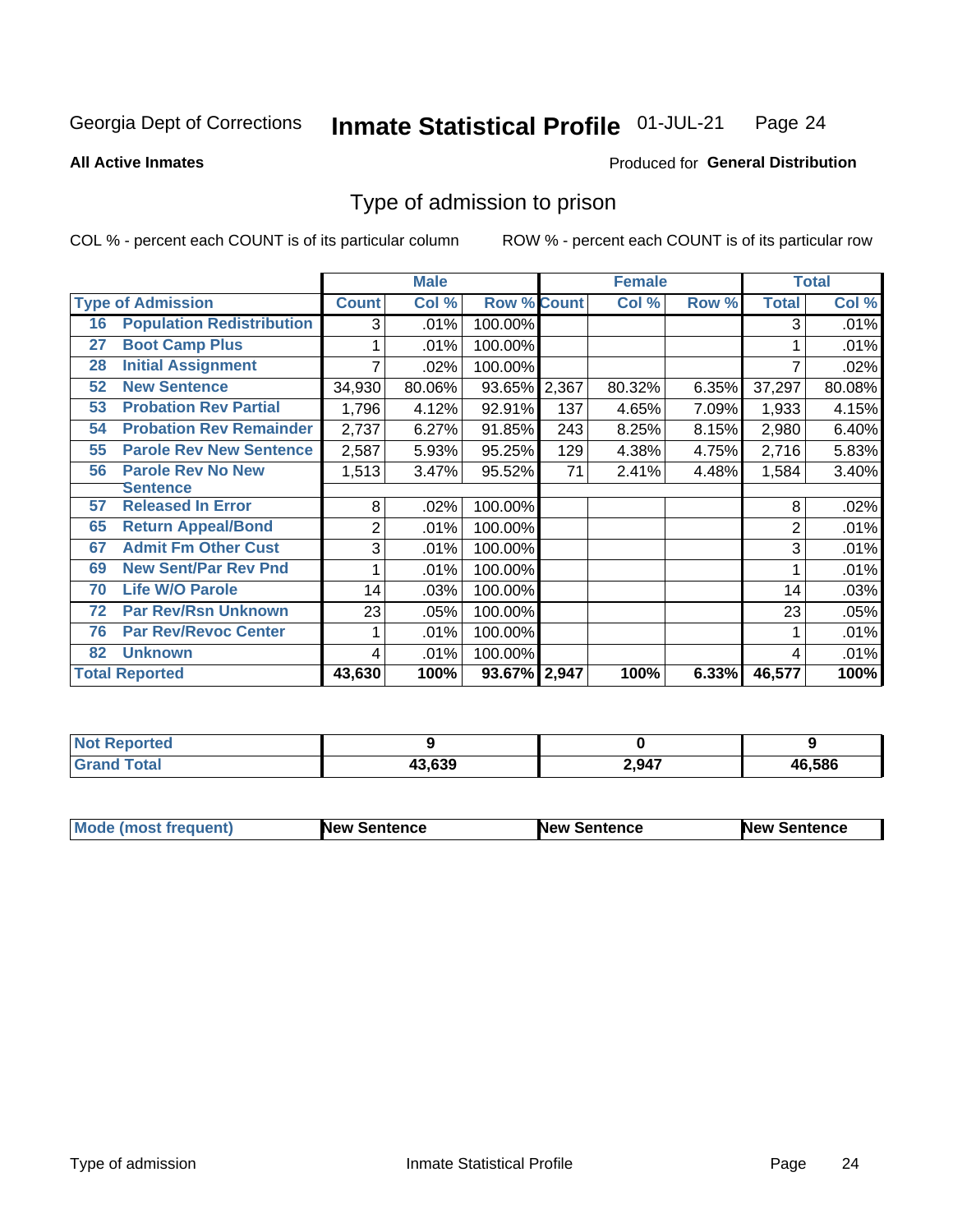#### Inmate Statistical Profile 01-JUL-21 Page 25

**All Active Inmates** 

### Produced for General Distribution

### Current / last supervision level

COL % - percent each COUNT is of its particular column

|                        |              | <b>Male</b> |                    |       | <b>Female</b> |          |        | <b>Total</b> |
|------------------------|--------------|-------------|--------------------|-------|---------------|----------|--------|--------------|
| <b>Security Status</b> | <b>Count</b> | Col %       | <b>Row % Count</b> |       | Col %         | Row %    | Total  | Col %        |
| 3 Minimum              | 4,367        | $10.01\%$   | $80.14\%$          | 1,082 | 36.73%        | 19.86%I  | 5,449  | 11.70%       |
| 4 Medium               | 29.124       | 66.75%      | 94.53%             | .685  | 57.20%        | $5.47\%$ | 30,809 | 66.15%       |
| 5 Close                | 10.139       | 23.24%      | 98.27%             | 179   | 6.08%         | 1.73%    | 10,318 | 22.15%       |
| <b>Total Reported</b>  | 43,630       | 100%        | 93.67%             | 2,946 | 100%          | $6.33\%$ | 46,576 | 100%         |

| <b>Still being diagnosed</b> |        |       |        |
|------------------------------|--------|-------|--------|
| <b>Not Reported</b>          |        |       |        |
| <b>Grand Total</b>           | 43,639 | 2,947 | 46,586 |

| M | M | . . |
|---|---|-----|
|   |   |     |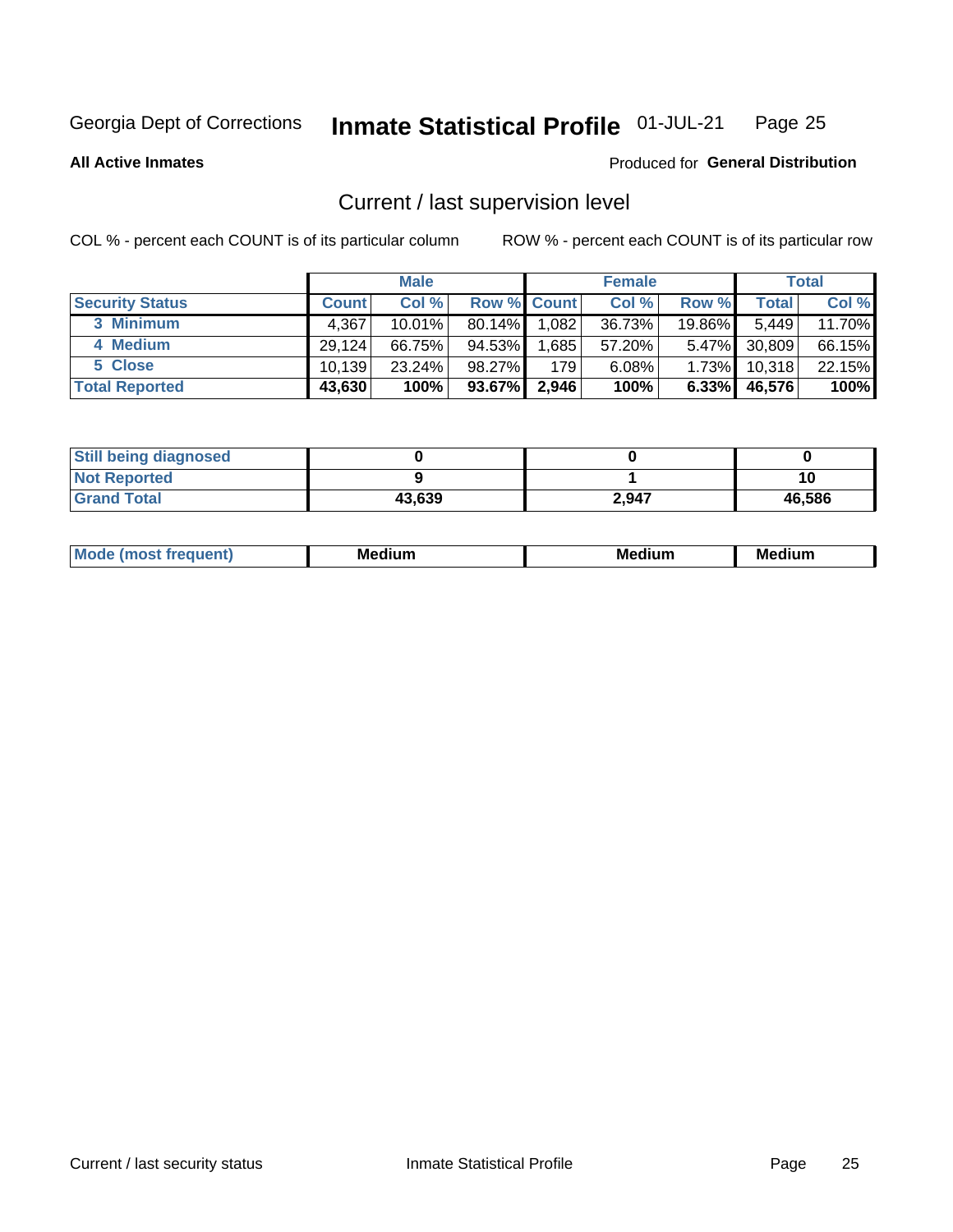#### Inmate Statistical Profile 01-JUL-21 Page 26

**All Active Inmates** 

### Produced for General Distribution

### Current / last type of institution

COL % - percent each COUNT is of its particular column

|                                   |                | <b>Male</b> |             |       | <b>Female</b> |        |              | <b>Total</b> |
|-----------------------------------|----------------|-------------|-------------|-------|---------------|--------|--------------|--------------|
| <b>Type of Institution</b>        | <b>Count</b>   | Col %       | Row % Count |       | Col %         | Row %  | <b>Total</b> | Col %        |
| <b>County Ci</b>                  | 3,441          | 7.95%       | 99.97%      |       | .03%          | .03%   | 3,442        | 7.44%        |
| <b>Probation Detention Center</b> | 2              | .01%        | 100.00%     |       |               |        |              | .01%         |
| <b>State Prison</b>               | 31,450         | 72.65%      | 92.22%      | 2,654 | 90.09%        | 7.78%  | 34,104       | 73.76%       |
| <b>Transitional Center</b>        | 1,640          | 3.79%       | 84.97%      | 290   | 9.84%         | 15.03% | 1,930        | 4.17%        |
| <b>Private Prison</b>             | 6,742          | 15.57%      | 100.00%     |       |               |        | 6,742        | 14.58%       |
| <b>County Jail</b>                | 6              | $.01\%$     | 100.00%     |       |               |        | 6            | .01%         |
| <b>Rsat - Center</b>              | 5              | $.01\%$     | 100.00%     |       |               |        | 5            | .01%         |
| <b>State Hospital</b>             | 3 <sup>1</sup> | $.01\%$     | 75.00%      |       | .03%          | 25.00% | 4            | .01%         |
| <b>Total Reported</b>             | 43,289         | 100%        | 93.63%      | 2,946 | 100%          | 6.37%  | 46,235       | 100%         |

| $^{\dagger}$ Not.<br>Reported |        |       |        |
|-------------------------------|--------|-------|--------|
| <b>Total</b>                  | 43,289 | 2,946 | 46,235 |

| <b>Mode (most frequent)</b> | <b>State Prison</b> | <b>State Prison</b> | <b>State Prisonl</b> |
|-----------------------------|---------------------|---------------------|----------------------|
|                             |                     |                     |                      |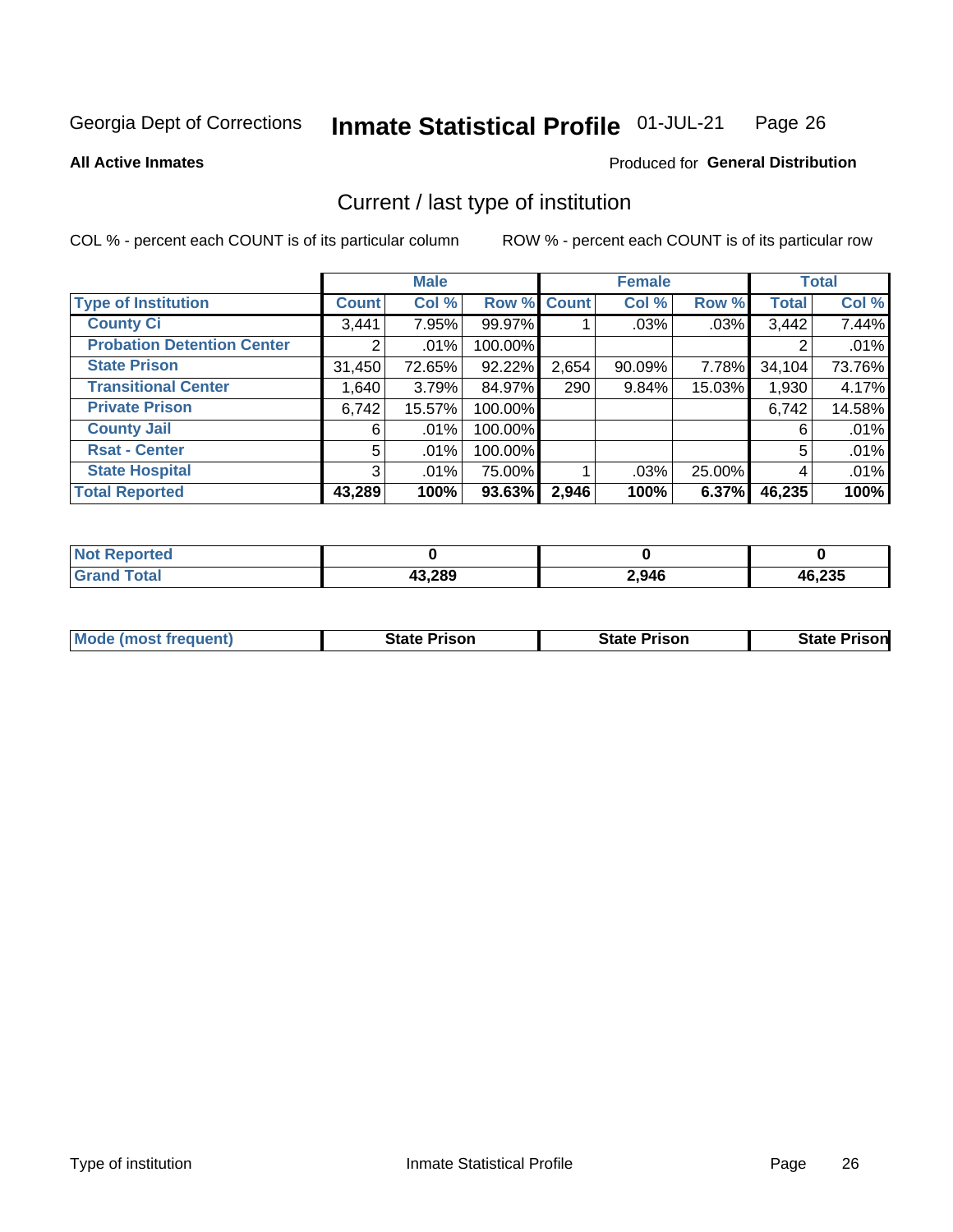#### Inmate Statistical Profile 01-JUL-21 Page 27

**All Active Inmates** 

### Produced for General Distribution

### Institution type - transitional centers

COL % - percent each COUNT is of its particular column

|                                          |              | <b>Male</b> |         |              | <b>Female</b> |         |                | <b>Total</b> |
|------------------------------------------|--------------|-------------|---------|--------------|---------------|---------|----------------|--------------|
| <b>Institution Type - Trans. Centers</b> | <b>Count</b> | Col %       | Row %   | <b>Count</b> | Col %         | Row %   | <b>Total</b>   | Col %        |
| <b>Albany Tc</b>                         |              | $.06\%$     | 100.00% |              |               |         |                | .05%         |
| <b>Arrendale Tc</b>                      |              |             |         | 136          | 46.90%        | 100.00% | 136            | 7.05%        |
| <b>Atlanta Tc</b>                        | 206          | 12.56%      | 100.00% |              |               |         | 206            | 10.67%       |
| <b>Augusta Tc</b>                        | 193          | 11.77%      | 100.00% |              |               |         | 193            | 10.00%       |
| <b>Bacon Tc</b>                          | 44           | 2.68%       | 100.00% |              |               |         | 44             | 2.28%        |
| <b>Charles D. Hudson Tc</b>              | 154          | 9.39%       | 100.00% |              |               |         | 154            | 7.98%        |
| <b>Clayton Tc</b>                        | 211          | 12.87%      | 100.00% |              |               |         | 211            | 10.93%       |
| <b>Coastal Tc</b>                        |              | .06%        | 100.00% |              |               |         |                | .05%         |
| <b>Columbus Tc</b>                       | 120          | 7.32%       | 100.00% |              |               |         | 120            | 6.22%        |
| <b>Macon Tc</b>                          | 156          | 9.51%       | 100.00% |              |               |         | 156            | 8.08%        |
| <b>Macon Womens Tc</b>                   |              |             |         | 2            | .69%          | 100.00% | $\overline{2}$ | .10%         |
| <b>Metro Tc</b>                          |              |             |         | 152          | 52.41%        | 100.00% | 152            | 7.88%        |
| <b>Phillips Tc</b>                       | 198          | 12.07%      | 100.00% |              |               |         | 198            | 10.26%       |
| <b>Savannah Mens Tc</b>                  | 1            | .06%        | 100.00% |              |               |         |                | .05%         |
| <b>Smith Tc</b>                          | 200          | 12.20%      | 100.00% |              |               |         | 200            | 10.36%       |
| <b>Valdosta Tc</b>                       | 155          | 9.45%       | 100.00% |              |               |         | 155            | 8.03%        |
| <b>Total Reported</b>                    | 1,640        | 100%        | 84.97%  | 290          | 100%          | 15.03%  | 1,930          | 100%         |

| <b>Reported</b> |      |            |      |
|-----------------|------|------------|------|
| <b>otal</b>     | .640 | חמכ<br>ZJU | .930 |

| Mode (most frequent) | <b>Clayton Tc</b> | Metro Tc | <b>Clayton Tc</b> |
|----------------------|-------------------|----------|-------------------|
|                      |                   |          |                   |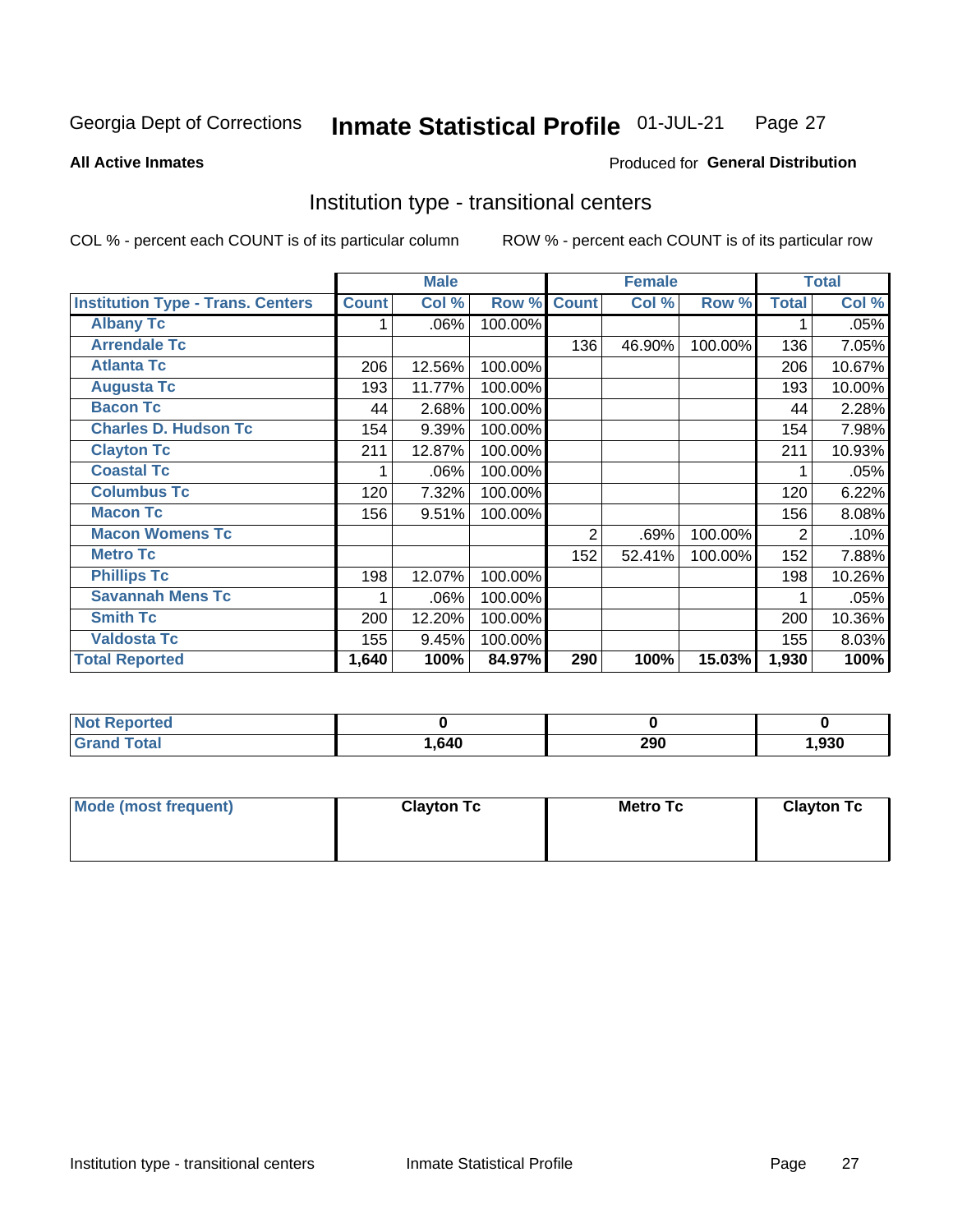#### Inmate Statistical Profile 01-JUL-21 Page 28

### **All Active Inmates**

### Produced for General Distribution

### Institution type - county prisons

COL % - percent each COUNT is of its particular column

|                                          |                           | <b>Male</b> |                    | <b>Female</b> |       |                  | <b>Total</b> |
|------------------------------------------|---------------------------|-------------|--------------------|---------------|-------|------------------|--------------|
| <b>Institution Type - County Prisons</b> | <b>Count</b>              | Col %       | <b>Row % Count</b> | Col %         | Row % | <b>Total</b>     | Col %        |
| <b>Bulloch County Ci</b>                 | 135                       | 3.92%       | 100.00%            |               |       | $\overline{135}$ | 3.92%        |
| <b>Calhoun County Ci</b>                 | 1                         | .03%        | 100.00%            |               |       | 1                | .03%         |
| <b>Carroll County Ci</b>                 | 168                       | 4.88%       | 100.00%            |               |       | 168              | 4.88%        |
| <b>Chattooga County Ci</b>               | $\mathbf{1}$              | .03%        | 100.00%            |               |       | 1                | .03%         |
| <b>Clarke County Ci</b>                  | 142                       | 4.13%       | 100.00%            |               |       | 142              | 4.13%        |
| <b>Clayton County Ci</b>                 | 157                       | 4.56%       | 100.00%            |               |       | 157              | 4.56%        |
| <b>Colquitt County Ci</b>                | 117                       | 3.40%       | 100.00%            |               |       | 117              | 3.40%        |
| <b>Coweta County Ci</b>                  | 159                       | 4.62%       | 100.00%            |               |       | 159              | 4.62%        |
| <b>Decatur County Ci</b>                 | 121                       | 3.52%       | 100.00%            |               |       | 121              | 3.52%        |
| <b>Effingham County Ci</b>               | 186                       | 5.41%       | 100.00%            |               |       | 186              | 5.40%        |
| <b>Floyd County Ci</b>                   | 279                       | 8.11%       | 100.00%            |               |       | 279              | 8.11%        |
| <b>Fulton County Ci</b>                  | 7                         | .20%        | 100.00%            |               |       | $\overline{7}$   | .20%         |
| <b>Gilmer County Ci</b>                  | $\boldsymbol{2}$          | .06%        | 100.00%            |               |       | $\overline{2}$   | .06%         |
| <b>Grady County Ci</b>                   | $\overline{2}$            | .06%        | 100.00%            |               |       | $\overline{2}$   | .06%         |
| <b>Gwinnett County Ci</b>                | 93                        | 2.70%       | 100.00%            |               |       | 93               | 2.70%        |
| <b>Hall County Ci</b>                    | 122                       | 3.55%       | 100.00%            |               |       | 122              | 3.54%        |
| <b>Hancock County Ci</b>                 | 1                         | .03%        | 100.00%            |               |       | $\mathbf{1}$     | .03%         |
| <b>Harris County Ci</b>                  | 124                       | 3.60%       | 100.00%            |               |       | 124              | 3.60%        |
| <b>Hart County Ci</b>                    | 4                         | .12%        | 100.00%            |               |       | 4                | .12%         |
| <b>Henry County Ci</b>                   | $\mathbf{1}$              | .03%        | 100.00%            |               |       | 1                | .03%         |
| <b>Jackson County Ci</b>                 | 119                       | 3.46%       | 100.00%            |               |       | 119              | 3.46%        |
| <b>Jefferson County Ci</b>               | 170                       | 4.94%       | 100.00%            |               |       | 170              | 4.94%        |
| <b>Meriwether County Ci</b>              | 1                         | .03%        | 100.00%            |               |       | 1                | .03%         |
| <b>Miller County Ci</b>                  | $\mathbf{1}$              | .03%        | 100.00%            |               |       | $\mathbf{1}$     | .03%         |
| <b>Mitchell County Ci</b>                | 113                       | 3.28%       | 100.00%            |               |       | 113              | 3.28%        |
| <b>Morgan County Ci</b>                  | 1                         | .03%        | 100.00%            |               |       | 1                | .03%         |
| <b>Muscogee County Ci</b>                | 331                       | 9.62%       | 100.00%            |               |       | 331              | 9.62%        |
| <b>Richmond County Ci</b>                | 156                       | 4.53%       | 100.00%            |               |       | 156              | 4.53%        |
| <b>Screven County Ci</b>                 | 100                       | 2.91%       | 100.00%            |               |       | 100              | 2.91%        |
| <b>Spalding County Ci</b>                | 271                       | 7.88%       | 100.00%            |               |       | 271              | 7.87%        |
| <b>Stewart County Ci</b>                 | 1                         | .03%        | 100.00%            |               |       | 1                | .03%         |
| <b>Sumter County Ci</b>                  | 229                       | 6.66%       | 100.00%            |               |       | 229              | 6.65%        |
| <b>Terrell County Ci</b>                 | 112                       | 3.25%       | 100.00%            |               |       | 112              | 3.25%        |
| <b>Thomas County Ci</b>                  | 3                         | .09%        | 100.00%            |               |       | 3                | .09%         |
| <b>Tift County Ci</b>                    | $\overline{3}$            | .09%        | 100.00%            |               |       | 3                | .09%         |
| <b>Upson County Ci</b>                   | $\mathbf{1}$              | .03%        | 100.00%            |               |       | $\mathbf{1}$     | .03%         |
| <b>Walker County Ci</b>                  | $\ensuremath{\mathsf{3}}$ | .09%        | 100.00%            |               |       | 3                | .09%         |
| <b>Walton County Ci</b>                  | $\overline{2}$            | .06%        | 100.00%            |               |       | $\overline{2}$   | .06%         |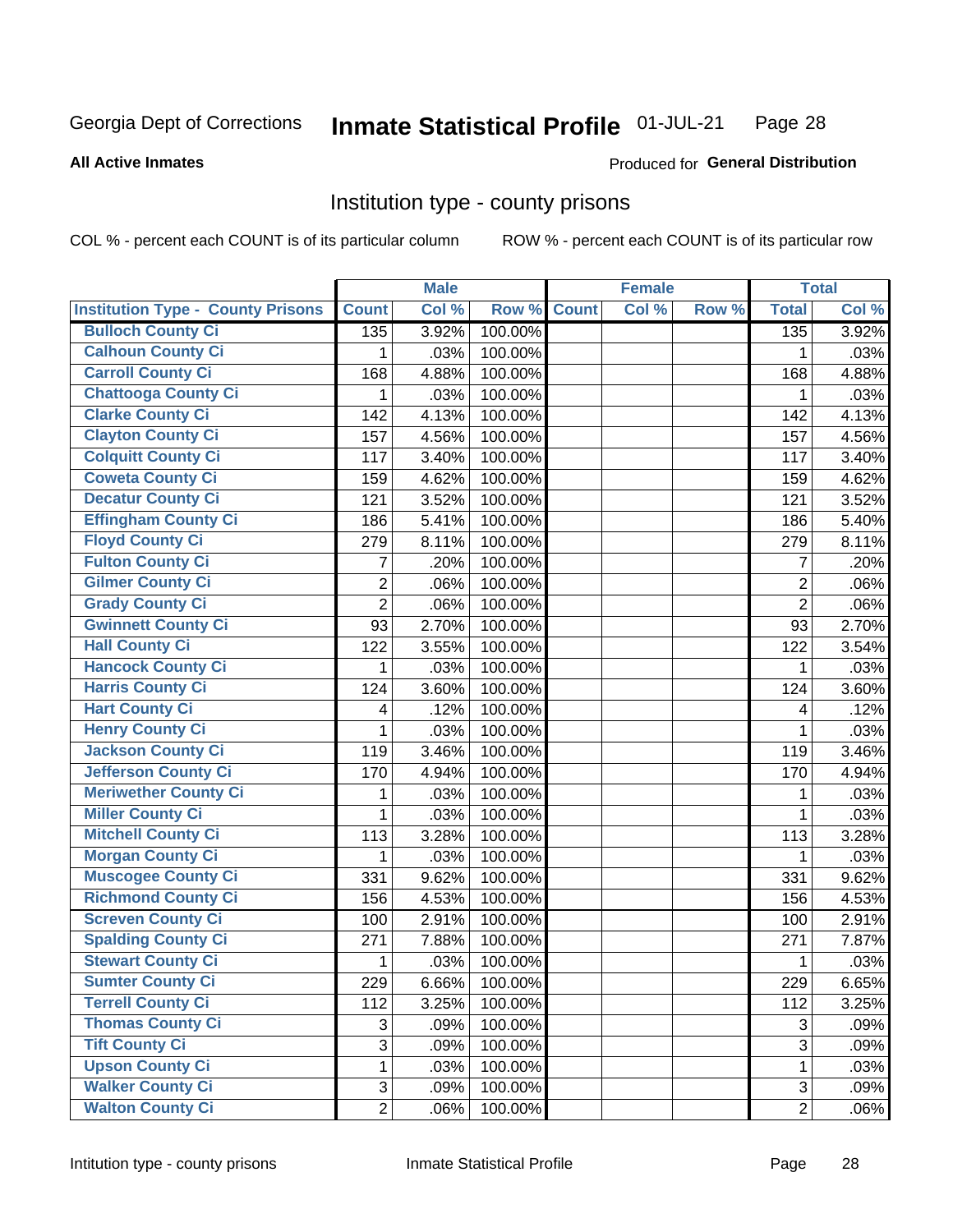#### Inmate Statistical Profile 01-JUL-21 Page 29

Produced for General Distribution

**All Active Inmates** 

## Institution type - county prisons

COL % - percent each COUNT is of its particular column

|                                                    | <b>Male</b> |         |                    | <b>Female</b> |             |         | <b>Total</b> |         |
|----------------------------------------------------|-------------|---------|--------------------|---------------|-------------|---------|--------------|---------|
| <b>Institution Type - County Prisons   Count  </b> |             | Col%    | <b>Row % Count</b> |               | Col%        | Row %   | Total        | Col %   |
| <b>Wilkes County Ci</b>                            |             | $.06\%$ | 100.00%            |               |             |         |              | $.06\%$ |
| <b>Womens Ci</b>                                   |             |         |                    |               | 1   100.00% | 100.00% |              | .03%    |
| <b>Total Reported</b>                              | 3,441       | 100%    | 99.97%             |               | 100%        | $.03\%$ | 3,442        | 100%    |

| <b>Not Reported</b> |       |       |
|---------------------|-------|-------|
| <b>Total</b>        | 3.441 | 3,442 |

| Mode (most frequent) | <b>Muscogee County Ci</b> | <b>Womens Cil Muscogee County</b> |  |
|----------------------|---------------------------|-----------------------------------|--|
|----------------------|---------------------------|-----------------------------------|--|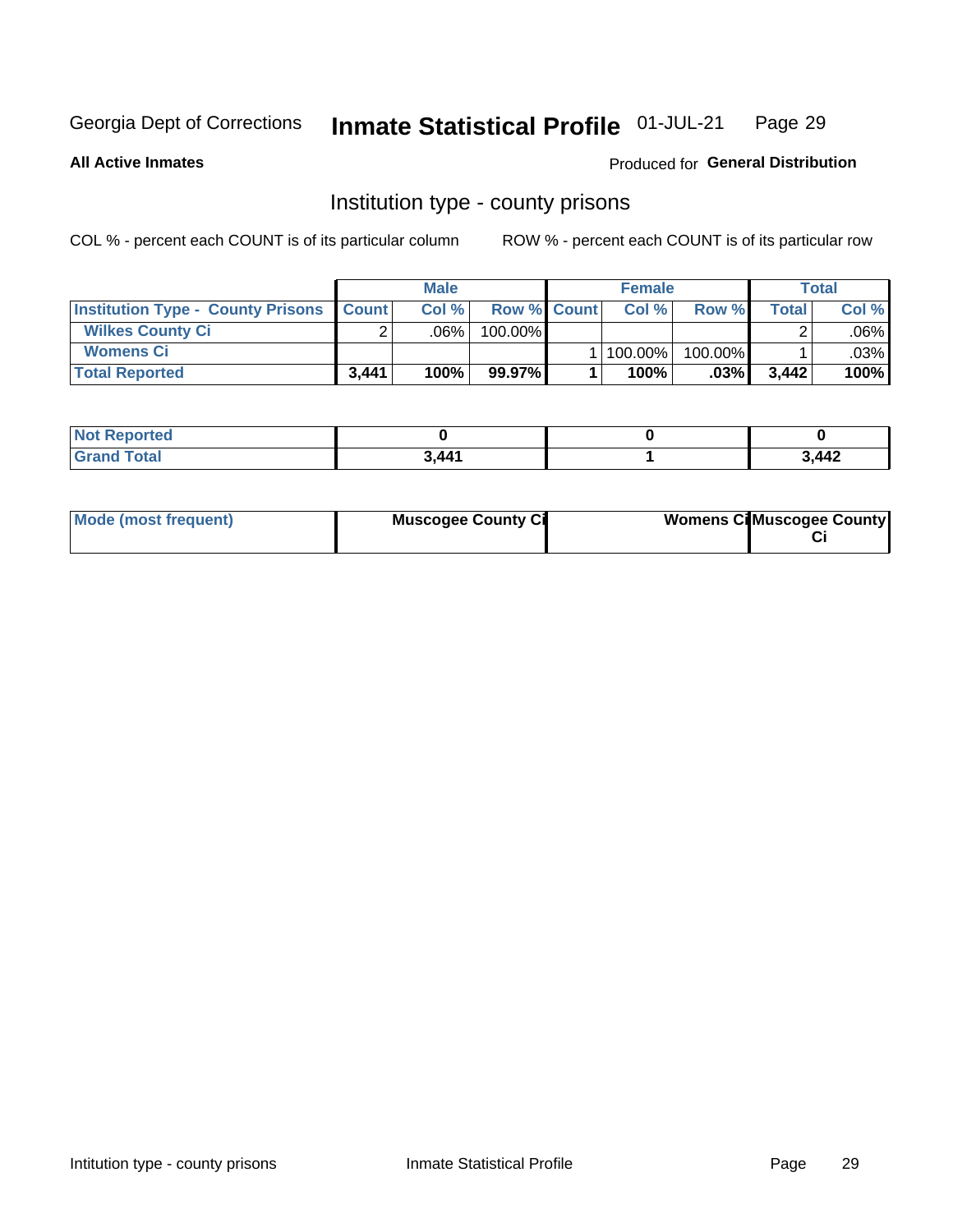#### Inmate Statistical Profile 01-JUL-21 Page 30

### **All Active Inmates**

### Produced for General Distribution

### Institution type - state prisons

COL % - percent each COUNT is of its particular column

|                                         |                | <b>Male</b> |         |              | <b>Female</b> |         | <b>Total</b>   |       |
|-----------------------------------------|----------------|-------------|---------|--------------|---------------|---------|----------------|-------|
| <b>Institution Type - State Prisons</b> | <b>Count</b>   | Col %       | Row %   | <b>Count</b> | Col %         | Row %   | <b>Total</b>   | Col % |
| <b>Arrendale State Prison</b>           |                |             |         | 1,292        | 48.68%        | 100.00% | 1,292          | 3.79% |
| <b>Augusta State Med. Prison</b>        | 1,084          | 3.45%       | 100.00% |              |               |         | 1,084          | 3.18% |
| <b>Autry State Prison</b>               | 907            | 2.88%       | 100.00% |              |               |         | 907            | 2.66% |
| <b>Baldwin State Prison</b>             | 921            | 2.93%       | 100.00% |              |               |         | 921            | 2.70% |
| <b>Burruss Correctional Training</b>    | 677            | 2.15%       | 100.00% |              |               |         | 677            | 1.99% |
| <b>Ctr</b>                              |                |             |         |              |               |         |                |       |
| <b>Calhoun State Prison</b>             | 1,597          | 5.08%       | 100.00% |              |               |         | 1,597          | 4.68% |
| <b>Central State Prison</b>             | 1,124          | 3.57%       | 100.00% |              |               |         | 1,124          | 3.30% |
| <b>Chatham State Prison</b>             | $\overline{7}$ | .02%        | 100.00% |              |               |         | $\overline{7}$ | .02%  |
| <b>Coastal State Prison</b>             | 1,370          | 4.36%       | 100.00% |              |               |         | 1,370          | 4.02% |
| <b>Dodge State Prison</b>               | 1,138          | 3.62%       | 100.00% |              |               |         | 1,138          | 3.34% |
| <b>Dooly State Prison</b>               | 1,552          | 4.93%       | 100.00% |              |               |         | 1,552          | 4.55% |
| <b>Emanuel Womens Facility</b>          |                |             |         | 244          | 9.19%         | 100.00% | 244            | .72%  |
| <b>Ga Diag Class Prison</b>             | 3,314          | 10.54%      | 100.00% |              |               |         | 3,314          | 9.72% |
| <b>Ga State Prison</b>                  | 1,134          | 3.61%       | 100.00% |              |               |         | 1,134          | 3.33% |
| <b>Hancock State Prison</b>             | 924            | 2.94%       | 100.00% |              |               |         | 924            | 2.71% |
| <b>Hays State Prison</b>                | 989            | 3.14%       | 100.00% |              |               |         | 989            | 2.90% |
| <b>Helms Facility</b>                   | 16             | .05%        | 76.19%  | 5            | .19%          | 23.81%  | 21             | .06%  |
| <b>Johnson State Prison</b>             | 1,283          | 4.08%       | 100.00% |              |               |         | 1,283          | 3.76% |
| <b>Lee State Prison</b>                 | 606            | 1.93%       | 100.00% |              |               |         | 606            | 1.78% |
| <b>Long Unit</b>                        | 175            | .56%        | 100.00% |              |               |         | 175            | .51%  |
| <b>Lowndes Unit</b>                     | $\overline{7}$ | .02%        | 100.00% |              |               |         | $\overline{7}$ | .02%  |
| <b>Macon State Prison</b>               | 1,442          | 4.59%       | 100.00% |              |               |         | 1,442          | 4.23% |
| <b>Metro Reentry Facility</b>           | 180            | .57%        | 100.00% |              |               |         | 180            | .53%  |
| <b>Metro State Prison (W)</b>           |                |             |         | 1.           | .04%          | 100.00% | 1              | .01%  |
| <b>Montgomery State Prison</b>          | 343            | 1.09%       | 100.00% |              |               |         | 343            | 1.01% |
| <b>Phillips State Prison</b>            | 836            | 2.66%       | 100.00% |              |               |         | 836            | 2.45% |
| <b>Pulaski State Prison</b>             |                |             |         | 858          | 32.33%        | 100.00% | 858            | 2.52% |
| <b>Putnam State Prison</b>              | 1              | .01%        | 100.00% |              |               |         | 1              | .01%  |
| <b>Rogers State Prison</b>              | 1,185          | 3.77%       | 100.00% |              |               |         | 1,185          | 3.47% |
| <b>Rutledge State Prison</b>            | 545            | 1.73%       | 100.00% |              |               |         | 545            | 1.60% |
| <b>Smith State Prison</b>               | 1,349          | $4.29\%$    | 100.00% |              |               |         | 1,349          | 3.96% |
| <b>Special Management Unit</b>          | 189            | .60%        | 100.00% |              |               |         | 189            | .55%  |
| <b>Telfair State Prison</b>             | 1,176          | 3.74%       | 100.00% |              |               |         | 1,176          | 3.45% |
| <b>Valdosta State Prison</b>            | 833            | 2.65%       | 100.00% |              |               |         | 833            | 2.44% |
| <b>Walker State Prison</b>              | 376            | 1.20%       | 100.00% |              |               |         | 376            | 1.10% |
| <b>Ware State Prison</b>                | 1,053          | 3.35%       | 100.00% |              |               |         | 1,053          | 3.09% |
| <b>Washington State Prison</b>          | 1,460          | 4.64%       | 100.00% |              |               |         | 1,460          | 4.28% |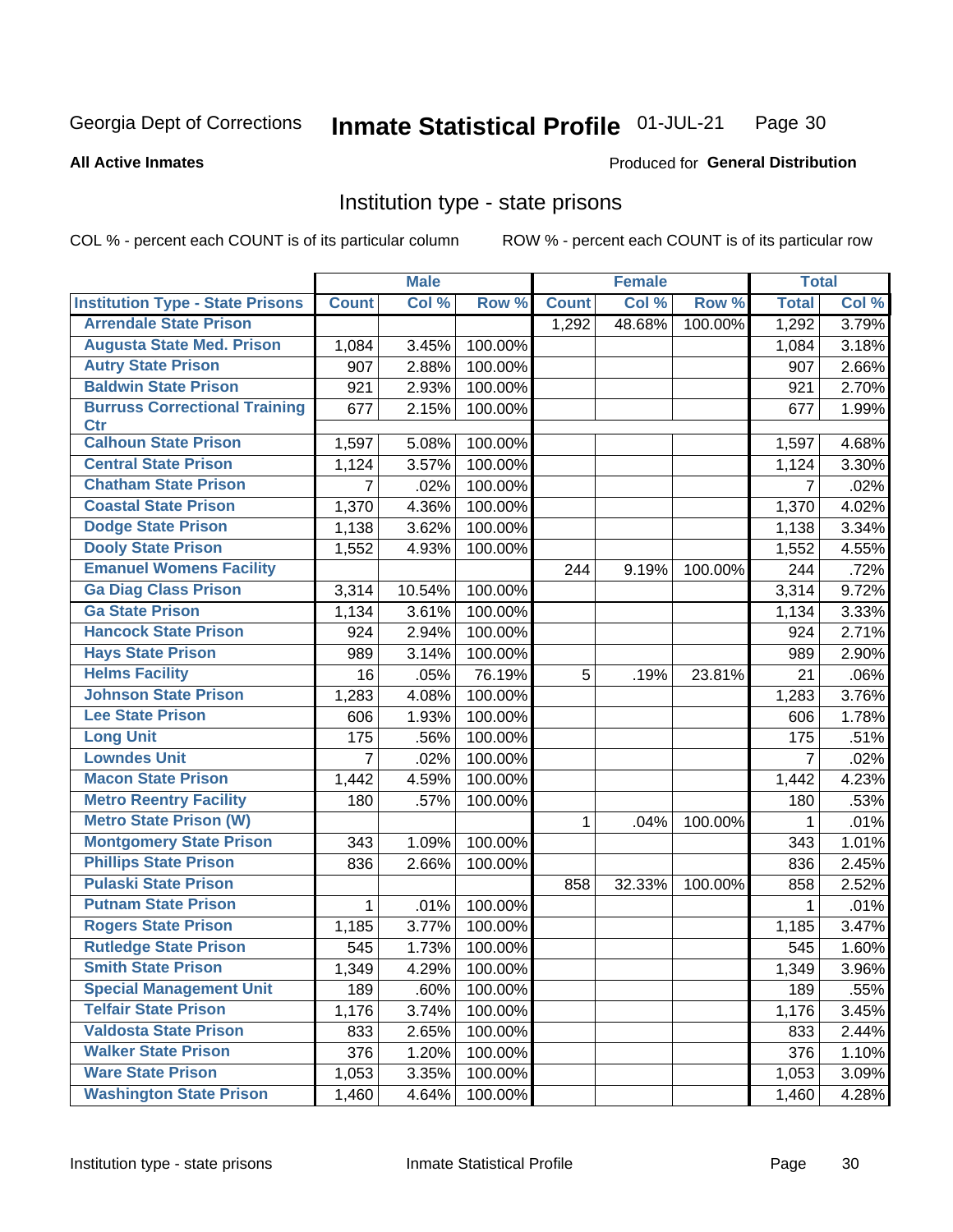#### Inmate Statistical Profile 01-JUL-21 Page 31

### **All Active Inmates**

### Produced for General Distribution

### Institution type - state prisons

COL % - percent each COUNT is of its particular column

|                                         | <b>Male</b>  |         |            | <b>Female</b> |          |         | Total        |         |
|-----------------------------------------|--------------|---------|------------|---------------|----------|---------|--------------|---------|
| <b>Institution Type - State Prisons</b> | <b>Count</b> | Col %   | Row %      | <b>Count</b>  | Col%     | Row %   | <b>Total</b> | Col %   |
| <b>Wayne State Prison</b>               |              | $.01\%$ | $100.00\%$ |               |          |         |              | .01%    |
| <b>Whitworth Women'S Facility</b>       |              |         |            | 254           | $9.57\%$ | 100.00% | 254          | $.74\%$ |
| <b>Wilcox State Prison</b>              | .656         | 5.27%   | 100.00%    |               |          |         | 1.656        | 4.86%   |
| <b>Total Reported</b>                   | 31,450       | 100%    | $92.22\%$  | 2,654         | 100%     | 7.78%   | 34,104       | 100%    |

| <b>Not Reported</b>  |                             |                               |                                       |
|----------------------|-----------------------------|-------------------------------|---------------------------------------|
| <b>Grand Total</b>   | 31.450                      | 2,654                         | 34,104                                |
| Mode (most frequent) | <b>Ga Diag Class Prison</b> | <b>Arrendale State Prison</b> | <b>Ga Diag Class</b><br><b>Prison</b> |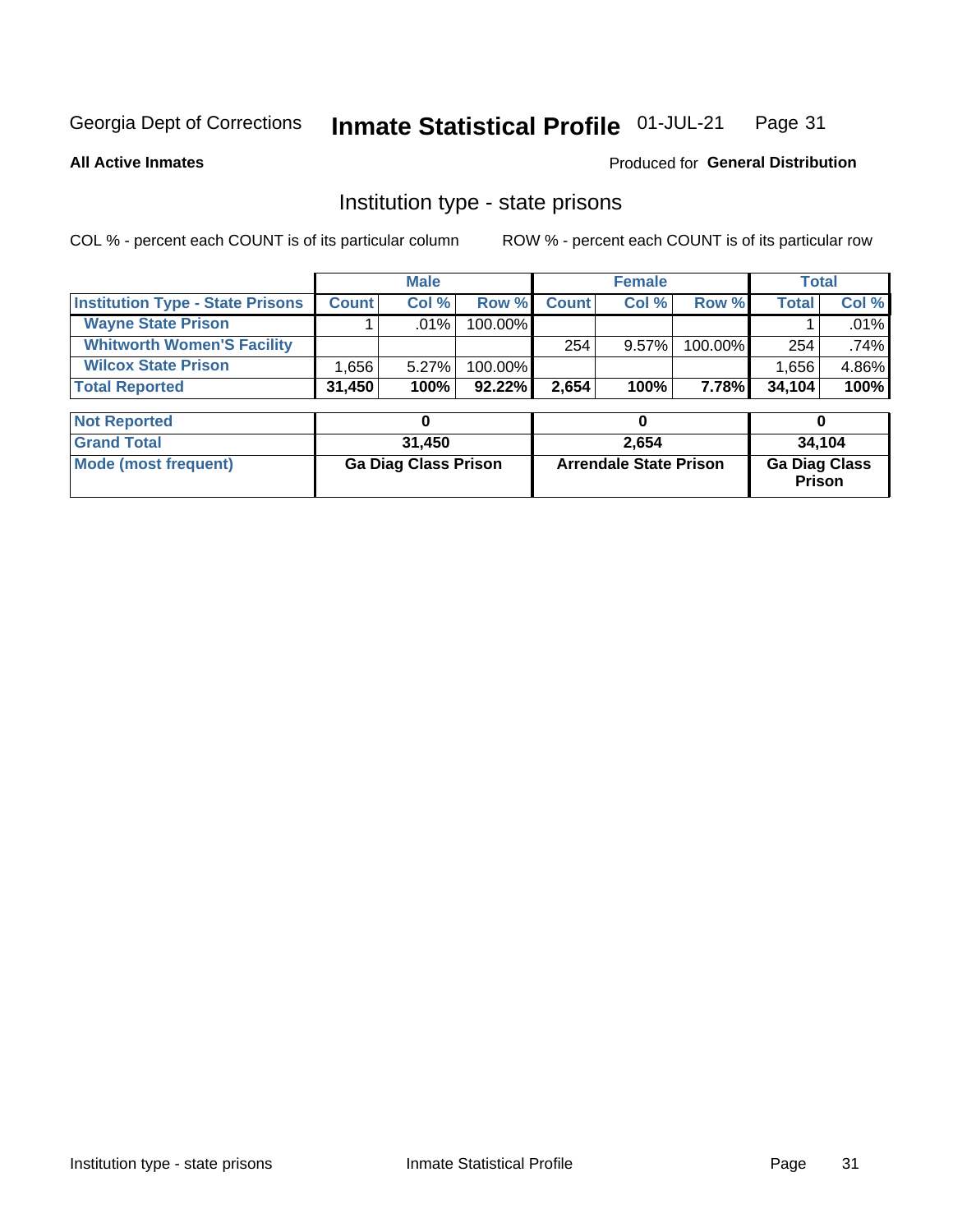#### Inmate Statistical Profile 01-JUL-21 Page 32

**All Active Inmates** 

### Produced for General Distribution

### Institution type - private prisons

COL % - percent each COUNT is of its particular column

|                                           |                   | <b>Male</b> |             | <b>Female</b> |       |              | <b>Total</b> |
|-------------------------------------------|-------------------|-------------|-------------|---------------|-------|--------------|--------------|
| <b>Institution Type - Private Prisons</b> | <b>Count</b>      | Col %       | Row % Count | Col %         | Row % | <b>Total</b> | Col %        |
| <b>Coffee Corr Facility</b>               | 2.275             | 33.74%      | 100.00%     |               |       | 2,275        | 33.74%       |
| <b>Jenkins Corr Facility</b>              | 1.042             | 15.46%      | 100.00%     |               |       | 1,042        | 15.46%       |
| <b>Riverbend Corr Facility</b>            | .360 <sub>1</sub> | 20.17%      | 100.00%     |               |       | 1,360        | 20.17%       |
| <b>Wheeler Corr Facility</b>              | 2,065             | $30.63\%$   | 100.00%     |               |       | 2,065        | 30.63%       |
| <b>Total Reported</b>                     | 6,742             | 100%        | $100\%$     |               | %∣    | 6,742        | 100%         |

| <b>borted</b><br><b>NOT</b> |       |            |
|-----------------------------|-------|------------|
| <b>otal</b>                 | 6,742 | フィク<br>14L |

| Mode (most frequent) | <b>Coffee Corr Facility</b> | <b>Null</b> | <b>Coffee Corr</b><br><b>Facility</b> |
|----------------------|-----------------------------|-------------|---------------------------------------|
|----------------------|-----------------------------|-------------|---------------------------------------|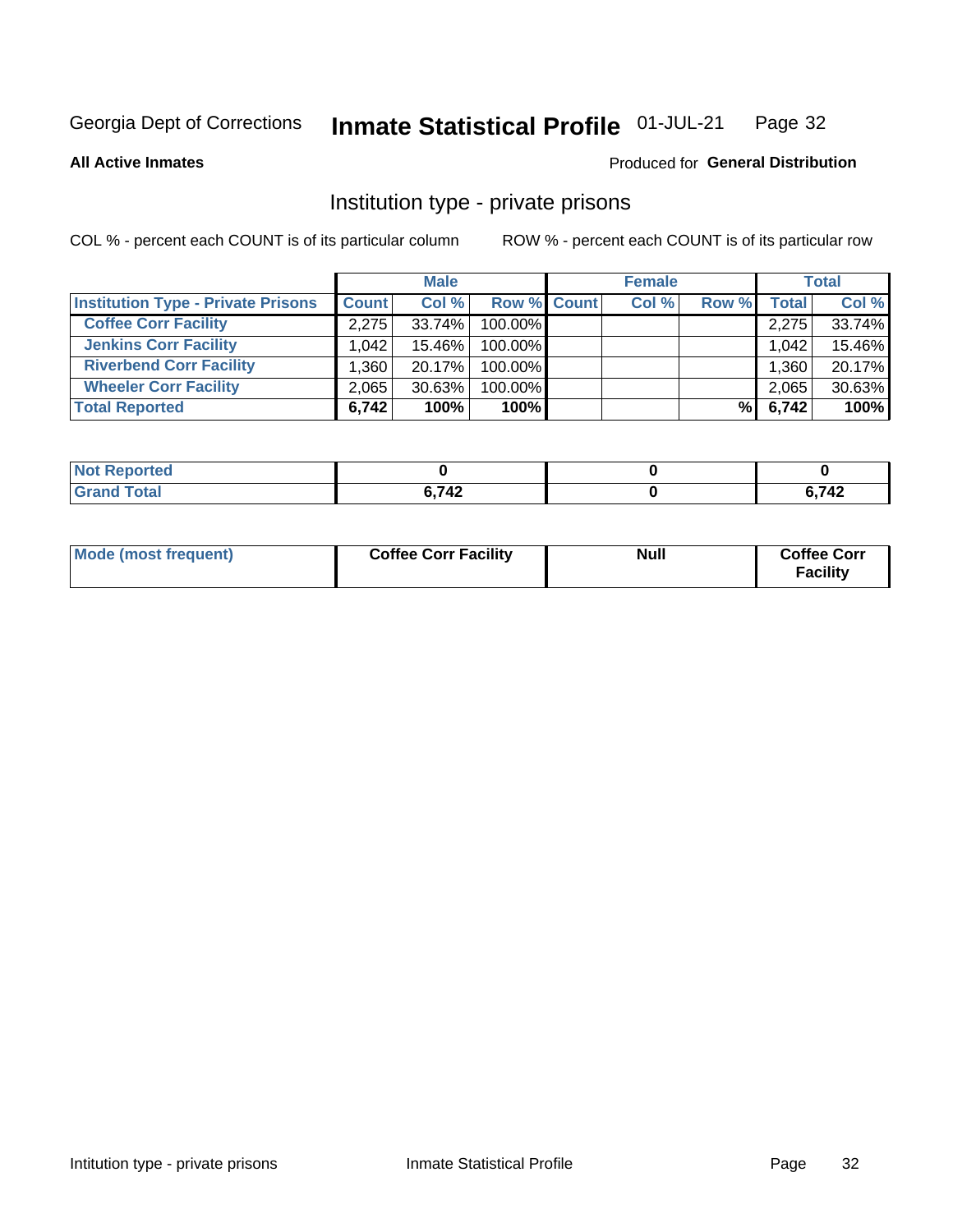#### Inmate Statistical Profile 01-JUL-21 Page 33

**All Active Inmates** 

### Produced for General Distribution

### Institution type - inmate boot camp

COL % - percent each COUNT is of its particular column

|                                      |                 | <b>Male</b> |              |              | <b>Female</b> |             | <b>Total</b> |
|--------------------------------------|-----------------|-------------|--------------|--------------|---------------|-------------|--------------|
| <b>Institution Type - Boot Camps</b> | <b>I</b> Count⊥ | Col %       | <b>Row %</b> | <b>Count</b> | Col %         | Row % Total | Col %        |
| <b>Total Rported</b>                 |                 |             |              |              |               |             |              |

| <b>Not Reported</b>            |  |  |
|--------------------------------|--|--|
| <b>Total</b><br>C <sub>r</sub> |  |  |

| Mod<br>uamo | Nul.<br>$- - - - - -$ | <b>Null</b> | <br>uu.<br>------ |
|-------------|-----------------------|-------------|-------------------|
|             |                       |             |                   |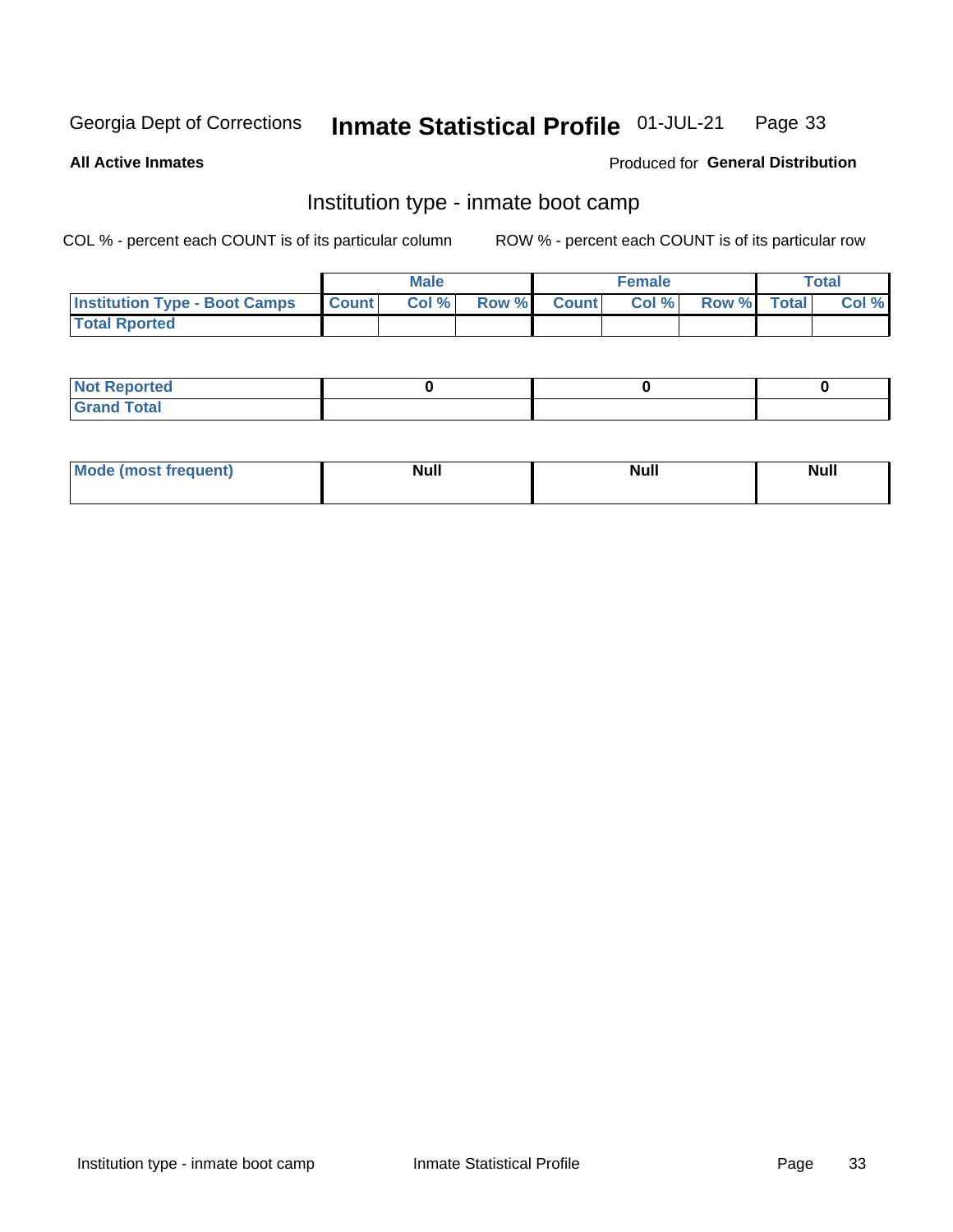#### Inmate Statistical Profile 01-JUL-21 Page 34

**All Active Inmates** 

### Produced for General Distribution

### Number of disciplinary reports

COL % - percent each COUNT is of its particular column

|                                       |              | <b>Male</b> |             |       | <b>Female</b> |          |        | <b>Total</b> |
|---------------------------------------|--------------|-------------|-------------|-------|---------------|----------|--------|--------------|
| <b>Number of Disciplinary Reports</b> | <b>Count</b> | Col %       | Row % Count |       | Col %         | Row %    | Total  | Col %        |
| $\bf{0}$                              | 19,627       | 44.98%      | 91.22%      | 1,888 | 64.07%        | 8.78%    | 21,515 | 46.18%       |
|                                       | 5,303        | 12.15%      | 93.43%      | 373   | 12.66%        | $6.57\%$ | 5,676  | 12.18%       |
| $\mathbf{2}$                          | 3,260        | 7.47%       | 94.77%      | 180   | 6.11%         | 5.23%    | 3,440  | 7.38%        |
| 3                                     | 2,402        | 5.50%       | 95.32%      | 118   | 4.00%         | 4.68%    | 2,520  | 5.41%        |
|                                       | ,835         | 4.20%       | 96.58%      | 65    | 2.21%         | 3.42%    | 1,900  | 4.08%        |
| 5                                     | 1,396        | 3.20%       | 96.61%      | 49    | 1.66%         | 3.39%    | 1,445  | 3.10%        |
| <b>More Than 5</b>                    | 9,816        | 22.49%      | 97.28%      | 274   | $9.30\%$      | 2.72%    | 10,090 | 21.66%       |
| <b>Total Reported</b>                 | 43,639       | 100%        | 93.67%      | 2,947 | 100.0%        | 6.33%    | 46,586 | 100%         |

| prted<br>NOT |        |       |             |
|--------------|--------|-------|-------------|
| ⊺otaı        | 13.639 | 2,947 | .586<br>46. |

| Mean (average)         | 4.97 | 0 י<br>L.LI | 4.79 |
|------------------------|------|-------------|------|
| <b>Median (middle)</b> |      |             |      |
| Mode (most frequent)   |      |             |      |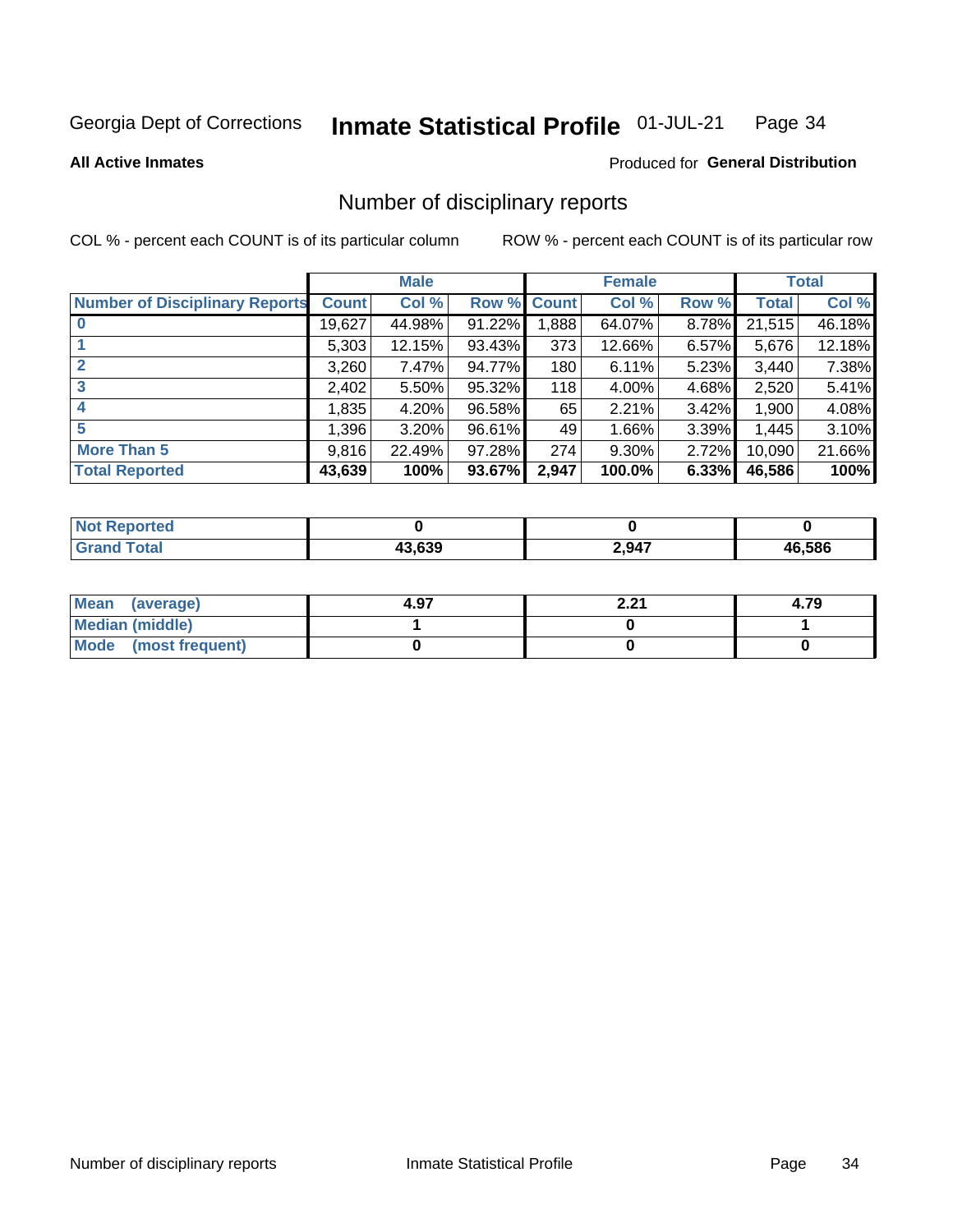#### Inmate Statistical Profile 01-JUL-21 Page 35

**All Active Inmates** 

### Produced for General Distribution

### Number of transfers

COL % - percent each COUNT is of its particular column

|                            |              | <b>Male</b> |                    |       | <b>Female</b> |        |        | <b>Total</b> |
|----------------------------|--------------|-------------|--------------------|-------|---------------|--------|--------|--------------|
| <b>Number of Transfers</b> | <b>Count</b> | Col %       | <b>Row % Count</b> |       | Col %         | Row %  | Total  | Col %        |
|                            | 3,773        | 8.65%       | 82.24%             | 815   | 27.66%        | 17.76% | 4,588  | 9.85%        |
|                            | 13,782       | 31.58%      | 92.52%             | 1,115 | 37.84%        | 7.48%  | 14,897 | 31.98%       |
| $\mathbf{2}$               | 6,387        | 14.64%      | 92.96%             | 484   | 16.42%        | 7.04%  | 6,871  | 14.75%       |
| 3                          | 4,454        | 10.21%      | 95.46%             | 212   | 7.19%         | 4.54%  | 4,666  | 10.02%       |
|                            | 2,954        | 6.77%       | 96.76%             | 99    | 3.36%         | 3.24%  | 3,053  | 6.55%        |
| 5                          | 2,204        | 5.05%       | 96.67%             | 76    | 2.58%         | 3.33%  | 2,280  | 4.89%        |
| <b>More Than 5</b>         | 10,085       | 23.11%      | 98.57%             | 146   | 4.95%         | 1.43%  | 10,231 | 21.96%       |
| <b>Total Reported</b>      | 43,639       | 100%        | 93.67%             | 2,947 | 100%          | 6.33%  | 46,586 | 100%         |

| <u>nteo</u><br>NO |        |       |        |  |
|-------------------|--------|-------|--------|--|
| ้วtaเ             | המה מג | 2,947 | 46.586 |  |

| Mean (average)       | 4.29 | 1.62 |  |
|----------------------|------|------|--|
| Median (middle)      |      |      |  |
| Mode (most frequent) |      |      |  |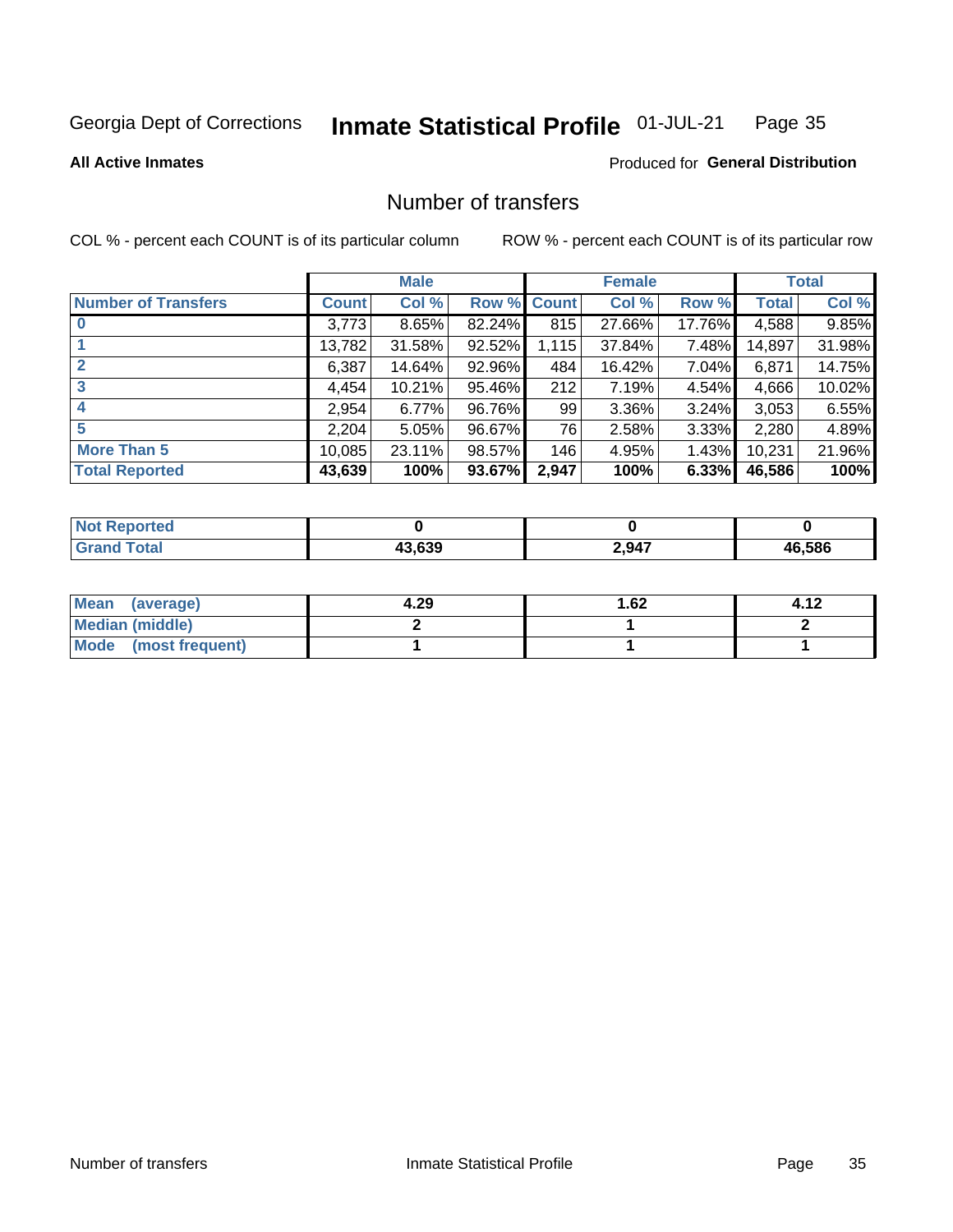#### Inmate Statistical Profile 01-JUL-21 Page 36

**All Active Inmates** 

### Produced for General Distribution

### Number of escapes

COL % - percent each COUNT is of its particular column

|                          |              | <b>Male</b> |             |       | <b>Female</b> |       |        | <b>Total</b> |
|--------------------------|--------------|-------------|-------------|-------|---------------|-------|--------|--------------|
| <b>Number of Escapes</b> | <b>Count</b> | Col %       | Row % Count |       | Col %         | Row % | Total  | Col %        |
|                          | 43,038       | 98.62%      | 93.62%      | 2,934 | 99.56%        | 6.38% | 45,972 | 98.68%       |
|                          | 576          | $1.32\%$    | 97.79%I     | 13    | 0.44%         | 2.21% | 589    | 1.26%        |
|                          | 21           | 0.05%       | 100.00%     |       |               |       | 21     | 0.05%        |
|                          | 3            | 0.01%       | 100.00%     |       |               |       | 3      | 0.01%        |
|                          |              | 0.01%       | 100.00%     |       |               |       |        | 0.01%        |
| <b>Total Reported</b>    | 43,639       | 100%        | $93.67\%$   | 2,947 | 100%          | 6.33% | 46,586 | 100.0%       |

| <b>Not Reported</b> |        |       |             |
|---------------------|--------|-------|-------------|
| <b>Total</b>        | 43.639 | 2,947 | 6.586<br>4һ |

| Mean (average)       |  | .0 <sup>4</sup> |
|----------------------|--|-----------------|
| Median (middle)      |  |                 |
| Mode (most frequent) |  |                 |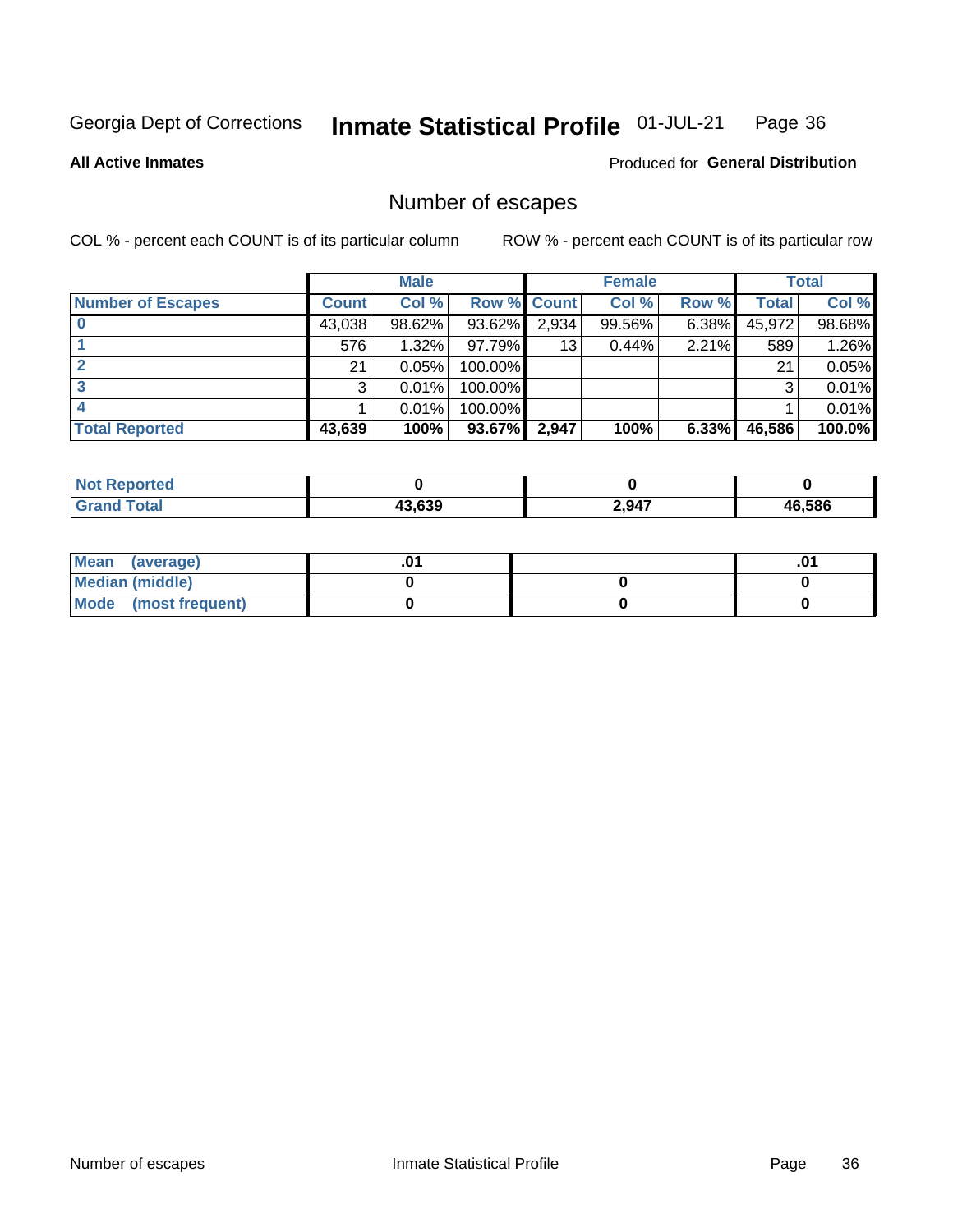#### Inmate Statistical Profile 01-JUL-21 Page 37

**All Active Inmates** 

### Produced for General Distribution

### Split sentences - Probation to follow

COL % - percent each COUNT is of its particular column

|                            |              | <b>Male</b> |                    |     | <b>Female</b> |          |                 | <b>Total</b> |
|----------------------------|--------------|-------------|--------------------|-----|---------------|----------|-----------------|--------------|
| <b>Probation to follow</b> | <b>Count</b> | Col%        | <b>Row % Count</b> |     | Col %         | Row %    | Total           | Col %        |
| <b>Yes</b>                 | 32.286       | 73.98%      | $93.63\%$ 2.195    |     | 74.48%        |          | $6.37\%$ 34,481 | 74.02%       |
| <b>No</b>                  | 11.353       | 26.02%      | 93.79%             | 752 | 25.52%        | $6.21\%$ | 12,105          | 25.98%       |
| <b>Total Reported</b>      | 43,639       | 100%        | $93.67\%$   2,947  |     | 100%          | $6.33\%$ | 46.586          | 100%         |

| ______ | המה חו | .947 | C EOC<br>. 4.<br>. JOC |
|--------|--------|------|------------------------|
|        |        |      |                        |

| $Moo$<br>requent<br>′es<br>Yes<br><b>YAC</b><br>. |
|---------------------------------------------------|
|---------------------------------------------------|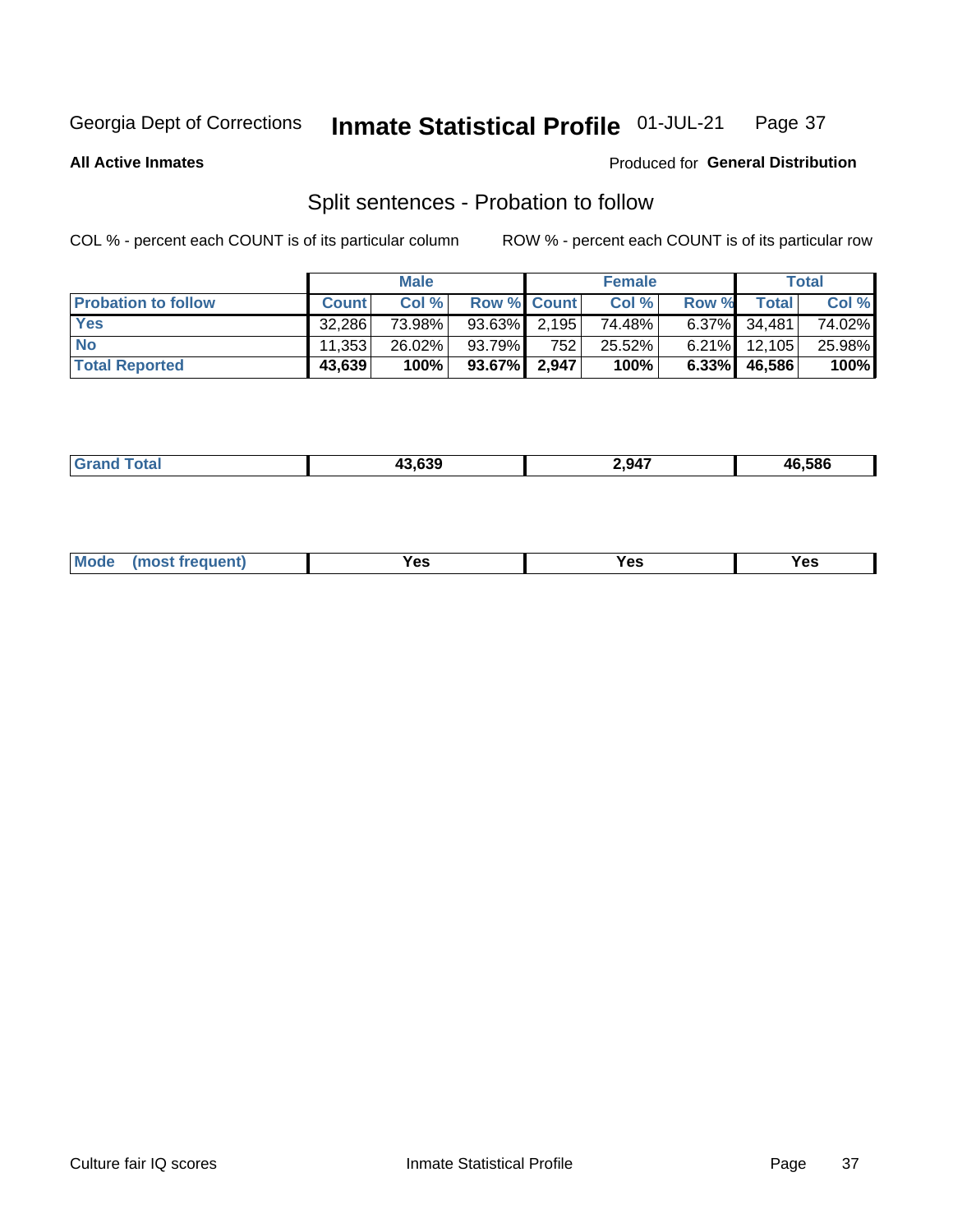#### Inmate Statistical Profile 01-JUL-21 Page 38

**All Active Inmates** 

### Produced for General Distribution

# Probable future release type of still active inmates

COL % - percent each COUNT is of its particular column

|                                         |              | <b>Male</b> |              |     | <b>Female</b> |          | <b>Total</b> |        |
|-----------------------------------------|--------------|-------------|--------------|-----|---------------|----------|--------------|--------|
| <b>Probable Future Release Type</b>     | <b>Count</b> | Col%        | Row % Count  |     | Col %         | Row %    | <b>Total</b> | Col %  |
| <b>Paroled with probation to follow</b> | 17,551       | 41.70%      | 92.67% 1.388 |     | 49.52%        | 7.33%    | 18,939       | 42.19% |
| Paroled w/o probation to follow         | 5,046        | 11.99%      | 91.86%       | 447 | 15.95%        | 8.14%    | 5,493        | 12.24% |
| <b>Maxout with probation to follow</b>  | 12,198       | 28.98%      | 94.82%       | 667 | 23.80%        | 5.18%    | 12,865       | 28.66% |
| <b>Maxout w/o probation to follow</b>   | 1,666        | $3.96\%$    | $95.15\%$    | 85  | 3.03%         | 4.85%    | 1,751        | 3.90%  |
| Life, LWOP or death sentence            | 5,623        | 13.36%      | 96.30%       | 216 | 7.71%         | $3.70\%$ | 5,839        | 13.01% |
| <b>Total Reported</b>                   | 42,084       | 100%        | 93.76% 2.803 |     | 100%          | 6.24%    | 44,887       | 100%   |

| 456U                  |        |       |        |
|-----------------------|--------|-------|--------|
| $f \wedge f \wedge f$ | 42,084 | 2,803 | 44,887 |

| Mode (most frequent) | <b>PAR with PROB follow</b> | <b>PAR with PROB follow</b> | <b>PAR with PROB</b> |
|----------------------|-----------------------------|-----------------------------|----------------------|
|                      |                             |                             | follow               |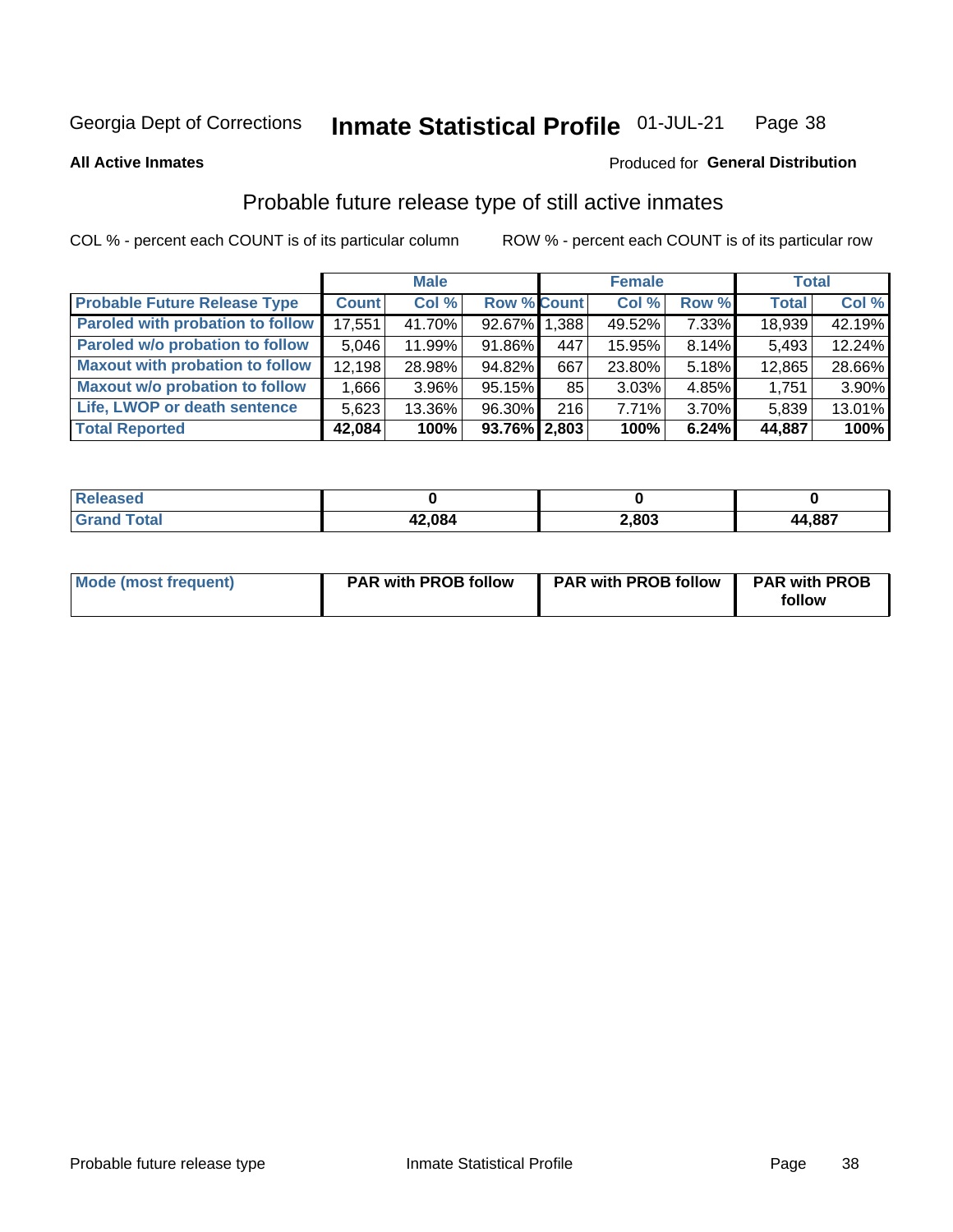## **All Active Inmates**

## Produced for General Distribution

# Time served in current (or last) institution

COL % - percent each COUNT is of its particular column

|                            |              | <b>Male</b> |        |              | <b>Female</b> |        |              | <b>Total</b> |
|----------------------------|--------------|-------------|--------|--------------|---------------|--------|--------------|--------------|
| <b>Time In Institution</b> | <b>Count</b> | Col %       | Row %  | <b>Count</b> | Col %         | Row %  | <b>Total</b> | Col $%$      |
| 0 to 3 months              | 9,107        | 20.87%      | 92.78% | 709          | 24.06%        | 7.22%  | 9,816        | 21.07%       |
| <b>3.01 to 6 months</b>    | 3,895        | 8.93%       | 94.49% | 227          | 7.70%         | 5.51%  | 4,122        | 8.85%        |
| 6.01 to 9 months           | 2,584        | 5.92%       | 90.79% | 262          | 8.89%         | 9.21%  | 2,846        | 6.11%        |
| 9.01 to 12 months          | 1,988        | 4.56%       | 92.59% | 159          | 5.40%         | 7.41%  | 2,147        | 4.61%        |
| <b>12.01 to 18 months</b>  | 4,667        | 10.69%      | 94.26% | 284          | 9.64%         | 5.74%  | 4,951        | 10.63%       |
| <b>18.01 to 24 months</b>  | 4,854        | 11.12%      | 95.27% | 241          | 8.18%         | 4.73%  | 5,095        | 10.94%       |
| 2.01 to 3 years            | 6,103        | 13.99%      | 94.74% | 339          | 11.50%        | 5.26%  | 6,442        | 13.83%       |
| $3.01$ to 4 years          | 3,340        | 7.65%       | 94.11% | 209          | 7.09%         | 5.89%  | 3,549        | 7.62%        |
| 4.01 to 5 years            | 2,003        | 4.59%       | 95.11% | 103          | 3.50%         | 4.89%  | 2,106        | 4.52%        |
| 5.01 to 6 years            | 1,436        | 3.29%       | 94.60% | 82           | 2.78%         | 5.40%  | 1,518        | 3.26%        |
| $6.01$ to 7 years          | 1,111        | 2.55%       | 93.91% | 72           | 2.44%         | 6.09%  | 1,183        | 2.54%        |
| $7.01$ to 8 years          | 627          | 1.44%       | 93.30% | 45           | 1.53%         | 6.70%  | 672          | 1.44%        |
| $8.01$ to 9 years          | 403          | 0.92%       | 89.56% | 47           | 1.59%         | 10.44% | 450          | 0.97%        |
| 9.01 to 10 years           | 316          | 0.72%       | 92.40% | 26           | 0.88%         | 7.60%  | 342          | 0.73%        |
| Over 10 years              | 1,205        | 2.76%       | 89.46% | 142          | 4.82%         | 10.54% | 1,347        | 2.89%        |
| <b>Total Reported</b>      | 43,639       | 100%        | 93.67% | 2,947        | 100%          | 6.33%  | 46,586       | 100.0%       |

| <b>NOT</b><br>orregi |            |       |        |
|----------------------|------------|-------|--------|
| `nta.                | 3.639<br>" | 2,947 | 46.586 |

| <b>Mean</b><br>(average) | 34 months | 29 months | 34 months |
|--------------------------|-----------|-----------|-----------|
| Median (middle)          | 18 months | 14 months | 17 months |
| Mode (most frequent)     | 0 months  | l months  | months    |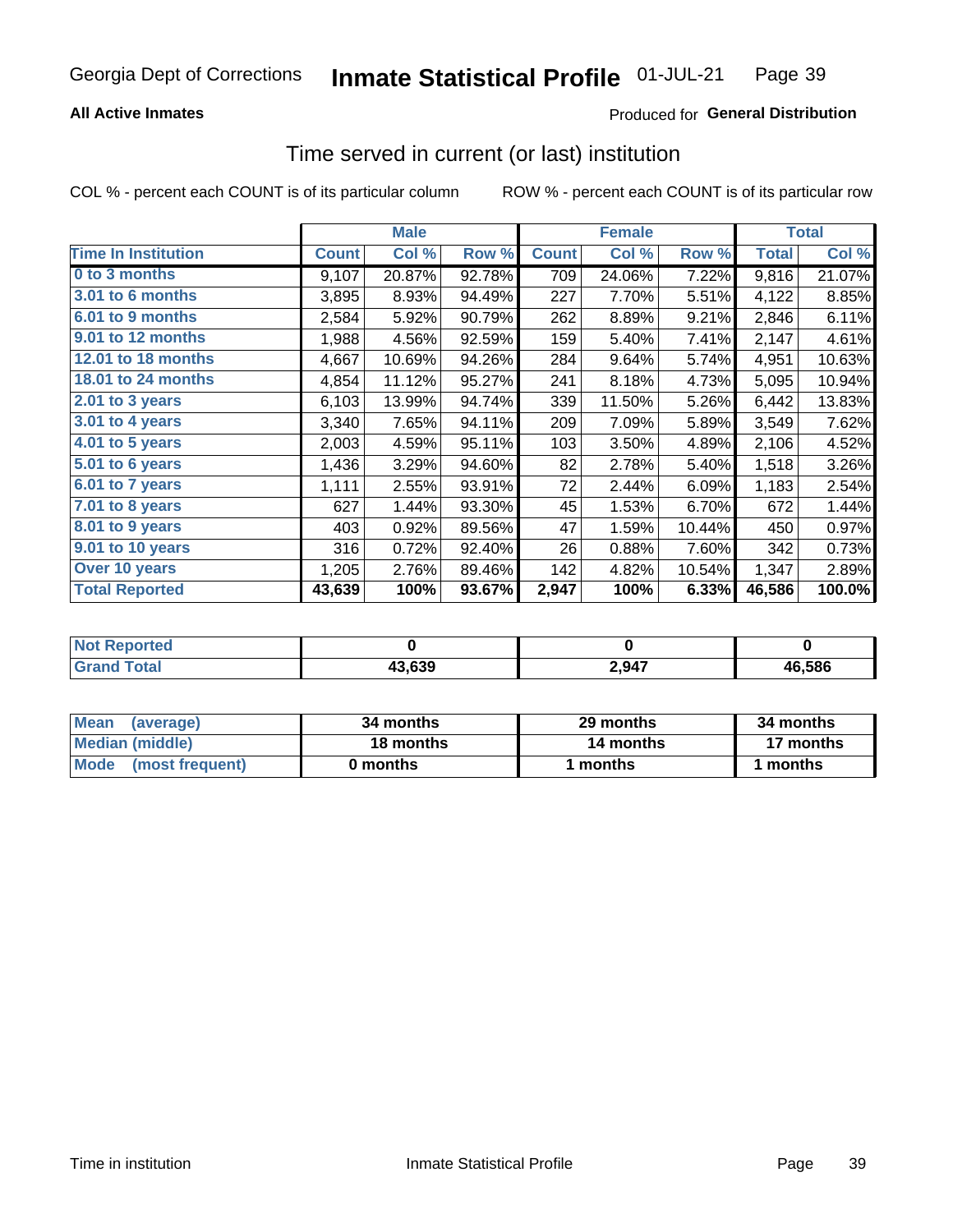### **All Active Inmates**

### Produced for General Distribution

## Highest grade level attained

COL % - percent each COUNT is of its particular column

|                              |                 | <b>Male</b> |         |                | <b>Female</b> |        |                 | <b>Total</b> |
|------------------------------|-----------------|-------------|---------|----------------|---------------|--------|-----------------|--------------|
| <b>Grade Level</b>           | <b>Count</b>    | Col %       | Row %   | <b>Count</b>   | Col %         | Row %  | <b>Total</b>    | Col %        |
| No school at all             | $\overline{12}$ | 0.04%       | 100.00% |                |               |        | $\overline{12}$ | 0.04%        |
| <b>Grade 1</b>               | 13              | 0.04%       | 100.00% |                |               |        | 13              | 0.04%        |
| <b>Grade 2</b>               | 24              | 0.08%       | 100.00% |                |               |        | 24              | 0.08%        |
| Grade 3                      | 47              | 0.16%       | 97.92%  | 1              | 0.07%         | 2.08%  | 48              | 0.16%        |
| <b>Grade 4</b>               | 61              | 0.21%       | 95.31%  | 3              | 0.20%         | 4.69%  | 64              | 0.21%        |
| Grade 5                      | 77              | 0.26%       | 95.06%  | 4              | 0.27%         | 4.94%  | 81              | 0.26%        |
| Grade 6                      | 269             | 0.91%       | 97.46%  | $\overline{7}$ | 0.46%         | 2.54%  | 276             | 0.89%        |
| <b>Grade 7</b>               | 520             | 1.77%       | 94.89%  | 28             | 1.86%         | 5.11%  | 548             | 1.77%        |
| Grade 8                      | 1,923           | 6.53%       | 95.29%  | 95             | 6.31%         | 4.71%  | 2,018           | 6.52%        |
| Grade 9                      | 3,658           | 12.43%      | 96.77%  | 122            | 8.10%         | 3.23%  | 3,780           | 12.22%       |
| Grade 10                     | 4,917           | 16.70%      | 96.77%  | 164            | 10.89%        | 3.23%  | 5,081           | 16.42%       |
| Grade 11                     | 4,774           | 16.22%      | 95.90%  | 204            | 13.55%        | 4.10%  | 4,978           | 16.09%       |
| <b>Grade 12 or GED</b>       | 10,418          | 35.39%      | 94.64%  | 590            | 39.18%        | 5.36%  | 11,008          | 35.57%       |
| Some tech school             | 205             | 0.70%       | 87.23%  | 30             | 1.99%         | 12.77% | 235             | 0.76%        |
| <b>Completed tech school</b> | 213             | 0.72%       | 84.52%  | 39             | 2.59%         | 15.48% | 252             | 0.81%        |
| College, 1 year              | 820             | 2.79%       | 92.66%  | 65             | 4.32%         | 7.34%  | 885             | 2.86%        |
| College, 2 year              | 886             | 3.01%       | 90.78%  | 90             | 5.98%         | 9.22%  | 976             | 3.15%        |
| College, 3 year              | 232             | 0.79%       | 87.55%  | 33             | 2.19%         | 12.45% | 265             | 0.86%        |
| <b>Bachelor's degree</b>     | 289             | 0.98%       | 92.63%  | 23             | 1.53%         | 7.37%  | 312             | 1.01%        |
| <b>Master's degree</b>       | 55              | 0.19%       | 91.67%  | 5              | 0.33%         | 8.33%  | 60              | 0.19%        |
| Ph.D. degree                 | 5               | 0.02%       | 83.33%  | 1              | 0.07%         | 16.67% | 6               | 0.02%        |
| Law degree                   | 12              | 0.04%       | 92.31%  | $\mathbf{1}$   | 0.07%         | 7.69%  | 13              | 0.04%        |
| <b>Some medical school</b>   | 1               | 0.01%       | 50.00%  | 1              | 0.07%         | 50.00% | $\overline{2}$  | 0.01%        |
| <b>Medical degree</b>        | $\overline{7}$  | 0.02%       | 100.00% |                |               |        | $\overline{7}$  | 0.02%        |
|                              | 1               | $0.01\%$    | 100.00% |                |               |        | 1               | 0.01%        |
| <b>Total Reported</b>        | 29,439          | 100%        | 95.13%  | 1,506          | 100.0%        | 4.87%  | 30,945          | 100.0%       |

| 4,200<br>ıл | ,441  | 641        |
|-------------|-------|------------|
| 13 630      | 2,947 | 586<br>AF. |

| Mean<br>(average)    | 10.85           | 11.39           | 10.88           |  |
|----------------------|-----------------|-----------------|-----------------|--|
| Median (middle)      | Grade 11        | Grade 12 or GED | Grade 11        |  |
| Mode (most frequent) | Grade 12 or GED | Grade 12 or GED | Grade 12 or GED |  |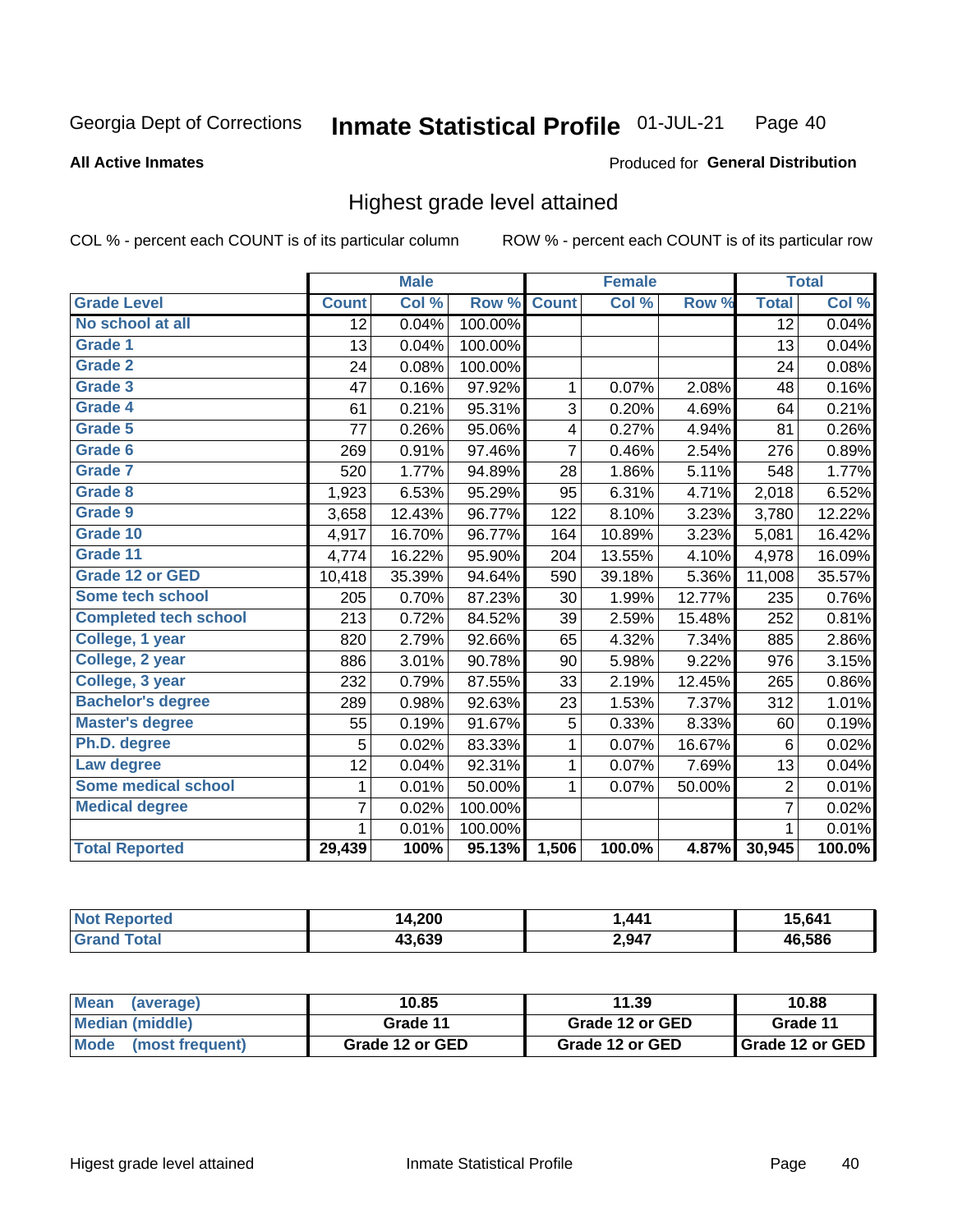#### Inmate Statistical Profile 01-JUL-21 Page 41

### **All Active Inmates**

### **Produced for General Distribution**

# Culture fair IQ scores

COL % - percent each COUNT is of its particular column

|                       |              | <b>Male</b> |        |              | <b>Female</b> |          |              | <b>Total</b> |
|-----------------------|--------------|-------------|--------|--------------|---------------|----------|--------------|--------------|
| <b>IQ Scores</b>      | <b>Count</b> | Col %       | Row %  | <b>Count</b> | Col %         | Row %    | <b>Total</b> | Col %        |
| $60 - 69$             | 877          | 2.41%       | 93.60% | 60           | 2.37%         | 6.40%    | 937          | 2.41%        |
| $70 - 79$             | 2,466        | 6.78%       | 93.73% | 165          | 6.52%         | $6.27\%$ | 2,631        | 6.76%        |
| $80 - 89$             | 5,291        | 14.54%      | 89.44% | 625          | 24.69%        | 10.56%   | 5,916        | 15.20%       |
| $90 - 99$             | 9,981        | 27.42%      | 91.24% | 958          | 37.85%        | 8.76%    | 10,939       | 28.10%       |
| $100 - 109$           | 10,080       | 27.69%      | 96.08% | 411          | 16.24%        | $3.92\%$ | 10,491       | 26.95%       |
| $110 - 119$           | 6,387        | 17.55%      | 97.53% | 162          | 6.40%         | 2.47%    | 6,549        | 16.82%       |
| $120 - 129$           | 1,272        | 3.49%       | 93.05% | 95           | 3.75%         | 6.95%    | 1,367        | 3.51%        |
| $130 - 139$           | 44           | 0.12%       | 54.32% | 37           | 1.46%         | 45.68%   | 81           | 0.21%        |
| 140 & Up              |              |             |        | 18           | 0.71%         | 100.00%  | 18           | 0.05%        |
| <b>Total Reported</b> | 36,398       | 100%        | 93.50% | 2,531        | 100%          | 6.50%    | 38,929       | 100.0%       |

| <b>Not Reported</b>         | 6,602  | 286   | 6,888  |
|-----------------------------|--------|-------|--------|
| <b>Not Valid (under 60)</b> | 639    | 130   | 769    |
| <b>Grand Total</b>          | 43,639 | 2,947 | 46,586 |

| <b>Mean</b><br>(average)       | 98 | 96                | 98 |
|--------------------------------|----|-------------------|----|
| Median (middle)                | 99 | 94                | 99 |
| <b>Mode</b><br>(most frequent) | 99 | $\mathbf{a}$<br>∍ | 99 |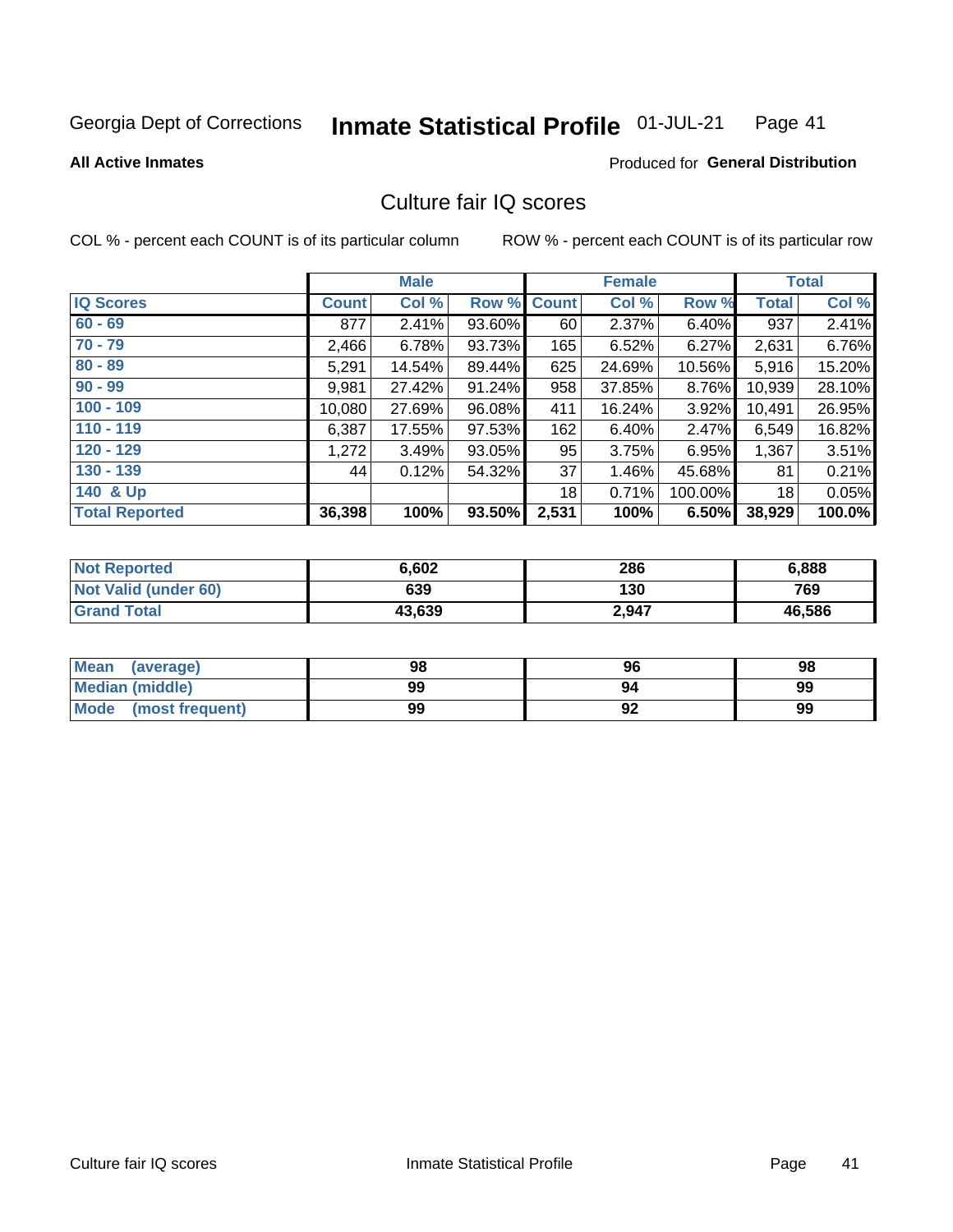#### Inmate Statistical Profile 01-JUL-21 Page 42

**All Active Inmates** 

### Produced for General Distribution

# Wide Range Achievement Test (WRAT) reading score

COL % - percent each COUNT is of its particular column

|                           |              | <b>Male</b> |        |              | <b>Female</b> |        |              | <b>Total</b> |
|---------------------------|--------------|-------------|--------|--------------|---------------|--------|--------------|--------------|
| <b>WRAT Reading Score</b> | <b>Count</b> | Col %       | Row %  | <b>Count</b> | Col %         | Row %  | <b>Total</b> | Col %        |
| 0.1 to 0.9                | 746          | 1.92%       | 99.60% | 3            | 0.11%         | 0.40%  | 749          | 1.80%        |
| 1.0 to 1.9                | 731          | 1.88%       | 99.19% | 6            | 0.23%         | 0.81%  | 737          | 1.77%        |
| 2.0 to 2.9                | 1,345        | 3.45%       | 98.03% | 27           | 1.02%         | 1.97%  | 1,372        | 3.30%        |
| 3.0 to 3.9                | 2,493        | 6.40%       | 96.63% | 87           | 3.27%         | 3.37%  | 2,580        | 6.20%        |
| 4.0 to 4.9                | 2,941        | 7.55%       | 95.02% | 154          | 5.79%         | 4.98%  | 3,095        | 7.44%        |
| 5.0 to 5.9                | 3,263        | 8.38%       | 95.69% | 147          | 5.53%         | 4.31%  | 3,410        | 8.20%        |
| 6.0 to 6.9                | 3,416        | 8.77%       | 95.39% | 165          | 6.21%         | 4.61%  | 3,581        | 8.61%        |
| 7.0 to 7.9                | 1,805        | 4.64%       | 95.40% | 87           | 3.27%         | 4.60%  | 1,892        | 4.55%        |
| 8.0 to 8.9                | 3,251        | 8.35%       | 94.75% | 180          | 6.77%         | 5.25%  | 3,431        | 8.25%        |
| 9.0 to 9.9                | 1,658        | 4.26%       | 94.47% | 97           | 3.65%         | 5.53%  | 1,755        | 4.22%        |
| 10.0 to 10.9              | 2,422        | 6.22%       | 93.12% | 179          | 6.73%         | 6.88%  | 2,601        | 6.25%        |
| 11.0 to 11.9              | 2,715        | 6.97%       | 89.54% | 317          | 11.92%        | 10.46% | 3,032        | 7.29%        |
| 12.0 to 12.9              | 11,667       | 29.96%      | 91.04% | 1,148        | 43.17%        | 8.96%  | 12,815       | 30.81%       |
| 13                        | 484          | 1.24%       | 88.64% | 62           | 2.33%         | 11.36% | 546          | 1.31%        |
| <b>Total Reported</b>     | 38,937       | 100%        | 93.61% | 2,659        | 100%          | 6.39%  | 41,596       | 100%         |

| NO | 4,702  | 288   | 990.ا  |
|----|--------|-------|--------|
|    | 13.639 | 2,947 | 46.586 |

| <b>Mean</b><br>(average)       | 8.60 | 10.18 | 8.70 |
|--------------------------------|------|-------|------|
| Median (middle)                | 8.9  | 11.6  | 8.9  |
| <b>Mode</b><br>(most frequent) | 12.9 | 12.9  | 12.9 |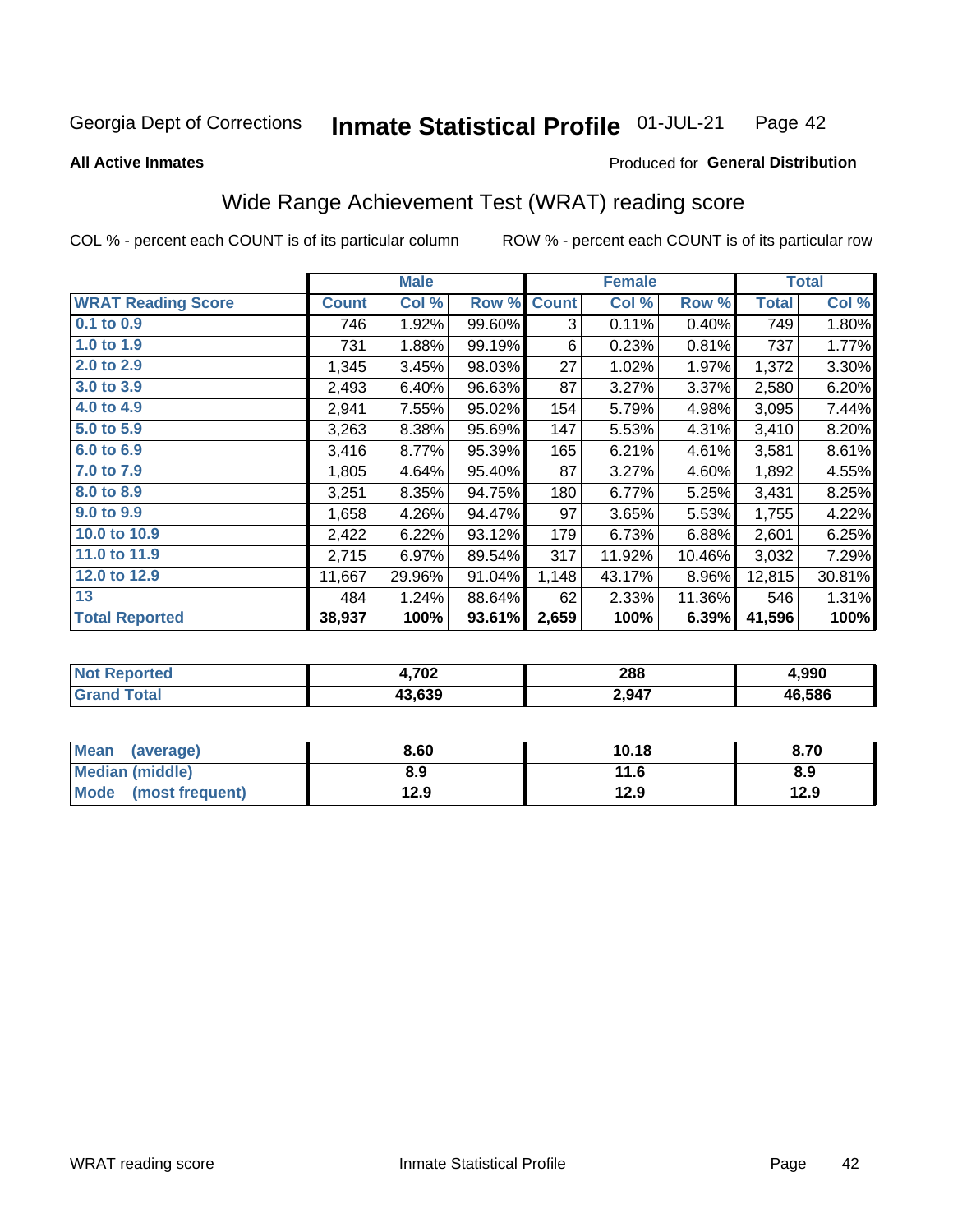#### **Inmate Statistical Profile 01-JUL-21** Page 43

### **All Active Inmates**

## Produced for General Distribution

# Wide Range Achievement Test (WRAT) math score

COL % - percent each COUNT is of its particular column

|                              |              | <b>Male</b> |         |              | <b>Female</b> |        |              | <b>Total</b> |
|------------------------------|--------------|-------------|---------|--------------|---------------|--------|--------------|--------------|
| <b>WRAT Mathematic Score</b> | <b>Count</b> | Col %       | Row %   | <b>Count</b> | Col %         | Row %  | <b>Total</b> | Col %        |
| 0.1 to 0.9                   | 244          | 0.63%       | 100.00% |              |               |        | 244          | 0.59%        |
| 1.0 to 1.9                   | 488          | 1.25%       | 97.21%  | 14           | 0.53%         | 2.79%  | 502          | 1.21%        |
| 2.0 to 2.9                   | 1,048        | 2.69%       | 96.15%  | 42           | 1.58%         | 3.85%  | 1,090        | 2.62%        |
| 3.0 to 3.9                   | 2,762        | 7.09%       | 97.80%  | 62           | 2.33%         | 2.20%  | 2,824        | 6.79%        |
| 4.0 to 4.9                   | 5,095        | 13.08%      | 94.09%  | 320          | 12.03%        | 5.91%  | 5,415        | 13.01%       |
| 5.0 to 5.9                   | 6,459        | 16.58%      | 93.57%  | 444          | 16.69%        | 6.43%  | 6,903        | 16.59%       |
| 6.0 to 6.9                   | 7,076        | 18.17%      | 92.36%  | 585          | 21.99%        | 7.64%  | 7,661        | 18.41%       |
| 7.0 to 7.9                   | 3,115        | 8.00%       | 93.74%  | 208          | 7.82%         | 6.26%  | 3,323        | 7.99%        |
| 8.0 to 8.9                   | 3,418        | 8.78%       | 91.49%  | 318          | 11.95%        | 8.51%  | 3,736        | 8.98%        |
| 9.0 to 9.9                   | 2,247        | 5.77%       | 93.63%  | 153          | 5.75%         | 6.38%  | 2,400        | 5.77%        |
| 10.0 to 10.9                 | 964          | 2.48%       | 98.87%  | 11           | 0.41%         | 1.13%  | 975          | 2.34%        |
| 11.0 to 11.9                 | 949          | 2.44%       | 90.04%  | 105          | 3.95%         | 9.96%  | 1,054        | 2.53%        |
| 12.0 to 12.9                 | 5,026        | 12.90%      | 92.95%  | 381          | 14.32%        | 7.05%  | 5,407        | 13.00%       |
| 13                           | 56           | 0.14%       | 76.71%  | 17           | 0.64%         | 23.29% | 73           | 0.18%        |
| <b>Total Reported</b>        | 38,947       | 100%        | 93.61%  | 2,660        | 100%          | 6.39%  | 41,607       | 100.0%       |

| <b>orted</b><br>NO) | 4,692  | 287   | 070    |
|---------------------|--------|-------|--------|
| <b>Total</b>        | 43.639 | 2,947 | 46,586 |

| <b>Mean</b><br>(average) | 7.05 | 7.54 | 7.08 |
|--------------------------|------|------|------|
| Median (middle)          | כ.ס  | 6.9  | ხ.მ  |
| Mode<br>(most frequent)  | 12.9 | 12.9 | 12.9 |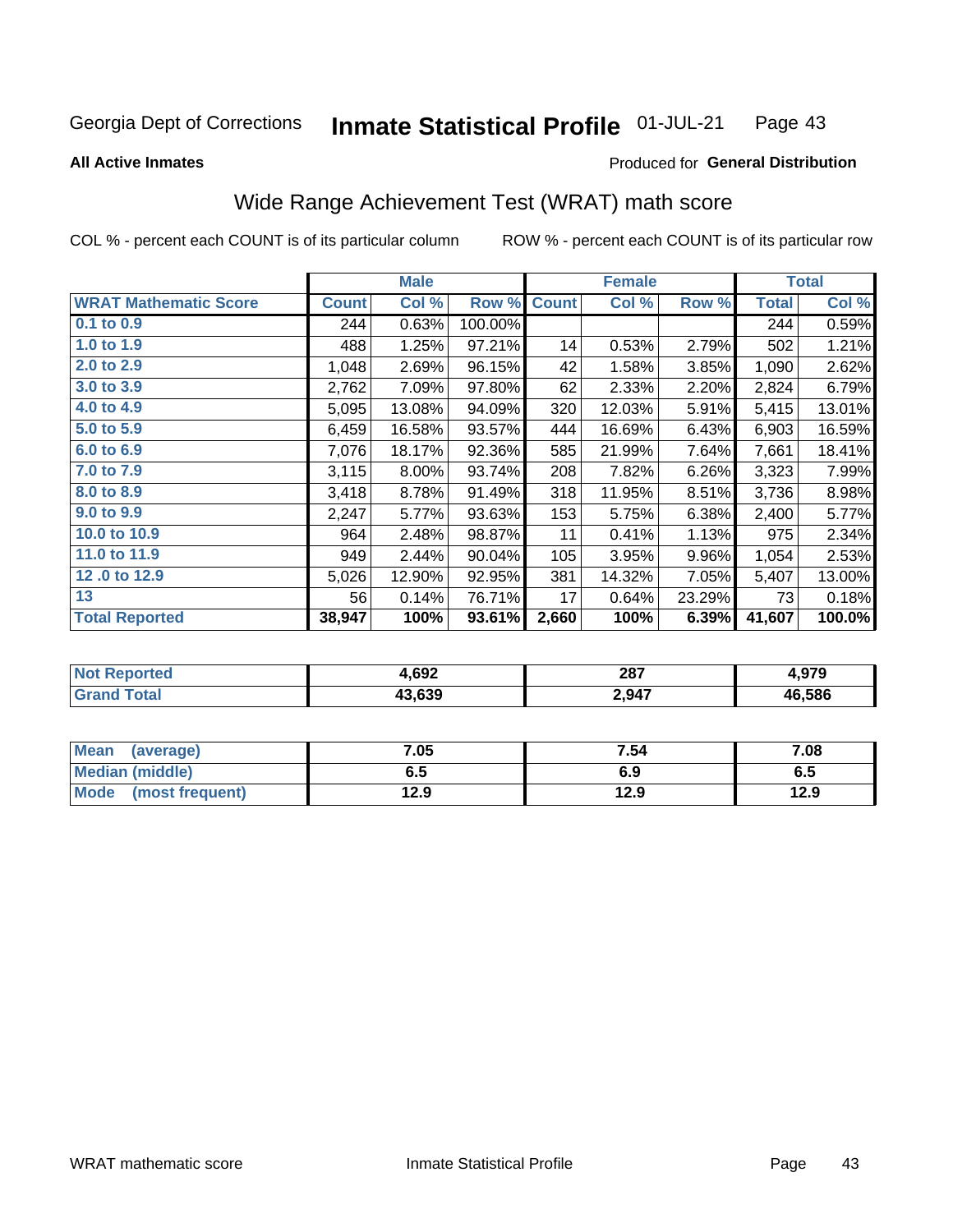### Inmate Statistical Profile 01-JUL-21 Page 44

### **All Active Inmates**

## **Produced for General Distribution**

# Wide Range Achievement Test (WRAT) spelling score

COL % - percent each COUNT is of its particular column

|                            |              | <b>Male</b> |        |              | <b>Female</b> |        |              | <b>Total</b> |
|----------------------------|--------------|-------------|--------|--------------|---------------|--------|--------------|--------------|
| <b>WRAT Spelling Score</b> | <b>Count</b> | Col %       | Row %  | <b>Count</b> | Col %         | Row %  | <b>Total</b> | Col %        |
| 0.1 to 0.9                 | 801          | 2.06%       | 99.26% | 6            | 0.23%         | 0.74%  | 807          | 1.94%        |
| 1.0 to 1.9                 | 1,132        | 2.91%       | 98.95% | 12           | 0.45%         | 1.05%  | 1,144        | 2.75%        |
| 2.0 to 2.9                 | 2,193        | 5.63%       | 98.74% | 28           | 1.05%         | 1.26%  | 2,221        | 5.34%        |
| 3.0 to 3.9                 | 3,103        | 7.96%       | 98.26% | 55           | 2.07%         | 1.74%  | 3,158        | 7.59%        |
| 4.0 to 4.9                 | 2,749        | 7.06%       | 97.14% | 81           | 3.05%         | 2.86%  | 2,830        | 6.80%        |
| 5.0 to 5.9                 | 3,270        | 8.39%       | 95.39% | 158          | 5.94%         | 4.61%  | 3,428        | 8.24%        |
| 6.0 to 6.9                 | 3,676        | 9.44%       | 95.46% | 175          | 6.58%         | 4.54%  | 3,851        | 9.25%        |
| 7.0 to 7.9                 | 3,438        | 8.82%       | 95.10% | 177          | 6.65%         | 4.90%  | 3,615        | 8.69%        |
| 8.0 to 8.9                 | 3,407        | 8.75%       | 94.53% | 197          | 7.41%         | 5.47%  | 3,604        | 8.66%        |
| 9.0 to 9.9                 | 1,999        | 5.13%       | 94.29% | 121          | 4.55%         | 5.71%  | 2,120        | 5.09%        |
| 10.0 to 10.9               | 1,870        | 4.80%       | 92.71% | 147          | 5.53%         | 7.29%  | 2,017        | 4.85%        |
| 11.0 to 11.9               | 2,456        | 6.30%       | 89.86% | 277          | 10.41%        | 10.14% | 2,733        | 6.57%        |
| 12.0 to 12.9               | 8,636        | 22.17%      | 87.88% | 1,191        | 44.77%        | 12.12% | 9,827        | 23.61%       |
| 13                         | 228          | 0.59%       | 86.69% | 35           | 1.32%         | 13.31% | 263          | 0.63%        |
| <b>Total Reported</b>      | 38,958       | 100%        | 93.61% | 2,660        | 100.0%        | 6.39%  | 41,618       | 100.0%       |

| NO | 4,681  | 287<br>___ | 968.ا  |
|----|--------|------------|--------|
|    | 43.639 | 2,947      | 46.586 |

| <b>Mean</b><br>(average) | 7.83 | 10.22 | 7.98 |
|--------------------------|------|-------|------|
| Median (middle)          | .    | 11.6  | .    |
| Mode (most frequent)     | 12.9 | 12.9  | 12.9 |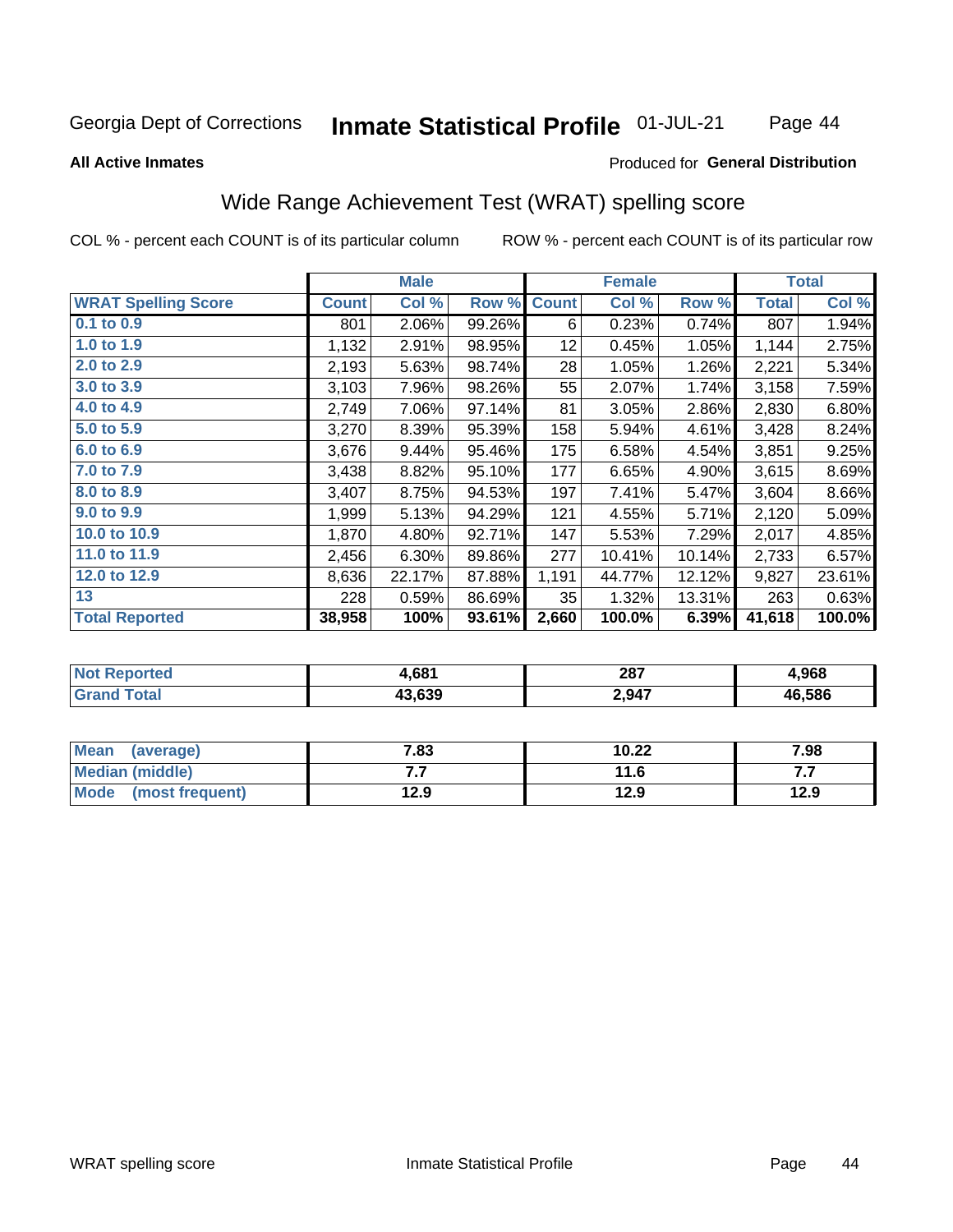#### Inmate Statistical Profile 01-JUL-21 Page 45

**All Active Inmates** 

## **Produced for General Distribution**

# Current / last mental health treatment level

COL % - percent each COUNT is of its particular column

|                                    |              | <b>Male</b> |         |              | <b>Female</b> |        |              | <b>Total</b> |
|------------------------------------|--------------|-------------|---------|--------------|---------------|--------|--------------|--------------|
| <b>Mental Health Treatment Lev</b> | <b>Count</b> | Col %       | Row %   | <b>Count</b> | Col %         | Row %  | <b>Total</b> | Col %        |
| 1 No problem at current time       | 7,560        | 47.21%      | 92.86%  | 581          | 23.85%        | 7.14%  | 8,141        | 44.12%       |
| 2 Receiving outpatient             | 6,796        | 42.44%      | 78.94%  | 1,813        | 74.43%        | 21.06% | 8,609        | 46.66%       |
| <b>Treatment</b>                   |              |             |         |              |               |        |              |              |
| 3 Inpatient, moderate              | 1,310        | 8.18%       | 97.62%  | 32           | 1.31%         | 2.38%  | 1,342        | 7.27%        |
| <b>Treatment</b>                   |              |             |         |              |               |        |              |              |
| 4 Inpatient, intensive             | 324          | 2.02%       | 97.01%  | 10           | 0.41%         | 2.99%  | 334          | 1.81%        |
| Treatment                          |              |             |         |              |               |        |              |              |
| <b>5 Undergoing crisis</b>         | 23           | 0.14%       | 100.00% |              |               |        | 23           | 0.12%        |
| <b>stabilization</b>               |              |             |         |              |               |        |              |              |
| <b>6 Hospital for criminally</b>   |              | 0.01%       | 100.00% |              |               |        |              | 0.01%        |
| <b>Tinsane</b>                     |              |             |         |              |               |        |              |              |
| <b>Total Evaluated</b>             | 16,014       | 100%        | 86.80%  | 2,436        | 100%          | 13.20% | 18,450       | 100%         |

| Never had MH evaluation | 27,625 | -44<br><u>.</u> | 28.136 |
|-------------------------|--------|-----------------|--------|
| $\tau$ otal             | .3,639 | 2,947           | 46.586 |

| <b>Median (middle)</b>         | <b>Receiving outpatient</b><br>treatment | <b>Receiving outpatient</b><br>treatment | <b>Receiving</b><br>outpatient<br>treatment |  |
|--------------------------------|------------------------------------------|------------------------------------------|---------------------------------------------|--|
| <b>Mode</b><br>(most frequent) | No problem at current time               | <b>Receiving outpatient</b><br>treatment | Receiving<br>outpatient<br>treatment        |  |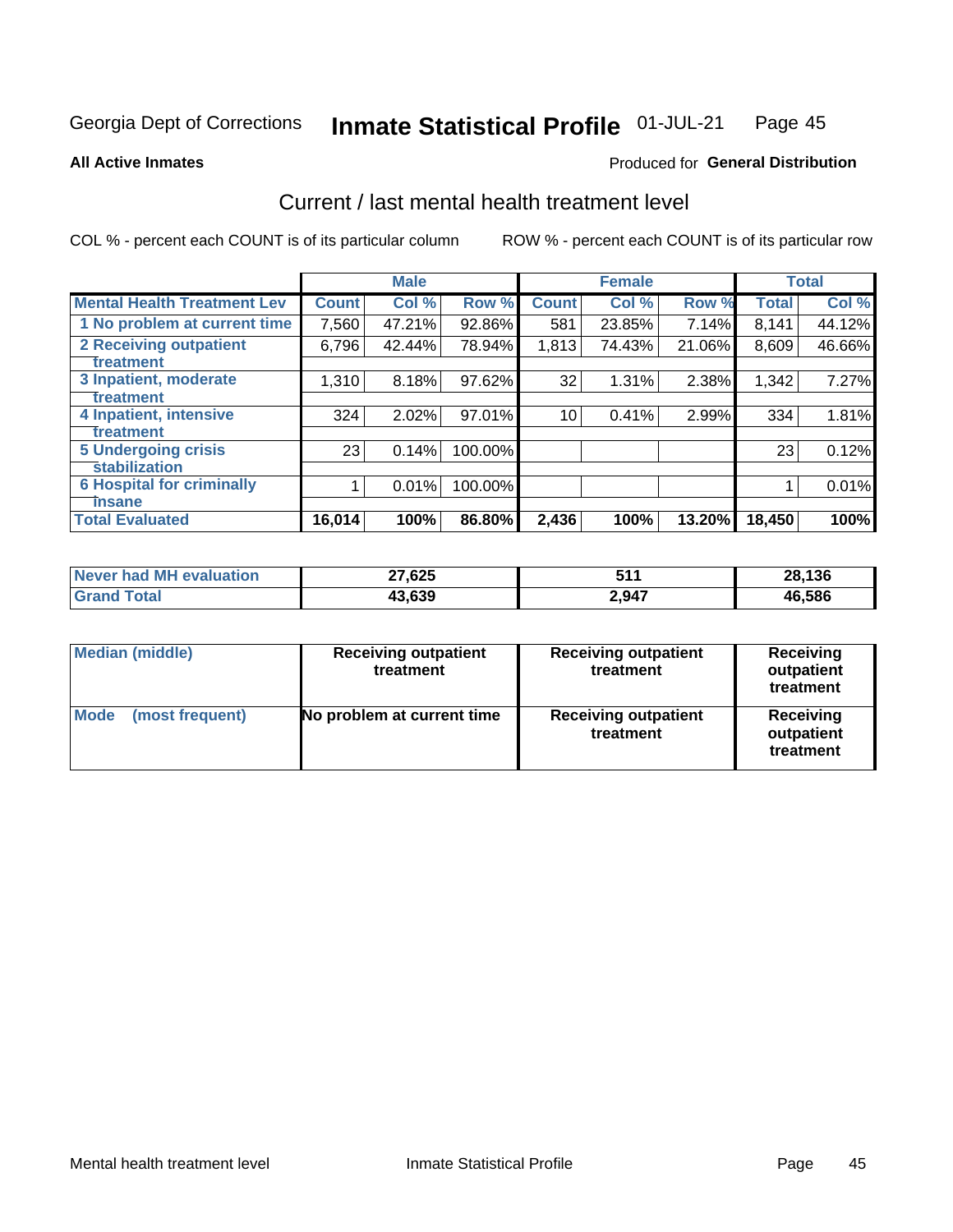## **All Active Inmates**

## Produced for General Distribution

# PULHESDWIT medical scale - 'P' overall condition ('P'hysical)

COL % - percent each COUNT is of its particular column

|                                  |              | <b>Male</b> |         |              | <b>Female</b> |         |              | <b>Total</b> |
|----------------------------------|--------------|-------------|---------|--------------|---------------|---------|--------------|--------------|
| 'P' Overall Condition            | <b>Count</b> | Col %       | Row %   | <b>Count</b> | Col %         | Row %   | <b>Total</b> | Col %        |
| 1 No medical illness             | 28,431       | 73.33%      | 94.21%  | 1,747        | 66.65%        | 5.79%   | 30,178       | 72.91%       |
| 2 Well-controlled chronic        | 9,547        | 24.62%      | 92.30%  | 796          | 30.37%        | 7.70%   | 10,343       | 24.99%       |
| <b>illness</b>                   |              |             |         |              |               |         |              |              |
| 3 Poorly-controlled chronic      | 727          | 1.88%       | 92.14%  | 62           | 2.37%         | 7.86%   | 789          | 1.91%        |
| <b>illness</b>                   |              |             |         |              |               |         |              |              |
| 4 Significant problems requiring | 62           | 0.16%       | 88.57%  | 8            | 0.31%         | 11.43%  | 70           | 0.17%        |
| special housing                  |              |             |         |              |               |         |              |              |
| 5 Terminal illness, < 6 months   | 4            | 0.01%       | 100.00% |              |               |         | 4            | 0.01%        |
| to live                          |              |             |         |              |               |         |              |              |
| 6 Inmate is pregnant             |              |             |         | 8            | 0.31%         | 100.00% | 8            | 0.02%        |
| <b>Total Reported</b>            | 38,771       | 100%        | 93.67%  | 2,621        | 100%          | 6.33%   | 41,392       | 100.0%       |

| тес | .868       | 326  | ;194   |
|-----|------------|------|--------|
|     | $\sim$ 000 | 2947 | 46.586 |

| Mode | (most frequent) | 1 No medical illness | 1 No medical illness | 1 No medical<br>illness |
|------|-----------------|----------------------|----------------------|-------------------------|
|------|-----------------|----------------------|----------------------|-------------------------|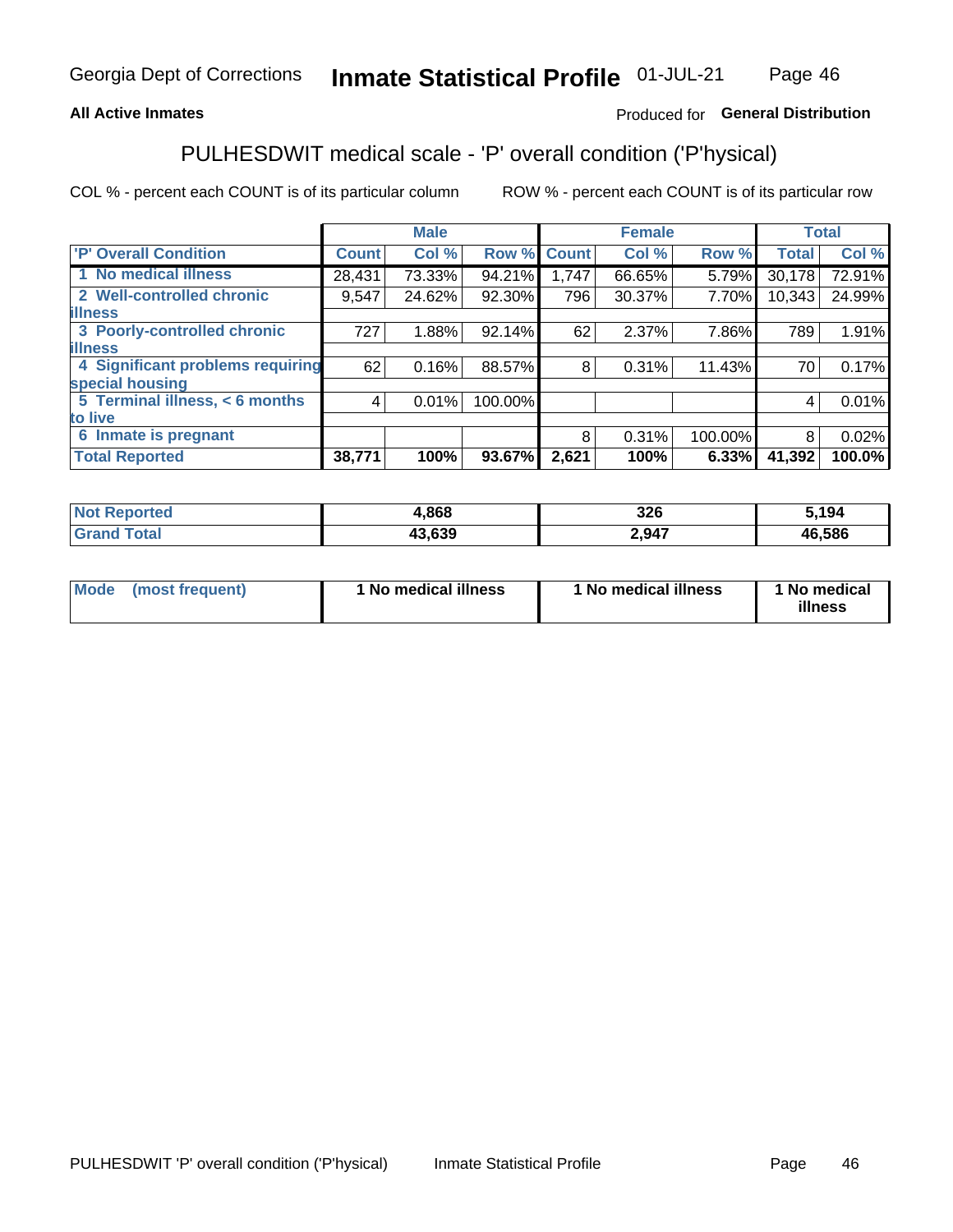### **All Active Inmates**

## Produced for General Distribution

# PULHESDWIT medical scale - 'U' upper body

COL % - percent each COUNT is of its particular column

|                              |              | <b>Male</b> |         |              | <b>Female</b> |        |              | <b>Total</b> |
|------------------------------|--------------|-------------|---------|--------------|---------------|--------|--------------|--------------|
| <b>U' Upper Body</b>         | <b>Count</b> | Col %       | Row %   | <b>Count</b> | Col %         | Row %  | <b>Total</b> | Col %        |
| 1 Upper bones, joints,       | 36,819       | 95.53%      | 93.65%  | 2,495        | 95.19%        | 6.35%  | 39,314       | 95.51%       |
| muscles all OK               |              |             |         |              |               |        |              |              |
| 2 One or both arms minimally | 1,531        | 3.97%       | 93.81%  | 101          | 3.85%         | 6.19%  | 1,632        | 3.96%        |
| limited                      |              |             |         |              |               |        |              |              |
| 3 One or both arms           | 164          | 0.43%       | 89.13%  | 20           | 0.76%         | 10.87% | 184          | 0.45%        |
| <b>moderately limited</b>    |              |             |         |              |               |        |              |              |
| 4 One arm disabled,          | 28           | 0.07%       | 84.85%  | 5            | 0.19%         | 15.15% | 33           | 0.08%        |
| paralyzed, or amputated      |              |             |         |              |               |        |              |              |
| 5 Both arms disabled,        |              | 0.01%       | 100.00% |              |               |        |              | 0.01%        |
| paralyzed, or amputated      |              |             |         |              |               |        |              |              |
| <b>Total Reported</b>        | 38,543       | 100%        | 93.63%  | 2,621        | 100%          | 6.37%  | 41,164       | 100.0%       |

| <b>Not Reported</b> | 5,096  | 326   | 5,422  |
|---------------------|--------|-------|--------|
| Total<br>'Grand     | 43,639 | 2,947 | 46,586 |

| Mode<br>(most frequent) | 1 Upper bones, joints,<br>muscles all OK | 1 Upper bones, joints,<br>muscles all OK | 1 Upper bones,<br>joints, muscles all<br>ΟK |
|-------------------------|------------------------------------------|------------------------------------------|---------------------------------------------|
|-------------------------|------------------------------------------|------------------------------------------|---------------------------------------------|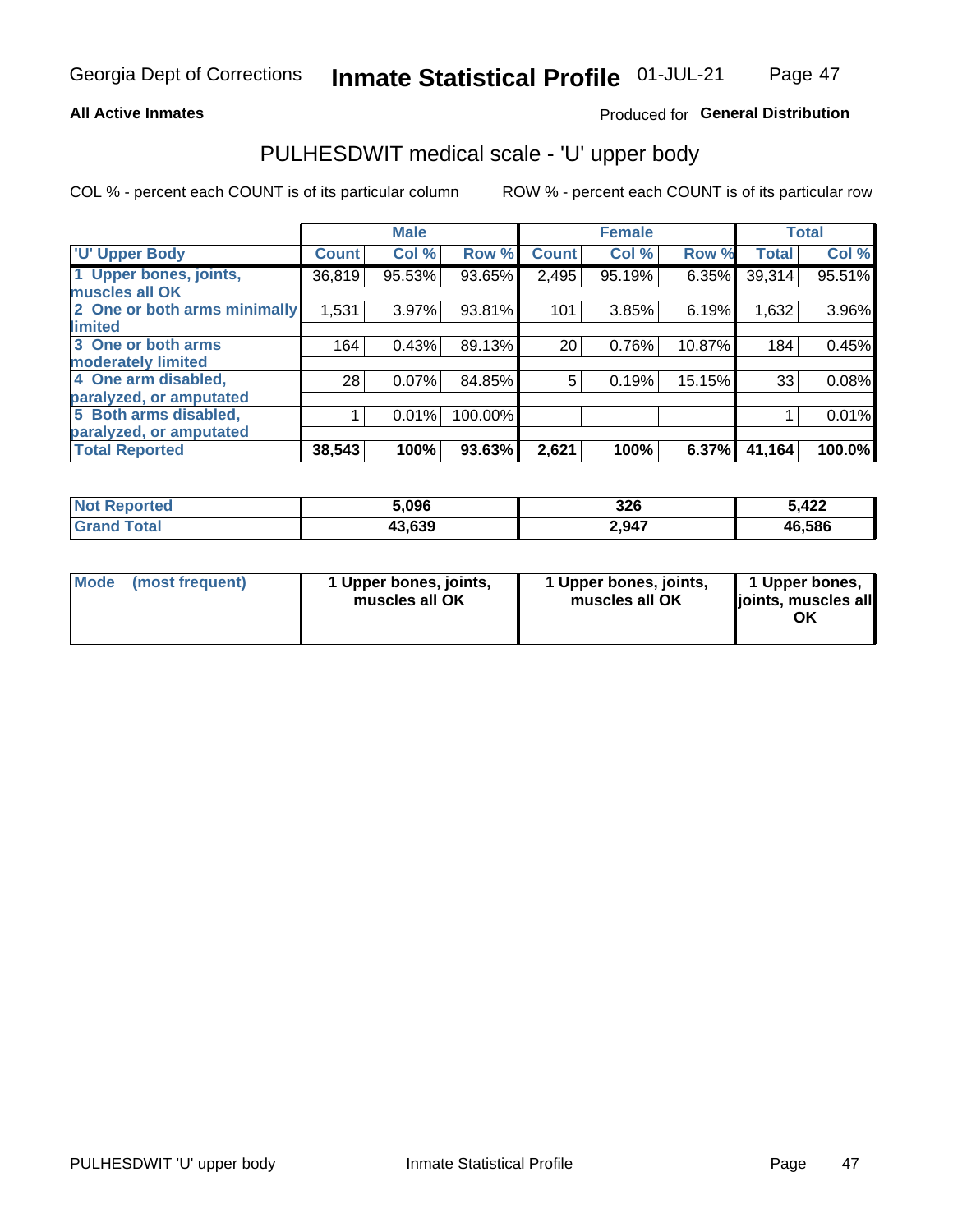### **All Active Inmates**

## Produced for General Distribution

## PULHESDWIT medical scale - 'L' lower body

COL % - percent each COUNT is of its particular column

|                                |              | <b>Male</b> |         |              | <b>Female</b> |       |              | <b>Total</b> |
|--------------------------------|--------------|-------------|---------|--------------|---------------|-------|--------------|--------------|
| 'L' Lower Body                 | <b>Count</b> | Col %       | Row %   | <b>Count</b> | Col %         | Row % | <b>Total</b> | Col %        |
| 1 Lower bones, joints,         | 34,891       | 90.53%      | 93.58%  | 2,393        | 91.34%        | 6.42% | 37,284       | 90.58%       |
| muscles all OK                 |              |             |         |              |               |       |              |              |
| 2 One or both legs minimally   | 3,015        | 7.82%       | 94.04%  | 191          | 7.29%         | 5.96% | 3,206        | 7.79%        |
| limited                        |              |             |         |              |               |       |              |              |
| 3 One or both legs             | 530          | 1.38%       | 94.98%  | 28           | 1.07%         | 5.02% | 558          | 1.36%        |
| moderately limited             |              |             |         |              |               |       |              |              |
| 4 One leg disabled, paralyzed, | 91           | 0.24%       | 91.92%  | 8            | 0.31%         | 8.08% | 99           | 0.24%        |
| or amputated                   |              |             |         |              |               |       |              |              |
| 5 Both legs disabled,          | 15           | 0.04%       | 100.00% |              |               |       | 15           | 0.04%        |
| paralyzed, or amputated        |              |             |         |              |               |       |              |              |
| <b>Total Reported</b>          | 38,542       | 100%        | 93.63%  | 2,620        | 100%          | 6.37% | 41,162       | 100.0%       |

| <b>Not Reported</b> | ,097                 | 227<br>JZ 1 | 5,424  |
|---------------------|----------------------|-------------|--------|
| $\tau$ otal<br>Grar | 43,639<br>$\sqrt{2}$ | 2,947       | 46,586 |

| Mode | (most frequent) | 1 Lower bones, joints,<br>muscles all OK | 1 Lower bones, joints,<br>muscles all OK | 1 Lower bones,<br>ljoints, muscles all<br>ОK |
|------|-----------------|------------------------------------------|------------------------------------------|----------------------------------------------|
|------|-----------------|------------------------------------------|------------------------------------------|----------------------------------------------|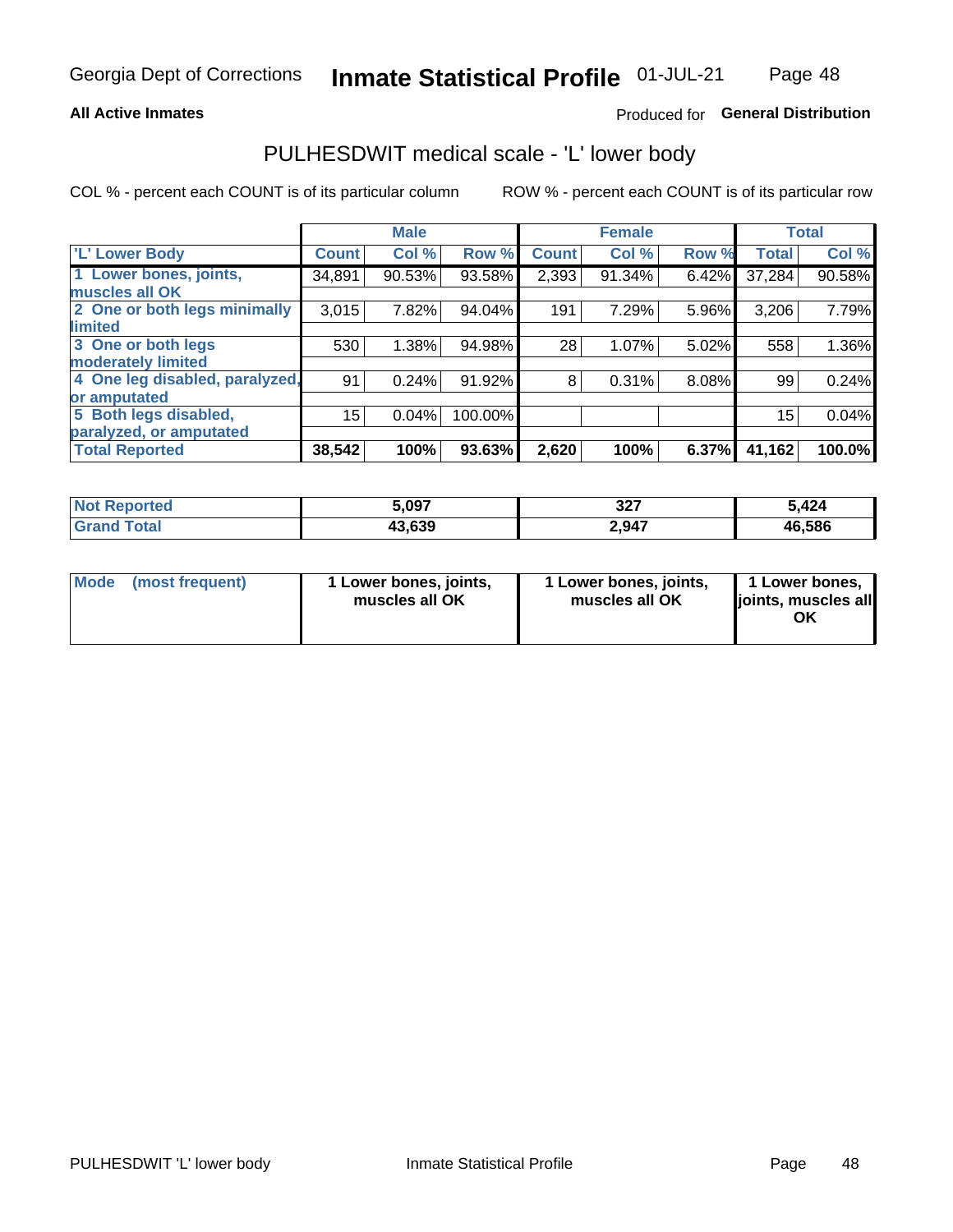### **All Active Inmates**

## Produced for General Distribution

## PULHESDWIT medical scale - 'H' hearing

COL % - percent each COUNT is of its particular column

|                                |                 | <b>Male</b> |                    |       | <b>Female</b> |       | <b>Total</b> |        |
|--------------------------------|-----------------|-------------|--------------------|-------|---------------|-------|--------------|--------|
| <b>'H' Hearing</b>             | <b>Count</b>    | Col %       | <b>Row % Count</b> |       | Col %         | Row % | <b>Total</b> | Col %  |
| 1 Normal hearing both ears     | 37,936          | 98.51%      | 93.63%             | 2,582 | 98.62%        | 6.37% | 40,518       | 98.52% |
| 2 Some loss in one ear with    | 437             | 1.13%       | 93.18%             | 32    | 1.22%         | 6.82% | 469          | 1.14%  |
| other OK, or mild loss in both |                 |             |                    |       |               |       |              |        |
| 3 Total loss in one ear with   | 90 <sup>°</sup> | 0.23%       | 97.83%             | 2     | 0.08%         | 2.17% | 92           | 0.22%  |
| mild loss in other             |                 |             |                    |       |               |       |              |        |
| 4 Severe loss in both ears     | 25              | 0.06%       | 92.59%             | 2     | 0.08%         | 7.41% | 27           | 0.07%  |
| 5 Total loss in both ears,     | 20 <sub>1</sub> | 0.05%       | 100.00%            |       |               |       | 20           | 0.05%  |
| requiring special housing      |                 |             |                    |       |               |       |              |        |
| <b>Total Reported</b>          | 38,508          | 100%        | 93.63%             | 2,618 | 100%          | 6.37% | 41,126       | 100%   |

| morted                  | 121    | 220<br>JLJ<br>. . | .460   |
|-------------------------|--------|-------------------|--------|
| $f$ $f \circ f \circ f$ | 43.639 | 2,947             | 46,586 |

| Mode (most frequent) | 1 Normal hearing both ears 1 Normal hearing both ears 1 Normal hearing |           |
|----------------------|------------------------------------------------------------------------|-----------|
|                      |                                                                        | both ears |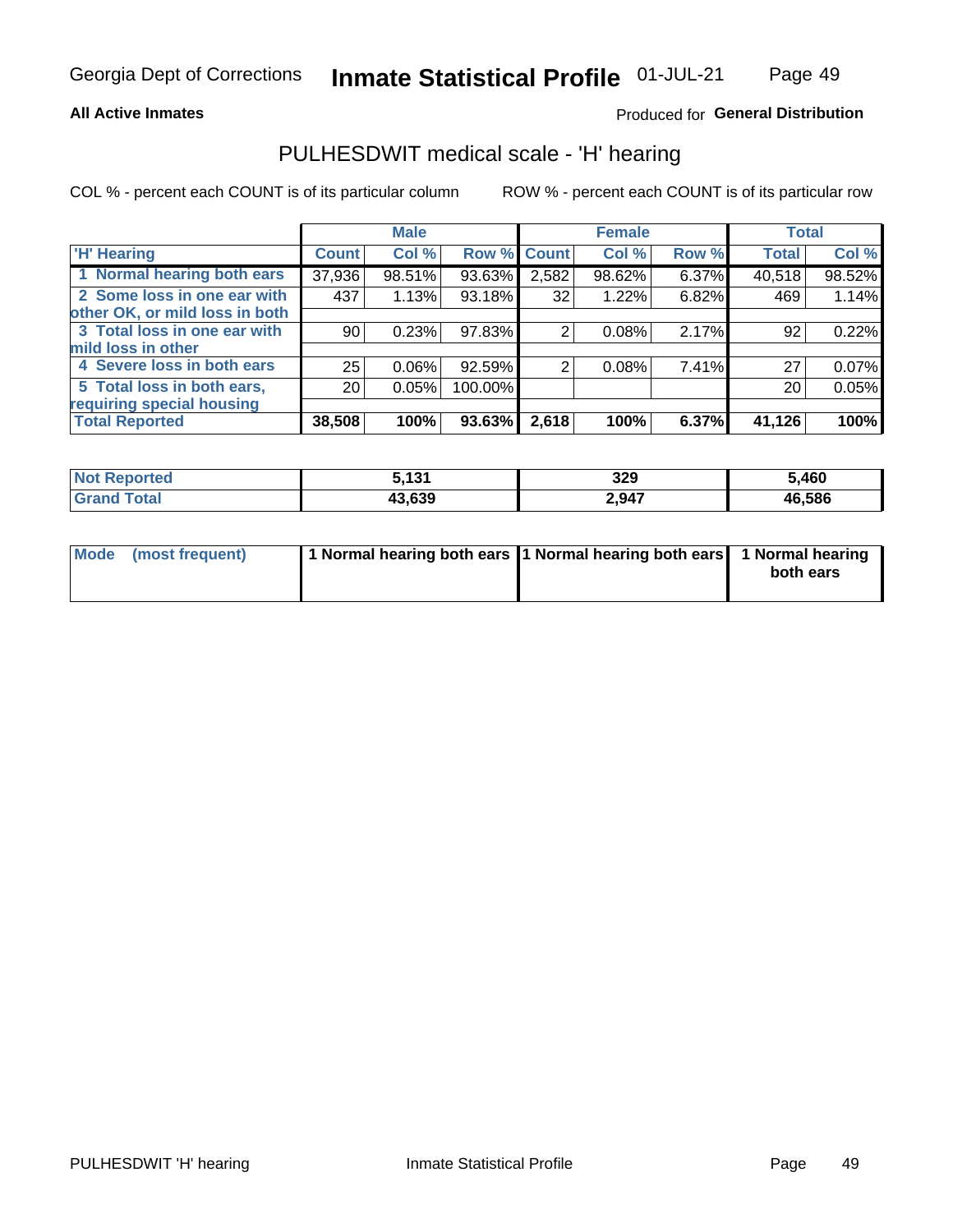### **All Active Inmates**

## Produced for General Distribution

## PULHESDWIT medical scale - 'E' vision

COL % - percent each COUNT is of its particular column

|                                 |                 | <b>Male</b> |        |              | <b>Female</b> |        |              | <b>Total</b> |
|---------------------------------|-----------------|-------------|--------|--------------|---------------|--------|--------------|--------------|
| 'E' Vision                      | <b>Count</b>    | Col %       | Row %  | <b>Count</b> | Col %         | Row %  | <b>Total</b> | Col %        |
| 1 Correctable to 20/40 in both  | 29,099          | 76.07%      | 95.65% | .323         | 50.75%        | 4.35%  | 30,422       | 74.46%       |
| eyes                            |                 |             |        |              |               |        |              |              |
| 2 Correctable to 20/70 in one   | 8,058           | 21.07%      | 88.62% | 1,035        | 39.70%        | 11.38% | 9,093        | 22.25%       |
| eye, may be blind in other      |                 |             |        |              |               |        |              |              |
| 3 Correctable to 20/200 in one  | 931             | 2.43%       | 82.17% | 202          | 7.75%         | 17.83% | 1,133        | 2.77%        |
| eye, may be blind in other      |                 |             |        |              |               |        |              |              |
| 4 One eye not correctable to    | 144             | 0.38%       | 75.79% | 46           | 1.76%         | 24.21% | 190          | 0.47%        |
| 20/200, other may be blind      |                 |             |        |              |               |        |              |              |
| 5 Blind in both eyes, requiring | 20 <sub>1</sub> | 0.05%       | 95.24% |              | 0.04%         | 4.76%  | 21           | 0.05%        |
| special housing                 |                 |             |        |              |               |        |              |              |
| <b>Total Reported</b>           | 38,252          | 100%        | 93.62% | 2,607        | 100%          | 6.38%  | 40,859       | 100%         |

| <b>Not Reported</b> | 5,387  | 340   | - 707<br>J.I 41 |
|---------------------|--------|-------|-----------------|
| Total<br>Grand      | 43,639 | 2,947 | 46,586          |

| Mode (most frequent) | 1 Correctable to 20/40 in both<br>eves | 1 Correctable to 20/40 in   1 Correctable to  <br>both eves | 20/40 in both eyes |
|----------------------|----------------------------------------|-------------------------------------------------------------|--------------------|
|                      |                                        |                                                             |                    |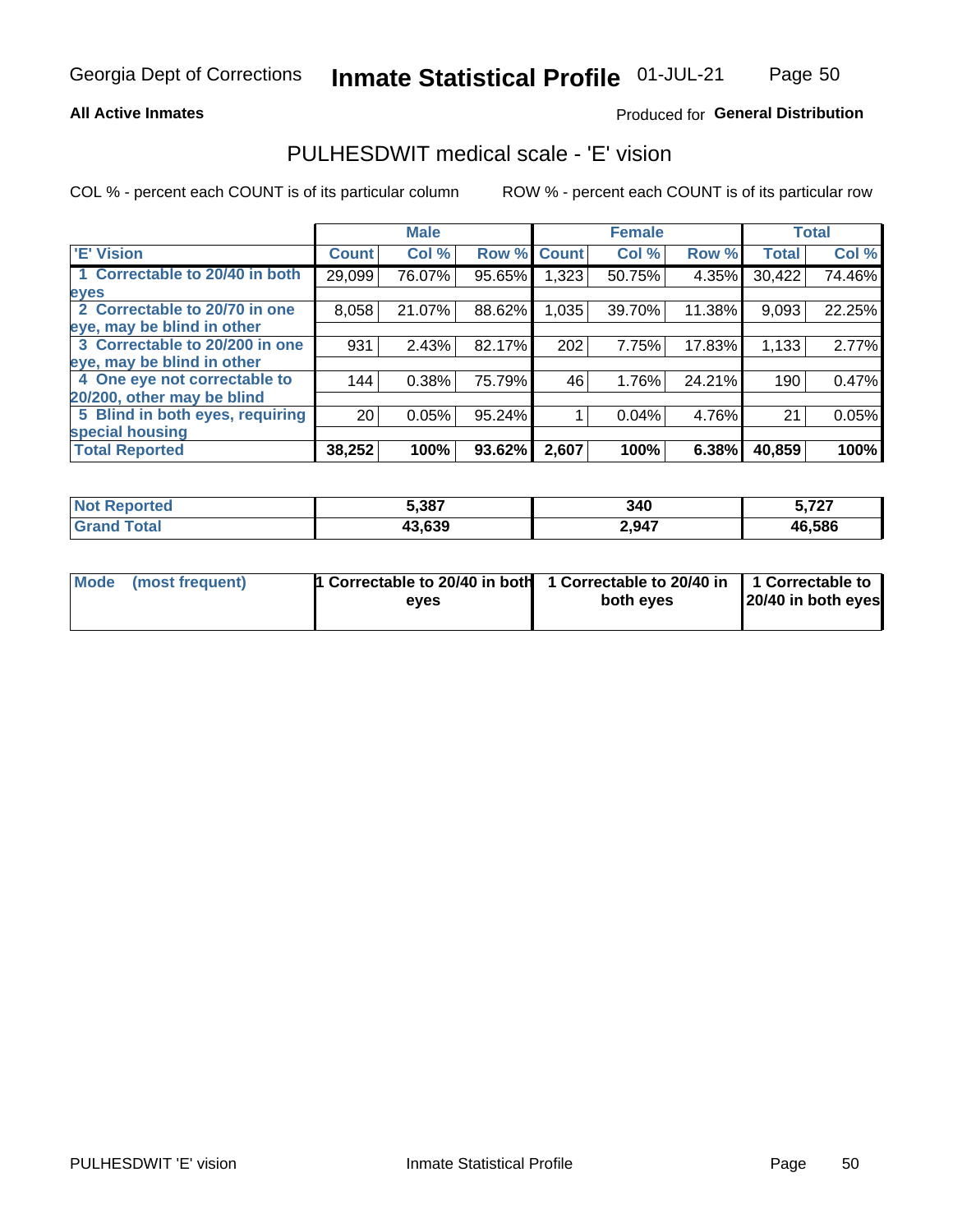### **All Active Inmates**

## Produced for General Distribution

# PULHESDWIT medical scale - 'S' pSychiatric

COL % - percent each COUNT is of its particular column

|                                        |              | <b>Male</b> |         |              | <b>Female</b> |        |              | <b>Total</b> |
|----------------------------------------|--------------|-------------|---------|--------------|---------------|--------|--------------|--------------|
| 'S' pSychiatric                        | <b>Count</b> | Col %       | Row %   | <b>Count</b> | Col %         | Row %  | <b>Total</b> | Col %        |
| 1 No impairment or disorders           | 33,562       | 89.43%      | 97.42%  | 888          | 35.71%        | 2.58%  | 34,450       | 86.09%       |
| 2 Stable, or in remission, or          | 3,253        | $8.67\%$    | 67.34%  | 1,578        | 63.45%        | 32.66% | 4,831        | 12.07%       |
| mild impairment or retardation         |              |             |         |              |               |        |              |              |
| 3 Requires moderate inpatient          | 558          | 1.49%       | 97.38%  | 15           | $0.60\%$      | 2.62%  | 573          | 1.43%        |
| treatment                              |              |             |         |              |               |        |              |              |
| 4 Requires intensive inpatient         | 147          | 0.39%       | 96.08%  | 6            | 0.24%         | 3.92%  | 153          | 0.38%        |
| treatment                              |              |             |         |              |               |        |              |              |
| <b>5 Requires Crisis Stabilization</b> | 6            | 0.02%       | 100.00% |              |               |        | 6            | 0.01%        |
| Unit (CSU) inpatient care              |              |             |         |              |               |        |              |              |
| <b>6 Severe disorders require</b>      |              | 0.01%       | 100.00% |              |               |        |              | 0.01%        |
| psychiatric hospitalization            |              |             |         |              |               |        |              |              |
| <b>Total Reported</b>                  | 37,527       | 100%        | 93.78%  | 2,487        | 100%          | 6.22%  | 40,014       | 100%         |

| <b>Not Reported</b>  | 2.117<br>- 14 | 460   | 6,572  |
|----------------------|---------------|-------|--------|
| <b>Total</b><br>.Grs | 43.639        | 2,947 | 46,586 |

| Mode | (most frequent) | 1 No impairment or disorders 2 Stable, or in remission, 1 No impairment or |                       |           |
|------|-----------------|----------------------------------------------------------------------------|-----------------------|-----------|
|      |                 |                                                                            | or mild impairment or | disorders |
|      |                 |                                                                            | retardation           |           |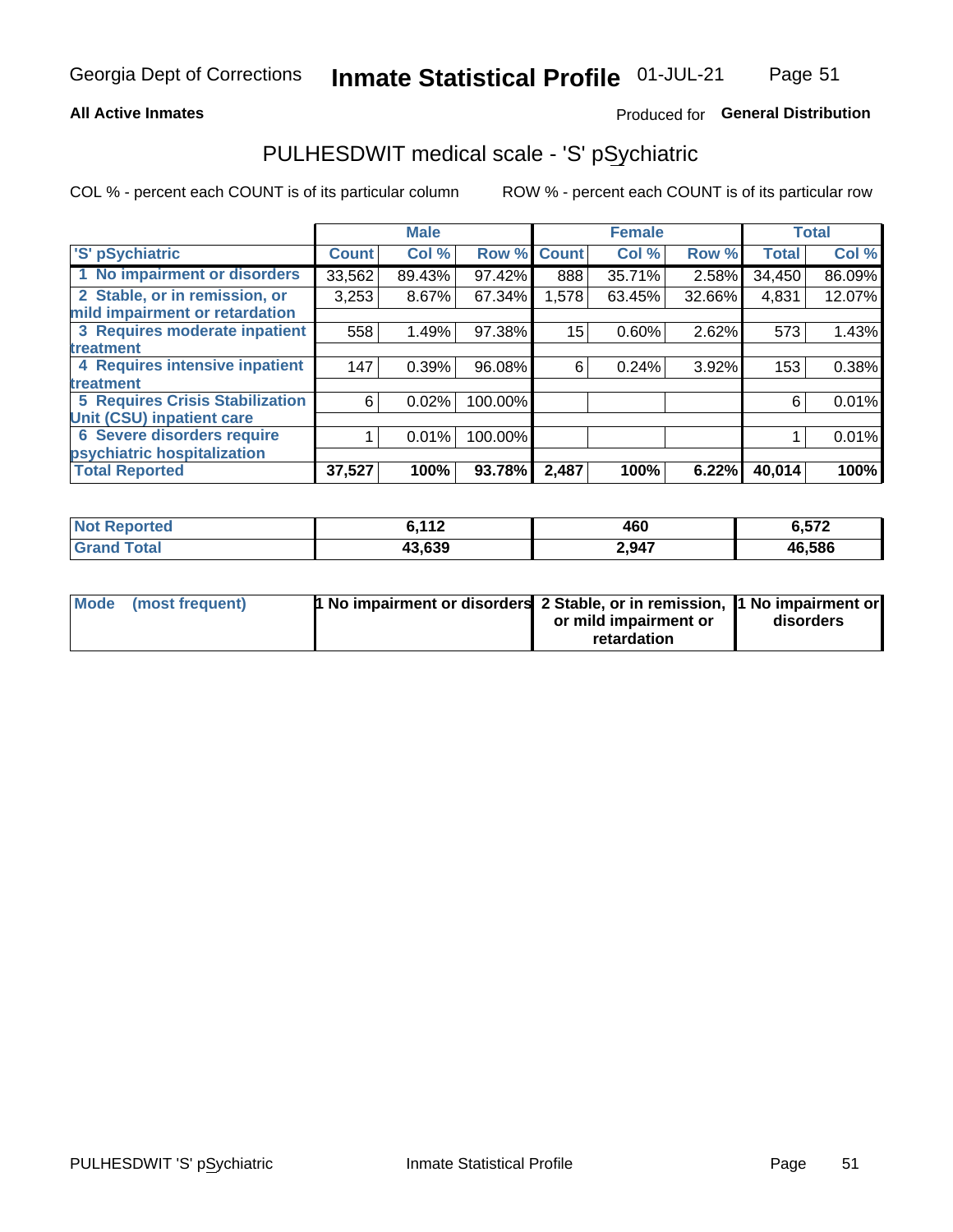### **All Active Inmates**

## Produced for General Distribution

# PULHESDWIT medical scale - 'D' dental

COL % - percent each COUNT is of its particular column

|                                 |                 | <b>Male</b> |             |       | <b>Female</b> |       |              | <b>Total</b> |
|---------------------------------|-----------------|-------------|-------------|-------|---------------|-------|--------------|--------------|
| <b>D'</b> Dental                | <b>Count</b>    | Col %       | Row % Count |       | Col %         | Row % | <b>Total</b> | Col %        |
| 1 Minimal routine dental health | 22,331          | 62.26%      | 91.15%      | 2,167 | 86.47%        | 8.85% | 24,498       | 63.84%       |
| <b>needs</b>                    |                 |             |             |       |               |       |              |              |
| 2 Moderate cavities and/or gum  | 11,785          | 32.86%      | 97.83%      | 261   | 10.42%        | 2.17% | 12,046       | 31.39%       |
| disease                         |                 |             |             |       |               |       |              |              |
| 3 Extensive gum disease         | 1,732           | 4.83%       | 95.74%      | 77    | 3.07%         | 4.26% | 1,809        | 4.71%        |
| and/or widespread decay         |                 |             |             |       |               |       |              |              |
| 4 Urgent need for dental        | 20 <sub>1</sub> | $0.06\%$    | 95.24%      |       | 0.04%         | 4.76% | 21           | 0.05%        |
| <b>services</b>                 |                 |             |             |       |               |       |              |              |
| <b>Total Reported</b>           | 35,868          | 100%        | 93.47%      | 2,506 | 100%          | 6.53% | 38,374       | 100%         |

| ాorted       | フラフィ                               | 441   | 0.212   |
|--------------|------------------------------------|-------|---------|
| <b>NOT</b>   |                                    |       | 0.Z I Z |
| <b>Total</b> | .3.639<br>$\overline{\phantom{a}}$ | 2,947 | 46,586  |

| <b>Mode</b> | (most frequent) | Minimal routine dental<br>health needs | 1 Minimal routine dental 11 Minimal routine<br>health needs | dental health<br>needs |
|-------------|-----------------|----------------------------------------|-------------------------------------------------------------|------------------------|
|-------------|-----------------|----------------------------------------|-------------------------------------------------------------|------------------------|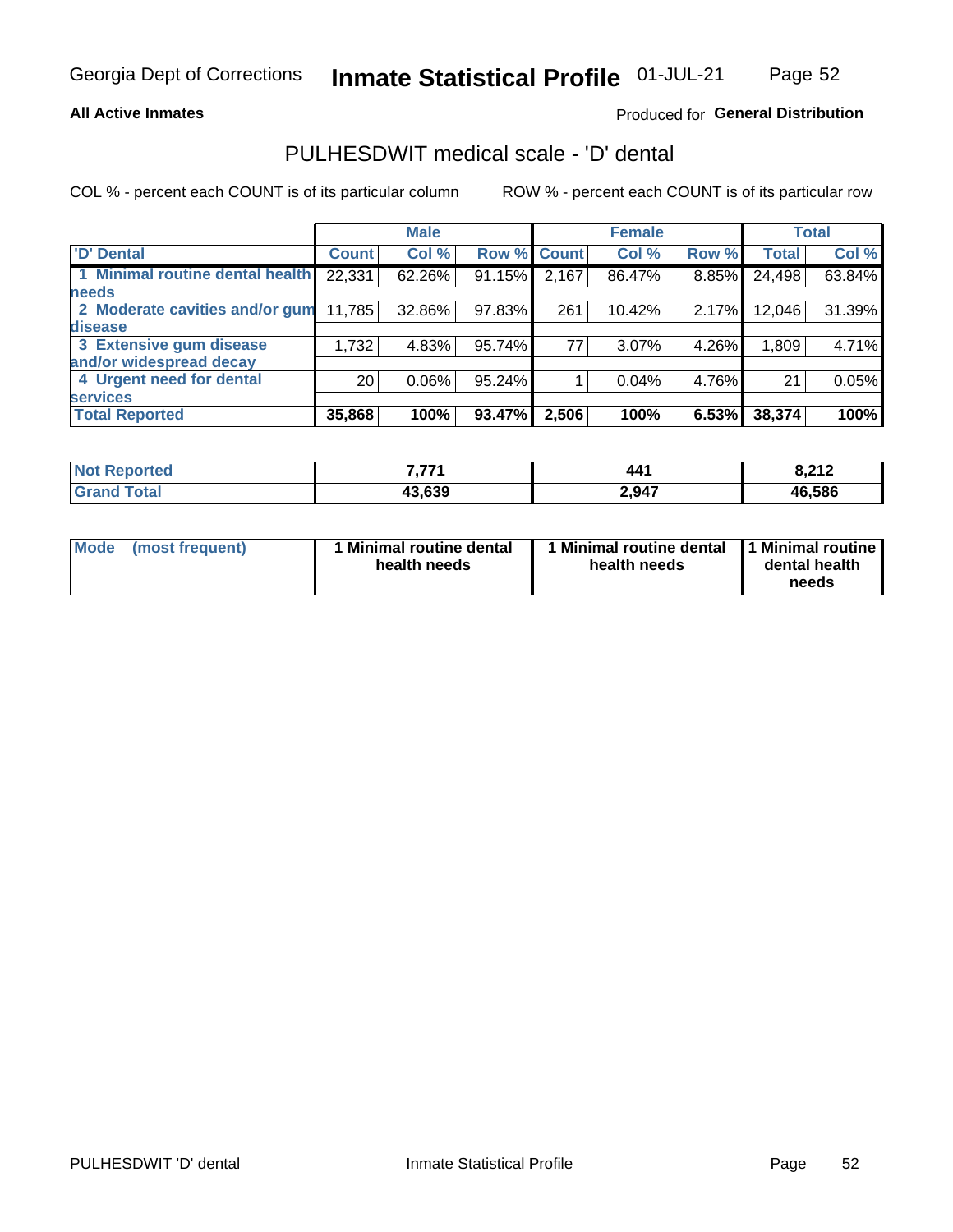### **All Active Inmates**

## Produced for General Distribution

## PULHESDWIT medical scale - 'W' work ability

COL % - percent each COUNT is of its particular column

|                                 |                  | <b>Male</b> |        |             | <b>Female</b> |       |              | <b>Total</b> |
|---------------------------------|------------------|-------------|--------|-------------|---------------|-------|--------------|--------------|
| <b>W' work ability</b>          | <b>Count</b>     | Col %       |        | Row % Count | Col %         | Row % | <b>Total</b> | Col %        |
| 1 Unrestricted work or activity | 32,741           | 84.98%      | 93.55% | 2,257       | 86.11%        | 6.45% | 34,998       | 85.05%       |
| 2 Minor restrictions on type of | 4,587            | 11.91%      | 93.84% | 301         | 11.48%        | 6.16% | 4,888        | 11.88%       |
| <b>work</b>                     |                  |             |        |             |               |       |              |              |
| 3 Moderate restrictions on type | 835              | 2.17%       | 95.54% | 39          | 1.49%         | 4.46% | 874          | 2.12%        |
| lof work                        |                  |             |        |             |               |       |              |              |
| 4 Major restrictions on type of | 262              | 0.68%       | 93.91% | 17          | 0.65%         | 6.09% | 279          | 0.68%        |
| <b>work</b>                     |                  |             |        |             |               |       |              |              |
| 5 Cannot work under any         | 102 <sub>2</sub> | 0.26%       | 93.58% |             | 0.27%         | 6.42% | 109          | 0.26%        |
| <b>circumstances</b>            |                  |             |        |             |               |       |              |              |
| <b>Total Reported</b>           | 38,527           | 100%        | 93.63% | 2,621       | 100%          | 6.37% | 41,148       | 100%         |

| <b>Not Reported</b> | こ イイつ<br>11 L | 326   | 5,438  |
|---------------------|---------------|-------|--------|
| Total<br>Grand      | 43,639        | 2,947 | 46,586 |

| <b>Mode</b>     | 1 Unrestricted work or | 1 Unrestricted work or | 1 Unrestricted   |
|-----------------|------------------------|------------------------|------------------|
| (most frequent) | activity               | activity               | work or activity |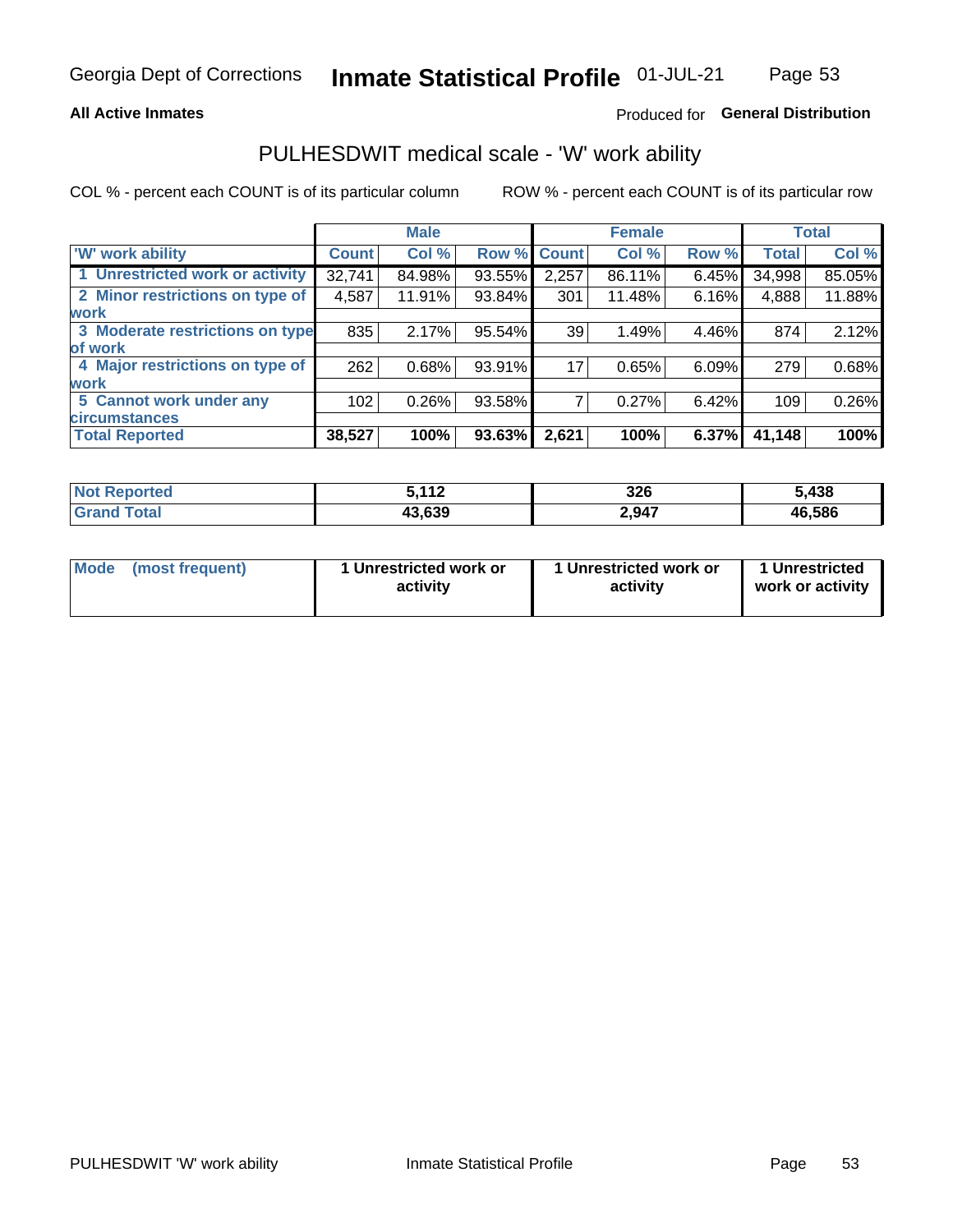### **All Active Inmates**

## Produced for General Distribution

# PULHESDWIT medical scale - 'I' impairment

COL % - percent each COUNT is of its particular column

|                                                              |              | <b>Male</b> |        |             | <b>Female</b> |       |              | <b>Total</b> |
|--------------------------------------------------------------|--------------|-------------|--------|-------------|---------------|-------|--------------|--------------|
| <b>T' Impairment</b>                                         | <b>Count</b> | Col %       |        | Row % Count | Col %         | Row % | <b>Total</b> | Col %        |
| 1 No impairments or<br>disabilities                          | 38,133       | 98.99%      | 93.61% | 2,602       | 99.31%        | 6.39% | 40,735       | 99.01%       |
| 2 Wheelchair-bound but<br>otherwise OK                       | 223          | 0.58%       | 96.96% | 7           | 0.27%         | 3.04% | 230          | 0.56%        |
| <b>3 Needs low-level Assisted</b><br>Living (level I)        | 50           | 0.13%       | 98.04% |             | 0.04%         | 1.96% | 51           | 0.12%        |
| 4 Needs moderate Assisted<br><b>Living (level II)</b>        | 26           | 0.07%       | 96.30% |             | 0.04%         | 3.70% | 27           | 0.07%        |
| <b>5 Needs maximal Assisted</b><br><b>Living (level III)</b> | 92           | 0.24%       | 91.09% | 9           | 0.34%         | 8.91% | 101          | 0.25%        |
| <b>Total Reported</b>                                        | 38,524       | 100%        | 93.63% | 2,620       | 100%          | 6.37% | 41,144       | 100.0%       |

| <b>Not</b>   | こ イイベ  | 227   | 5,442  |
|--------------|--------|-------|--------|
| Reported     |        | JZ.   |        |
| <b>Total</b> | 43,639 | 2,947 | 46,586 |

| Mode | (most frequent) | 1 No impairments or<br>disabilities | 1 No impairments or<br>disabilities | 1 No impairments<br>or disabilities |
|------|-----------------|-------------------------------------|-------------------------------------|-------------------------------------|
|------|-----------------|-------------------------------------|-------------------------------------|-------------------------------------|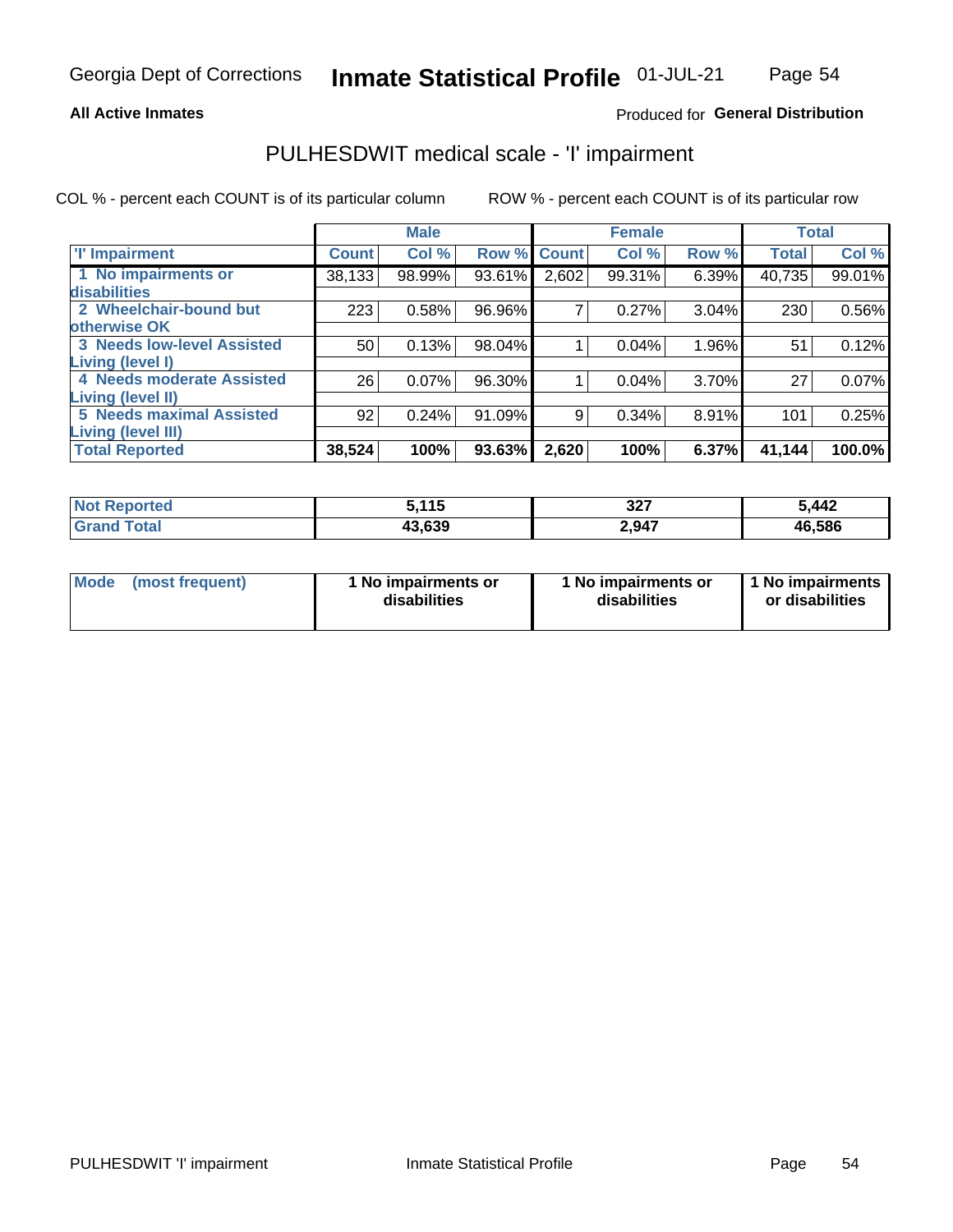### **All Active Inmates**

## Produced fo General Distribution

# PULHESDWIT medical scale - 'T' transportability

COL % - percent each COUNT is of its particular column

|                              |              | <b>Male</b> |        |              | <b>Female</b> |        | <b>Total</b> |          |
|------------------------------|--------------|-------------|--------|--------------|---------------|--------|--------------|----------|
| <b>T' Transportability</b>   | <b>Count</b> | Col %       | Row %  | <b>Count</b> | Col %         | Row %  | <b>Total</b> | Col %    |
| 1 Can be transported in any  | 38,486       | 99.18%      | 93.67% | 2,601        | 99.50%        | 6.33%  | 41,087       | 99.20%   |
| ordinary approved vehicle    |              |             |        |              |               |        |              |          |
| 2 Wheelchair-bound, not      | 85           | 0.22%       | 98.84% |              | 0.04%         | 1.16%  | 86           | 0.21%    |
| needing special vehicle      |              |             |        |              |               |        |              |          |
| 3 Wheelchair-bound, requires | 21           | 0.05%       | 91.30% | 2            | 0.08%         | 8.70%  | 23           | $0.06\%$ |
| special vehicle              |              |             |        |              |               |        |              |          |
| 4 Needs specially-equipped   | 5            | 0.01%       | 71.43% | 2            | 0.08%         | 28.57% |              | 0.02%    |
| medical vehicle              |              |             |        |              |               |        |              |          |
| <b>5 Requires ambulance</b>  | 208          | 0.54%       | 96.30% | 8            | 0.31%         | 3.70%  | 216          | 0.52%    |
| transport                    |              |             |        |              |               |        |              |          |
| <b>Total Reported</b>        | 38,805       | 100%        | 93.69% | 2,614        | 100%          | 6.31%  | 41,419       | 100.0%   |

| Reported<br>NOI | .834   | 333   | 5,167  |
|-----------------|--------|-------|--------|
| <b>Total</b>    | 43,639 | 2,947 | 46,586 |

|  | Mode (most frequent) | 1 Can be transported in any 1 Can be transported in any<br>ordinary approved vehicle   ordinary approved vehicle   transported in any |  | 1 Can be<br>  ordinary approved  <br>vehicle |
|--|----------------------|---------------------------------------------------------------------------------------------------------------------------------------|--|----------------------------------------------|
|--|----------------------|---------------------------------------------------------------------------------------------------------------------------------------|--|----------------------------------------------|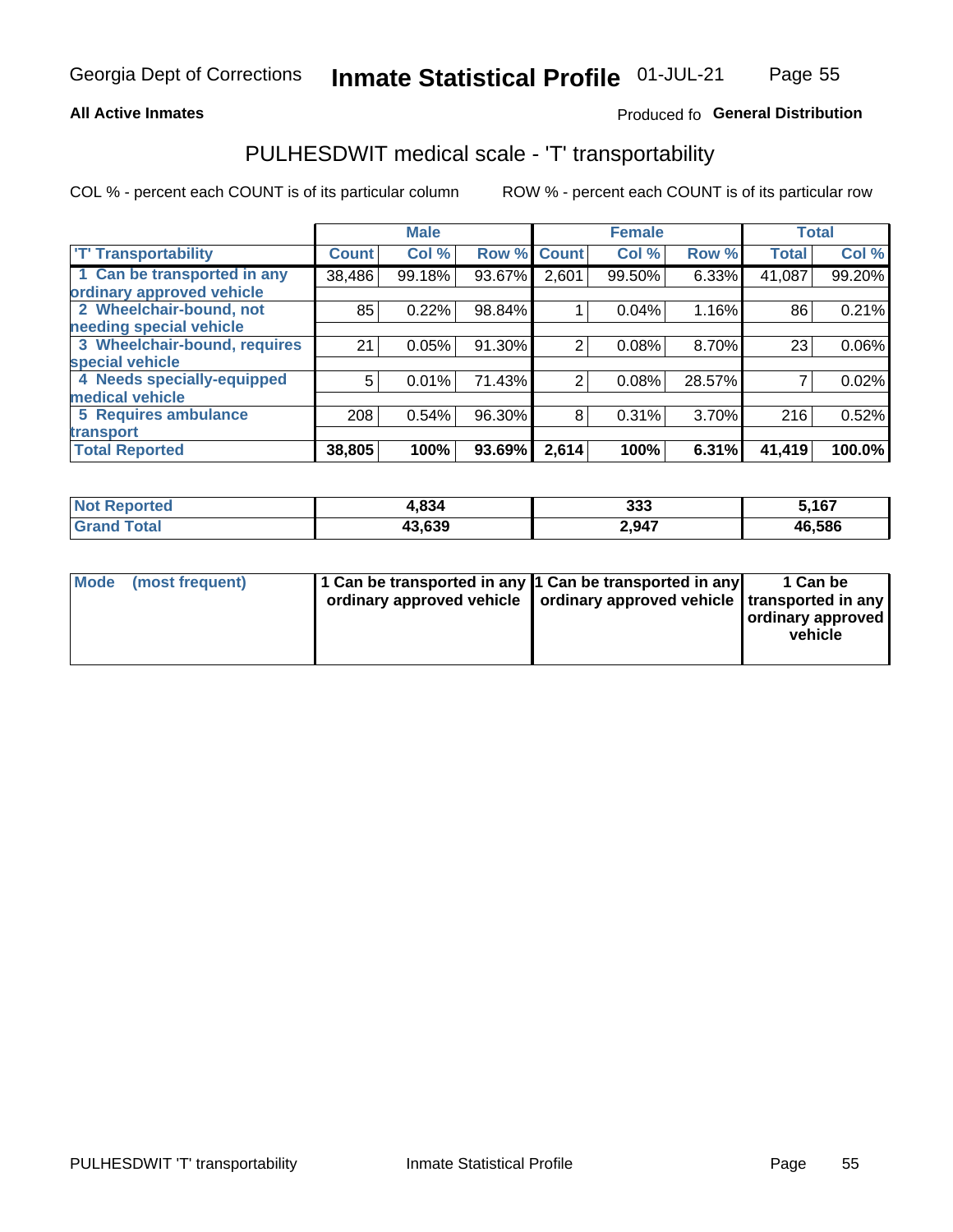#### Inmate Statistical Profile 01-JUL-21 Page 56

**All Active Inmates** 

### **Produced for General Distribution**

## Number of prior Georgia incarcerations

COL % - percent each COUNT is of its particular column

|                                       |              | <b>Male</b> |             |       | <b>Female</b> |       |        | <b>Total</b> |
|---------------------------------------|--------------|-------------|-------------|-------|---------------|-------|--------|--------------|
| <b>Num of Prior GA Incarcerations</b> | <b>Count</b> | Col %       | Row % Count |       | Col %         | Row % | Total  | Col %        |
|                                       | 24,318       | 55.73%      | 91.89%      | 2,145 | 72.79%        | 8.11% | 26,463 | 56.80%       |
|                                       | 8,016        | 18.37%      | 95.06%      | 417   | 14.15%        | 4.94% | 8,433  | 18.10%       |
| $\overline{2}$                        | 4,605        | 10.55%      | 96.06%      | 189   | 6.41%         | 3.94% | 4,794  | 10.29%       |
| 3                                     | 2,866        | 6.57%       | 97.19%      | 83    | 2.82%         | 2.81% | 2,949  | 6.33%        |
| $\boldsymbol{4}$                      | 1,570        | $3.60\%$    | 96.79%      | 52    | 1.76%         | 3.21% | 1,622  | 3.48%        |
| 5                                     | 984          | 2.25%       | 97.81%      | 22    | 0.75%         | 2.19% | 1,006  | 2.16%        |
| <b>More Than 5</b>                    | 1,280        | 2.93%       | 97.04%      | 39    | 1.32%         | 2.96% | 1,319  | 2.83%        |
| <b>Total Reported</b>                 | 43,639       | 100%        | 93.67%      | 2,947 | 100%          | 6.33% | 46,586 | 100%         |

| <b>Not</b><br>Reported |        |       |        |
|------------------------|--------|-------|--------|
| Total<br>"Gran∟        | 43.639 | 2,947 | 46,586 |

| Mean (average)         | 06.، | .55 | 1.03 |
|------------------------|------|-----|------|
| <b>Median (middle)</b> |      |     |      |
| Mode (most frequent)   |      |     |      |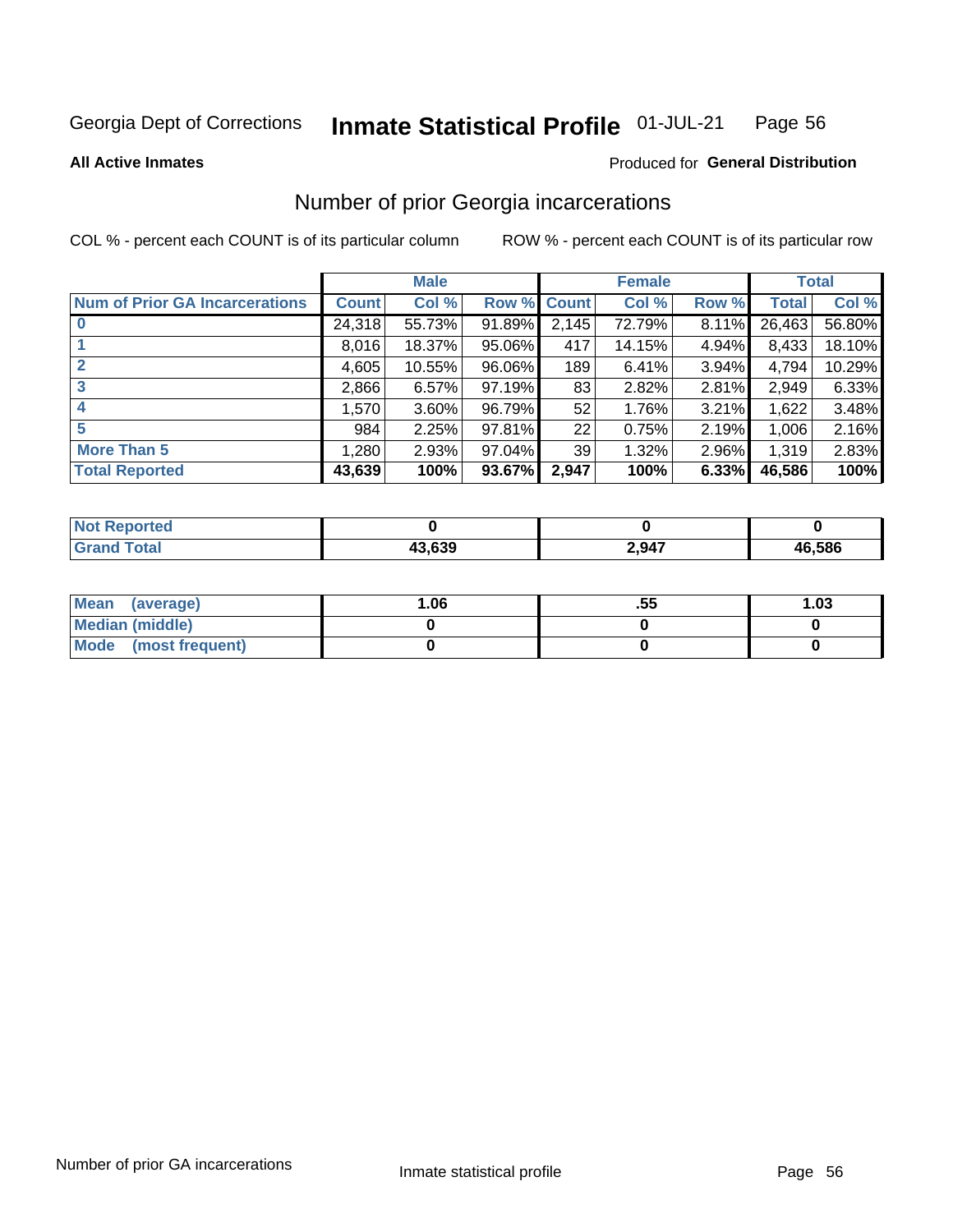#### Inmate Statistical Profile 01-JUL-21 Page 57

**All Active Inmates** 

### Produced for General Distribution

## Prison sentence in years

COL % - percent each COUNT is of its particular column

ROW % - percent each COUNT is of its particular row

|                                 |              | <b>Male</b> |         |              | <b>Female</b> |       |              | <b>Total</b> |
|---------------------------------|--------------|-------------|---------|--------------|---------------|-------|--------------|--------------|
| <b>Prison Sentence In Years</b> | <b>Count</b> | Col %       | Row %   | <b>Count</b> | Col %         | Row % | <b>Total</b> | Col %        |
| $0 - 1$                         | 467          | 1.07%       | 93.21%  | 34           | 1.15%         | 6.79% | 501          | 1.08%        |
| $1.1 - 2$                       | 555          | 1.27%       | 91.89%  | 49           | 1.66%         | 8.11% | 604          | 1.30%        |
| $2.1 - 3$                       | 877          | 2.01%       | 90.04%  | 97           | 3.29%         | 9.96% | 974          | 2.09%        |
| $3.1 - 4$                       | 777          | 1.78%       | 93.05%  | 58           | 1.97%         | 6.95% | 835          | 1.79%        |
| $4.1 - 5$                       | 1,279        | 2.93%       | 90.26%  | 138          | 4.68%         | 9.74% | 1,417        | 3.04%        |
| $5.1 - 6$                       | 825          | 1.89%       | 91.77%  | 74           | 2.51%         | 8.23% | 899          | 1.93%        |
| $6.1 - 7$                       | 804          | 1.84%       | 92.73%  | 63           | 2.14%         | 7.27% | 867          | 1.86%        |
| $7.1 - 8$                       | 887          | 2.03%       | 91.82%  | 79           | 2.68%         | 8.18% | 966          | 2.07%        |
| $8.1 - 9$                       | 974          | 2.23%       | 94.11%  | 61           | 2.07%         | 5.89% | 1,035        | 2.22%        |
| $9.1 - 10$                      | 2,464        | 5.65%       | 90.62%  | 255          | 8.65%         | 9.38% | 2,719        | 5.84%        |
| $10.1 - 12$                     | 1,647        | 3.77%       | 91.15%  | 160          | 5.43%         | 8.85% | 1,807        | 3.88%        |
| $12.1 - 15$                     | 3,892        | 8.92%       | 93.09%  | 289          | 9.81%         | 6.91% | 4,181        | 8.97%        |
| $15.1 - 20$                     | 8,166        | 18.71%      | 93.80%  | 540          | 18.32%        | 6.20% | 8,706        | 18.69%       |
| 20.1 - Over                     | 11,174       | 25.61%      | 94.68%  | 628          | 21.31%        | 5.32% | 11,802       | 25.33%       |
| Life                            | 7,188        | 16.47%      | 95.19%  | 363          | 12.32%        | 4.81% | 7,551        | 16.21%       |
| <b>Life Without Parole</b>      | 1,595        | 3.65%       | 96.49%  | 58           | 1.97%         | 3.51% | 1,653        | 3.55%        |
| <b>Death</b>                    | 39           | 0.09%       | 97.50%  |              | 0.03%         | 2.50% | 40           | 0.09%        |
| <b>Youthful Offenders</b>       | 29           | 0.07%       | 100.00% |              |               |       | 29           | 0.06%        |
| <b>Total Reported</b>           | 43,639       | 100%        | 93.67%  | 2,947        | 100%          | 6.33% | 46,586       | 100%         |

| <b>Not Reported</b> |            |       |        |
|---------------------|------------|-------|--------|
| <b>c</b> otal       | $\sim$ 000 | 2,947 | 46,586 |

### **Determinate (numeric) sentences only**

| <b>Mea</b> | 25 RR | 27 በ6<br>___ | 25.89 |
|------------|-------|--------------|-------|
|            |       |              |       |

All sentences (including determinate), with life, life without parole, and death sentences figured at 45 years

| <b>Mean</b> | 48<br>~- | 39.69 | $\sim$ $\sim$ $\sim$<br>37.55 |
|-------------|----------|-------|-------------------------------|
|             |          |       |                               |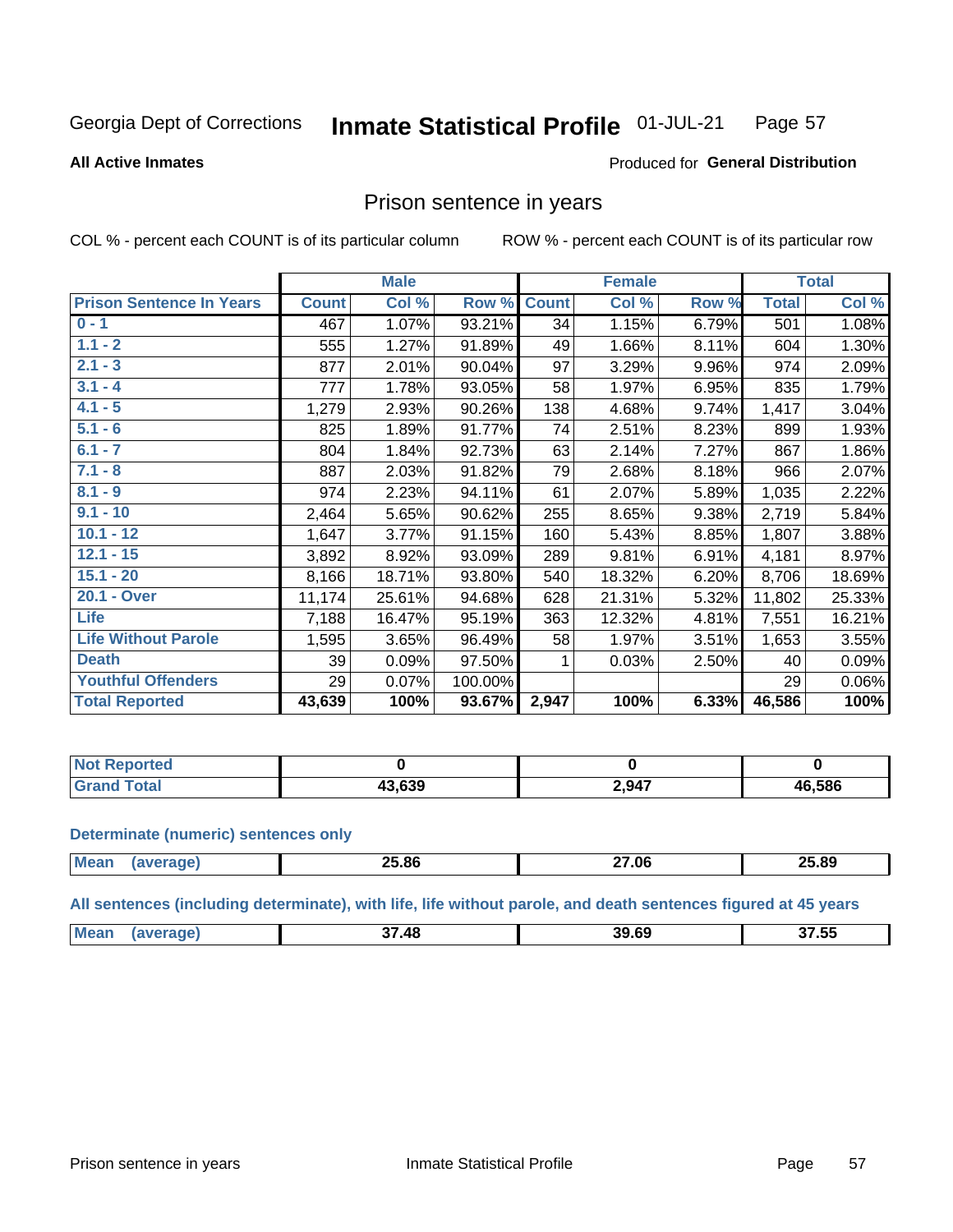#### Inmate Statistical Profile 01-JUL-21 Page 58

### **All Active Inmates**

### **Produced for General Distribution**

# Primary offense, broken out into felonies vs misdemeanors

COL % - percent each COUNT is of its particular column

|                                  | <b>Male</b>  |        |                    |       | <b>Female</b> | Total    |              |        |
|----------------------------------|--------------|--------|--------------------|-------|---------------|----------|--------------|--------|
| <b>Felonies and Misdemeanors</b> | <b>Count</b> | Col %  | <b>Row % Count</b> |       | Col %         | Row %    | <b>Total</b> | Col %  |
| <b>Felonies</b>                  | 43,376       | 99.74% | 93.66%             | 2,936 | 99.90%        | 6.34%    | 46,312       | 99.75% |
| <b>Misdemeanors</b>              | 111          | .26%   | 97.37%             |       | .10%          | $2.63\%$ | 114          | .25%   |
| <b>Total Reported</b>            | 43,487       | 100%   | $93.67\%$          | 2,939 | 100%          | 6.33%    | 46.426       | 100%   |

| <b>Not</b><br>Reported | IJZ    |       | 160    |
|------------------------|--------|-------|--------|
| <b>Granc</b><br>™otaï  | 13.639 | 3,495 | 46,586 |

| M      | .    | nes | onies |
|--------|------|-----|-------|
| nuenti | ____ | .   | .     |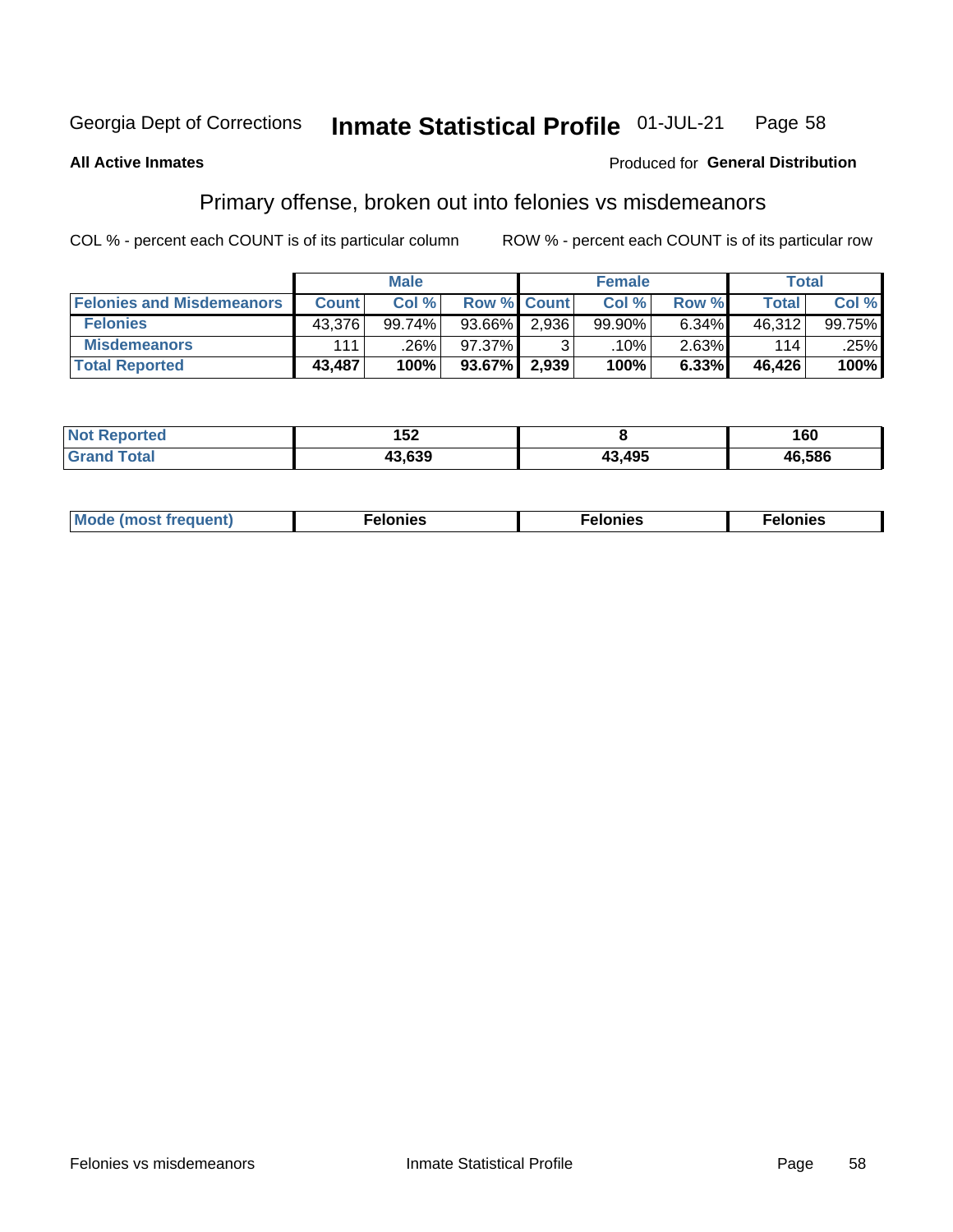### Inmate Statistical Profile 01-JUL-21 Page 59

### **All Active Inmates**

### Produced for General Distribution

## Primary offense, broken out into six broad crime categories

COL % - percent each COUNT is of its particular column

|                                  |              | <b>Male</b> |        |                 | <b>Female</b> | <b>Total</b> |              |        |
|----------------------------------|--------------|-------------|--------|-----------------|---------------|--------------|--------------|--------|
| <b>Crime Categories</b>          | <b>Count</b> | Col %       |        | Row % Count     | Col %         | Row %        | <b>Total</b> | Col %  |
| <b>Violent</b>                   | 24,158       | 55.50%      | 94.05% | 1,529           | 51.90%        | 5.95%        | 25,687       | 55.27% |
| <b>Sex Crime</b><br>$\mathbf{2}$ | 7,922        | 18.20%      | 98.56% | 116             | 3.94%         | 1.44%        | 8,038        | 17.29% |
| <b>Property</b><br>3             | 5,329        | 12.24%      | 91.86% | 472             | 16.02%        | 8.14%        | 5,801        | 12.48% |
| <b>Drug</b><br>4                 | 3,940        | 9.05%       | 85.86% | 649             | 22.03%        | 14.14%       | 4,589        | 9.87%  |
| <b>Habit/DUI</b><br>5            | 75           | .17%        | 88.24% | 10 <sup>1</sup> | .34%          | 11.76%       | 85           | .18%   |
| <b>Other</b><br>6                | 2,106        | 4.84%       | 92.53% | 170             | $5.77\%$      | 7.47%        | 2,276        | 4.90%  |
| <b>Total Reported</b>            | 43,530       | 100%        | 93.66% | 2,946           | 100%          | 6.34%        | 46,476       | 100%   |

| <b>TEG</b><br>NO | 109    |               | 110    |
|------------------|--------|---------------|--------|
| $-$              | 13.639 | 2947<br>L.JTI | 46,586 |

| M | - --<br>1010111 | .<br><b>VIOIGIIL</b> | 1.91311 |
|---|-----------------|----------------------|---------|
|   |                 |                      |         |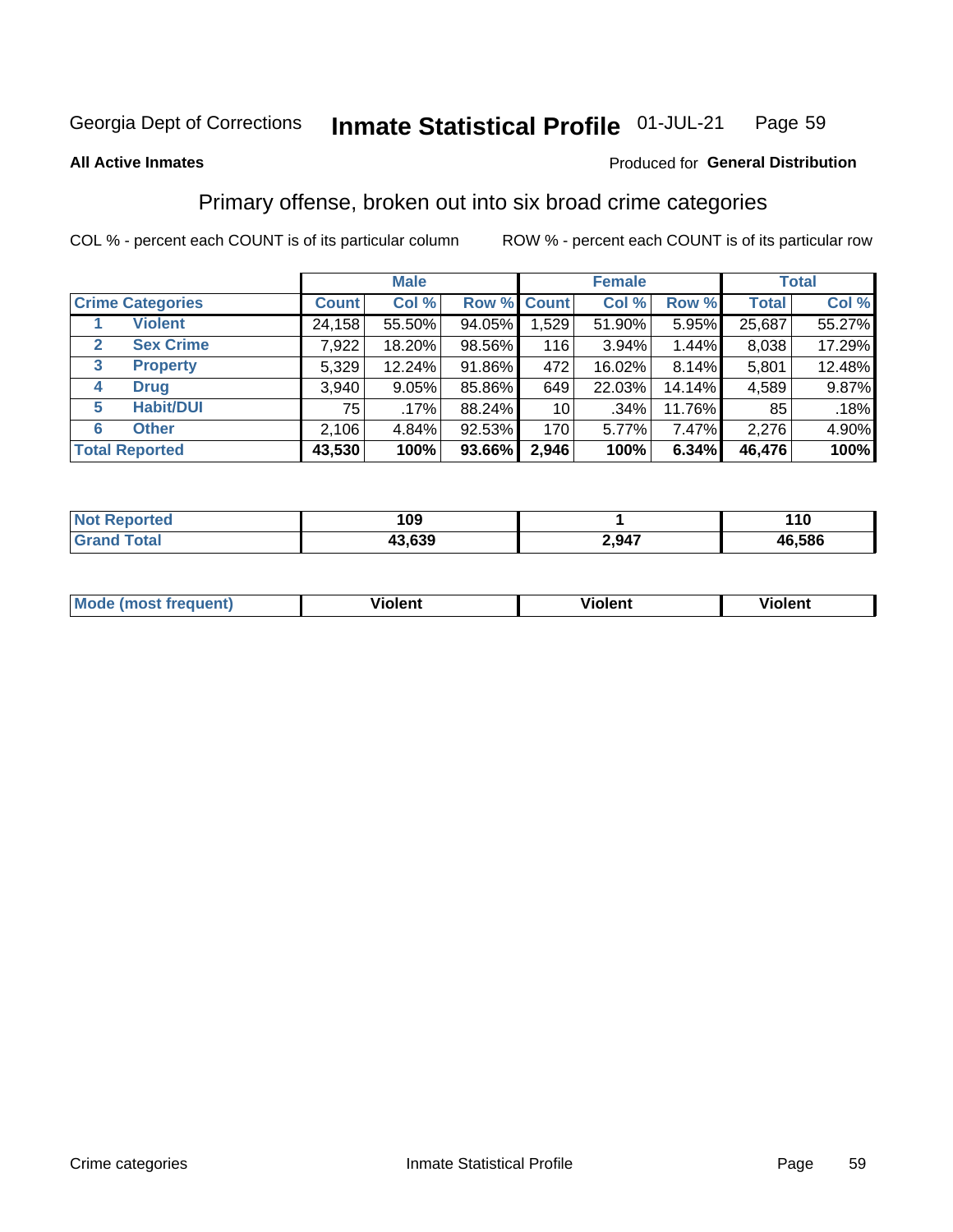#### Inmate Statistical Profile 01-JUL-21 Page 60

### **All Active Inmates**

## **Produced for General Distribution**

# Primary offense, detailed offense code

COL % - percent each COUNT is of its particular column

|                                            |                         | <b>Male</b> |         |                | <b>Female</b> |         |                         | <b>Total</b> |
|--------------------------------------------|-------------------------|-------------|---------|----------------|---------------|---------|-------------------------|--------------|
| <b>Primary Offense</b>                     | <b>Count</b>            | Col %       | Row %   | <b>Count</b>   | Col %         | Row %   | <b>Total</b>            | Col %        |
| <b>Abuse Neglect Elder/Disab (2812)</b>    | 24                      | .06%        | 68.57%  | 11             | .37%          | 31.43%  | 35                      | .08%         |
| Agg Aslt W Intnt To Rape (2095)            | 66                      | .15%        | 100.00% |                |               |         | 66                      | .14%         |
| <b>Agg Sex Battery Atmpt (2099)</b>        | 3                       | .01%        | 100.00% |                |               |         | 3                       | .01%         |
| <b>Aggrav Assault (1302)</b>               | 4,643                   | 10.67%      | 94.85%  | 252            | 8.55%         | 5.15%   | 4,895                   | 10.53%       |
| <b>Aggrav Assault Peace Ofcr</b><br>(1314) | 343                     | .79%        | 94.23%  | 21             | .71%          | 5.77%   | 364                     | .78%         |
| <b>Aggrav Battery (1305)</b>               | 1,171                   | 2.69%       | 93.23%  | 85             | 2.89%         | 6.77%   | 1,256                   | 2.70%        |
| <b>Aggrav Battery Peace Ofcr</b><br>(1315) | 22                      | .05%        | 95.65%  | 1              | .03%          | 4.35%   | 23                      | .05%         |
| <b>Aggrav Ch Molest Atmpt (2096)</b>       | 4                       | .01%        | 100.00% |                |               |         | 4                       | .01%         |
| <b>Aggrav Child Molestation (2021)</b>     | 1,250                   | 2.87%       | 98.50%  | 19             | .64%          | 1.50%   | 1,269                   | 2.73%        |
| <b>Aggrav Cruelty To Animals</b><br>(2972) | 10                      | .02%        | 83.33%  | $\overline{2}$ | .07%          | 16.67%  | 12                      | .03%         |
| <b>Aggrav Sexual Battery (2009)</b>        | 232                     | .53%        | 99.15%  | $\overline{2}$ | .07%          | .85%    | 234                     | .50%         |
| <b>Aggrav Sodomy (2003)</b>                | 221                     | .51%        | 98.66%  | 3              | .10%          | 1.34%   | 224                     | .48%         |
| <b>Aggrav Stalking (1321)</b>              | 257                     | .59%        | 96.62%  | 9              | .31%          | 3.38%   | 266                     | .57%         |
| <b>Aggravated Assault On 65+</b><br>(1304) | 3                       | .01%        | 100.00% |                |               |         | 3                       | .01%         |
| <b>Alter Id (1506)</b>                     |                         | .01%        | 100.00% |                |               |         | 1                       | .01%         |
| <b>Armed Robbery (1902)</b>                | 5,190                   | 11.92%      | 96.43%  | 192            | 6.52%         | 3.57%   | 5,382                   | 11.58%       |
| Arson 1st Degree (1401)                    | 57                      | .13%        | 86.36%  | 9              | .31%          | 13.64%  | 66                      | .14%         |
| <b>Arson 2nd Degree (1402)</b>             | 10                      | .02%        | 100.00% |                |               |         | 10                      | .02%         |
| <b>Arson 3rd Degree (1403)</b>             | $\overline{c}$          | .01%        | 100.00% |                |               |         | 2                       | .01%         |
| <b>Atmpt Aggrav Assault (1303)</b>         | 5                       | .01%        | 83.33%  | 1              | .03%          | 16.67%  | $\,6$                   | .01%         |
| <b>Atmpt Aggrav Sodomy (2093)</b>          | $\overline{\mathbf{4}}$ | .01%        | 100.00% |                |               |         | $\overline{\mathbf{4}}$ | .01%         |
| <b>Atmpt Armed Robbery (1992)</b>          | 74                      | .17%        | 94.87%  | 4              | .14%          | 5.13%   | 78                      | .17%         |
| <b>Atmpt Burglary (1690)</b>               | 11                      | .03%        | 91.67%  | 1              | .03%          | 8.33%   | 12                      | .03%         |
| <b>Atmpt Child Molestation (2094)</b>      | 28                      | .06%        | 100.00% |                |               |         | 28                      | .06%         |
| <b>Atmpt Cruelty To Children (2802)</b>    | 1                       | .01%        | 100.00% |                |               |         | 1                       | .01%         |
| <b>Atmpt Finan Ident Frd (7014)</b>        | $\overline{2}$          | .01%        | 100.00% |                |               |         | $\overline{2}$          | .01%         |
| <b>Atmpt Forgery (1790)</b>                |                         |             |         | 1              | .03%          | 100.00% | 1                       | .01%         |
| <b>Atmpt Kidnap (1390)</b>                 | 3                       | .01%        | 75.00%  | 1              | .03%          | 25.00%  | 4                       | .01%         |
| <b>Atmpt Murder (1190)</b>                 | 160                     | .37%        | 93.02%  | 12             | .41%          | 6.98%   | 172                     | .37%         |
| Atmpt Rape (2091)                          | 44                      | .10%        | 97.78%  | 1              | .03%          | 2.22%   | 45                      | .10%         |
| <b>Atmpt Robbery (1991)</b>                | 15                      | .03%        | 100.00% |                |               |         | 15                      | .03%         |
| <b>Atmpt Sodomy (2092)</b>                 | 1                       | .01%        | 100.00% |                |               |         | 1                       | .01%         |
| <b>Atmpt Theft By Taking (1812)</b>        | 3                       | .01%        | 100.00% |                |               |         | 3                       | .01%         |
| <b>Atmpt Viol Substance Act (4090)</b>     | 5                       | .01%        | 83.33%  | 1              | .03%          | 16.67%  | 6                       | .01%         |
| <b>Att/Consprcy Commt C/S/Of</b><br>(4134) | 27                      | .06%        | 96.43%  | 1              | .03%          | 3.57%   | 28                      | .06%         |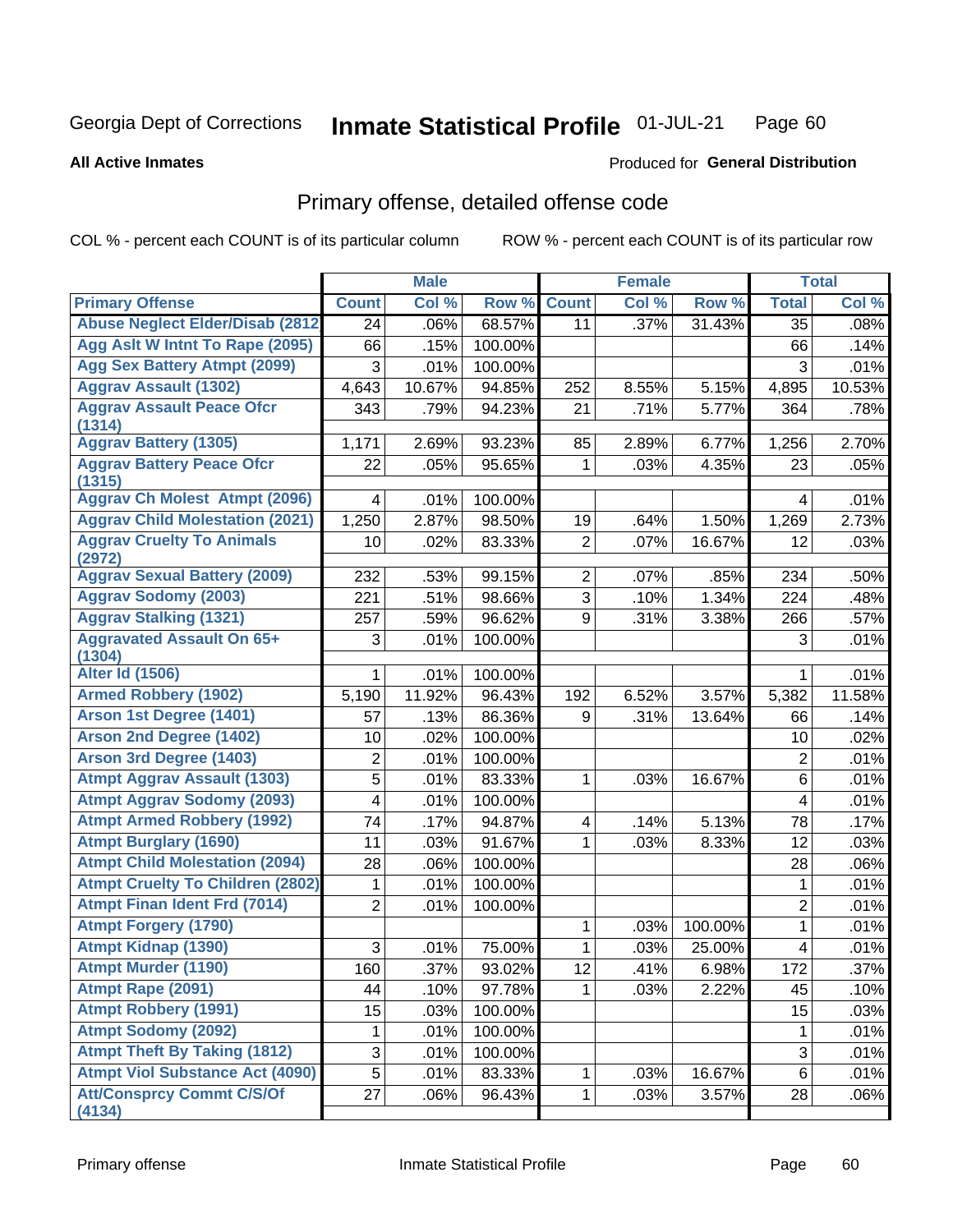#### **Inmate Statistical Profile 01-JUL-21** Page 61

### **All Active Inmates**

# **Produced for General Distribution**

# Primary offense, detailed offense code

COL % - percent each COUNT is of its particular column

|                                           |                | <b>Male</b> |         |                | <b>Female</b> |        |                          | <b>Total</b> |
|-------------------------------------------|----------------|-------------|---------|----------------|---------------|--------|--------------------------|--------------|
| <b>Primary Offense</b>                    | <b>Count</b>   | Col %       | Row %   | <b>Count</b>   | Col %         | Row %  | <b>Total</b>             | Col %        |
| <b>Bad Checks (1704)</b>                  | 2              | .01%        | 100.00% |                |               |        | 2                        | .01%         |
| <b>Bail Jumping (2511)</b>                | $\overline{2}$ | .01%        | 100.00% |                |               |        | $\overline{2}$           | .01%         |
| <b>Bestiality (2004)</b>                  | 1              | .01%        | 100.00% |                |               |        | 1                        | .01%         |
| <b>Bigamy (2007)</b>                      | 3              | .01%        | 100.00% |                |               |        | $\sqrt{3}$               | .01%         |
| <b>Bribery Govt Officer (2301)</b>        | 3              | .01%        | 100.00% |                |               |        | $\overline{3}$           | .01%         |
| Burg 1st Aft 6/30/12 (1611)               | 1,603          | 3.68%       | 94.18%  | 99             | 3.36%         | 5.82%  | 1,702                    | 3.66%        |
| Burg 2nd Aft 6/30/12 (1612)               | 604            | 1.39%       | 97.11%  | 18             | .61%          | 2.89%  | 622                      | 1.34%        |
| Burg Bef 7/1/12 (1601)                    | 1,219          | 2.80%       | 98.23%  | 22             | .75%          | 1.77%  | 1,241                    | 2.67%        |
| <b>Carry Pistl Without Licns (2903)</b>   | 1              | .01%        | 100.00% |                |               |        | 1                        | .01%         |
| <b>Carry Weapon At School (2915)</b>      | 1              | .01%        | 100.00% |                |               |        | $\mathbf{1}$             | .01%         |
| <b>Child Molestation (2019)</b>           | 2,320          | 5.33%       | 98.01%  | 47             | 1.60%         | 1.99%  | 2,367                    | 5.09%        |
| <b>Cnspire Traffic Cntrl Sub (4130)</b>   | 3              | .01%        | 100.00% |                |               |        | 3                        | .01%         |
| <b>Computer Pornography (1760)</b>        | 91             | .21%        | 98.91%  | $\mathbf{1}$   | .03%          | 1.09%  | 92                       | .20%         |
| <b>Computer Theft (1761)</b>              | 1              | .01%        | 100.00% |                |               |        | 1                        | .01%         |
| <b>Conceal Death Of Another (1125)</b>    | 13             | .03%        | 81.25%  | 3              | .10%          | 18.75% | 16                       | .03%         |
| <b>Conspiracy (9901)</b>                  | 20             | .05%        | 95.24%  | $\mathbf 1$    | .03%          | 4.76%  | 21                       | .05%         |
| <b>Convsn Paymnts Real Propy</b>          | 1              | .01%        | 100.00% |                |               |        | 1                        | .01%         |
| (1811)                                    |                |             |         |                |               |        |                          |              |
| Crim Use W/Alt Id Mark (7010)             | 3              | .01%        | 100.00% |                |               |        | 3                        | .01%         |
| <b>Crml Atmpt Felony (7027)</b>           | 21             | .05%        | 91.30%  | $\overline{2}$ | .07%          | 8.70%  | 23                       | .05%         |
| Crmnl Atmpt (9905)                        | $\overline{c}$ | .01%        | 100.00% |                |               |        | $\overline{2}$           | .01%         |
| <b>Crmnl Damage 1st Degree (1501)</b>     | 17             | .04%        | 94.44%  | $\mathbf{1}$   | .03%          | 5.56%  | 18                       | .04%         |
| <b>Crmnl Damage 2nd Degree</b><br>(1502)  | 76             | .17%        | 92.68%  | 6              | .20%          | 7.32%  | 82                       | .18%         |
| <b>Crmnl Interfere Govt Prop (2613)</b>   | 20             | .05%        | 100.00% |                |               |        | 20                       | .04%         |
| <b>Crmnl Solicitation (9910)</b>          | 1              | .01%        | 100.00% |                |               |        | 1                        | .01%         |
| <b>Cruelty To Children (2801)</b>         | 237            | .54%        | 77.96%  | 67             | 2.27%         | 22.04% | 304                      | .65%         |
| <b>Cruelty To Elder Person (2811)</b>     | 13             | .03%        | 68.42%  | 6              | .20%          | 31.58% | 19                       | .04%         |
| <b>Damage Destroy Secr Prop</b><br>(1504) | 1              | .01%        | 100.00% |                |               |        | 1                        | .01%         |
| <b>Distr Mat Depict Nudity (2102)</b>     | 1              | .01%        | 100.00% |                |               |        | $\mathbf{1}$             | .01%         |
| Dogfighting (2718)                        | $\overline{c}$ | .01%        | 100.00% |                |               |        | $\overline{2}$           | .01%         |
| Drv W/ Improp Veh Reg (7013)              | 4              | .01%        | 100.00% |                |               |        | 4                        | .01%         |
| <b>Drv W/Susp License (7011)</b>          | 2              | .01%        | 100.00% |                |               |        | $\overline{2}$           | .01%         |
| <b>Drvng Habtl Violator (5004)</b>        | 4              | .01%        | 100.00% |                |               |        | $\overline{\mathcal{A}}$ | .01%         |
| <b>Entering Vehicle (1880)</b>            | 70             | .16%        | 97.22%  | $\overline{2}$ | .07%          | 2.78%  | 72                       | .15%         |
| <b>Entice Child Attempted (2090)</b>      | $\overline{c}$ | .01%        | 100.00% |                |               |        | $\overline{2}$           | .01%         |
| <b>Enticing Child-Indec Purp (2020)</b>   | 64             | .15%        | 92.75%  | 5 <sup>1</sup> | .17%          | 7.25%  | 69                       | .15%         |
| <b>Escape (2501)</b>                      | 20             | .05%        | 90.91%  | $\overline{2}$ | .07%          | 9.09%  | 22                       | .05%         |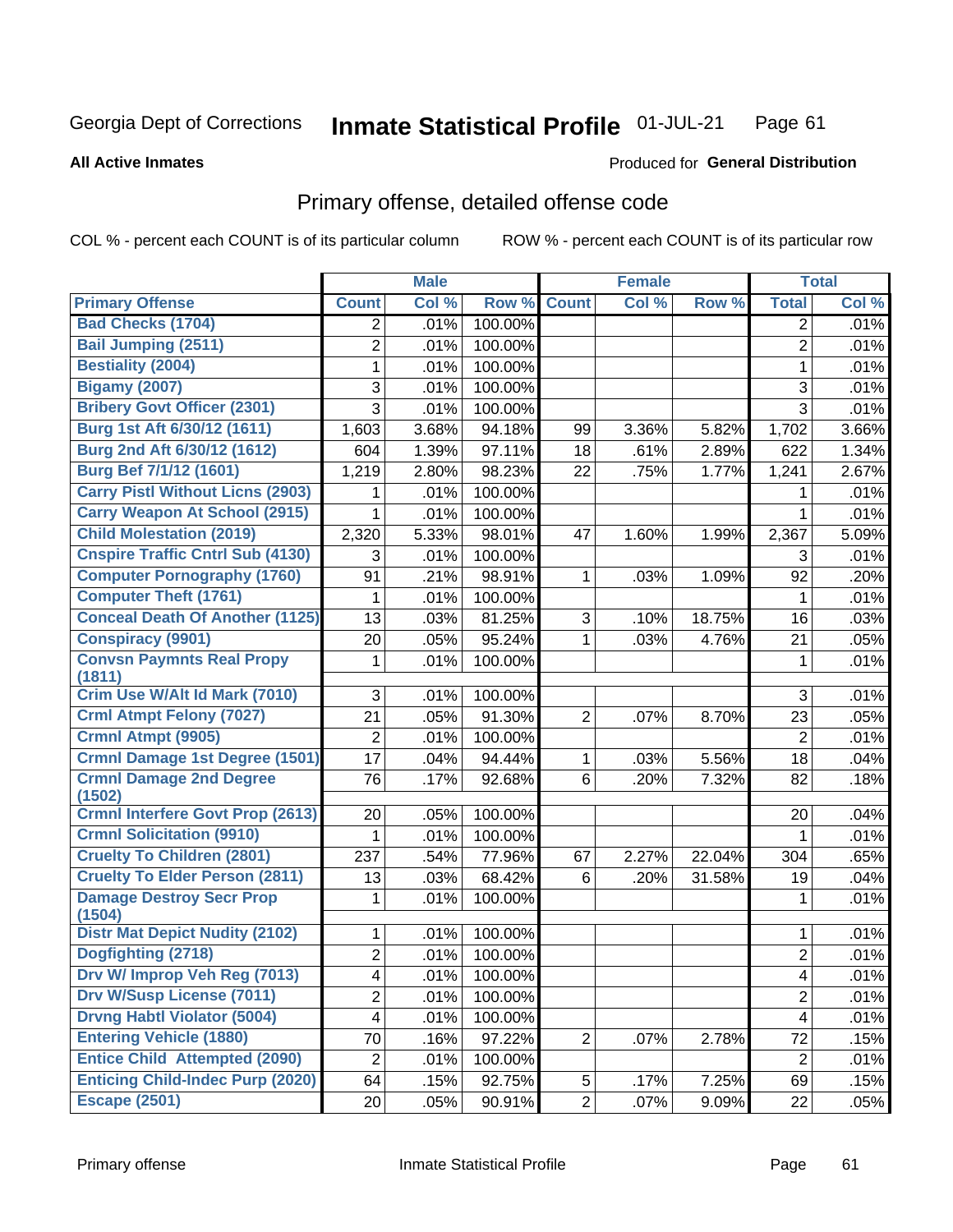#### Inmate Statistical Profile 01-JUL-21 Page 62

### **All Active Inmates**

## Produced for General Distribution

## Primary offense, detailed offense code

COL % - percent each COUNT is of its particular column

|                                            |                | <b>Male</b> |         |                | <b>Female</b> |         |                | <b>Total</b> |
|--------------------------------------------|----------------|-------------|---------|----------------|---------------|---------|----------------|--------------|
| <b>Primary Offense</b>                     | <b>Count</b>   | Col %       | Row %   | <b>Count</b>   | Col %         | Row %   | <b>Total</b>   | Col %        |
| <b>Exploit Disabled/Elder (7022)</b>       | 13             | .03%        | 46.43%  | 15             | .51%          | 53.57%  | 28             | .06%         |
| <b>False Certificates (2311)</b>           | 1              | .01%        | 100.00% |                |               |         | 1              | .01%         |
| <b>False Imprisonment (1308)</b>           | 157            | .36%        | 97.52%  | 4              | .14%          | 2.48%   | 161            | .35%         |
| <b>False Statements Govt (2408)</b>        | 9              | .02%        | 69.23%  | 4              | .14%          | 30.77%  | 13             | .03%         |
| <b>False Swearing (2402)</b>               |                |             |         | 1              | .03%          | 100.00% | 1              | .01%         |
| <b>False Swearng Writtn Stmt</b><br>(2205) | 1              | .01%        | 50.00%  | 1              | .03%          | 50.00%  | $\overline{2}$ | .01%         |
| <b>Family Violence Battery (1301)</b>      | 132            | .30%        | 99.25%  | 1              | .03%          | .75%    | 133            | .29%         |
| Feticide (1121)                            | 2              | .01%        | 100.00% |                |               |         | 2              | .01%         |
| <b>Feticide By Vehicle (1118)</b>          | 7              | .02%        | 100.00% |                |               |         | $\overline{7}$ | .02%         |
| <b>Financial Identity Fraud (1756)</b>     | 43             | .10%        | 86.00%  | 7              | .24%          | 14.00%  | 50             | .11%         |
| <b>Fleeing/Eluding Police (2316)</b>       | 376            | .86%        | 93.53%  | 26             | .88%          | 6.47%   | 402            | .86%         |
| Forg 1st Aft 6/30/12 (1711)                | 83             | .19%        | 77.57%  | 24             | .81%          | 22.43%  | 107            | .23%         |
| Forg 1st Bef 7/1/12 (1701)                 | 66             | .15%        | 75.00%  | 22             | .75%          | 25.00%  | 88             | .19%         |
| Forg 2nd Aft 6/30/12 (1712)                | 30             | .07%        | 81.08%  | 7              | .24%          | 18.92%  | 37             | .08%         |
| Forg 2nd Bef 7/1/12 (1702)                 | 1              | .01%        | 100.00% |                |               |         | 1              | .01%         |
| Forg 3rd Aft 6/30/12 (1713)                | 41             | .09%        | 82.00%  | 9              | .31%          | 18.00%  | 50             | .11%         |
| Forg 4th Aft 6/30/12 (1714)                | 9              | .02%        | 69.23%  | 4              | .14%          | 30.77%  | 13             | .03%         |
| <b>Fraudulent Access Compute</b><br>(1796) |                |             |         | 1              | .03%          | 100.00% | $\mathbf{1}$   | .01%         |
| <b>Fraudulent Credit Card (1753)</b>       | 40             | .09%        | 76.92%  | 12             | .41%          | 23.08%  | 52             | .11%         |
| <b>Gang Participation (9914)</b>           | 48             | .11%        | 97.96%  | 1              | .03%          | 2.04%   | 49             | .11%         |
| <b>Guard Line W/Weapon/Drugs</b><br>(2963) | 15             | .03%        | 55.56%  | 12             | .41%          | 44.44%  | 27             | .06%         |
| <b>Habit Traf Viol/Impaired (5005)</b>     | 2              | .01%        | 100.00% |                |               |         | $\overline{2}$ | .01%         |
| <b>Habit Traf Viol/Other (5006)</b>        | 5              | .01%        | 83.33%  | 1              | .03%          | 16.67%  | 6              | .01%         |
| <b>Hijacking Motor Vehicle (1911)</b>      | 46             | .11%        | 100.00% |                |               |         | 46             | .10%         |
| <b>Hindering Appreh Or Pun (2503)</b>      | 1              | .01%        | 33.33%  | $\overline{2}$ | .07%          | 66.67%  | 3              | .01%         |
| <b>Hit-Run W/Injury/Fatality (5007)</b>    | 40             | .09%        | 85.11%  | $\overline{7}$ | .24%          | 14.89%  | 47             | .10%         |
| Home Invasion 1st Degree (7007)            | 20             | .05%        | 90.91%  | $\overline{2}$ | .07%          | 9.09%   | 22             | .05%         |
| <b>Home Invasion 2nd Degree</b><br>(7008)  | $\overline{2}$ | .01%        | 100.00% |                |               |         | $\overline{2}$ | .01%         |
| <b>Homicide By Vessel (1124)</b>           | 34             | .08%        | 85.00%  | 6              | .20%          | 15.00%  | 40             | .09%         |
| <b>Illegal Poss/Manf Liquor (4010)</b>     | 1              | .01%        | 100.00% |                |               |         | 1              | .01%         |
| <b>Impersonating Officer (2405)</b>        | 3              | .01%        | 100.00% |                |               |         | 3              | .01%         |
| <b>Impersonation (2404)</b>                | 3              | .01%        | 100.00% |                |               |         | 3              | .01%         |
| <b>Incest (2006)</b>                       | 225            | .52%        | 97.83%  | 5              | .17%          | 2.17%   | 230            | .49%         |
| <b>Incest Atmpt (2098)</b>                 | $\mathbf 1$    | .01%        | 100.00% |                |               |         | 1.             | .01%         |
| <b>Inciting To Insurrection (2203)</b>     | $\overline{2}$ | .01%        | 100.00% |                |               |         | $\overline{2}$ | .01%         |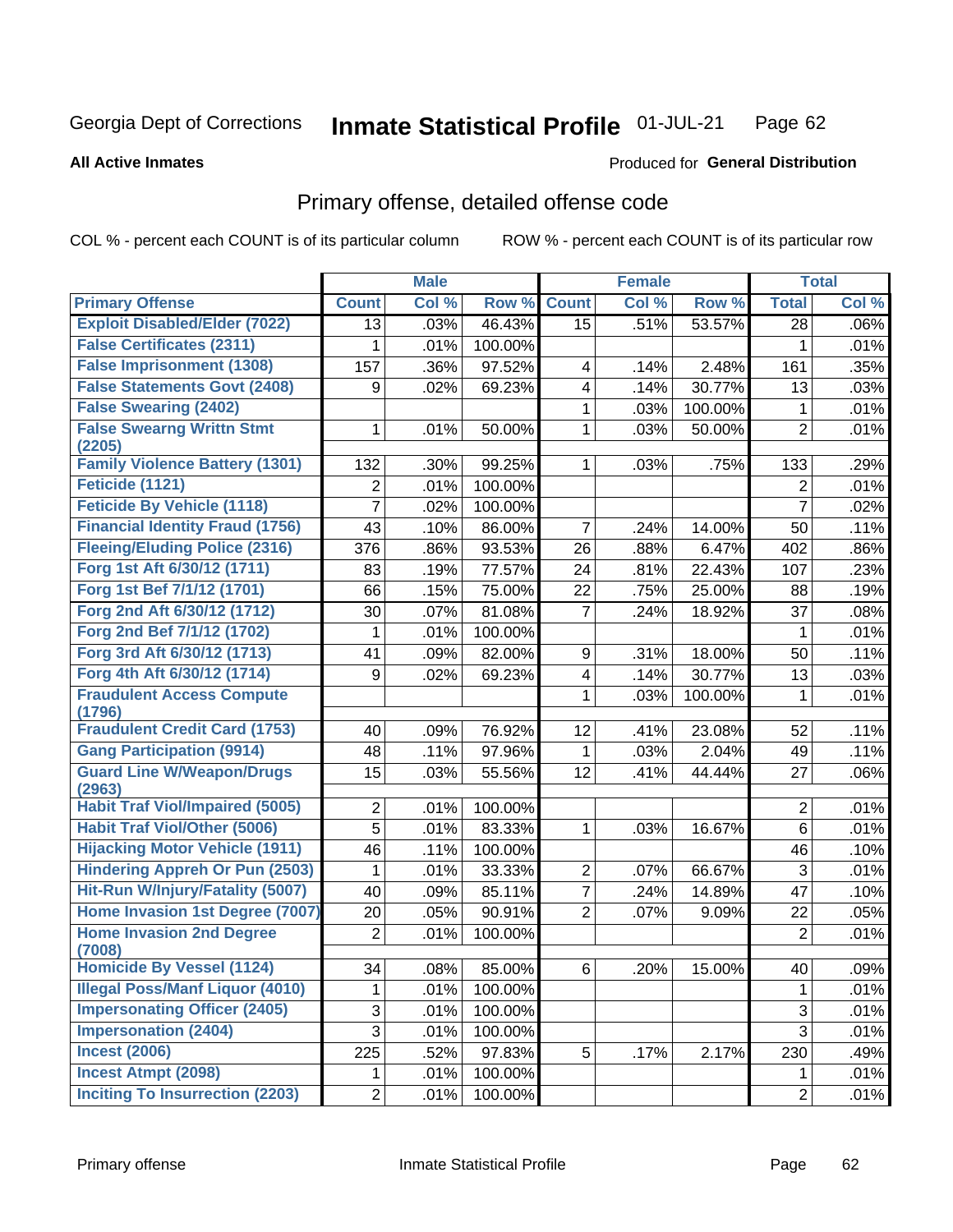#### Inmate Statistical Profile 01-JUL-21 Page 63

### **All Active Inmates**

## **Produced for General Distribution**

# Primary offense, detailed offense code

COL % - percent each COUNT is of its particular column

|                                                                  |                | <b>Male</b> |         |                         | <b>Female</b> |        |                         | <b>Total</b> |
|------------------------------------------------------------------|----------------|-------------|---------|-------------------------|---------------|--------|-------------------------|--------------|
| <b>Primary Offense</b>                                           | <b>Count</b>   | Col %       | Row %   | <b>Count</b>            | Col %         | Row %  | <b>Total</b>            | Col %        |
| <b>Influencing Witness (2313)</b>                                | 5              | .01%        | 83.33%  | $\mathbf{1}$            | .03%          | 16.67% | 6                       | .01%         |
| <b>Injury By Vehicle (1318)</b>                                  | 74             | .17%        | 80.43%  | 18                      | .61%          | 19.57% | 92                      | .20%         |
| <b>Insurance Fraud (7023)</b>                                    | 1              | .01%        | 100.00% |                         |               |        | 1                       | .01%         |
| <b>Insurrection (2202)</b>                                       | 5              | .01%        | 83.33%  | 1                       | .03%          | 16.67% | 6                       | .01%         |
| <b>Interfere Electronic Dvce (2614)</b>                          | 3              | .01%        | 100.00% |                         |               |        | 3                       | .01%         |
| <b>Interference With Custody (1312)</b>                          | 12             | .03%        | 92.31%  | 1                       | .03%          | 7.69%  | 13                      | .03%         |
| <b>Involuntary Manslaughter (1103)</b>                           | 152            | .35%        | 88.89%  | 19                      | .64%          | 11.11% | 171                     | .37%         |
| Keep Plc Pros Under 18 (7033)                                    | 1              | .01%        | 100.00% |                         |               |        | 1                       | .01%         |
| Kidnapping (1311)                                                | 1,367          | 3.14%       | 96.74%  | 46                      | 1.56%         | 3.26%  | 1,413                   | 3.04%        |
| <b>Livestock Theft (1817)</b>                                    | 5              | .01%        | 100.00% |                         |               |        | 5                       | .01%         |
| <b>Lottery Violation (2730)</b>                                  | 3              | .01%        | 100.00% |                         |               |        | 3                       | .01%         |
| Manf Methamph 200-399 Gm<br>(4144)                               | $\overline{4}$ | .01%        | 100.00% |                         |               |        | $\overline{\mathbf{4}}$ | .01%         |
| Manf Methamph 28-199 Gm<br>(4143)                                | 6              | .01%        | 75.00%  | $\overline{2}$          | .07%          | 25.00% | 8                       | .02%         |
| <b>Manf Methamph Unspec Amt</b><br>(4147)                        | 55             | .13%        | 93.22%  | $\overline{\mathbf{4}}$ | .14%          | 6.78%  | 59                      | .13%         |
| <b>Manufac Marijuana (7012)</b>                                  | 12             | .03%        | 92.31%  | 1                       | .03%          | 7.69%  | 13                      | .03%         |
| <b>Manufact Meth Near Child (2803)</b>                           | 9              | .02%        | 81.82%  | $\overline{2}$          | .07%          | 18.18% | 11                      | .02%         |
| <b>Misc Assault/Battery (1300)</b>                               | 9              | .02%        | 90.00%  | 1                       | .03%          | 10.00% | 10                      | .02%         |
| <b>Misc Correctionl Inst Off (6200)</b>                          | 5              | .01%        | 100.00% |                         |               |        | 5                       | .01%         |
| <b>Misc Drugs Trafficking (4100)</b>                             | 4              | .01%        | 100.00% |                         |               |        | 4                       | .01%         |
| <b>Misc Family Violence (1306)</b>                               | 1              | .01%        | 100.00% |                         |               |        | 1                       | .01%         |
| <b>Misc Forgery (1700)</b>                                       | 3              | .01%        | 100.00% |                         |               |        | $\sqrt{3}$              | .01%         |
| <b>Misc Fraud (1799)</b>                                         | $\overline{5}$ | .01%        | 62.50%  | 3                       | .10%          | 37.50% | 8                       | .02%         |
| <b>Misc Homicide Offense (1100)</b>                              | 5              | .01%        | 83.33%  | 1                       | .03%          | 16.67% | 6                       | .01%         |
| <b>Misc Mrals/Pblic H/Safty (6000)</b>                           | 1              | .01%        | 100.00% |                         |               |        | 1                       | .01%         |
| <b>Misc Obscenity (2100)</b>                                     | 12             | .03%        | 100.00% |                         |               |        | 12                      | .03%         |
| <b>Misc Sexual Offense (2000)</b>                                | 24             | .06%        | 96.00%  | 1                       | .03%          | 4.00%  | 25                      | .05%         |
| <b>Murder (1101)</b>                                             | 6,169          | 14.17%      | 93.67%  | 417                     | 14.15%        | 6.33%  | 6,586                   | 14.17%       |
| <b>Murder Conspire To Commit</b>                                 | 15             | .03%        | 93.75%  | 1                       | .03%          | 6.25%  | 16                      | .03%         |
| (1191)<br>Mutiny In Penal Inst (2507)                            |                |             | 100.00% |                         |               |        |                         |              |
| Necrophilia (2022)                                               | 9 <br>1        | .02%        |         |                         |               |        | 9<br>1                  | .02%         |
| <b>Obstr Of Law Enf Officer (2314)</b>                           |                | .01%        | 100.00% |                         |               |        |                         | .01%         |
|                                                                  | 280            | .64%        | 89.17%  | 34                      | 1.15%         | 10.83% | 314                     | .68%         |
| <b>Pandering By Compulsion (2017)</b><br>Party To A Crime (9911) | $\overline{2}$ | .01%        | 100.00% |                         |               |        | $\overline{2}$          | .01%         |
| Peeping Tom (3002)                                               | 1              | .01%        | 100.00% |                         |               |        | 1                       | .01%         |
|                                                                  | 9              | .02%        | 100.00% |                         |               |        | 9                       | .02%         |
| <b>Pimping A Minor Under 18 (2016)</b>                           | 8              | .02%        | 80.00%  | $\overline{2}$          | .07%          | 20.00% | 10                      | .02%         |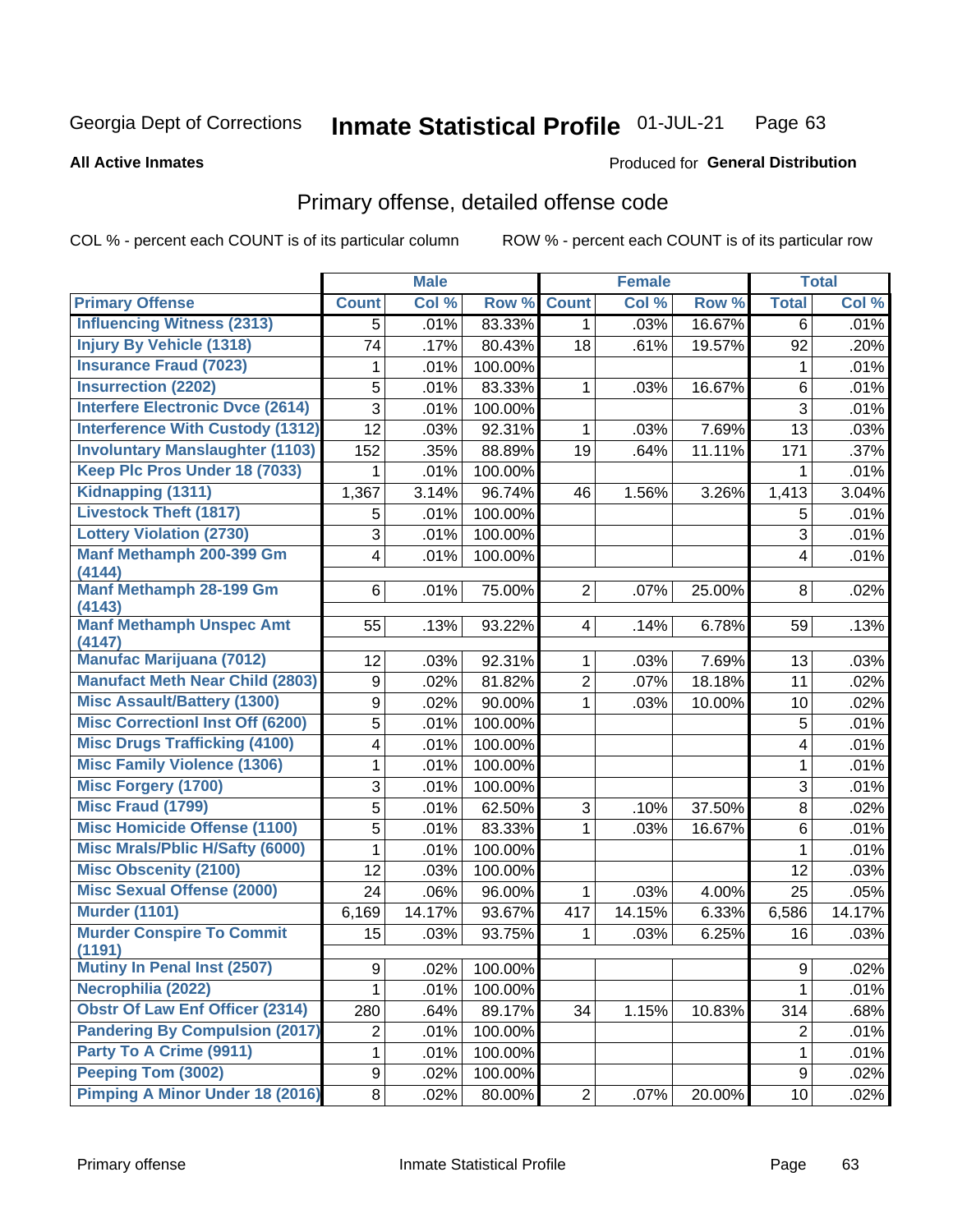#### Inmate Statistical Profile 01-JUL-21 Page 64

### **All Active Inmates**

## **Produced for General Distribution**

# Primary offense, detailed offense code

COL % - percent each COUNT is of its particular column

|                                            |                  | <b>Male</b> |         |                | <b>Female</b> |        |                | <b>Total</b> |
|--------------------------------------------|------------------|-------------|---------|----------------|---------------|--------|----------------|--------------|
| <b>Primary Offense</b>                     | <b>Count</b>     | Col %       | Row %   | <b>Count</b>   | Col %         | Row %  | <b>Total</b>   | Col %        |
| Poss Alprazolam (7003)                     | 6                | .01%        | 66.67%  | 3 <sup>1</sup> | .10%          | 33.33% | 9              | .02%         |
| Poss By Inm Proh Items (7015)              | 14               | .03%        | 82.35%  | $\overline{3}$ | .10%          | 17.65% | 17             | .04%         |
| <b>Poss Dep Stim Cntrf Drugs</b><br>(4007) | 44               | .10%        | 75.86%  | 14             | .48%          | 24.14% | 58             | .12%         |
| Poss Drug Related Matrl (4016)             | 11               | .03%        | 68.75%  | 5              | .17%          | 31.25% | 16             | .03%         |
| Poss Firearm 1st Offender (2913)           | 107              | .25%        | 96.40%  | 4              | .14%          | 3.60%  | 111            | .24%         |
| <b>Poss Firearm Convct Felon</b><br>(2914) | 959              | 2.20%       | 96.58%  | 34             | 1.15%         | 3.42%  | 993            | 2.14%        |
| Poss Hydrocodone (7004)                    | 15               | .03%        | 71.43%  | 6              | .20%          | 28.57% | 21             | .05%         |
| <b>Poss Knife During Crime (2911)</b>      | 3                | .01%        | 100.00% |                |               |        | 3              | .01%         |
| Poss Mda/Extsy (4033)                      | 1                | .01%        | 100.00% |                |               |        | $\mathbf{1}$   | .01%         |
| Poss Methamphetamine (4031)                | 400              | .92%        | 77.52%  | 116            | 3.94%         | 22.48% | 516            | 1.11%        |
| <b>Poss Narcotics Opiates (4006)</b>       | 30               | .07%        | 71.43%  | 12             | .41%          | 28.57% | 42             | .09%         |
| <b>Poss Of Certain Weapons (2912)</b>      | 19               | .04%        | 95.00%  | $\mathbf{1}$   | .03%          | 5.00%  | 20             | .04%         |
| Poss Of Cocaine (4022)                     | 195              | .45%        | 88.64%  | 25             | .85%          | 11.36% | 220            | .47%         |
| <b>Poss Of Firearm Dur Crime</b>           | 845              | 1.94%       | 94.84%  | 46             | 1.56%         | 5.16%  | 891            | 1.92%        |
| (2910)                                     |                  |             |         |                |               |        |                |              |
| <b>Poss Of Lsd (4008)</b>                  | $\overline{2}$   | .01%        | 100.00% |                |               |        | $\overline{2}$ | .01%         |
| Poss Of Marijuana (4009)                   | 33               | .08%        | 86.84%  | 5              | .17%          | 13.16% | 38             | .08%         |
| Poss Schedule I Drug (7034)                | 17               | .04%        | 77.27%  | $\overline{5}$ | .17%          | 22.73% | 22             | .05%         |
| <b>Poss Tools Commit Crime (1602)</b>      | $\boldsymbol{9}$ | .02%        | 100.00% |                |               |        | 9              | .02%         |
| Poss W Int Dis Other Drug (4053)           | 80               | .18%        | 86.96%  | 12             | .41%          | 13.04% | 92             | .20%         |
| Poss W Int Dist Cocaine (4050)             | 173              | .40%        | 96.11%  | $\overline{7}$ | .24%          | 3.89%  | 180            | .39%         |
| Poss W Int Dist Marijuana (4051)           | 402              | .92%        | 93.71%  | 27             | .92%          | 6.29%  | 429            | .92%         |
| Poss W Int Dist Meth (4052)                | 448              | 1.03%       | 79.43%  | 116            | 3.94%         | 20.57% | 564            | 1.21%        |
| Poss Within 1000 Hous Pjt (7009)           | 3                | .01%        | 100.00% |                |               |        | 3              | .01%         |
| <b>Poss Wpn Drugs By Prisnr</b><br>(2965)  | 18               | .04%        | 78.26%  | 5              | .17%          | 21.74% | 23             | .05%         |
| <b>Prov Sex Mater To Minors (2110)</b>     | $\overline{2}$   | .01%        | 100.00% |                |               |        | $\overline{2}$ | .01%         |
| <b>Racketeering (3404)</b>                 | 103              | .24%        | 77.44%  | 30             | 1.02%         | 22.56% | 133            | .29%         |
| <b>Rape (2001)</b>                         | 1,820            | 4.18%       | 99.56%  | 8              | .27%          | .44%   | 1,828          | 3.93%        |
| <b>Reck Cond Infected Person</b><br>(1317) | 4                | .01%        | 100.00% |                |               |        | 4              | .01%         |
| <b>Recv Gds Srvs Fraud Obtnd</b><br>(1755) | $\mathbf{1}$     | .01%        | 100.00% |                |               |        | $\mathbf{1}$   | .01%         |
| <b>Remov/Atmpt Wpn Pub Offl</b><br>(7021)  | 1                | .01%        | 100.00% |                |               |        | 1              | .01%         |
| Removal Baggage Cargo Etc<br>(2761)        | $\mathbf 1$      | .01%        | 100.00% |                |               |        | $\mathbf{1}$   | .01%         |
| Robbery (1901)                             | 772              | 1.77%       | 94.96%  | 41             | 1.39%         | 5.04%  | 813            | 1.75%        |
| <b>Robbery By Force (1903)</b>             | 155              | .36%        | 95.09%  | 8 <sup>1</sup> | .27%          | 4.91%  | 163            | .35%         |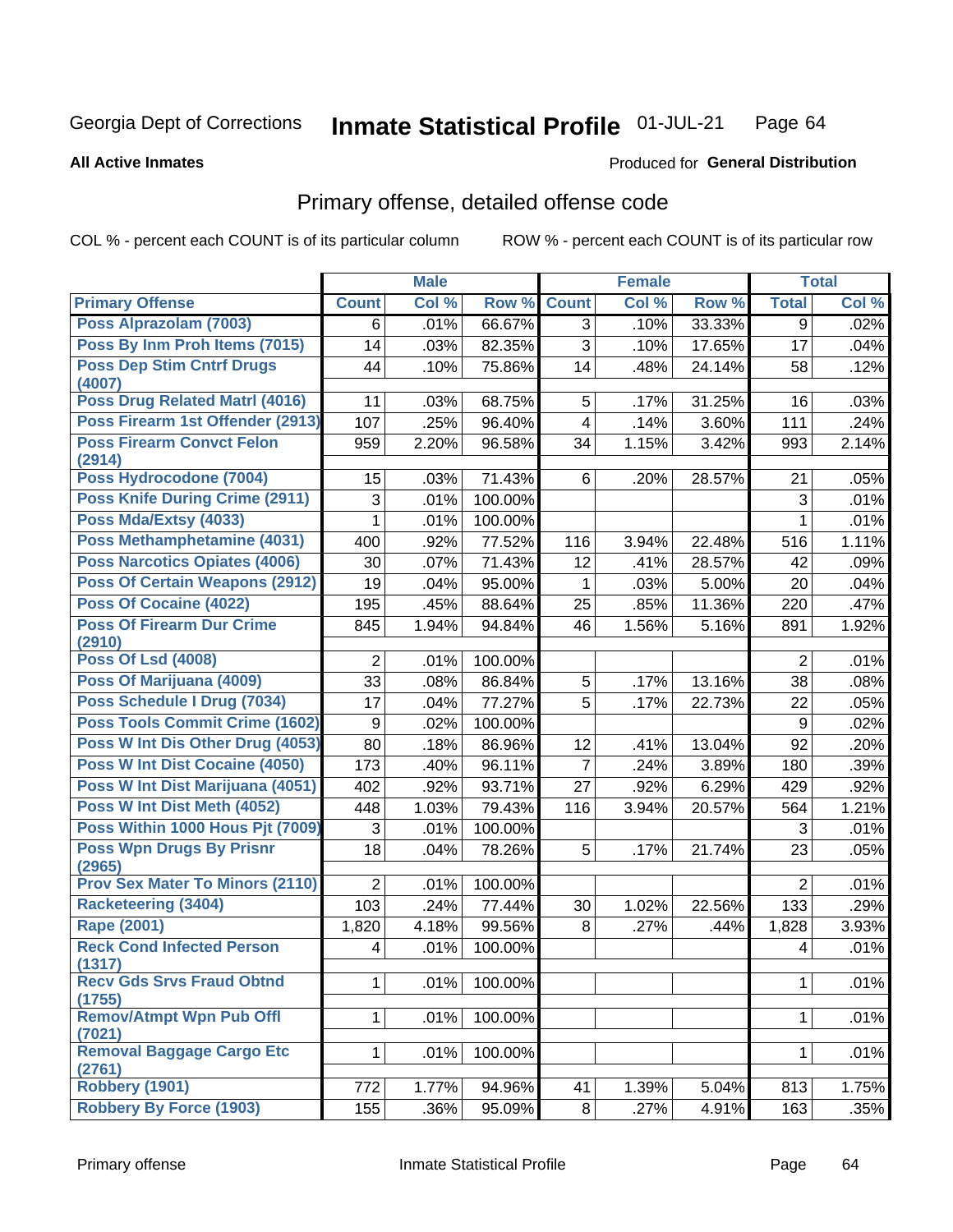#### Inmate Statistical Profile 01-JUL-21 Page 65

**All Active Inmates** 

## **Produced for General Distribution**

# Primary offense, detailed offense code

COL % - percent each COUNT is of its particular column

|                                            |                  | <b>Male</b> |         |                 | <b>Female</b> |         |                | <b>Total</b> |
|--------------------------------------------|------------------|-------------|---------|-----------------|---------------|---------|----------------|--------------|
| <b>Primary Offense</b>                     | <b>Count</b>     | Col %       | Row %   | <b>Count</b>    | Col %         | Row %   | <b>Total</b>   | Col %        |
| <b>Robbery By Intimidation (1904)</b>      | $\overline{213}$ | .49%        | 90.25%  | $\overline{23}$ | .78%          | 9.75%   | 236            | .51%         |
| <b>Robbery By Sudden Snatch</b><br>(1905)  | 103              | .24%        | 93.64%  | $\overline{7}$  | .24%          | 6.36%   | 110            | .24%         |
| <b>S/D Cocaine (4021)</b>                  | 226              | .52%        | 96.17%  | 9               | .31%          | 3.83%   | 235            | .51%         |
| <b>S/D Cont Sub Public (4017)</b>          | 13               | .03%        | 100.00% |                 |               |         | 13             | .03%         |
| S/D Cont Sub School (4018)                 | 14               | .03%        | 100.00% |                 |               |         | 14             | .03%         |
| S/D Dep Stim Cntrf Drugs (4002)            | 21               | .05%        | 84.00%  | 4               | .14%          | 16.00%  | 25             | .05%         |
| <b>S/D Narcotics Opiates (4001)</b>        | 10               | .02%        | 83.33%  | $\overline{2}$  | .07%          | 16.67%  | 12             | .03%         |
| S/D Of Marijuana (4004)                    | 90               | .21%        | 93.75%  | 6               | .20%          | 6.25%   | 96             | .21%         |
| Sale Mda/Extsy (4034)                      | $\overline{2}$   | .01%        | 100.00% |                 |               |         | $\overline{2}$ | .01%         |
| Sale Methamphetamine (4032)                | 182              | .42%        | 82.35%  | 39              | 1.32%         | 17.65%  | 221            | .48%         |
| <b>Sex Exploitation Child (2843)</b>       | 252              | .58%        | 99.60%  | 1               | .03%          | .40%    | 253            | .54%         |
| <b>Sex Offender Fail Registr (2026)</b>    | 436              | 1.00%       | 98.64%  | 6               | .20%          | 1.36%   | 442            | .95%         |
| <b>Sex Offender Fail To Move (2028)</b>    | 3                | .01%        | 100.00% |                 |               |         | 3              | .01%         |
| Sexl/Asslt/Agn/Pers/Cstdy (2023)           | 19               | .04%        | 95.00%  | 1               | .03%          | 5.00%   | 20             | .04%         |
| <b>Sexual Battery (2011)</b>               | 118              | .27%        | 98.33%  | $\overline{2}$  | .07%          | 1.67%   | 120            | .26%         |
| <b>Simple Battery (1316)</b>               | 14               | .03%        | 87.50%  | $\overline{2}$  | .07%          | 12.50%  | 16             | .03%         |
| <b>Sodomy (2002)</b>                       | 17               | .04%        | 100.00% |                 |               |         | 17             | .04%         |
| <b>Solicit Sodomy From Minor</b><br>(2025) | 3                | .01%        | 100.00% |                 |               |         | 3              | .01%         |
| <b>Solicit/Accepting Bribe (2712)</b>      |                  |             |         | 1               | .03%          | 100.00% | 1              | .01%         |
| <b>Stalking (1320)</b>                     | 3                | .01%        | 100.00% |                 |               |         | 3              | .01%         |
| <b>Statutory Rape (2018)</b>               | 637              | 1.46%       | 98.30%  | 11              | .37%          | 1.70%   | 648            | 1.39%        |
| <b>Tampering With Evidence (2315)</b>      | 12               | .03%        | 85.71%  | $\overline{2}$  | .07%          | 14.29%  | 14             | .03%         |
| <b>Telecommunications Fraud</b><br>(1759)  | $\overline{2}$   | .01%        | 100.00% |                 |               |         | $\overline{2}$ | .01%         |
| <b>Terrorist Threats &amp; Acts (1307)</b> | 284              | .65%        | 95.95%  | 12              | .41%          | 4.05%   | 296            | .64%         |
| <b>Theft Bring Prop In State (1815)</b>    | 8                | .02%        | 72.73%  | 3               | .10%          | 27.27%  | 11             | .02%         |
| <b>Theft By Conversion (1808)</b>          | 13               | .03%        | 92.86%  | 1               | .03%          | 7.14%   | 14             | .03%         |
| <b>Theft By Deception (1803)</b>           | 23               | .05%        | 85.19%  | 4               | .14%          | 14.81%  | 27             | .06%         |
| <b>Theft By Extortion (1804)</b>           | 1                | .01%        | 100.00% |                 |               |         | 1              | .01%         |
| <b>Theft By Rec Stolen Prop (1806)</b>     | 349              | .80%        | 92.82%  | 27              | .92%          | 7.18%   | 376            | .81%         |
| <b>Theft By Shoplifting (1821)</b>         | 245              | .56%        | 74.70%  | 83              | 2.82%         | 25.30%  | 328            | .71%         |
| <b>Theft By Taking (1802)</b>              | 463              | 1.06%       | 86.70%  | 71              | 2.41%         | 13.30%  | 534            | 1.15%        |
| <b>Theft Credit Card (1751)</b>            | $\overline{7}$   | .02%        | 63.64%  | 4               | .14%          | 36.36%  | 11             | .02%         |
| <b>Theft Motorveh Or Part (1813)</b>       | 20               | .05%        | 100.00% |                 |               |         | 20             | .04%         |
| <b>Theft Of Lost Property (1805)</b>       | 3                | .01%        | 100.00% |                 |               |         | $\mathbf{3}$   | .01%         |
| <b>Theft Of Services (1807)</b>            | 1                | .01%        | 100.00% |                 |               |         | $\mathbf 1$    | .01%         |
| <b>Theft Recv Prop Out State (1816)</b>    | 5                | .01%        | 100.00% |                 |               |         | 5              | .01%         |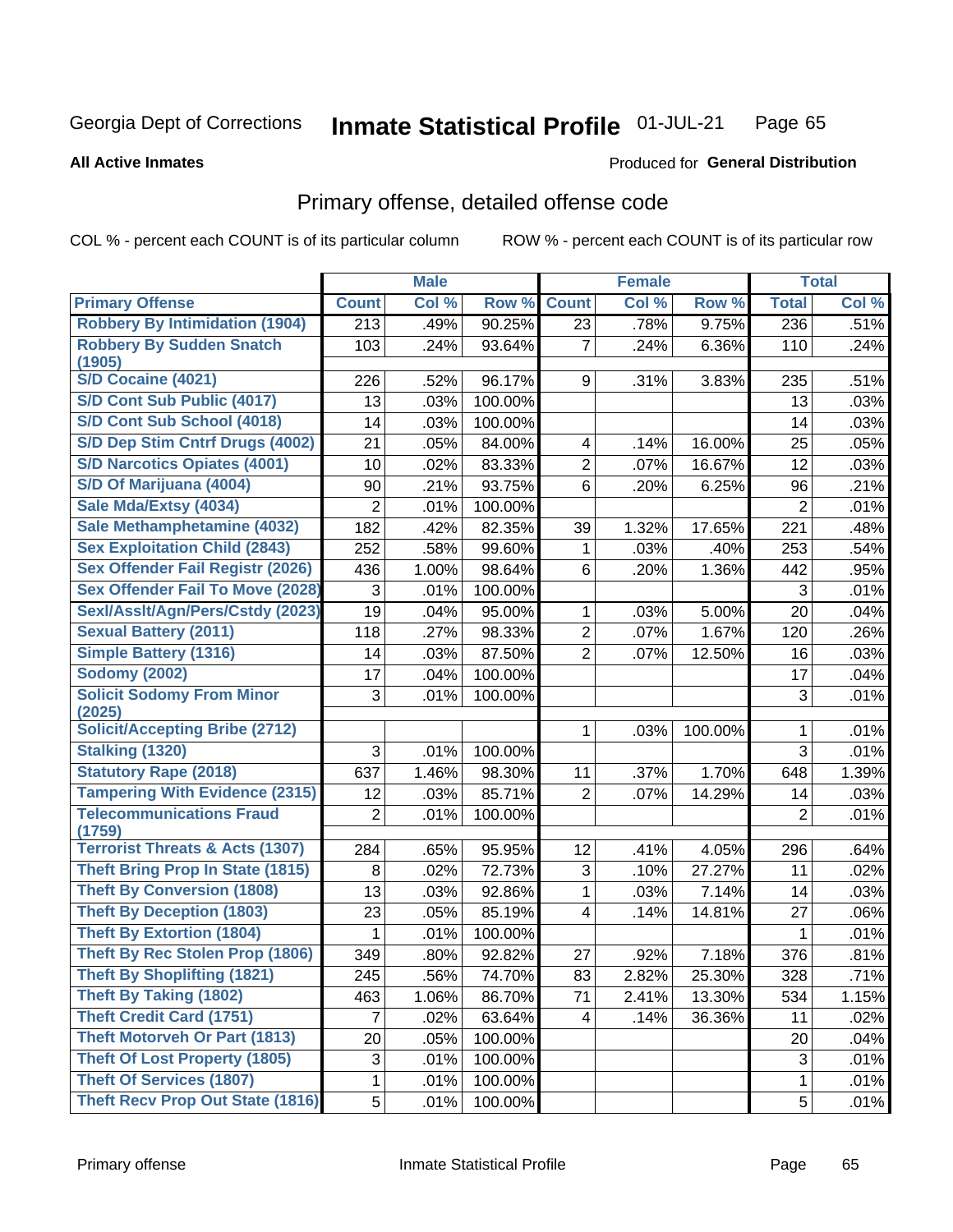#### Inmate Statistical Profile 01-JUL-21 Page 66

### **All Active Inmates**

## **Produced for General Distribution**

# Primary offense, detailed offense code

COL % - percent each COUNT is of its particular column

|                                            |                | <b>Male</b> |         |                         | <b>Female</b> |         |                | <b>Total</b> |
|--------------------------------------------|----------------|-------------|---------|-------------------------|---------------|---------|----------------|--------------|
| <b>Primary Offense</b>                     | <b>Count</b>   | Col %       | Row %   | <b>Count</b>            | Col %         | Row %   | <b>Total</b>   | Col %        |
| <b>Traf Amphtmine 200-399 Gm</b>           | 5              | .01%        | 71.43%  | $\overline{2}$          | .07%          | 28.57%  | 7              | .02%         |
| (4127)                                     |                |             |         |                         |               |         |                |              |
| <b>Traf Amphtmine 28-199 Gm</b><br>(4126)  | 6              | .01%        | 66.67%  | 3                       | .10%          | 33.33%  | 9              | .02%         |
| Traf Amphtmine 400+ Gm (4128)              | 3              | .01%        | 100.00% |                         |               |         | 3              | .01%         |
| <b>Traf Cocaine 201-400 Gm (4102)</b>      | 85             | .20%        | 93.41%  | 6                       | .20%          | 6.59%   | 91             | .20%         |
| <b>Traf Cocaine 401+ Gm (4103)</b>         | 74             | .17%        | 97.37%  | $\overline{2}$          | .07%          | 2.63%   | 76             | .16%         |
| Traf Cocaine Less 200 Gm (4101)            | 133            | .31%        | 96.38%  | $\overline{5}$          | .17%          | 3.62%   | 138            | .30%         |
| <b>Traf Marijna 10-2000 Lb (4121)</b>      | 38             | .09%        | 88.37%  | 5                       | .17%          | 11.63%  | 43             | .09%         |
| <b>Traf Marijna 10001+ Lb (4123)</b>       |                |             |         | 1                       | .03%          | 100.00% | $\mathbf 1$    | .01%         |
| Traf Mda/Extsy 200-399gm                   | 3              | .01%        | 100.00% |                         |               |         | 3              | .01%         |
| (4151)                                     |                |             |         |                         |               |         |                |              |
| <b>Traf Mda/Extsy 28-199gm (4150)</b>      | 13             | .03%        | 92.86%  | 1                       | .03%          | 7.14%   | 14             | .03%         |
| Traf Mda/Extsy 400+Gm (4152)               | 3              | .01%        | 100.00% |                         |               |         | 3              | .01%         |
| Traf Methamph 200-399 Gm                   | 150            | .34%        | 86.21%  | 24                      | .81%          | 13.79%  | 174            | .37%         |
| (4141)                                     |                |             |         |                         |               |         |                |              |
| <b>Traf Methamph 28-199 Gm</b><br>(4140)   | 446            | 1.02%       | 81.39%  | 102                     | 3.46%         | 18.61%  | 548            | 1.18%        |
| Traf Methamph 400+ Gm (4142)               | 101            | .23%        | 86.32%  | 16                      | .54%          | 13.68%  | 117            | .25%         |
| <b>Traf Methamph Unspec Amt</b>            | 89             | .20%        | 80.18%  | 22                      | .75%          | 19.82%  | 111            | .24%         |
| (4146)                                     |                |             |         |                         |               |         |                |              |
| <b>Traf Methaqualone&lt; 400 Gm</b>        | 3              | .01%        | 100.00% |                         |               |         | 3              | .01%         |
| (4124)                                     |                |             |         |                         |               |         |                |              |
| <b>Traf Narcotic 15-28 Gm (4112)</b>       | 40             | .09%        | 90.91%  | $\overline{\mathbf{4}}$ | .14%          | 9.09%   | 44             | .09%         |
| Traf Narcotic 29+ Gm (4113)                | 40             | .09%        | 95.24%  | $\overline{2}$          | .07%          | 4.76%   | 42             | .09%         |
| <b>Traf Narcotic Less 14 Gm (4111)</b>     | 45             | .10%        | 86.54%  | $\overline{7}$          | .24%          | 13.46%  | 52             | .11%         |
| <b>Traffick Labor Servitude (1330)</b>     | 1              | .01%        | 100.00% |                         |               |         | $\mathbf 1$    | .01%         |
| <b>Traffick Sexual Servitude (1331)</b>    | 21             | .05%        | 91.30%  | $\overline{2}$          | .07%          | 8.70%   | 23             | .05%         |
| <b>Unauth Dist Recrd Devices</b><br>(9907) | 1              | .01%        | 100.00% |                         |               |         | 1              | .01%         |
| <b>Unknown Offense (9999)</b>              | 7              | .02%        | 87.50%  | 1                       | .03%          | 12.50%  | 8              | .02%         |
| Uniwfl Mfg/Del/Dist N-C S (4014)           | $\overline{4}$ | .01%        | 100.00% |                         |               |         | 4              | .01%         |
| <b>Use Comm Facity Vio C Sub</b>           | 6              | .01%        | 85.71%  | 1                       | .03%          | 14.29%  | $\overline{7}$ | .02%         |
| (4133)                                     |                |             |         |                         |               |         |                |              |
| Vandalism To Church Etc (1505)             | $\mathbf 1$    | .01%        | 100.00% |                         |               |         | 1              | .01%         |
| <b>Vehicular Homicide (1123)</b>           | 292            | .67%        | 77.87%  | 83                      | 2.82%         | 22.13%  | 375            | .81%         |
| <b>Viol Dngrous Drgs Act (4013)</b>        | 110            | .25%        | 83.33%  | 22                      | .75%          | 16.67%  | 132            | .28%         |
| <b>Viol Ga Securities Act (1800)</b>       | 1              | .01%        | 100.00% |                         |               |         | 1              | .01%         |
| <b>Viol Motor Vehicle Laws (5001)</b>      | 20             | .05%        | 90.91%  | $\overline{2}$          | $.07\%$       | 9.09%   | 22             | .05%         |
| <b>Violatn Othr States Law (8001)</b>      | 28             | .06%        | 87.50%  | $\overline{4}$          | .14%          | 12.50%  | 32             | .07%         |
| <b>Vol Manslaughter Of Fetus</b>           | 3              | .01%        | 100.00% |                         |               |         | 3              | .01%         |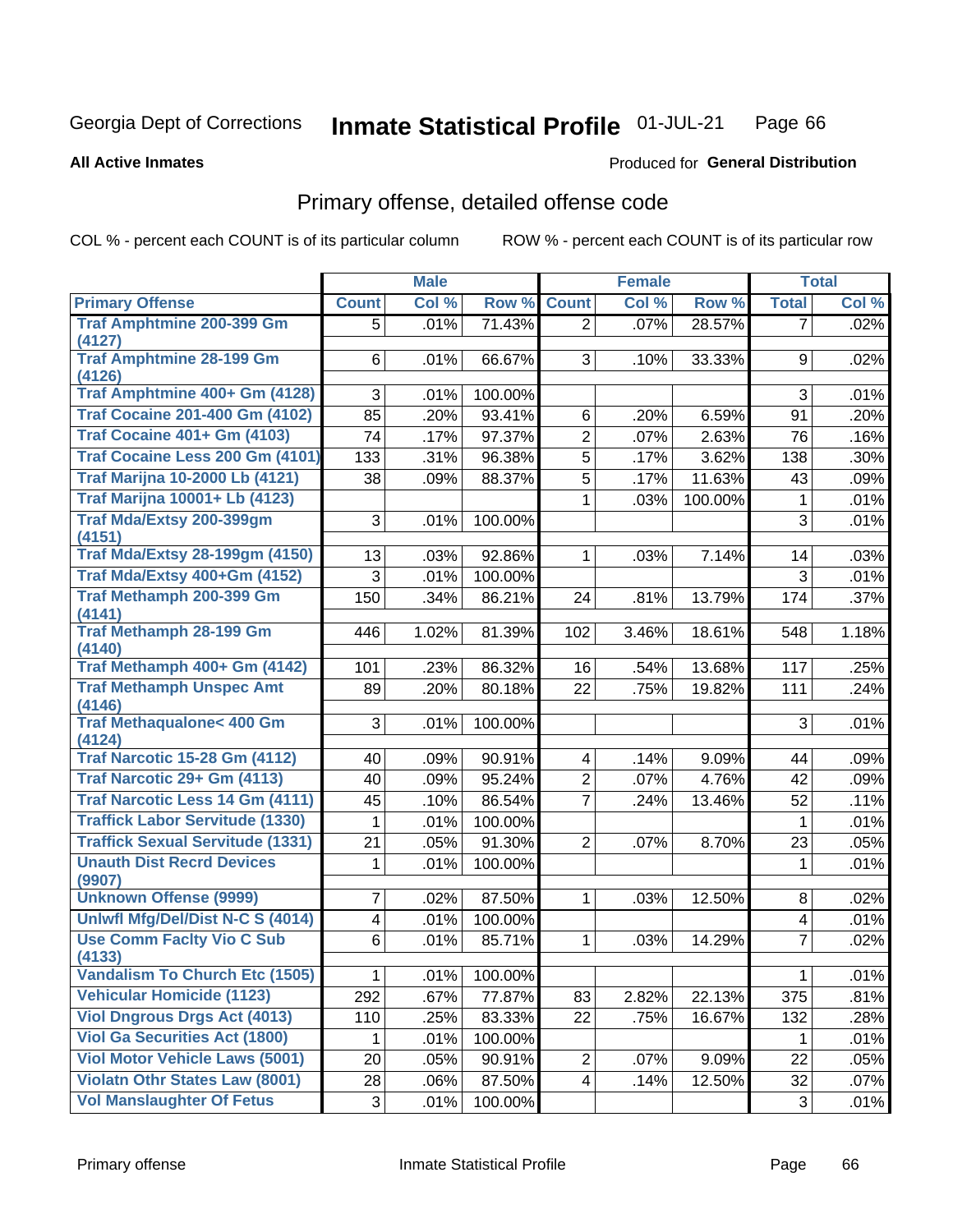#### Inmate Statistical Profile 01-JUL-21 Page 67

### **All Active Inmates**

# **Produced for General Distribution**

# Primary offense, detailed offense code

COL % - percent each COUNT is of its particular column

|                                         |                | <b>Male</b> |         |              | <b>Female</b> |         |                         | <b>Total</b> |
|-----------------------------------------|----------------|-------------|---------|--------------|---------------|---------|-------------------------|--------------|
| <b>Primary Offense</b>                  | <b>Count</b>   | Col %       | Row %   | <b>Count</b> | Col %         | Row %   | <b>Total</b>            | Col %        |
| (1119)                                  |                |             |         |              |               |         |                         |              |
| <b>Voluntary Manslaughter (1102)</b>    | 1,065          | 2.45%       | 88.97%  | 132          | 4.48%         | 11.03%  | 1,197                   | 2.58%        |
| <b>Abandonment Of Dep Child (11)</b>    | 4              | .01%        | 100.00% |              |               |         | 4                       | .01%         |
| <b>Abusive Language (63)</b>            | 1              | .01%        | 100.00% |              |               |         | 1                       | .01%         |
| <b>Assault &amp; Battery (21)</b>       | 5              | .01%        | 100.00% |              |               |         | 5                       | .01%         |
| <b>Bad Checks (52)</b>                  | $\overline{2}$ | .01%        | 66.67%  | 1            | .03%          | 33.33%  | 3                       | .01%         |
| <b>Burglary (45)</b>                    | 9              | .02%        | 100.00% |              |               |         | 9                       | .02%         |
| <b>Cheating &amp; Swindling (51)</b>    | 1              | .01%        | 100.00% |              |               |         | 1                       | .01%         |
| <b>Cpwl &amp; Concealed Weapon (93)</b> | 6              | .01%        | 100.00% |              |               |         | 6                       | .01%         |
| <b>Crmnl Attempt (98)</b>               | 1              | .01%        | 100.00% |              |               |         | 1                       | .01%         |
| <b>Cruelty To Children (37)</b>         | 1              | .01%        | 100.00% |              |               |         | 1                       | .01%         |
| <b>Dui</b> (72)                         | 4              | .01%        | 100.00% |              |               |         | 4                       | .01%         |
| Escape (92)                             | 3              | .01%        | 100.00% |              |               |         | 3                       | .01%         |
| Forgery (55)                            | 4              | .01%        | 100.00% |              |               |         | $\overline{\mathbf{4}}$ | .01%         |
| Lottery (54)                            | $\mathbf 1$    | .01%        | 100.00% |              |               |         | $\mathbf{1}$            | .01%         |
| <b>Misc Misdemeanor (500)</b>           | $\overline{2}$ | .01%        | 100.00% |              |               |         | $\overline{2}$          | .01%         |
| <b>Other Misdemeanor (99)</b>           | 17             | .04%        | 94.44%  | 1            | .03%          | 5.56%   | 18                      | .04%         |
| <b>Pointing Gun At Another (96)</b>     | 1              | .01%        | 100.00% |              |               |         | 1                       | .01%         |
| <b>Poss Ntp Whiskey (64)</b>            | 3              | .01%        | 100.00% |              |               |         | 3                       | .01%         |
| <b>Prostitution (81)</b>                |                |             |         | 1            | .03%          | 100.00% | 1                       | .01%         |
| <b>Public Drunkenness (61)</b>          | 4              | .01%        | 100.00% |              |               |         | 4                       | .01%         |
| <b>Simple Assault (24)</b>              | 1              | .01%        | 100.00% |              |               |         | 1                       | .01%         |
| <b>Simple Battery (25)</b>              | 1              | .01%        | 100.00% |              |               |         | 1                       | .01%         |
| <b>Terroristic Threats (78)</b>         | 1              | .01%        | 100.00% |              |               |         | 1                       | .01%         |
| <b>Theft By Taking - Larceny (41)</b>   | 35             | .08%        | 100.00% |              |               |         | 35                      | .08%         |
| <b>Viol Motor Veh Law (71)</b>          | 3              | .01%        | 100.00% |              |               |         | 3                       | .01%         |
| <b>Wife Beating (28)</b>                | $\overline{2}$ | .01%        | 100.00% |              |               |         | $\overline{2}$          | .01%         |
| <b>Total Rported</b>                    | 43,530         | 100%        | 93.66%  | 2,946        | 100%          | 6.34%   | 46,476                  | 101%         |

|                  | 109            |       | 44<br><u>, , a</u> |
|------------------|----------------|-------|--------------------|
| $F_{\mathbf{a}}$ | ההה הו<br>.035 | 2,947 | 46.586             |

| Mode (most frequent) | 1101 Murder | 1101 Murder | 1101 Murder |
|----------------------|-------------|-------------|-------------|
|                      |             |             |             |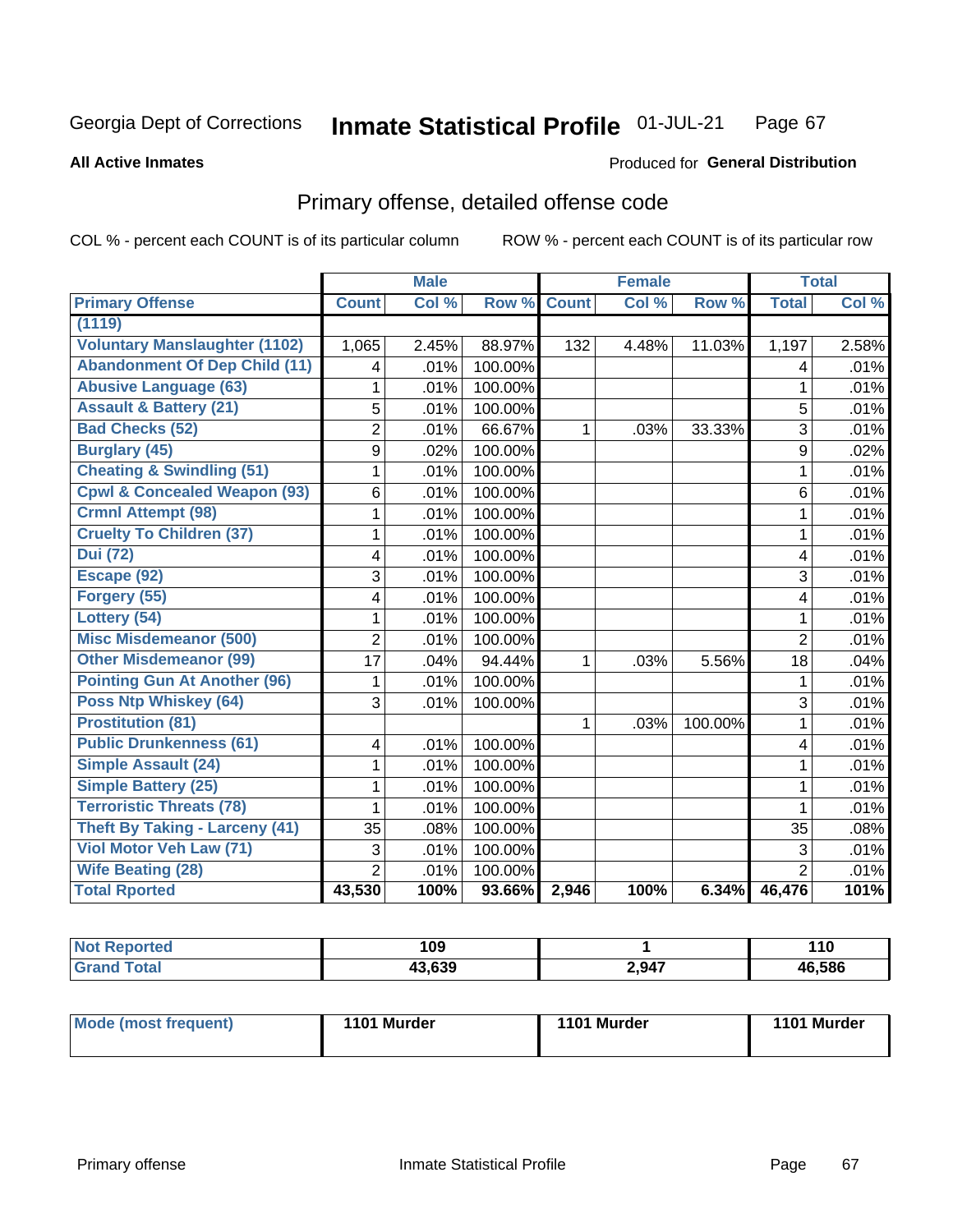#### Inmate Statistical Profile 01-JUL-21 Page 68

### **All Active Inmates**

# Produced for General Distribution

# County of conviction of primary offense

COL % - percent each COUNT is of its particular column

|     |                             |              | <b>Male</b> |                  |                         | <b>Female</b> |        |              | <b>Total</b> |
|-----|-----------------------------|--------------|-------------|------------------|-------------------------|---------------|--------|--------------|--------------|
|     | <b>County of Conviction</b> | <b>Count</b> | Col %       | Row <sub>%</sub> | <b>Count</b>            | Col %         | Row %  | <b>Total</b> | Col %        |
| 000 | <b>Unknown</b>              | 187          | .43%        | 93.97%           | 12                      | .41%          | 6.03%  | 199          | .43%         |
| 001 | <b>Appling County</b>       | 108          | .25%        | 96.43%           | 4                       | .14%          | 3.57%  | 112          | .24%         |
| 002 | <b>Atkinson County</b>      | 37           | .08%        | 94.87%           | 2                       | .07%          | 5.13%  | 39           | .08%         |
| 003 | <b>Bacon County</b>         | 63           | .14%        | 90.00%           | $\overline{7}$          | .24%          | 10.00% | 70           | .15%         |
| 004 | <b>Baker County</b>         | 13           | .03%        | 86.67%           | $\overline{2}$          | .07%          | 13.33% | 15           | .03%         |
| 005 | <b>Baldwin County</b>       | 277          | .63%        | 92.64%           | 22                      | .75%          | 7.36%  | 299          | .64%         |
| 006 | <b>Banks County</b>         | 60           | .14%        | 92.31%           | 5                       | .17%          | 7.69%  | 65           | .14%         |
| 007 | <b>Barrow County</b>        | 304          | .70%        | 90.48%           | 32                      | 1.09%         | 9.52%  | 336          | .72%         |
| 008 | <b>Bartow County</b>        | 595          | 1.36%       | 91.12%           | 58                      | 1.97%         | 8.88%  | 653          | 1.40%        |
| 009 | <b>Ben Hill County</b>      | 215          | .49%        | 95.56%           | 10                      | .34%          | 4.44%  | 225          | .48%         |
| 010 | <b>Berrien County</b>       | 90           | .21%        | 96.77%           | 3                       | .10%          | 3.23%  | 93           | .20%         |
| 011 | <b>Bibb County</b>          | 974          | 2.23%       | 95.30%           | 48                      | 1.63%         | 4.70%  | 1,022        | 2.19%        |
| 012 | <b>Bleckley County</b>      | 61           | .14%        | 91.04%           | $\,6$                   | .20%          | 8.96%  | 67           | .14%         |
| 013 | <b>Brantley County</b>      | 85           | .19%        | 85.86%           | 14                      | .48%          | 14.14% | 99           | .21%         |
| 014 | <b>Brooks County</b>        | 39           | .09%        | 100.00%          |                         |               |        | 39           | .08%         |
| 015 | <b>Bryan County</b>         | 41           | .09%        | 95.35%           | $\overline{2}$          | .07%          | 4.65%  | 43           | .09%         |
| 016 | <b>Bulloch County</b>       | 423          | .97%        | 93.38%           | 30                      | 1.02%         | 6.62%  | 453          | .97%         |
| 017 | <b>Burke County</b>         | 205          | .47%        | 97.16%           | 6                       | .20%          | 2.84%  | 211          | .45%         |
| 018 | <b>Butts County</b>         | 123          | .28%        | 90.44%           | 13                      | .44%          | 9.56%  | 136          | .29%         |
| 019 | <b>Calhoun County</b>       | 23           | .05%        | 88.46%           | $\sqrt{3}$              | .10%          | 11.54% | 26           | .06%         |
| 020 | <b>Camden County</b>        | 167          | .38%        | 93.30%           | 12                      | .41%          | 6.70%  | 179          | .38%         |
| 021 | <b>Candler County</b>       | 103          | .24%        | 92.79%           | $\,8\,$                 | .27%          | 7.21%  | 111          | .24%         |
| 022 | <b>Carroll County</b>       | 531          | 1.22%       | 93.49%           | 37                      | 1.26%         | 6.51%  | 568          | 1.22%        |
| 023 | <b>Catoosa County</b>       | 323          | .74%        | 92.29%           | 27                      | .92%          | 7.71%  | 350          | .75%         |
| 024 | <b>Charlton County</b>      | 52           | .12%        | 89.66%           | $\,6$                   | .20%          | 10.34% | 58           | .12%         |
| 025 | <b>Chatham County</b>       | 1,555        | 3.56%       | 96.34%           | 59                      | 2.00%         | 3.66%  | 1,614        | 3.46%        |
| 026 | <b>Chattahoochee County</b> | 14           | .03%        | 100.00%          |                         |               |        | 14           | .03%         |
| 027 | <b>Chattooga County</b>     | 169          | .39%        | 89.42%           | 20                      | .68%          | 10.58% | 189          | .41%         |
| 028 | <b>Cherokee County</b>      | 490          | 1.12%       | 92.63%           | 39                      | 1.32%         | 7.37%  | 529          | 1.14%        |
| 029 | <b>Clarke County</b>        | 451          | 1.03%       | 94.15%           | 28                      | .95%          | 5.85%  | 479          | 1.03%        |
| 030 | <b>Clay County</b>          | 20           | .05%        | 83.33%           | $\overline{\mathbf{4}}$ | .14%          | 16.67% | 24           | .05%         |
| 031 | <b>Clayton County</b>       | 1,165        | 2.67%       | 93.65%           | 79                      | 2.68%         | 6.35%  | 1,244        | 2.67%        |
| 032 | <b>Clinch County</b>        | 39           | .09%        | 95.12%           | $\overline{2}$          | .07%          | 4.88%  | 41           | .09%         |
| 033 | <b>Cobb County</b>          | 2,116        | 4.85%       | 94.00%           | 135                     | 4.58%         | 6.00%  | 2,251        | 4.83%        |
| 034 | <b>Coffee County</b>        | 257          | .59%        | 93.45%           | 18                      | .61%          | 6.55%  | 275          | .59%         |
| 035 | <b>Colquitt County</b>      | 201          | .46%        | 94.37%           | 12                      | .41%          | 5.63%  | 213          | .46%         |
| 036 | <b>Columbia County</b>      | 345          | .79%        | 90.79%           | 35                      | 1.19%         | 9.21%  | 380          | .82%         |
| 037 | <b>Cook County</b>          | 101          | .23%        | 92.66%           | 8                       | .27%          | 7.34%  | 109          | .23%         |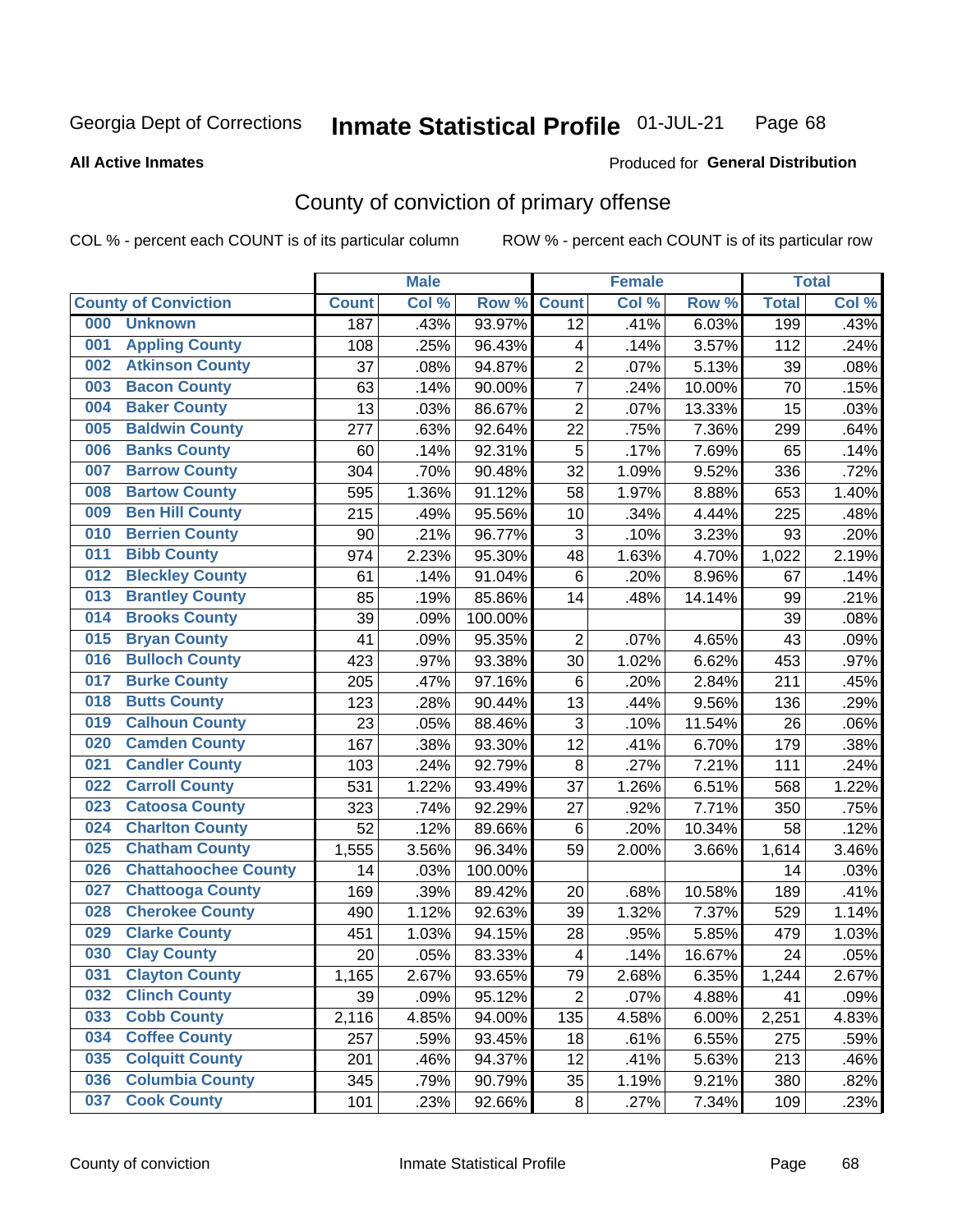#### **Inmate Statistical Profile 01-JUL-21** Page 69

### **All Active Inmates**

# **Produced for General Distribution**

## County of conviction of primary offense

COL % - percent each COUNT is of its particular column

|                               |                         |              | <b>Male</b> |         |                | <b>Female</b> |        |                  | <b>Total</b> |
|-------------------------------|-------------------------|--------------|-------------|---------|----------------|---------------|--------|------------------|--------------|
| <b>County of Conviction</b>   |                         | <b>Count</b> | Col %       | Row %   | <b>Count</b>   | Col %         | Row %  | <b>Total</b>     | Col %        |
| <b>Coweta County</b><br>038   |                         | 546          | 1.25%       | 95.29%  | 27             | .92%          | 4.71%  | $\overline{573}$ | 1.23%        |
| 039                           | <b>Crawford County</b>  | 22           | .05%        | 95.65%  | 1              | .03%          | 4.35%  | 23               | .05%         |
| <b>Crisp County</b><br>040    |                         | 327          | .75%        | 94.51%  | 19             | .64%          | 5.49%  | 346              | .74%         |
| <b>Dade County</b><br>041     |                         | 84           | .19%        | 97.67%  | $\overline{2}$ | .07%          | 2.33%  | 86               | .18%         |
| <b>Dawson County</b><br>042   |                         | 93           | .21%        | 93.00%  | $\overline{7}$ | .24%          | 7.00%  | 100              | .21%         |
| 043<br><b>Decatur County</b>  |                         | 223          | .51%        | 96.54%  | 8              | .27%          | 3.46%  | 231              | .50%         |
| <b>Dekalb County</b><br>044   |                         | 2,359        | 5.41%       | 95.31%  | 116            | 3.94%         | 4.69%  | 2,475            | 5.31%        |
| <b>Dodge County</b><br>045    |                         | 101          | .23%        | 92.66%  | 8              | .27%          | 7.34%  | 109              | .23%         |
| <b>Dooly County</b><br>046    |                         | 121          | .28%        | 95.28%  | $6\phantom{1}$ | .20%          | 4.72%  | 127              | .27%         |
| 047                           | <b>Dougherty County</b> | 715          | 1.64%       | 96.75%  | 24             | .81%          | 3.25%  | 739              | 1.59%        |
| 048                           | <b>Douglas County</b>   | 905          | 2.07%       | 91.88%  | 80             | 2.71%         | 8.12%  | 985              | 2.11%        |
| <b>Early County</b><br>049    |                         | 79           | .18%        | 98.75%  | 1              | .03%          | 1.25%  | 80               | .17%         |
| <b>Echols County</b><br>050   |                         | 12           | .03%        | 92.31%  | $\mathbf{1}$   | .03%          | 7.69%  | 13               | .03%         |
| 051                           | <b>Effingham County</b> | 200          | .46%        | 89.69%  | 23             | .78%          | 10.31% | 223              | .48%         |
| <b>Elbert County</b><br>052   |                         | 125          | .29%        | 93.98%  | 8              | .27%          | 6.02%  | 133              | .29%         |
| 053                           | <b>Emanuel County</b>   | 141          | .32%        | 90.97%  | 14             | .48%          | 9.03%  | 155              | .33%         |
| <b>Evans County</b><br>054    |                         | 75           | .17%        | 94.94%  | 4              | .14%          | 5.06%  | 79               | .17%         |
| <b>Fannin County</b><br>055   |                         | 90           | .21%        | 89.11%  | 11             | .37%          | 10.89% | 101              | .22%         |
| <b>Fayette County</b><br>056  |                         | 275          | .63%        | 95.82%  | 12             | .41%          | 4.18%  | 287              | .62%         |
| <b>Floyd County</b><br>057    |                         | 823          | 1.89%       | 90.84%  | 83             | 2.82%         | 9.16%  | 906              | 1.94%        |
| <b>Forsyth County</b><br>058  |                         | 344          | .79%        | 91.73%  | 31             | 1.05%         | 8.27%  | 375              | .80%         |
| <b>Franklin County</b><br>059 |                         | 143          | .33%        | 86.67%  | 22             | .75%          | 13.33% | 165              | .35%         |
| <b>Fulton County</b><br>060   |                         | 4,303        | 9.86%       | 96.37%  | 162            | 5.50%         | 3.63%  | 4,465            | 9.58%        |
| <b>Gilmer County</b><br>061   |                         | 94           | .22%        | 93.07%  | 7              | .24%          | 6.93%  | 101              | .22%         |
| 062                           | <b>Glascock County</b>  | 8            | .02%        | 100.00% |                |               |        | 8                | .02%         |
| 063<br><b>Glynn County</b>    |                         | 499          | 1.14%       | 95.05%  | 26             | .88%          | 4.95%  | 525              | 1.13%        |
| <b>Gordon County</b><br>064   |                         | 344          | .79%        | 91.25%  | 33             | 1.12%         | 8.75%  | 377              | .81%         |
| <b>Grady County</b><br>065    |                         | 139          | .32%        | 95.21%  | $\overline{7}$ | .24%          | 4.79%  | 146              | .31%         |
| <b>Greene County</b><br>066   |                         | 89           | .20%        | 95.70%  | 4              | .14%          | 4.30%  | 93               | .20%         |
| 067                           | <b>Gwinnett County</b>  | 2,252        | 5.16%       | 94.30%  | 136            | 4.61%         | 5.70%  | 2,388            | 5.13%        |
| 068                           | <b>Habersham County</b> | 112          | .26%        | 92.56%  | 9              | .31%          | 7.44%  | 121              | .26%         |
| 069<br><b>Hall County</b>     |                         | 594          | 1.36%       | 92.81%  | 46             | 1.56%         | 7.19%  | 640              | 1.37%        |
| 070                           | <b>Hancock County</b>   | 37           | .08%        | 92.50%  | 3              | .10%          | 7.50%  | 40               | .09%         |
| 071                           | <b>Haralson County</b>  | 114          | .26%        | 92.68%  | 9              | .31%          | 7.32%  | 123              | .26%         |
| <b>Harris County</b><br>072   |                         | 90           | .21%        | 91.84%  | 8              | .27%          | 8.16%  | 98               | .21%         |
| <b>Hart County</b><br>073     |                         | 158          | .36%        | 93.49%  | 11             | .37%          | 6.51%  | 169              | .36%         |
| <b>Heard County</b><br>074    |                         | 39           | .09%        | 95.12%  | $\overline{2}$ | .07%          | 4.88%  | 41               | .09%         |
| <b>Henry County</b><br>075    |                         | 562          | 1.29%       | 92.59%  | 45             | 1.53%         | 7.41%  | 607              | 1.30%        |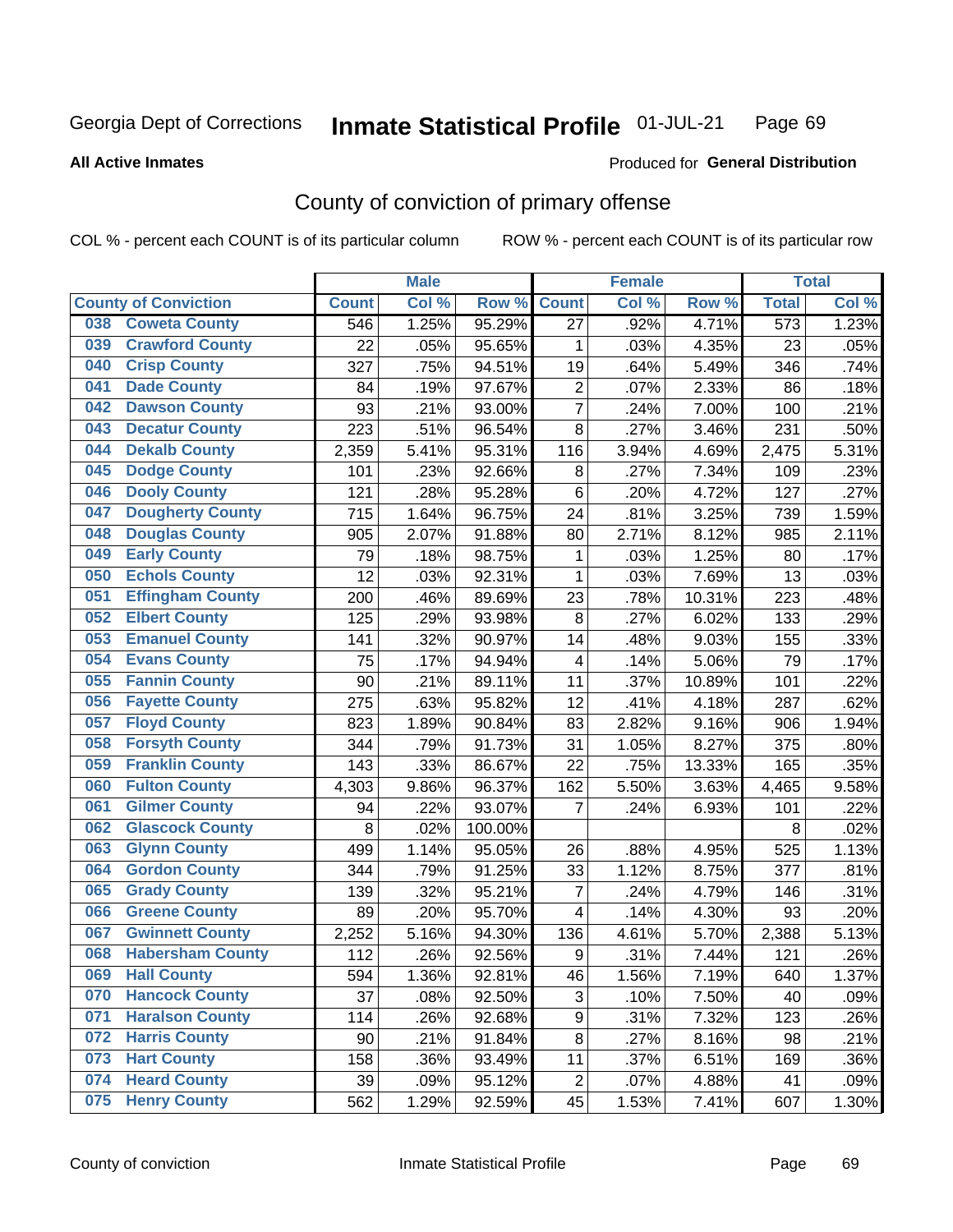#### Inmate Statistical Profile 01-JUL-21 Page 70

### **All Active Inmates**

# Produced for General Distribution

# County of conviction of primary offense

COL % - percent each COUNT is of its particular column

|                                 |              | <b>Male</b> |         |                         | <b>Female</b> |        |              | <b>Total</b> |
|---------------------------------|--------------|-------------|---------|-------------------------|---------------|--------|--------------|--------------|
| <b>County of Conviction</b>     | <b>Count</b> | Col %       | Row %   | <b>Count</b>            | Col %         | Row %  | <b>Total</b> | Col %        |
| <b>Houston County</b><br>076    | 677          | 1.55%       | 91.98%  | 59                      | 2.00%         | 8.02%  | 736          | 1.58%        |
| <b>Irwin County</b><br>077      | 56           | .13%        | 98.25%  | 1                       | .03%          | 1.75%  | 57           | .12%         |
| <b>Jackson County</b><br>078    | 248          | .57%        | 91.18%  | 24                      | .81%          | 8.82%  | 272          | .58%         |
| <b>Jasper County</b><br>079     | 51           | .12%        | 96.23%  | $\overline{2}$          | .07%          | 3.77%  | 53           | .11%         |
| <b>Jeff Davis County</b><br>080 | 76           | .17%        | 95.00%  | 4                       | .14%          | 5.00%  | 80           | .17%         |
| 081<br><b>Jefferson County</b>  | 142          | .33%        | 92.81%  | 11                      | .37%          | 7.19%  | 153          | .33%         |
| <b>Jenkins County</b><br>082    | 61           | .14%        | 92.42%  | 5                       | .17%          | 7.58%  | 66           | .14%         |
| <b>Johnson County</b><br>083    | 37           | .08%        | 97.37%  | 1                       | .03%          | 2.63%  | 38           | .08%         |
| <b>Jones County</b><br>084      | 169          | .39%        | 86.22%  | 27                      | .92%          | 13.78% | 196          | .42%         |
| <b>Lamar County</b><br>085      | 76           | .17%        | 90.48%  | 8                       | .27%          | 9.52%  | 84           | .18%         |
| <b>Lanier County</b><br>086     | 48           | .11%        | 88.89%  | $\,6$                   | .20%          | 11.11% | 54           | .12%         |
| <b>Laurens County</b><br>087    | 273          | .63%        | 92.86%  | 21                      | .71%          | 7.14%  | 294          | .63%         |
| <b>Lee County</b><br>088        | 61           | .14%        | 89.71%  | $\overline{7}$          | .24%          | 10.29% | 68           | .15%         |
| <b>Liberty County</b><br>089    | 179          | .41%        | 94.21%  | 11                      | .37%          | 5.79%  | 190          | .41%         |
| <b>Lincoln County</b><br>090    | 31           | .07%        | 88.57%  | $\overline{\mathbf{4}}$ | .14%          | 11.43% | 35           | .08%         |
| <b>Long County</b><br>091       | 59           | .14%        | 93.65%  | 4                       | .14%          | 6.35%  | 63           | .14%         |
| <b>Lowndes County</b><br>092    | 421          | .96%        | 95.46%  | 20                      | .68%          | 4.54%  | 441          | .95%         |
| <b>Lumpkin County</b><br>093    | 70           | .16%        | 94.59%  | 4                       | .14%          | 5.41%  | 74           | .16%         |
| <b>Macon County</b><br>094      | 43           | .10%        | 95.56%  | $\overline{2}$          | .07%          | 4.44%  | 45           | .10%         |
| <b>Madison County</b><br>095    | 125          | .29%        | 89.93%  | 14                      | .48%          | 10.07% | 139          | .30%         |
| <b>Marion County</b><br>096     | 24           | .05%        | 96.00%  | 1                       | .03%          | 4.00%  | 25           | .05%         |
| <b>Mcduffie County</b><br>097   | 165          | .38%        | 94.83%  | $\boldsymbol{9}$        | .31%          | 5.17%  | 174          | .37%         |
| <b>Mcintosh County</b><br>098   | 52           | .12%        | 89.66%  | $6\phantom{1}$          | .20%          | 10.34% | 58           | .12%         |
| <b>Meriwether County</b><br>099 | 143          | .33%        | 91.67%  | 13                      | .44%          | 8.33%  | 156          | .33%         |
| <b>Miller County</b><br>100     | 31           | .07%        | 100.00% |                         |               |        | 31           | .07%         |
| <b>Mitchell County</b><br>101   | 125          | .29%        | 93.28%  | 9                       | .31%          | 6.72%  | 134          | .29%         |
| <b>Monroe County</b><br>102     | 149          | .34%        | 90.85%  | 15                      | .51%          | 9.15%  | 164          | .35%         |
| <b>Montgomery County</b><br>103 | 26           | .06%        | 89.66%  | 3                       | .10%          | 10.34% | 29           | .06%         |
| <b>Morgan County</b><br>104     | 122          | .28%        | 90.37%  | 13                      | .44%          | 9.63%  | 135          | .29%         |
| <b>Murray County</b><br>105     | 192          | .44%        | 88.48%  | 25                      | .85%          | 11.52% | 217          | .47%         |
| <b>Muscogee County</b><br>106   | 998          | 2.29%       | 95.41%  | 48                      | 1.63%         | 4.59%  | 1,046        | 2.25%        |
| 107<br><b>Newton County</b>     | 607          | 1.39%       | 91.83%  | 54                      | 1.83%         | 8.17%  | 661          | 1.42%        |
| <b>Oconee County</b><br>108     | 46           | .11%        | 100.00% |                         |               |        | 46           | .10%         |
| 109<br><b>Oglethorpe County</b> | 65           | .15%        | 98.48%  | 1                       | .03%          | 1.52%  | 66           | .14%         |
| <b>Paulding County</b><br>110   | 214          | .49%        | 93.86%  | 14                      | .48%          | 6.14%  | 228          | .49%         |
| <b>Peach County</b><br>111      | 67           | .15%        | 94.37%  | 4                       | .14%          | 5.63%  | 71           | .15%         |
| <b>Pickens County</b><br>112    | 87           | .20%        | 91.58%  | 8                       | .27%          | 8.42%  | 95           | .20%         |
| <b>Pierce County</b><br>113     | 109          | .25%        | 90.83%  | 11                      | .37%          | 9.17%  | 120          | .26%         |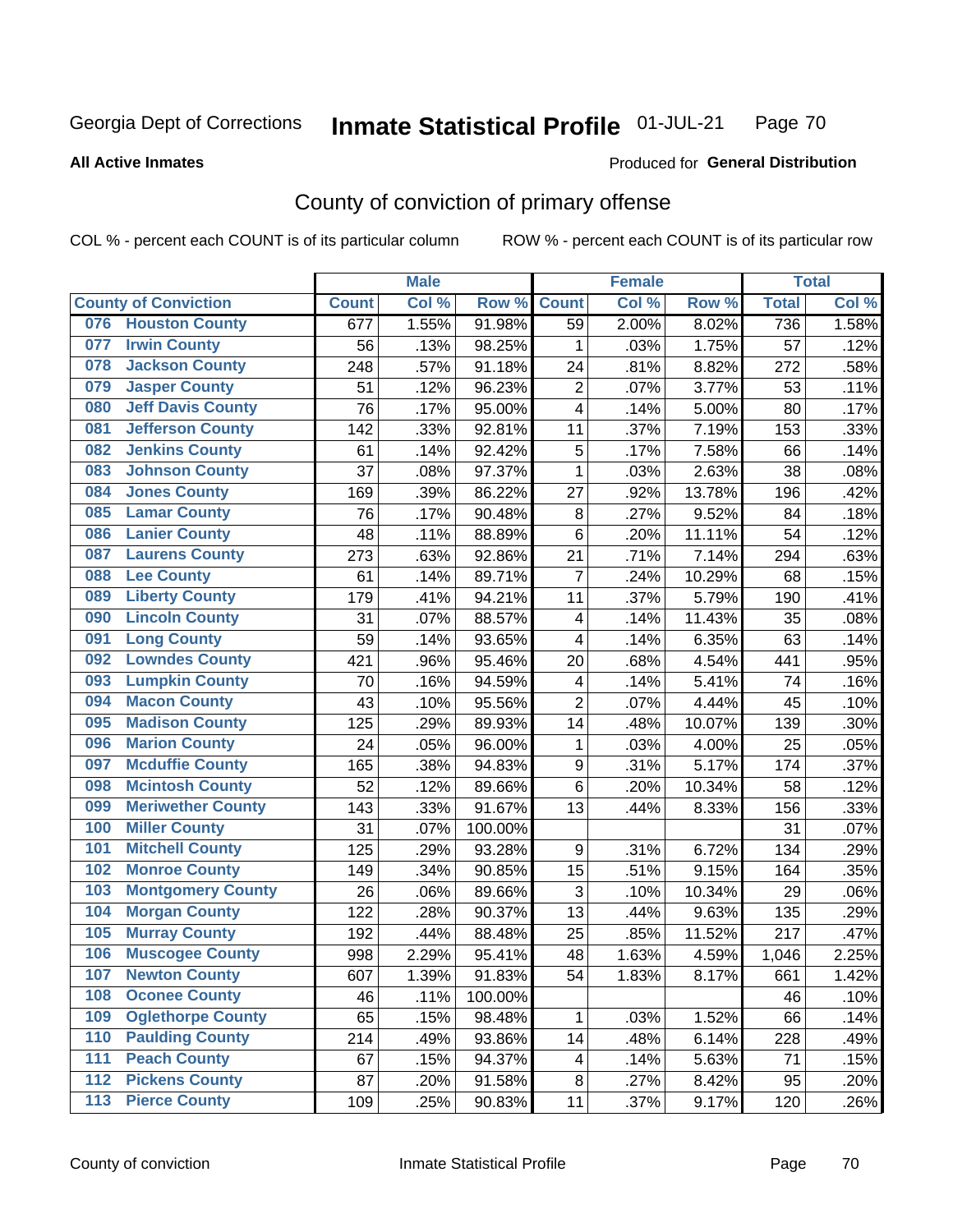#### Inmate Statistical Profile 01-JUL-21 Page 71

### **All Active Inmates**

## **Produced for General Distribution**

# County of conviction of primary offense

COL % - percent each COUNT is of its particular column

|                                          |              | <b>Male</b> |         |                | <b>Female</b> |        |                 | <b>Total</b> |
|------------------------------------------|--------------|-------------|---------|----------------|---------------|--------|-----------------|--------------|
| <b>County of Conviction</b>              | <b>Count</b> | Col %       | Row %   | <b>Count</b>   | Col %         | Row %  | <b>Total</b>    | Col %        |
| 114 Pike County                          | 48           | .11%        | 92.31%  | 4              | .14%          | 7.69%  | $\overline{52}$ | .11%         |
| <b>Polk County</b><br>$\overline{115}$   | 185          | .42%        | 92.04%  | 16             | .54%          | 7.96%  | 201             | .43%         |
| <b>Pulaski County</b><br>116             | 32           | .07%        | 82.05%  | $\overline{7}$ | .24%          | 17.95% | 39              | .08%         |
| 117<br><b>Putnam County</b>              | 146          | .33%        | 92.99%  | 11             | .37%          | 7.01%  | 157             | .34%         |
| <b>Quitman County</b><br>118             | 10           | .02%        | 100.00% |                |               |        | 10              | .02%         |
| <b>Rabun County</b><br>119               | 56           | .13%        | 83.58%  | 11             | .37%          | 16.42% | 67              | .14%         |
| <b>Randolph County</b><br>120            | 45           | .10%        | 95.74%  | $\overline{2}$ | .07%          | 4.26%  | 47              | .10%         |
| <b>Richmond County</b><br>121            | 1,583        | 3.63%       | 94.34%  | 95             | 3.22%         | 5.66%  | 1,678           | 3.60%        |
| <b>Rockdale County</b><br>122            | 375          | .86%        | 93.05%  | 28             | .95%          | 6.95%  | 403             | .87%         |
| <b>Schley County</b><br>123              | 17           | .04%        | 100.00% |                |               |        | 17              | .04%         |
| <b>Screven County</b><br>124             | 94           | .22%        | 95.92%  | 4              | .14%          | 4.08%  | 98              | .21%         |
| <b>Seminole County</b><br>125            | 54           | .12%        | 88.52%  | $\overline{7}$ | .24%          | 11.48% | 61              | .13%         |
| <b>Spalding County</b><br>126            | 402          | .92%        | 93.06%  | 30             | 1.02%         | 6.94%  | 432             | .93%         |
| <b>Stephens County</b><br>127            | 123          | .28%        | 96.09%  | 5              | .17%          | 3.91%  | 128             | .27%         |
| <b>Stewart County</b><br>128             | 21           | .05%        | 87.50%  | 3              | .10%          | 12.50% | 24              | .05%         |
| <b>Sumter County</b><br>129              | 191          | .44%        | 96.46%  | $\overline{7}$ | .24%          | 3.54%  | 198             | .43%         |
| <b>Talbot County</b><br>130              | 20           | .05%        | 95.24%  | $\mathbf 1$    | .03%          | 4.76%  | 21              | .05%         |
| <b>Taliaferro County</b><br>131          | 20           | .05%        | 100.00% |                |               |        | 20              | .04%         |
| <b>Tattnall County</b><br>132            | 166          | .38%        | 89.73%  | 19             | .64%          | 10.27% | 185             | .40%         |
| <b>Taylor County</b><br>133              | 47           | .11%        | 90.38%  | 5              | .17%          | 9.62%  | 52              | .11%         |
| <b>Telfair County</b><br>134             | 94           | .22%        | 94.00%  | 6              | .20%          | 6.00%  | 100             | .21%         |
| <b>Terrell County</b><br>135             | 76           | .17%        | 97.44%  | $\overline{c}$ | .07%          | 2.56%  | 78              | .17%         |
| <b>Thomas County</b><br>136              | 178          | .41%        | 96.74%  | $\,6$          | .20%          | 3.26%  | 184             | .39%         |
| <b>Tift County</b><br>137                | 299          | .69%        | 96.14%  | 12             | .41%          | 3.86%  | 311             | .67%         |
| <b>Toombs County</b><br>138              | 272          | .62%        | 92.52%  | 22             | .75%          | 7.48%  | 294             | .63%         |
| <b>Towns County</b><br>139               | 46           | .11%        | 76.67%  | 14             | .48%          | 23.33% | 60              | .13%         |
| <b>Treutlen County</b><br>140            | 64           | .15%        | 98.46%  | 1              | .03%          | 1.54%  | 65              | .14%         |
| <b>Troup County</b><br>141               | 535          | 1.23%       | 94.52%  | 31             | 1.05%         | 5.48%  | 566             | 1.21%        |
| <b>Turner County</b><br>142              | 58           | .13%        | 95.08%  | 3              | .10%          | 4.92%  | 61              | .13%         |
| <b>Twiggs County</b><br>$\overline{143}$ | 41           | .09%        | 91.11%  | 4              | .14%          | 8.89%  | 45              | .10%         |
| <b>Union County</b><br>144               | 86           | .20%        | 85.15%  | 15             | .51%          | 14.85% | 101             | .22%         |
| 145<br><b>Upson County</b>               | 152          | .35%        | 92.12%  | 13             | .44%          | 7.88%  | 165             | .35%         |
| <b>Walker County</b><br>146              | 418          | .96%        | 90.67%  | 43             | 1.46%         | 9.33%  | 461             | .99%         |
| <b>Walton County</b><br>147              | 622          | 1.43%       | 91.07%  | 61             | 2.07%         | 8.93%  | 683             | 1.47%        |
| <b>Ware County</b><br>148                | 231          | .53%        | 94.29%  | 14             | .48%          | 5.71%  | 245             | .53%         |
| <b>Warren County</b><br>149              | 26           | .06%        | 86.67%  | 4              | .14%          | 13.33% | 30              | .06%         |
| <b>Washington County</b><br>150          | 170          | .39%        | 94.44%  | 10             | .34%          | 5.56%  | 180             | .39%         |
| <b>Wayne County</b><br>151               | 181          | .41%        | 90.05%  | 20             | .68%          | 9.95%  | 201             | .43%         |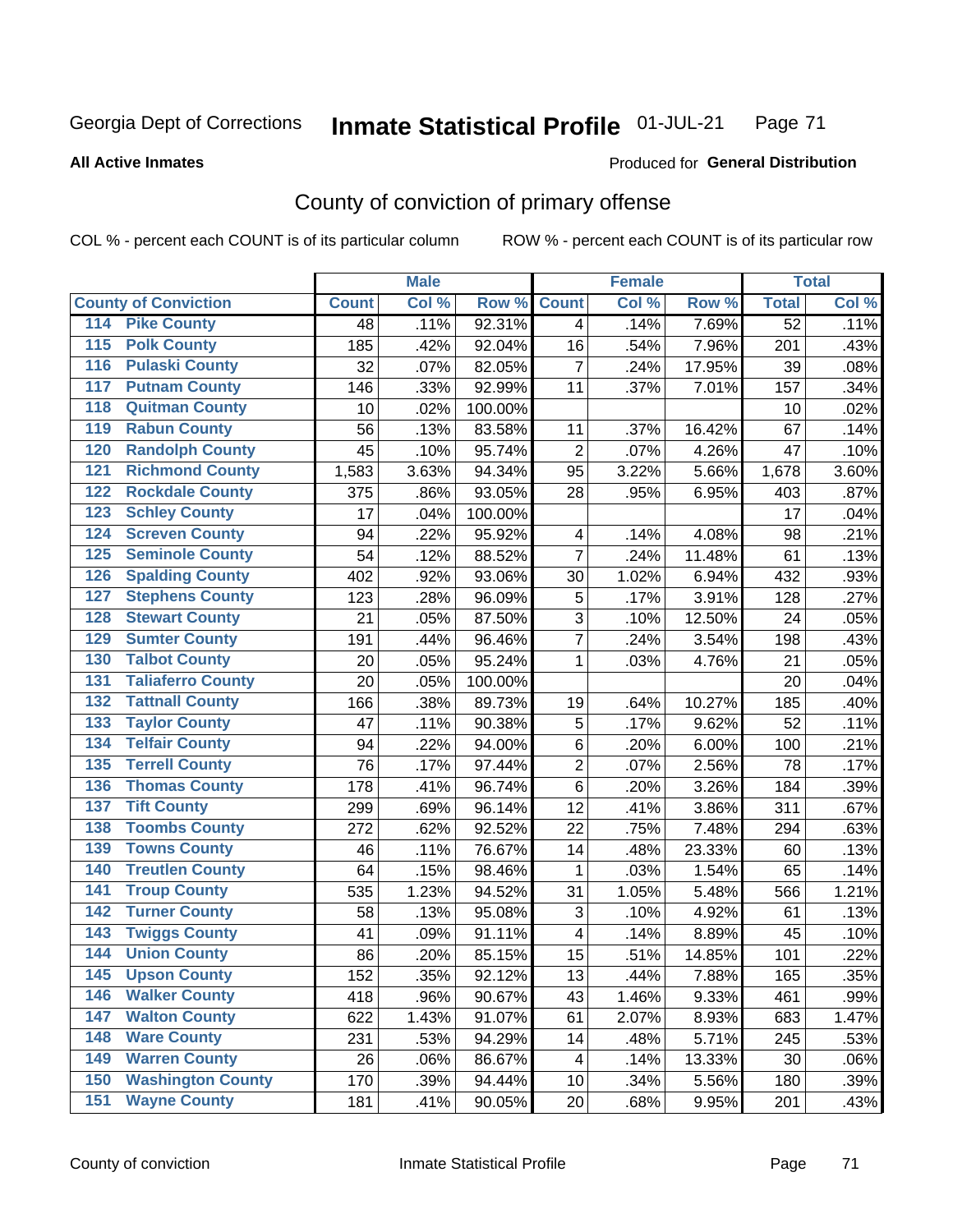#### Inmate Statistical Profile 01-JUL-21 Page 72

**All Active Inmates** 

### Produced for General Distribution

# County of conviction of primary offense

COL % - percent each COUNT is of its particular column

|                                |              | <b>Male</b> |             |       | <b>Female</b> |        |              | <b>Total</b> |
|--------------------------------|--------------|-------------|-------------|-------|---------------|--------|--------------|--------------|
| <b>County of Conviction</b>    | <b>Count</b> | Col %       | Row % Count |       | Col %         | Row %  | <b>Total</b> | Col %        |
| <b>Webster County</b><br>152   | 4            | $.01\%$     | 66.67%      | 2     | $.07\%$       | 33.33% | 6            | .01%         |
| <b>Wheeler County</b><br>153   | 19           | $.04\%$     | 90.48%      | 2     | $.07\%$       | 9.52%  | 21           | .05%         |
| <b>White County</b><br>154     | 76           | $.17\%$     | 95.00%      | 4     | .14%          | 5.00%  | 80           | $.17\%$      |
| <b>Whitfield County</b><br>155 | 696          | 1.59%       | 88.44%      | 91    | 3.09%         | 11.56% | 787          | 1.69%        |
| <b>Wilcox County</b><br>156    | 55           | .13%        | 94.83%      | 3     | .10%          | 5.17%  | 58           | .12%         |
| <b>Wilkes County</b><br>157    | 60           | .14%        | 98.36%      |       | .03%          | 1.64%  | 61           | .13%         |
| <b>Wilkinson County</b><br>158 | 40           | .09%        | 97.56%      |       | .03%          | 2.44%  | 41           | .09%         |
| <b>Worth County</b><br>159     | 121          | .28%        | 89.63%      | 14    | .48%          | 10.37% | 135          | .29%         |
| <b>Total Rported</b>           | 43,639       | 100%        | 93.67%      | 2,947 | 100%          | 6.33%  | 46,586       | 100%         |

| <b>Not Reported</b> |        |       |        |
|---------------------|--------|-------|--------|
| <b>Total</b>        | 43,639 | 2,947 | 46.586 |

| Mode (most frequent) | <b>Fulton County</b> | <b>Fulton County</b> | <b>Fulton County</b> |
|----------------------|----------------------|----------------------|----------------------|
|                      |                      |                      |                      |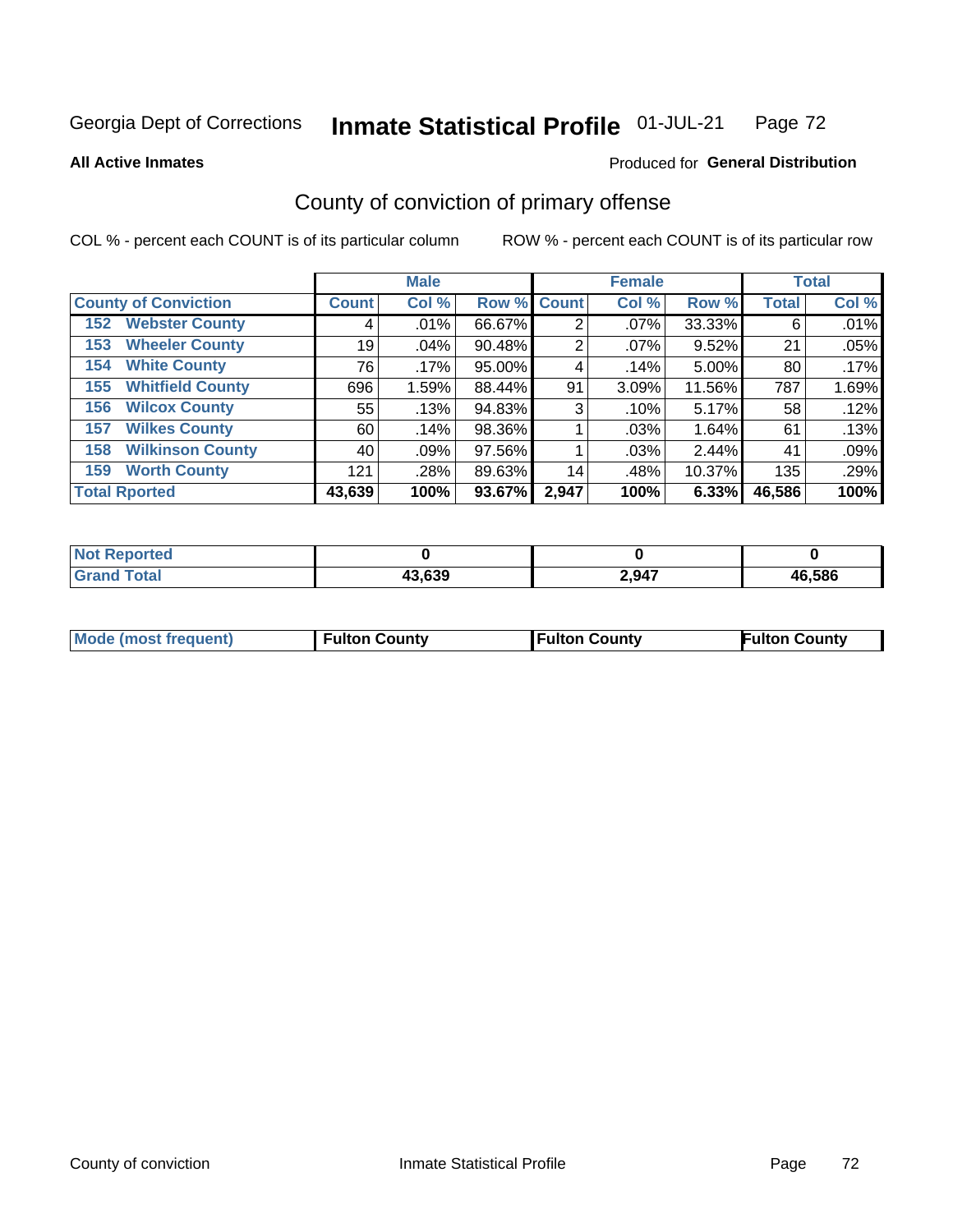## Georgia Dept of Corrections **All Active Inmates**

### Inmate Statistical Profile 01-JUL-21 Page 73

Produced for General Distribution

# Circuit of conviction of primary offense

COL % - percent each COUNT is of its particular column ROW % - percent each COUNT is of its particular row

|                         |                                 | <b>Male</b>      |       |        | <b>Female</b> |       |          | <b>Total</b> |       |
|-------------------------|---------------------------------|------------------|-------|--------|---------------|-------|----------|--------------|-------|
|                         | <b>Circuit of Conviction</b>    | <b>Count</b>     | Col % | Row %  | <b>Count</b>  | Col % | Row %    | <b>Total</b> | Col % |
| 1                       | <b>Alapaha Circuit</b>          | $\overline{315}$ | .72%  | 93.75% | 21            | .72%  | 6.25%    | 336          | .72%  |
| $\overline{2}$          | <b>Alcovy Circuit</b>           | 1,229            | 2.83% | 91.44% | 115           | 3.92% | 8.56%    | 1,344        | 2.90% |
| $\overline{\mathbf{3}}$ | <b>Atlanta Circuit</b>          | 4,303            | 9.90% | 96.37% | 162           | 5.52% | 3.63%    | 4,465        | 9.63% |
| 4                       | <b>Atlantic Circuit</b>         | 572              | 1.32% | 92.56% | 46            | 1.57% | 7.44%    | 618          | 1.33% |
| $\overline{5}$          | <b>Augusta Circuit</b>          | 2,133            | 4.91% | 94.01% | 136           | 4.63% | 5.99%    | 2,269        | 4.89% |
| $\overline{6}$          | <b>Blue Ridge Circuit</b>       | 490              | 1.13% | 92.63% | 39            | 1.33% | 7.37%    | 529          | 1.14% |
| $\overline{\mathbf{7}}$ | <b>Brunswick Circuit</b>        | 1,031            | 2.37% | 93.98% | 66            | 2.25% | 6.02%    | 1,097        | 2.36% |
| $\overline{\mathbf{8}}$ | <b>Chattahoochee Circuit</b>    | 1,193            | 2.75% | 94.98% | 63            | 2.15% | 5.02%    | 1,256        | 2.71% |
| $\overline{9}$          | <b>Cherokee Circuit</b>         | 939              | 2.16% | 91.17% | 91            | 3.10% | 8.83%    | 1,030        | 2.22% |
| 10                      | <b>Clayton Circuit</b>          | 1,165            | 2.68% | 93.65% | 79            | 2.69% | 6.35%    | 1,244        | 2.68% |
| $\overline{11}$         | <b>Cobb Circuit</b>             | 2,116            | 4.87% | 94.00% | 135           | 4.60% | 6.00%    | 2,251        | 4.85% |
| $\overline{12}$         | <b>Conasauga Circuit</b>        | 888              | 2.04% | 88.45% | 116           | 3.95% | 11.55%   | 1,004        | 2.16% |
| 13                      | <b>Cordele Circuit</b>          | 718              | 1.65% | 94.97% | 38            | 1.29% | 5.03%    | 756          | 1.63% |
| 14                      | <b>Coweta Circuit</b>           | 1,794            | 4.13% | 94.22% | 110           | 3.75% | 5.78%    | 1,904        | 4.10% |
| 15                      | <b>Dougherty Circuit</b>        | 715              | 1.65% | 96.75% | 24            | .82%  | 3.25%    | 739          | 1.59% |
| 16                      | <b>Dublin Circuit</b>           | 415              | .96%  | 93.89% | 27            | .92%  | 6.11%    | 442          | .95%  |
| 17                      | <b>Eastern Circuit</b>          | 1,555            | 3.58% | 96.34% | 59            | 2.01% | 3.66%    | 1,614        | 3.48% |
| 18                      | <b>Flint Circuit</b>            | 562              | 1.29% | 92.59% | 45            | 1.53% | 7.41%    | 607          | 1.31% |
| 19                      | <b>Griffin Circuit</b>          | 877              | 2.02% | 93.70% | 59            | 2.01% | 6.30%    | 936          | 2.02% |
| $\overline{20}$         | <b>Gwinnett Circuit</b>         | 2,252            | 5.18% | 94.30% | 136           | 4.63% | 5.70%    | 2,388        | 5.15% |
| $\overline{21}$         | <b>Houston Circuit</b>          | 677              | 1.56% | 91.98% | 59            | 2.01% | 8.02%    | 736          | 1.59% |
| $\overline{22}$         | <b>Lookout Mountain Circuit</b> | 994              | 2.29% | 91.53% | 92            | 3.13% | 8.47%    | 1,086        | 2.34% |
| 23                      | <b>Macon Circuit</b>            | 1,063            | 2.45% | 95.25% | 53            | 1.81% | 4.75%    | 1,116        | 2.41% |
| $\overline{24}$         | <b>Middle Circuit</b>           | 828              | 1.91% | 92.72% | 65            | 2.21% | 7.28%    | 893          | 1.93% |
| 25                      | <b>Mountain Circuit</b>         | 291              | .67%  | 92.09% | 25            | .85%  | 7.91%    | 316          | .68%  |
| 26                      | <b>Northeastern Circuit</b>     | 687              | 1.58% | 92.84% | 53            | 1.81% | 7.16%    | 740          | 1.60% |
| $\overline{27}$         | <b>Northern Circuit</b>         | 616              | 1.42% | 91.67% | 56            | 1.91% | 8.33%    | 672          | 1.45% |
| 28                      | <b>Ocmulgee Circuit</b>         | 931              | 2.14% | 91.81% | 83            | 2.83% | 8.19%    | 1,014        | 2.19% |
| 29                      | <b>Oconee Circuit</b>           | 333              | .77%  | 91.23% | 32            | 1.09% | 8.77%    | 365          | .79%  |
| 30                      | <b>Ogeechee Circuit</b>         | 778              | 1.79% | 92.62% | 62            | 2.11% | 7.38%    | 840          | 1.81% |
| $\overline{31}$         | <b>Pataula Circuit</b>          | 315              | .72%  | 95.17% | 16            | .55%  | 4.83%    | 331          | .71%  |
| 32                      | <b>Piedmont Circuit</b>         | 612              | 1.41% | 90.94% | 61            | 2.08% | $9.06\%$ | 673          | 1.45% |
| 33                      | <b>Rome Circuit</b>             | 823              | 1.89% | 90.84% | 83            | 2.83% | 9.16%    | 906          | 1.95% |
| 34                      | <b>South Georgia Circuit</b>    | 523              | 1.20% | 94.75% | 29            | .99%  | 5.25%    | 552          | 1.19% |
| 35                      | <b>Southern Circuit</b>         | 851              | 1.96% | 95.62% | 39            | 1.33% | 4.38%    | 890          | 1.92% |
| 36                      | <b>Southwestern Circuit</b>     | 337              | .78%  | 94.13% | 21            | .72%  | 5.87%    | 358          | .77%  |
| 37                      | <b>Stone Mountain Circuit</b>   | 2,359            | 5.43% | 95.31% | 116           | 3.95% | 4.69%    | 2,475        | 5.34% |
| 38                      | <b>Tallapoosa Circuit</b>       | 299              | .69%  | 92.28% | 25            | .85%  | 7.72%    | 324          | .70%  |
| 39                      | <b>Tifton Circuit</b>           | 534              | 1.23% | 94.68% | 30            | 1.02% | 5.32%    | 564          | 1.22% |
| 40                      | <b>Toombs Circuit</b>           | 310              | .71%  | 94.51% | 18            | .61%  | 5.49%    | 328          | .71%  |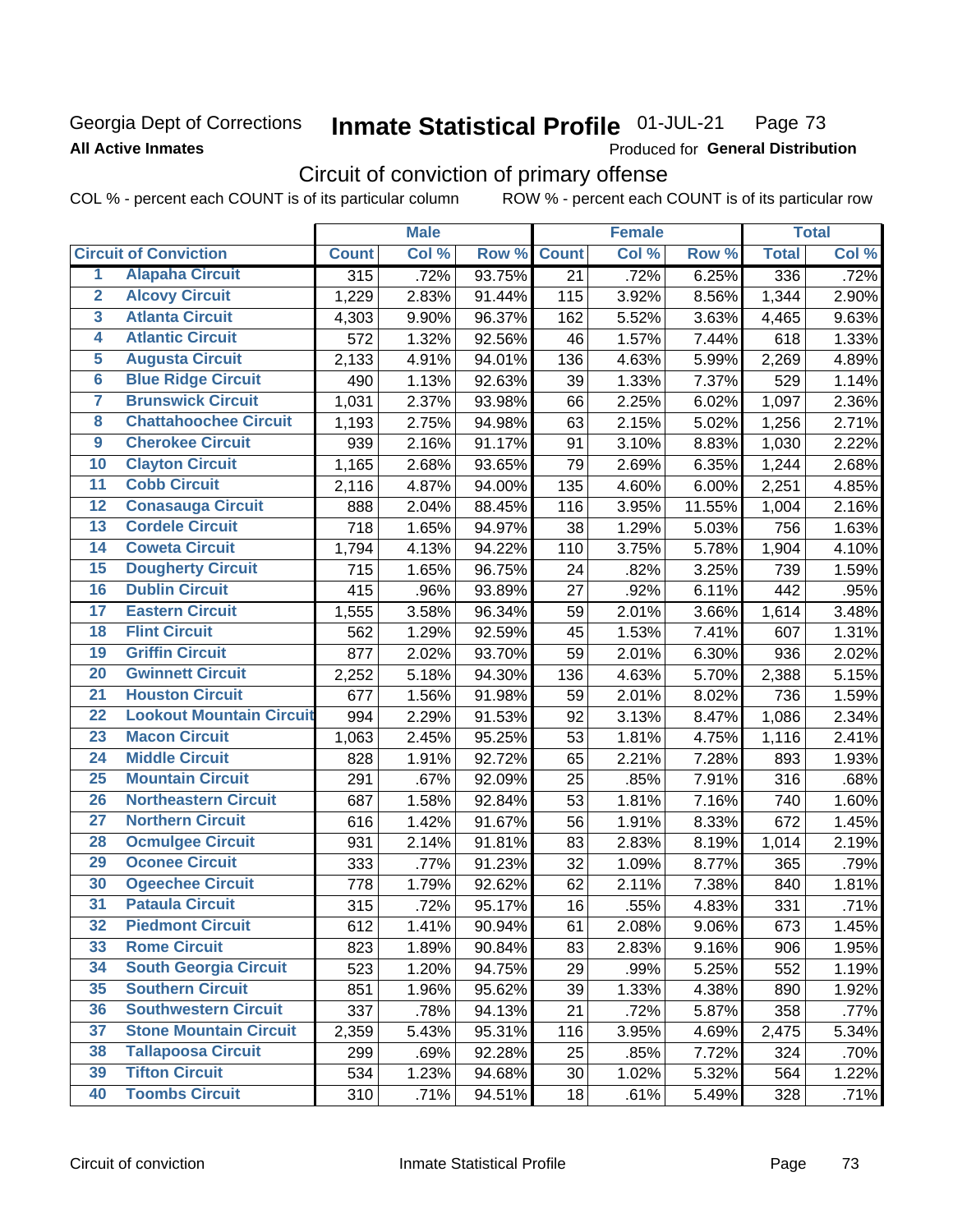### **Georgia Dept of Corrections All Active Inmates**

#### Inmate Statistical Profile 01-JUL-21 Page 74

Produced for General Distribution

# Circuit of conviction of primary offense

|                      |                                  |              | <b>Male</b> |        |              | <b>Female</b> |        |              | <b>Total</b> |  |
|----------------------|----------------------------------|--------------|-------------|--------|--------------|---------------|--------|--------------|--------------|--|
|                      | <b>Circuit of Conviction</b>     | <b>Count</b> | Col %       | Row %  | <b>Count</b> | Col %         | Row %  | <b>Total</b> | Col %        |  |
| 41                   | <b>Waycross Circuit</b>          | 797          | 1.83%       | 91.93% | 70           | 2.39%         | 8.07%  | 867          | 1.87%        |  |
| 42                   | <b>Western Circuit</b>           | 497          | 1.14%       | 94.67% | 28           | .95%          | 5.33%  | 525          | 1.13%        |  |
| 43                   | <b>Rockdale Circuit</b>          | 375          | .86%        | 93.05% | 28           | .95%          | 6.95%  | 403          | .87%         |  |
| 44                   | <b>Douglas Circuit</b>           | 905          | 2.08%       | 91.88% | 80           | 2.73%         | 8.12%  | 985          | 2.12%        |  |
| 45                   | <b>Appalachian Circuit</b>       | 271          | .62%        | 91.25% | 26           | .89%          | 8.75%  | 297          | .64%         |  |
| 46                   | <b>Enotah Circuit</b>            | 278          | .64%        | 88.25% | 37           | 1.26%         | 11.75% | 315          | .68%         |  |
| 47                   | <b>Bell-Forsyth J.C.</b>         | 344          | .79%        | 91.73% | 31           | 1.06%         | 8.27%  | 375          | .81%         |  |
| 48                   | <b>Towaliga Judicial Circuit</b> | 348          | $.80\%$     | 90.63% | 36           | 1.23%         | 9.38%  | 384          | .83%         |  |
| 49                   | <b>Paulding Circuit</b>          | 214          | .49%        | 93.86% | 14           | .48%          | 6.14%  | 228          | .49%         |  |
| <b>Total Rported</b> |                                  | 43,452       | 100%        | 93.67% | 2,935        | 100%          | 6.33%  | 46,387       | 100%         |  |
| <b>Not Reported</b>  |                                  |              | 187         |        |              | 12            |        |              | 199          |  |
| <b>Grand Total</b>   |                                  |              | 43,639      |        |              | 2,947         |        |              | 46,586       |  |

| <b>Mode (most frequent)</b> | Atlanta | Atlanta | Atlanta |
|-----------------------------|---------|---------|---------|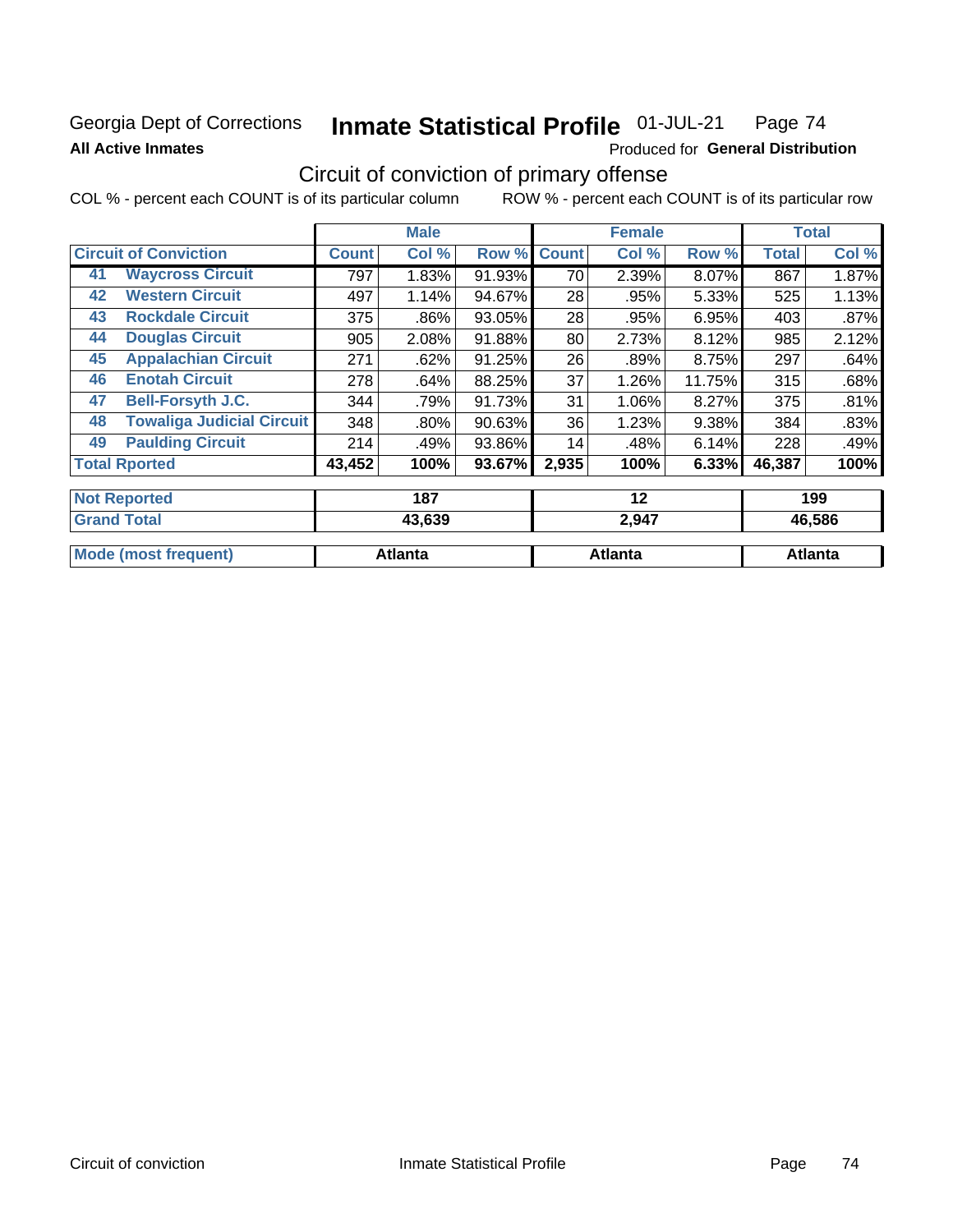#### **All Active Inmates**

#### Produced for **General Distribution**

### Years served (jail + prison) in this incarceration

|                              |              | <b>Male</b> |                  |                  | <b>Female</b> |                  |              | <b>Total</b> |
|------------------------------|--------------|-------------|------------------|------------------|---------------|------------------|--------------|--------------|
| <b>Years Served</b>          | <b>Count</b> | Col %       | Row <sup>%</sup> | <b>Count</b>     | Col %         | Row <sub>%</sub> | <b>Total</b> | Col%         |
| Less than one year           | 6,115        | 14.03%      | 92.08%           | 526              | 17.87%        | 7.92%            | 6,641        | 14.27%       |
| 1 to 1.99 years              | 5,116        | 11.74%      | 91.82%           | 456              | 15.49%        | 8.18%            | 5,572        | 11.98%       |
| 2 to 2.99 years              | 4,734        | 10.86%      | 91.28%           | 452              | 15.36%        | 8.72%            | 5,186        | 11.15%       |
| 3 to 3.99 years              | 3,972        | 9.11%       | 92.59%           | 318              | 10.81%        | 7.41%            | 4,290        | 9.22%        |
| 4 to 4.99 years              | 3,111        | 7.14%       | 93.93%           | 201              | 6.83%         | 6.07%            | 3,312        | 7.12%        |
| $\overline{5}$ to 5.99 years | 2,538        | 5.82%       | 94.21%           | 156              | 5.30%         | 5.79%            | 2,694        | 5.79%        |
| 6 to 6.99 years              | 2,093        | 4.80%       | 93.35%           | 149              | 5.06%         | 6.65%            | 2,242        | 4.82%        |
| 7 to 7.99 years              | 1,891        | 4.34%       | 95.03%           | 99               | 3.36%         | 4.97%            | 1,990        | 4.28%        |
| <b>8 to 8.99 years</b>       | 1,659        | 3.81%       | 94.26%           | 101              | 3.43%         | 5.74%            | 1,760        | 3.78%        |
| 9 to 9.99 years              | 1,403        | 3.22%       | 95.38%           | 68               | 2.31%         | 4.62%            | 1,471        | 3.16%        |
| 10 to 10.99 years            | 1,231        | 2.82%       | 95.80%           | 54               | 1.83%         | 4.20%            | 1,285        | 2.76%        |
| 11 to 11.99 years            | 878          | 2.01%       | 94.31%           | 53               | 1.80%         | 5.69%            | 931          | 2.00%        |
| 12 to 12.99 years            | 809          | 1.86%       | 95.85%           | 35               | 1.19%         | 4.15%            | 844          | 1.81%        |
| 13 to 13.99 years            | 852          | 1.95%       | 96.60%           | 30               | 1.02%         | 3.40%            | 882          | 1.90%        |
| 14 to 14.99 years            | 758          | 1.74%       | 95.83%           | 33               | 1.12%         | 4.17%            | 791          | 1.70%        |
| 15 to 15.99 years            | 583          | 1.34%       | 96.05%           | 24               | 0.82%         | 3.95%            | 607          | 1.30%        |
| 16 to 16.99 years            | 482          | 1.11%       | 94.70%           | 27               | 0.92%         | 5.30%            | 509          | 1.09%        |
| 17 to 17.99 years            | 444          | 1.02%       | 95.48%           | 21               | 0.71%         | 4.52%            | 465          | 1.00%        |
| 18 to 18.99 years            | 486          | 1.12%       | 94.74%           | 27               | 0.92%         | 5.26%            | 513          | 1.10%        |
| 19 to 19.99 years            | 414          | 0.95%       | 96.96%           | 13               | 0.44%         | 3.04%            | 427          | 0.92%        |
| 20 to 20.99 years            | 346          | 0.79%       | 97.46%           | $\boldsymbol{9}$ | 0.31%         | 2.54%            | 355          | 0.76%        |
| 21 to 21.99 years            | 335          | 0.77%       | 94.90%           | 18               | 0.61%         | 5.10%            | 353          | 0.76%        |
| 22 to 22.99 years            | 302          | 0.69%       | 95.57%           | 14               | 0.48%         | 4.43%            | 316          | 0.68%        |
| 23 to 23.99 years            | 346          | 0.79%       | 96.65%           | 12               | 0.41%         | 3.35%            | 358          | 0.77%        |
| 24 to 24.99 years            | 332          | 0.76%       | 97.36%           | $\boldsymbol{9}$ | 0.31%         | 2.64%            | 341          | 0.73%        |
| 25 to 25.99 years            | 302          | 0.69%       | 97.42%           | 8                | 0.27%         | 2.58%            | 310          | 0.67%        |
| 26 to 26.99 years            | 275          | 0.63%       | 98.21%           | $\overline{5}$   | 0.17%         | 1.79%            | 280          | 0.60%        |
| 27 to 27.99 years            | 236          | 0.54%       | 97.52%           | 6                | 0.20%         | 2.48%            | 242          | 0.52%        |
| 28 to 28.99 years            | 170          | 0.39%       | 99.42%           | $\mathbf 1$      | 0.03%         | 0.58%            | 171          | 0.37%        |
| 29 to 29.99 years            | 153          | 0.35%       | 96.23%           | $\,6$            | 0.20%         | 3.77%            | 159          | 0.34%        |
| Thirty + years               | 1,219        | 2.80%       | 99.03%           | 12               | 0.41%         | 0.97%            | 1,231        | 2.65%        |
| <b>Total Reported</b>        | 43,585       | 100%        | 93.67%           | 2,943            | 100%          | 6.33%            | 46,528       | 100%         |

| <b>Not Reported</b>      | 54     |       | 58     |
|--------------------------|--------|-------|--------|
| <b>Grand Total</b>       | 43,639 | 2,947 | 46,586 |
|                          |        |       |        |
| <b>Mean</b><br>(average) | 7.92   | 5.14  | 7.74   |

| N                       | I .J <i>l</i>      | J. I T             | .                     |
|-------------------------|--------------------|--------------------|-----------------------|
| Median (middle)         | 4.58               | 3.12               | 4.42                  |
| Mode<br>(most frequent) | Less than one year | Less than one year | Less than one<br>vear |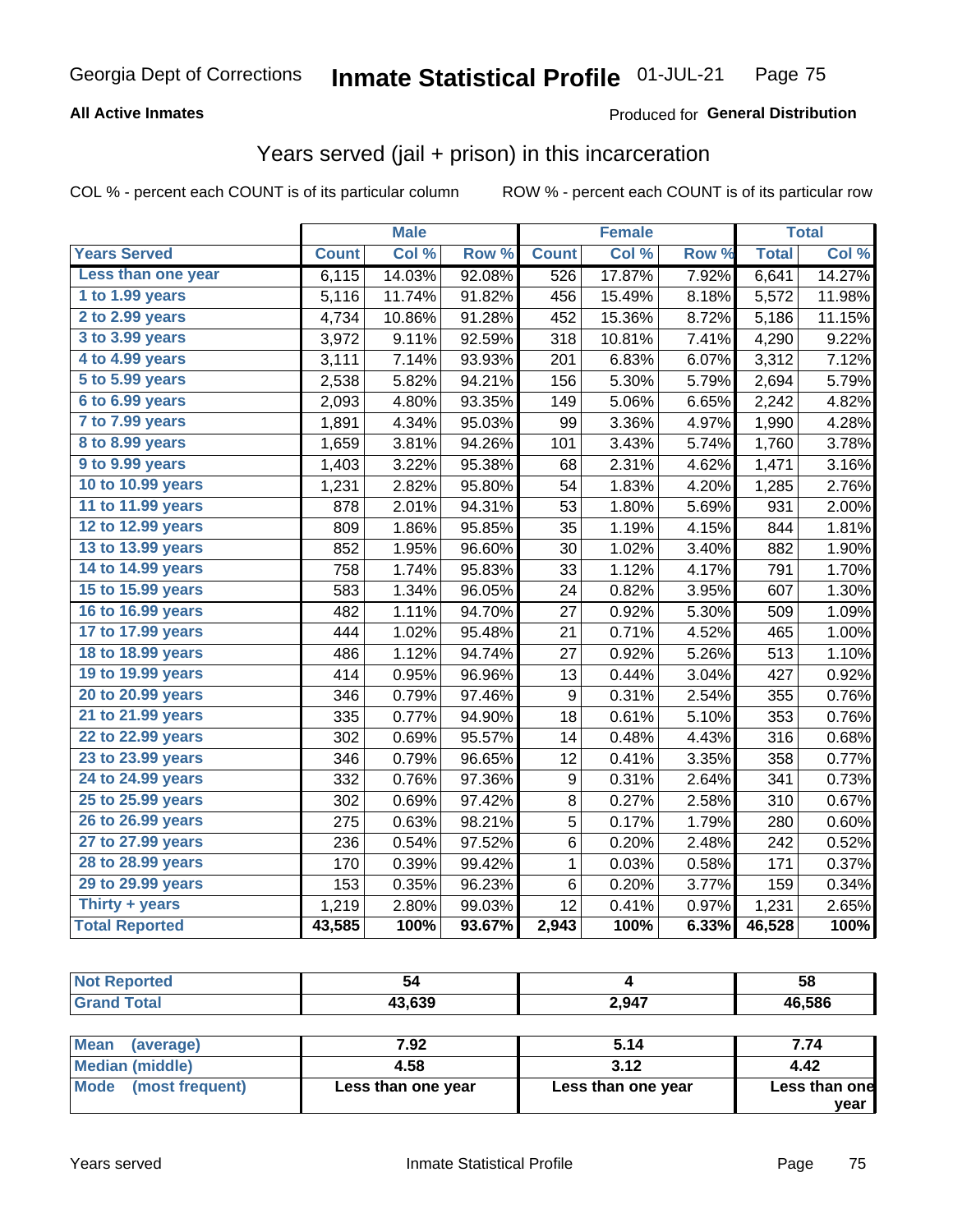#### **All Active Inmates**

Produced for **General Distribution**

### Results of most recent HIV tests

|                         | <b>Male</b>  |        | <b>Female</b> |              |          | Total    |        |        |
|-------------------------|--------------|--------|---------------|--------------|----------|----------|--------|--------|
| <b>HIV Test Results</b> | <b>Count</b> | Col %  | Row %I        | <b>Count</b> | Col %    | Row %    | Total  | Col %  |
| <b>Positive</b>         | 514          | 1.32%  | $93.12\%$     | 38           | $1.47\%$ | $6.88\%$ | 552    | 1.33%  |
| <b>Negative</b>         | 38,357       | 98.67% | 93.78%        | 2,546        | 98.53%   | 6.22%    | 40,903 | 98.66% |
| Indeterminate           | ົ            | 0.01%  | 100.00%       |              |          |          |        | 0.01%  |
| <b>Total Reported</b>   | 38,874       | 100%   | 93.77%        | 2,584        | 100%     | 6.23%    | 41,458 | 100%   |

| <b>Not Reported</b> | 4,765  | 363   | .128   |
|---------------------|--------|-------|--------|
| Гоtal               | 43,639 | 2,947 | 46,586 |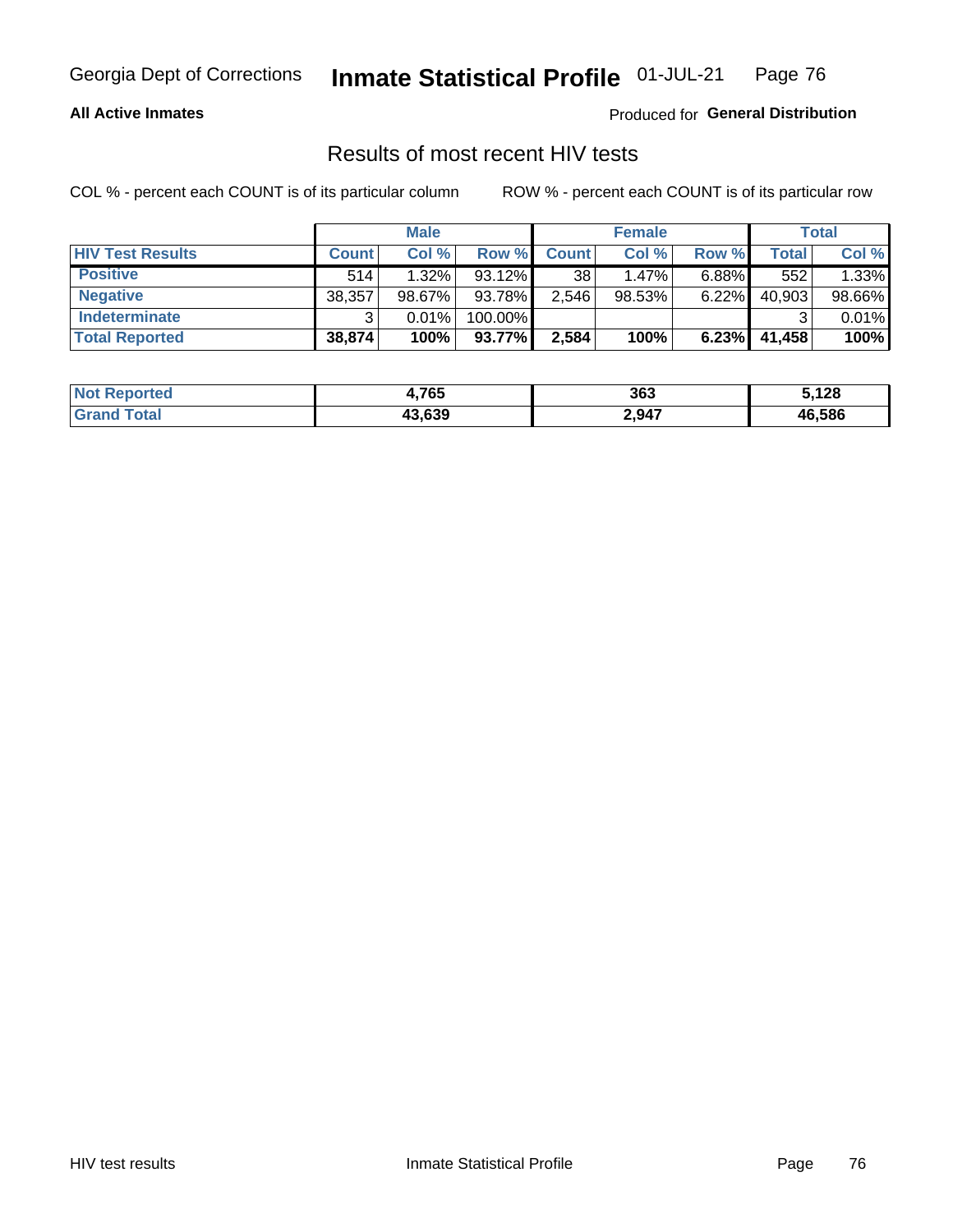#### **All Active Inmates**

#### Produced for **General Distribution**

### Results of most recent tuberculosis test

|                                  | <b>Male</b>  |           | <b>Female</b> |              |           | Total    |        |        |
|----------------------------------|--------------|-----------|---------------|--------------|-----------|----------|--------|--------|
| <b>Tuberculosis Test Results</b> | <b>Count</b> | Col%      | Row %         | <b>Count</b> | Col %     | Row %    | Total  | Col %  |
| <b>Positive on current test</b>  | 5,005        | $12.50\%$ | $98.02\%$     | 101          | $3.67\%$  | 1.98%    | 5,106  | 11.93% |
| <b>Positive on previous test</b> | ົ            | $0.01\%$  | 100.00%       |              |           |          |        | 0.01%  |
| <b>Negative</b>                  | 35.039       | $87.50\%$ | $92.97\%$     | 2,648        | $96.33\%$ | $7.03\%$ | 37,687 | 88.06% |
| <b>Total Reported</b>            | 40,046       | 100%      | 93.58%        | 2.749        | 100%      | 6.42%    | 42.795 | 100%   |

| <b>Not Reported</b> | 3,593  | 198   | 3,791  |
|---------------------|--------|-------|--------|
| <b>Total</b>        | 43,639 | 2,947 | 46,586 |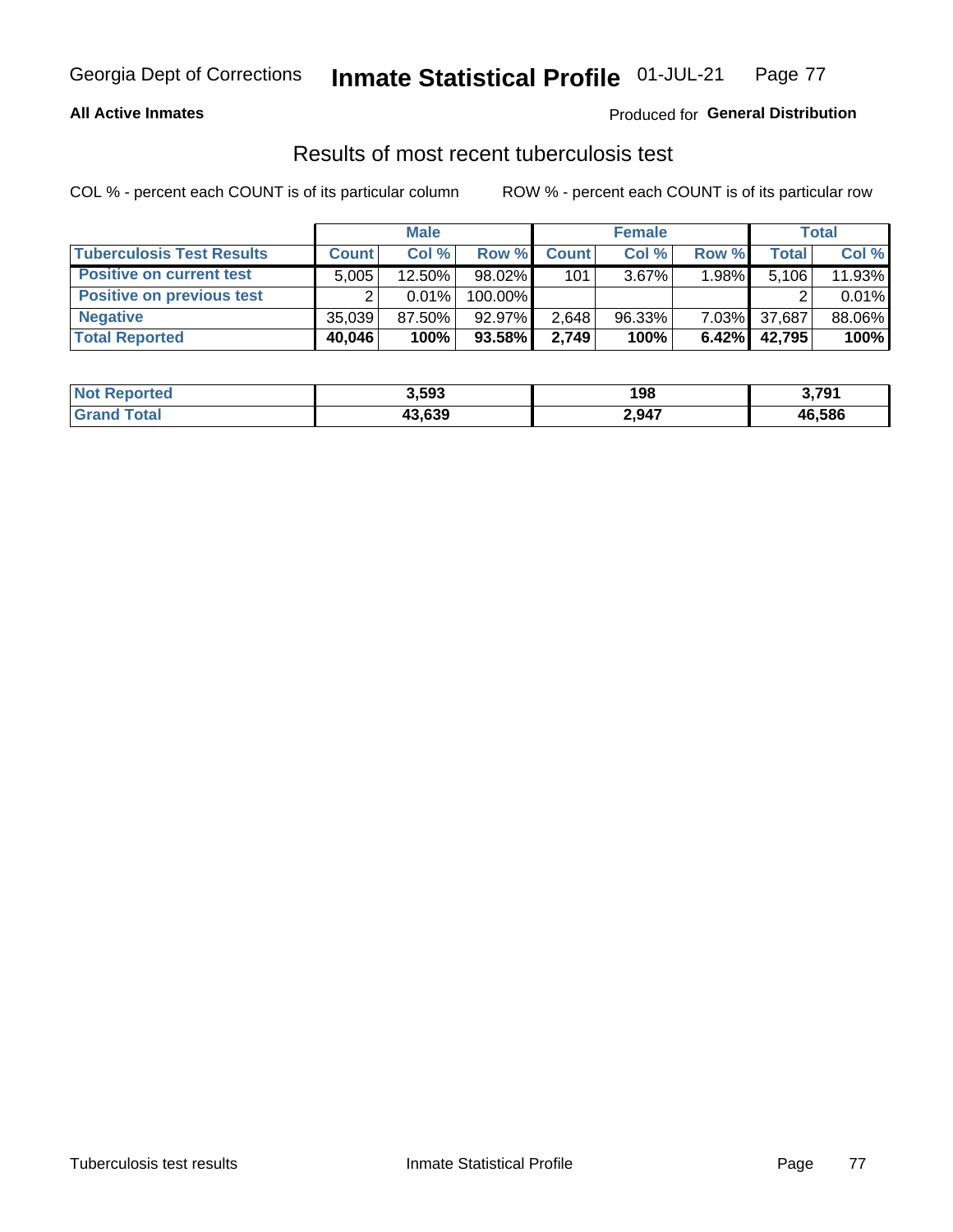#### **All Active Inmates**

Produced for **General Distribution**

### Results of most recent syphilis test

|                                 | <b>Male</b>  |        | <b>Female</b> |              |        | Total    |       |        |
|---------------------------------|--------------|--------|---------------|--------------|--------|----------|-------|--------|
| <b>Syphilis Test Results</b>    | <b>Count</b> | Col%   | Row %I        | <b>Count</b> | Col %  | Row %I   | Total | Col %  |
| <b>Positive on current test</b> | 132          | 1.43%  | 94.96%        |              | 2.19%  | $5.04\%$ | 139   | .45%   |
| <b>Negative</b>                 | 9.102        | 98.57% | 96.68%        | 313          | 97.81% | $3.32\%$ | 9.415 | 98.55% |
| <b>Total Reported</b>           | 9.234        | 100%   | 96.65%        | 320          | 100%   | 3.35%    | 9,554 | 100%   |

| <b>Not Reported</b> | 34,405 | 2,627 | 37,032 |
|---------------------|--------|-------|--------|
| <b>Grand Total</b>  | 43,639 | 2,947 | 46,586 |